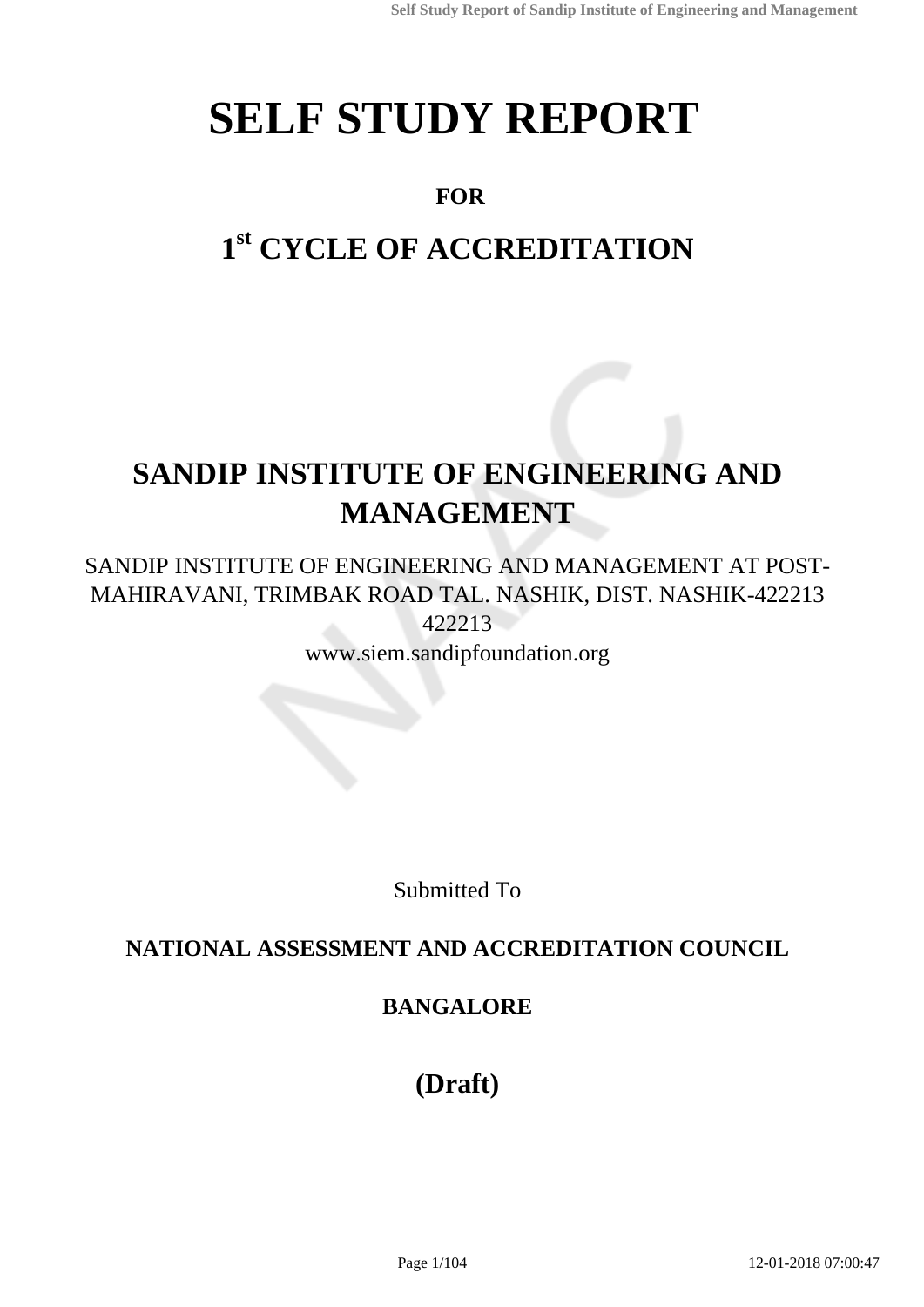## **1. EXECUTIVE SUMMARY**

## **1.1 INTRODUCTION**

Sandip Foundation campus founded in 2005 by visionary Chairman "Dr. Sandip Kumar Jha" with the aim to offer quality education in the fields of Engineering, Science, Arts, Management Studies, Polytechnic, Law and Pharmacy.

Sandip Institute of Engineering and Management (SIEM) is located in the scenic, eco-friendly and conductiveto-study campus at an elevation off the Trimbak Road, Mahiravani, Nasik- Maharashtra. SIEM is self-financing institute approved by All India Council for Technical Education (AICTE), New Delhi and affiliated to Savitribai Phule University.

SIEM started in the year 2010 with 5 programs namely Civil Engineering, Computer Engineering, Electrical Engineering, Electronics and Telecommunication Engineering and Mechanical Engineering.

The Governing Council of SIEM consists of distinguished industrialists and educationalists as members. The institute has world class infrastructure supported with well equipped laboratories among best-in- class equipments and instruments, spacious classrooms and well developed central and departmental library.

The Mission of the Institute is to inculcate knowledge of cutting-edge technologies and its implementation for solving real life problems. Industrial and International collaboration for sustainable growth with preservation of individuals to achieve excellence in the selected fields and to share the responsibilities of citizenship and service in a disciplined manner for creative environment to satisfy the desired goals is also the part of mission.

#### **Vision**

We at SIEM aspire to be a globally recognized Institute that delivers a world class education to outstanding intellectuals by nurturing and grooming their interests, creative abilities and thrusts to acquire a life-long learning so as to imbibe values of their commitment towards society

#### **Mission**

We at SIEM shall strive continuously

To inculcate and imbibe knowledge of cutting-edge technologies and its implementation for solving real life problems in a conductive environment.

· To collaborate with national and international institutes/ industries/ universities of repute for sustainable growth through team work.

To motivate and retain highly skilled and knowledgeable individuals, whose creativity and interest in teaching upholds to achieve desired goals.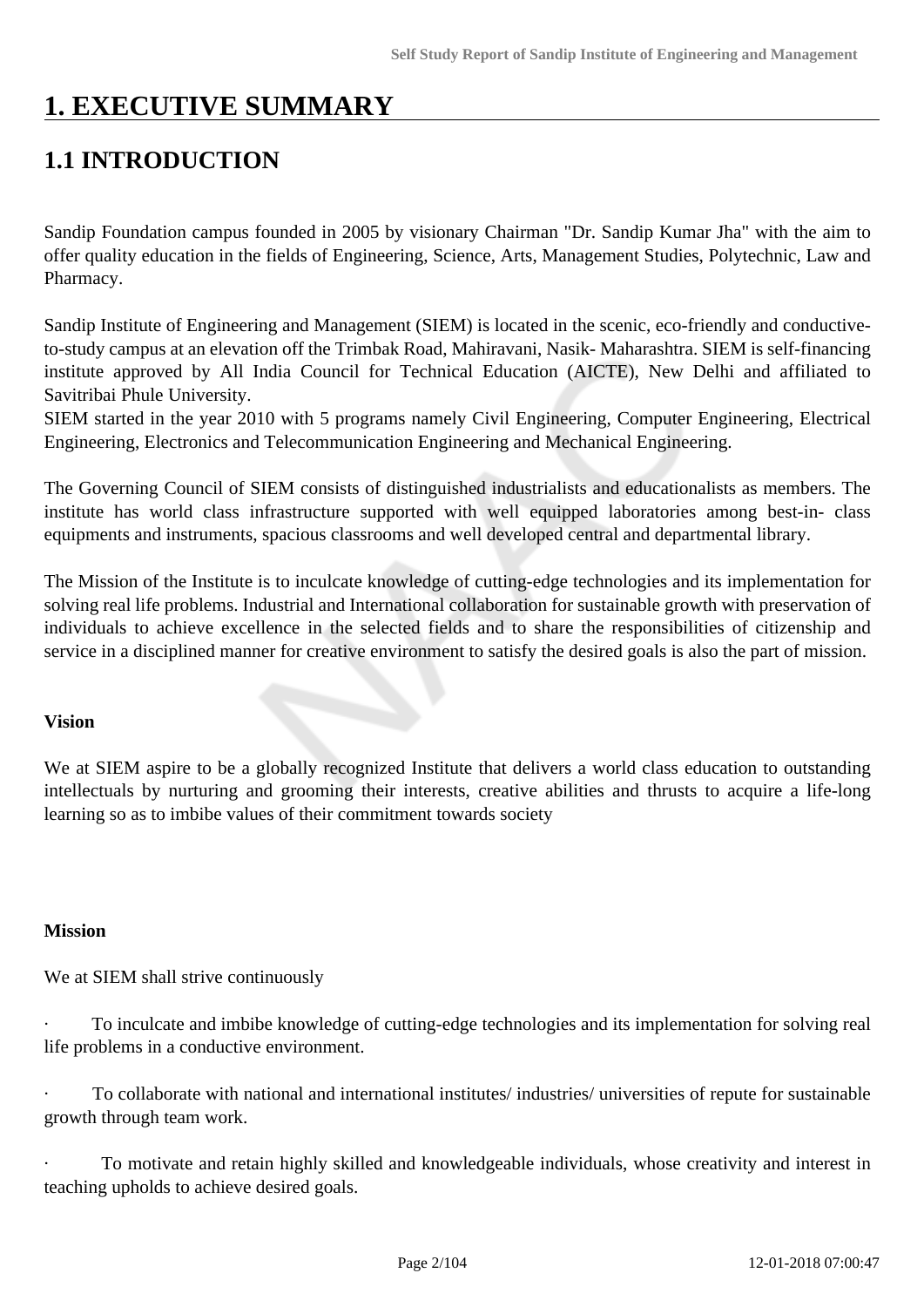· To provide a dedicated platform to cater the needs of individuals and inspire them for their intellectual growth and character building.

· To enable the students to achieve excellence in the chosen fields and to share the responsibilities of citizenship and service in a disciplined manner.

### **1.2 Strength, Weakness, Opportunity and Challenges(SWOC)**

#### **Institutional Strength**

Excellent infrastructure with morden state of art and well-equipped laboratories, classrooms, Seminar Halls etc.

Team of highly skilled and experienced faculty members with good number of Ph.D. holders.

Well equipped central library with adequate collection of books and e-resources.

Effective Value Addition Programs.

Transparent management with delegation of responsibilities to Deans and HODs.

Excellent placement record.

MoUs with International Universities for student internship.

Workshops, seminars, webinars and expert lectures on all domains.

Student's participation in co-curricular, extra-curricular and community services.

Effective implementation of Tutor system.

Hostels for girls and boys.

Employability skill training to all students.

IPR Cell to promote IPR activity.

Effective Entrepreneurship Development Cell.

Testing facility is available in some departments.

Inhouse facility for fabrication.

Transportation facility - connectivity in most of the corners of the city.

Banking and ATM facility.

Self dependant water resources as water supply tanks.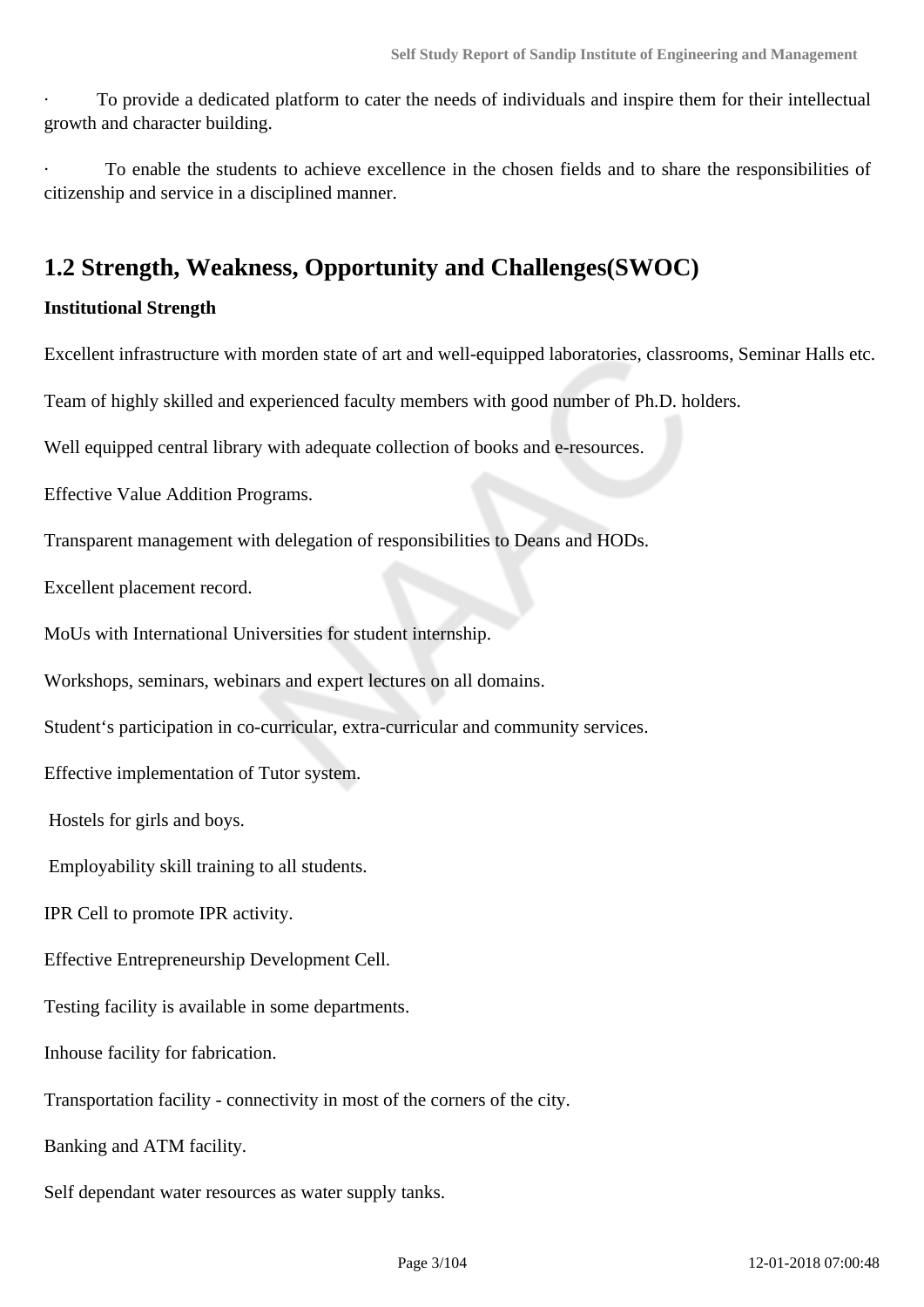#### **Institutional Weakness**

Consultancy needs to be strengthen in every department.

Industry Institute Interaction need to be improved.

Participation of alumni in overall growth of the Institute require to be enriched.

#### **Institutional Opportunity**

To start Research Centre & PG Courses.

Interdisciplinary R & D Projects.

Quality research publications.

Collaboration with research institutes for projects and consultancy work.

Interface with industry for learning advanced technology and engineering practices.

#### **Institutional Challenge**

Placements in core and blue-chip companies.

Attracting meritorious students.

Encouraging students for Entrepreneurship and startups.

Preparing students for higher studies and competative exams.

### **1.3 CRITERIA WISE SUMMARY**

#### **Curricular Aspects**

The Institute follows the curriculum provided by Savitribai Phule Pune University (SPPU). The curriculum is designed by SPPU to meet the needs of the industry, modern research and social requirements. SPPU has provision of revision and updation in syllabus as per the demand of current needs of the industry and research area. The Institution provides necessary facilities for implementation of the curriculum to convene the Vision, Mission and core values. The curriculum implementation is effectively planned by the Academic Monitoring Committee (AMC). Institute has Enterprise Resources Planning (ERP) software for proper execution of formulated academic policies.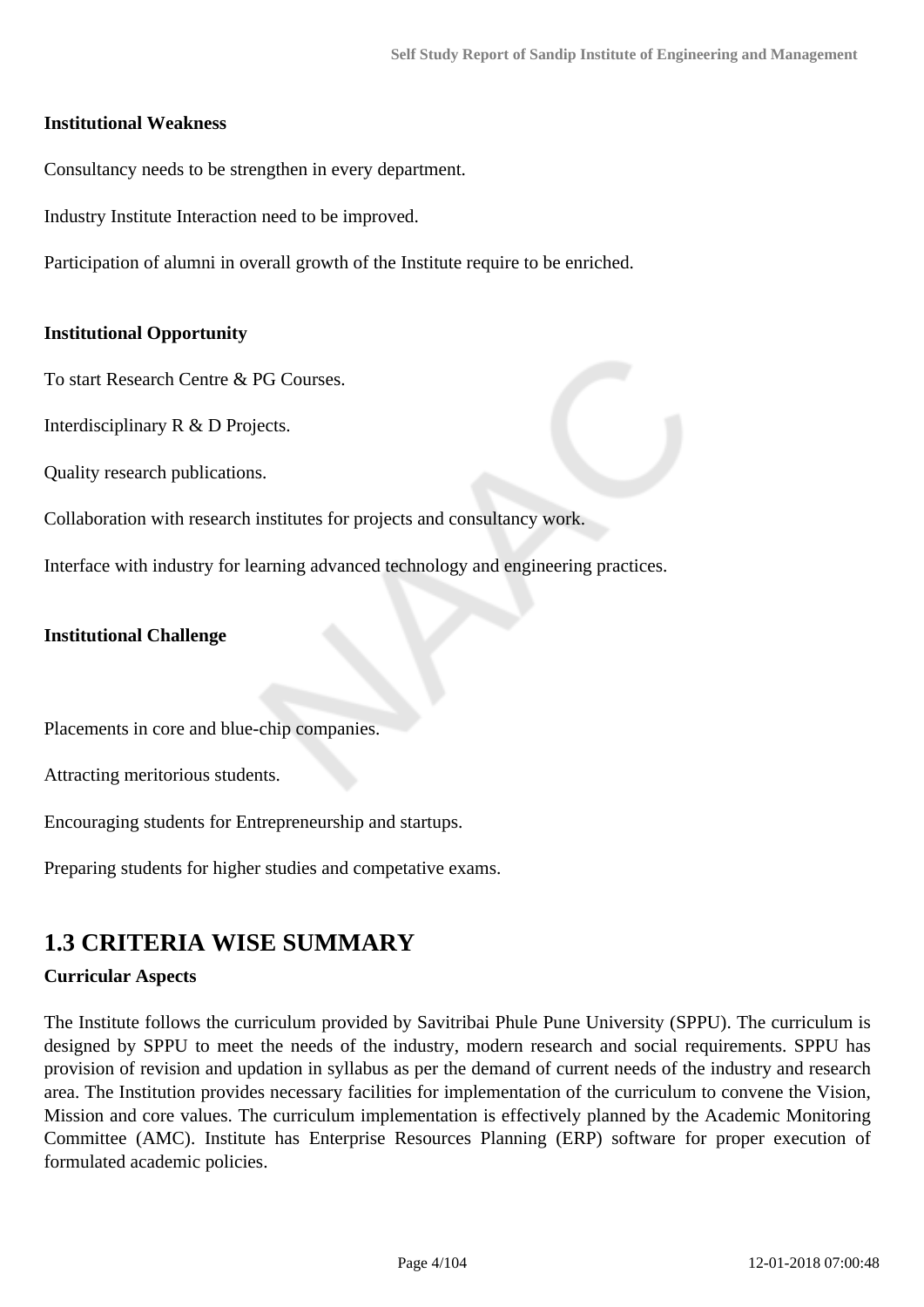For effective delivery of the curriculum, the institution has well qualified and experienced team of faculty members. Experienced faculty members of the institution also contribute in designing and developing curriculum at the University level under their respective BOS. To further enrich the curriculum and improving teaching practices the institute supports the faculty members in various ways by providing the necessary resources. The institute provides academic flexibility to the students for selecting electives, which helps them to become competent as per industry needs. Obtaining regular feedback from the stakeholder is the regular the practice followed by the institute to satisfy all curriculum needs. All these feedbacks are analyzed and necessary steps are taken for further improvement in the curriculum.

In addition to this institute offers value added programs, add-on programs, summer school training programs and soft skill development programs for providing specialized training to the students in their respective field.

#### **Teaching-learning and Evaluation**

The Institute is taking continuous efforts to improve learning experience of the students. Institute organizes induction program for newly admitted students to give information about courses, examination pattern, ERP, Tutor System, scholarships etc. For the first year students foundation course is conducted before the start of academics to create awareness and bridge the knowledge gap. Tutor system is introduced for the first year students to mentor students for personal counseling and academic monitoring.

Institution has well defined process for monitoring teaching learning process through Academic Monitoring Committee (AMC). An academic calendar is prepared before the commencement of the semester. The calendar outlines the schedule of semester, internal  $\&$  external examination, seminars, annual functions, sport activities, faculty development programs, industrial visit and parent meetings etc. The faculty members prepare the teaching plan and it is approved by AMC and HOD. AMC monitors the implementation of the teaching plan regularly by collecting the syllabus coverage report fortnightly. Remedial classes are conducted to improve the performance of weak students. Library facility with Book bank, departmental Library, e-learning facilities are provided to students. Add-on programs, value added programs, internship etc. are organized for advanced learners. Institute has adopted modern teaching learning practices with ICT enabled class rooms, spoken tutorial (IITB), Virtual labs etc.

Institute has adequate number of Ph.D. and experience faculties. Institute has encouraging policies for faculty recognition such as Best Tutor award, felicitation of Ph.D. awarded faculties, sponsoring visits to International Universities, financial support for attending conferences and workshops, etc.

#### **Research, Innovations and Extension**

To endorse the research culture, the Institute has taken the initiatives to develop the research facility in the upcoming five years to match the R  $\&$  D requisite at par with the top Institutions in the country. To accelerate the R&D activities, separate R&D cell is formed with allocation of funds for the same. In this direction, the institute has set up an incubation centre and is in the process of developing the advanced laboratory to provide the research facility looking into the requirement of various academic programs. Institute is providing financial support to the faculty members and students for converting their innovative ideas into projects, filing of IPR and the publication of technical/research papers in journals and conferences. This has resulted in filing of total 62 patents out of which 38 patents are published in last 4 years and good number of publications in journals. In order to provide better interaction between the institution and industry, the institute has activated a separate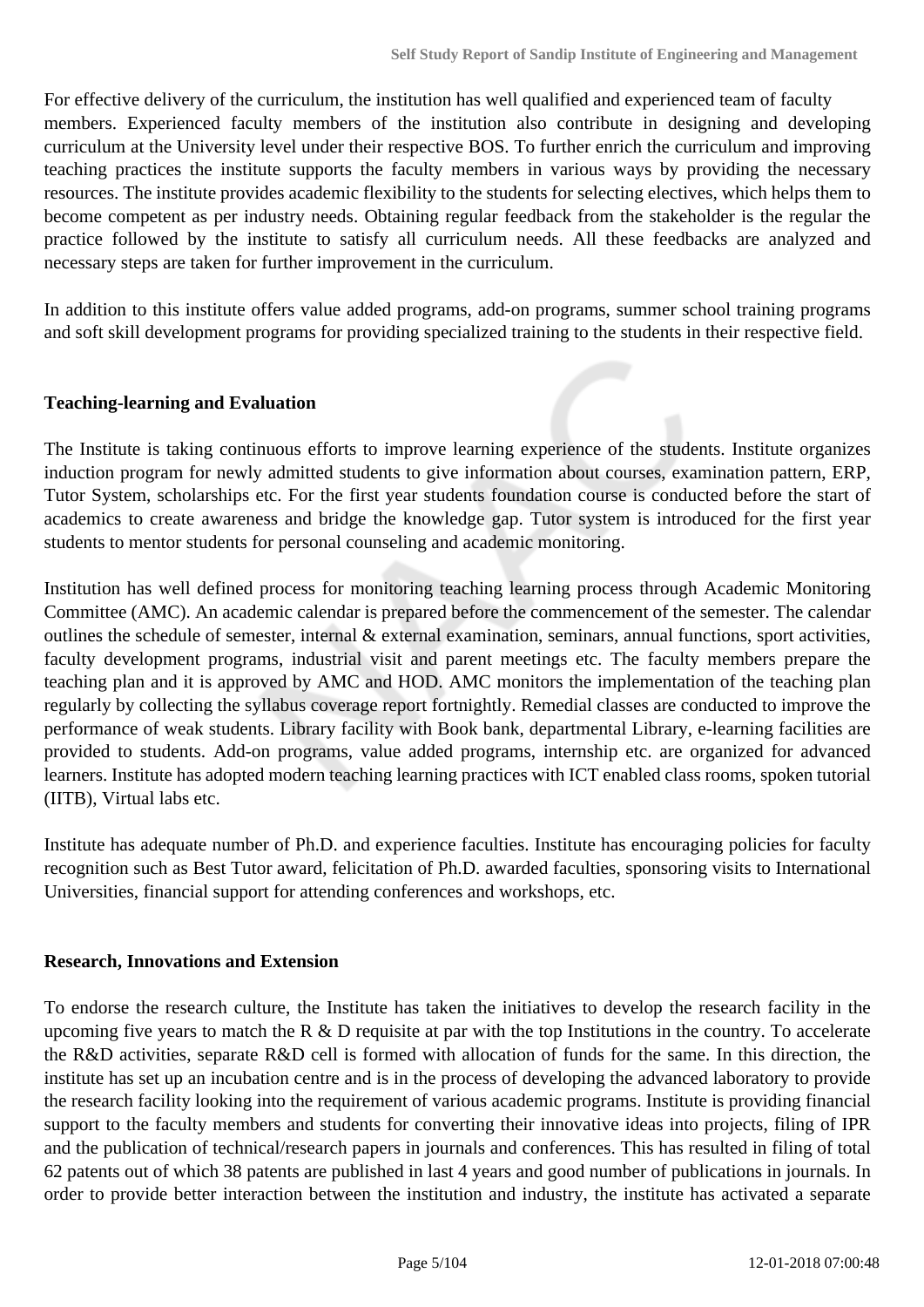Industry Institute Interaction cell.

Each department has a separate students association and membership of professional bodies. The institution promotes college-neighborhood network community development by conducting regular activities related to social responsibilities of the institute. Students are encouraged to participate in NSS and various social activities conducted by the institute. Institute regularly organizes the various activities such as Road Safety Abhiyan, Swachhata Mohim, Matdar Nondani Abhiyan, street plays, water conservation awareness and women empowerment programs for students as well as for neighborhood community.

#### **Infrastructure and Learning Resources**

Institute continuously strives to create and maintain the state of the art infrastructure facilities catering to the current and future needs of the students. The institute has policies and procedures to build the infrastructure to meet the standards and norms set by AICTE and SPPU. Institute has a campus area of 11.039 acres with 24363.03 Sq. m. of built up area. The institute has 13327.64 Sq. m instructional area, 1697.42 Sq. m administrative area and 2051.08 sq. m amenities area. Total 40 class rooms with proper lighting, seating space and ventilation with LCD projector and LAN/Wi-Fi facilities, 10 Tutorial rooms, 66 laboratories equipped with good quality equipments are available.

Institute has total 541 personnel computers with adequate student computer ratio with separate computer centre. Workshop with area 1015 Sq. m and three well designed seminar halls equipped with modern audio visual system is available. Institute Library and reading room of area 757 Sq. m. is incorporated with digital library along with OPAC to get access to e- learning resources. Total 20614 books, 78 Journals/Magazines and 1750 CDs and DVDs are accessible in library.

The institute has safe drinking water facility through installation of R.O plant. Two playgrounds of area 28275Sq. m are available in campus for outdoor games. The institute has a facility of indoor Gym. Uninterrupted electricity supply is ensured in the campus with the help of an electrical generator and many inverters and UPS systems. Mass Transport facility is provided to the student to reach college from city.

#### **Student Support and Progression**

Institute plays a major role in student support and progression in all possible ways. Every year induction program is conducted for the newly admitted students for introducing them with the institute and curriculum pattern. The Institute guides the eligible students regarding government scholarship which benefits more than 50% students. The Institute take keen initiatives for overall development of students through career counselling & skill development. Good number of students successfully completed their industrial training at various reputed industries. A special student counsellor is also appointed for counselling the students. Institute has different dedicated grievance cells to resolve the issue of students.

The Training & Placement activity of institute plays an important role for employability of student. Institute has good placement record with sufficient number of students in higher education and success in competitive exams.

Considering the importance of co-curricular activities, institute celebrates its annual festival known as "Sandipotsav", which includes all forms of cultural events where students participate with enthusiasm. Institute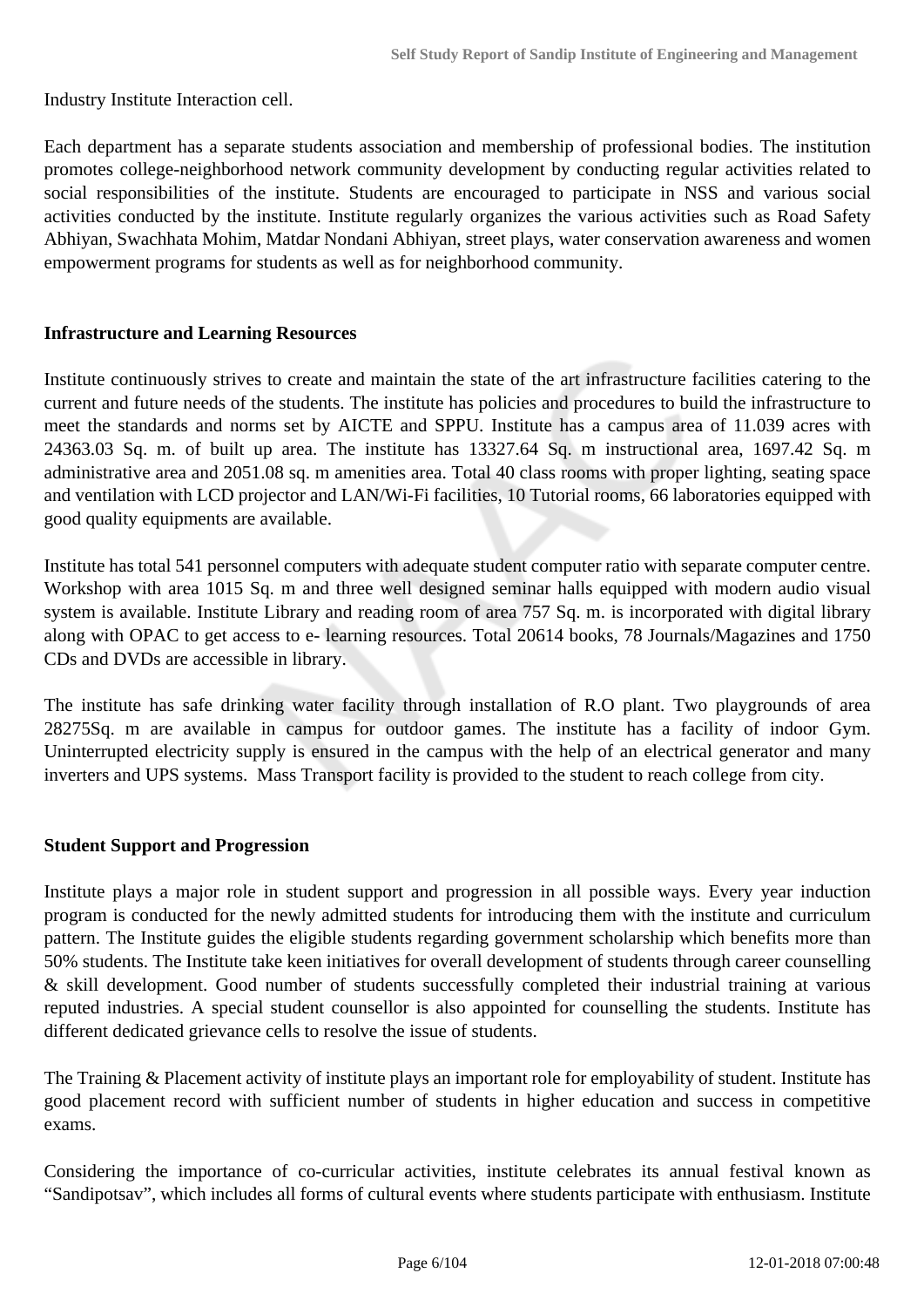also organizes technical fest "AAYAM" every year. The institute has sports room and gym with dedicated physical director to help students to support the students in with sport activities. As far as sports & cultural interest is concerned, institute has produced around 15 national level achievers annually.

The Institute maintains a good link-up with alumni to develop mutual development. The alumni interaction session helps the students to get in touch with alumni to get idea about market requirements and skills needed to enter competitive market.

#### **Governance, Leadership and Management**

The Institute has well defined Vision and Mission in align with the objectives of technical education. The top management has provided excellent infrastructure facilities and strong teaching and learning environment to the students and faculty in order to implement the quality policy and plans. Principal and faculty take care in implementing the policies and plans to the satisfaction of stakeholders.

Organizational structure of the institute promotes culture of decentralization and participative management at various levels. The academic and administrative activities are designed and carried out in line with the policies and the strategic plans to obtain desired outcome. Institute has appointed Deans, HODs and various committee Co-ordinators for implementation of strategic plans for teaching and learning, research and development, placements, training programs with industries and International Universities. Institute promotes e-governance in various areas of operations such as administration, finance and accounts, admissions & examination.

Faculty members are recruited as per the norms and their competence is upgraded through professional development/administrative training programs organized in institute as well as promoting them to attend in other institutes with financial support. Institute has performance appraisal system and effective welfare schemes for teaching and non-teaching staff.

The Institute has a well-defined procedure to monitor effective utilization of available financial resources. Careful planning of budget for academic and administrative activities and monitoring the proper and optimal utilization of financial resources through internal and external audits ensure financial management at the **Institute** 

#### **Institutional Values and Best Practices**

The institute observes gender equality and the co-education ensures the indiscrimination and fair attitude towards all students. Different seminars, workshops and speeches are conducted especially to promote equality and diversity, protect from the unfair gender discrimination and to establish professional culture in the institute.

Safety and security of girl students and female staff has been observed as top priority. The efforts like Women grievance Cell, CCTV surveillance at appropriate places, and 24x7 security in the campus. A common room with good ventilation and basic amenities is available.

Waste management on the campus is given an equally special consideration. The solid, liquid, waste generated are regularly collected prior to its efficient disposal. Three water storage reservoirs are built on campus and system of rain water harvesting, sprinkler irrigation, drip point irrigation systems are established at various places for watering the plants. Renewable energy through solar system is set in the campus that caters all 100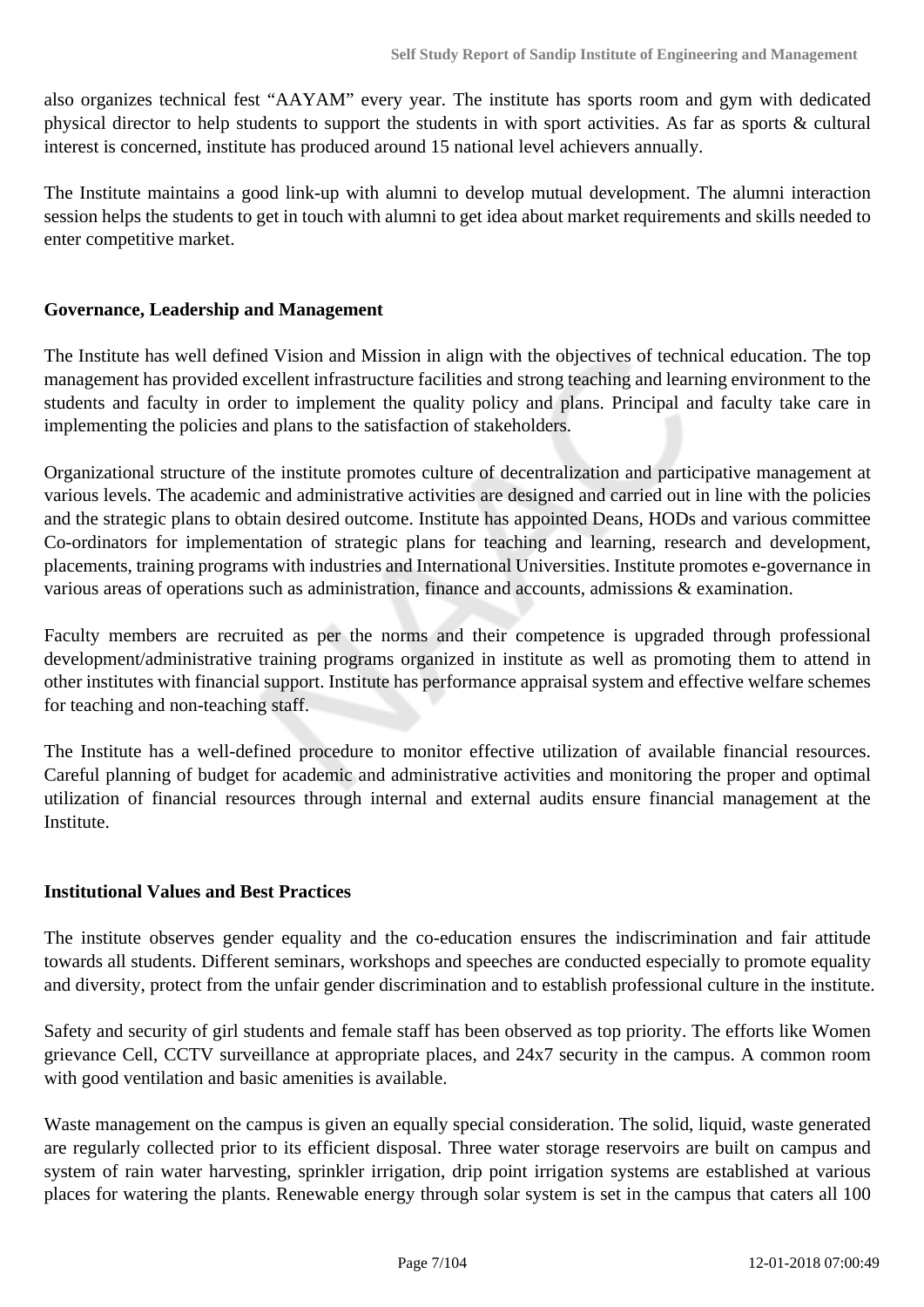kw energy requirement of the Institute. LED lamps, electrically operated mini car and solar power together save a great expense on the energy and the campus remains pollution free.

Institute has implemented many best practices like academic audit, ERP system, patents, soft skill training and international summer school training. Institute engages in various social activities for benefit of the nearby community. SIEM has provided many toilets to some villeges , various awareness programs from teachers to the farmers, teachers and Grampanchyat in interior villages. All these have built a community-good will of the institute in the locality.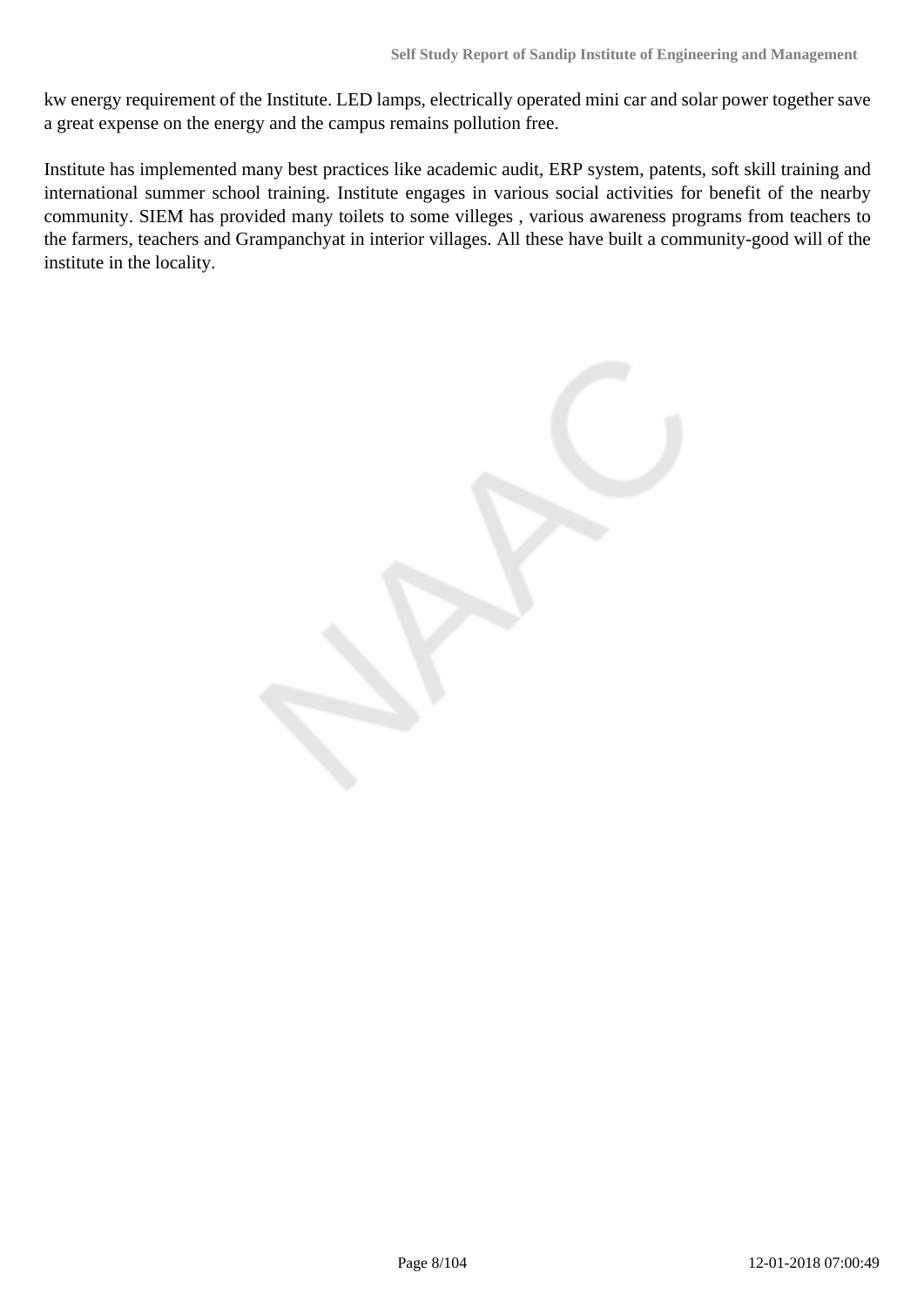## **2. PROFILE**

## **2.1 BASIC INFORMATION**

| Name and Address of the College |                                                                                                                        |
|---------------------------------|------------------------------------------------------------------------------------------------------------------------|
| Name                            | Sandip Institute of Engineering and Management                                                                         |
| Address                         | Sandip Institute of Engineering and Management at<br>post-Mahiravani, Trimbak Road Tal. Nashik, Dist.<br>Nashik-422213 |
| City                            | <b>Nashik</b>                                                                                                          |
| <b>State</b>                    | Maharashtra                                                                                                            |
| Pin                             | 422213                                                                                                                 |
| Website                         | www.siem.sandipfoundation.org                                                                                          |

| <b>Contacts for Communication</b> |                                       |                                          |               |                  |                            |  |  |  |  |
|-----------------------------------|---------------------------------------|------------------------------------------|---------------|------------------|----------------------------|--|--|--|--|
| <b>Designation</b>                | <b>Name</b>                           | <b>Telephone with</b><br><b>STD Code</b> | <b>Mobile</b> | Fax              | <b>Email</b>               |  |  |  |  |
| Professor                         | Dr. Amol<br>Balasaheb<br>Saner        | 02594-222582                             | 8551996633    | 02594-22258<br>4 | amol.saner@siem.<br>org.in |  |  |  |  |
| Principal(in-<br>charge)          | Dr. Kamini<br>Chandrakant<br>Nalavade | 02594-222581                             | 9545453247    | 02594-22258<br>5 | principal@siem.or<br>g.in  |  |  |  |  |

| <b>Status of the Institution</b> |         |
|----------------------------------|---------|
| <b>Institution Status</b>        | Private |

| Type of Institution   |              |  |  |  |  |
|-----------------------|--------------|--|--|--|--|
| By Gender             | Co-education |  |  |  |  |
| $\mathsf{I}$ By Shift | Regular      |  |  |  |  |

| <b>Recognized Minority institution</b>     |  |
|--------------------------------------------|--|
| If it is a recognized minroity institution |  |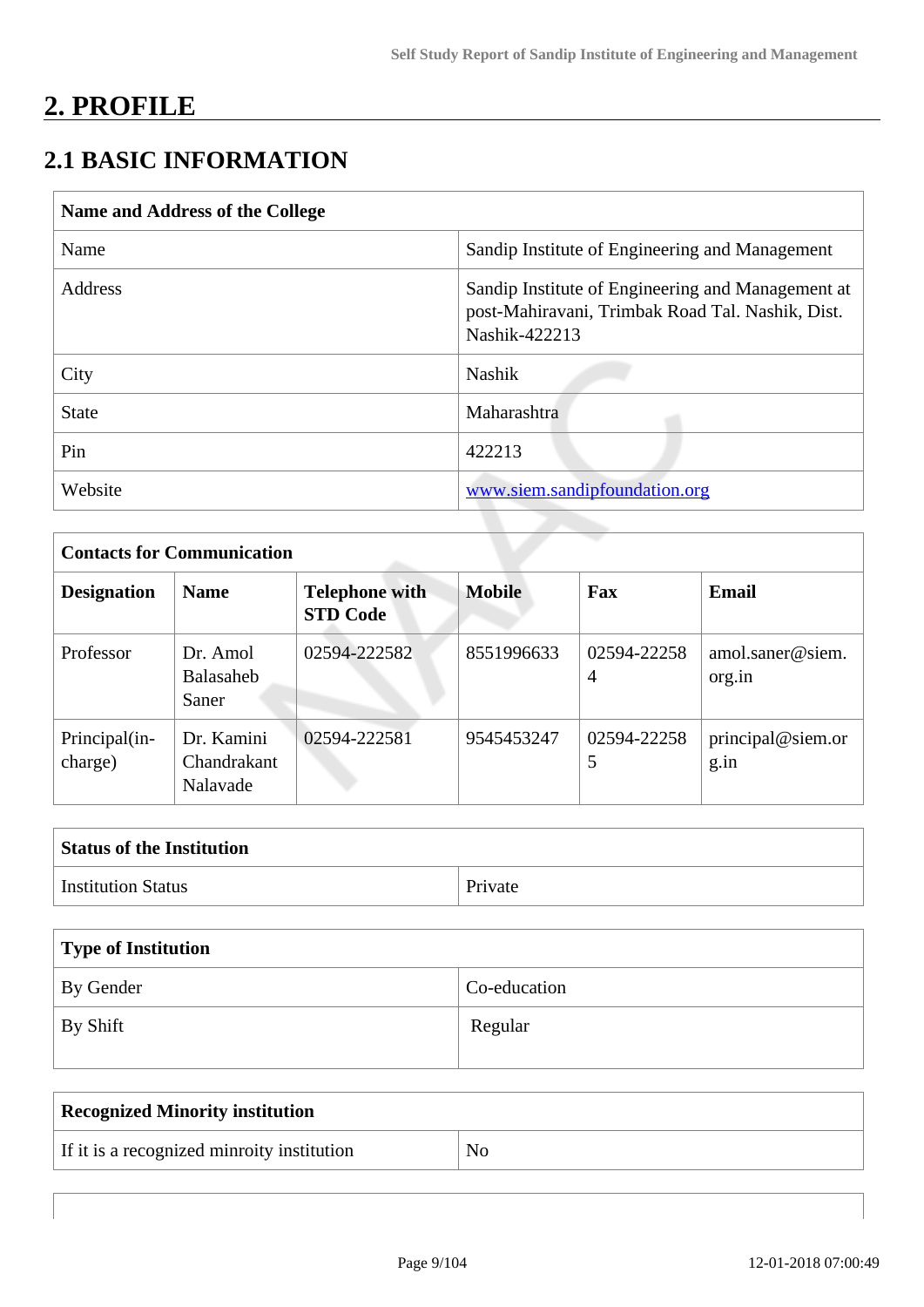# **Establishment Details** Date of establishment of the college 30-06-2010 **University to which the college is affiliated/ or which governs the college (if it is a constituent college) State University name Document** Maharashtra Savitribai Phule Pune University <u>[View Document](https://assessmentonline.naac.gov.in/storage/app/hei/iiqa/university_affiliation_documents/100801_804_201.pdf)</u> **Details of UGC recognition Under Section Date** 2f of UGC 12B of UGC **Details of recognition/approval by stationary/regulatory bodies like AICTE,NCTE,MCI,DCI,PCI,RCI etc(other than UGC)**

| <b>Statutory</b><br><b>Regulatory</b><br><b>Authority</b> | <b>Recognition/App</b><br>roval details Inst<br>itution/Departme<br>nt programme | Day, Month and<br>year(dd-mm-<br>yyyy) | <b>Validity in</b><br>months | <b>Remarks</b> |
|-----------------------------------------------------------|----------------------------------------------------------------------------------|----------------------------------------|------------------------------|----------------|
| <b>AICTE</b>                                              | <b>View Document</b>                                                             | 30-03-2017                             | 12                           |                |

| <b>Details of autonomy</b>                                                                                                           |     |  |  |  |  |
|--------------------------------------------------------------------------------------------------------------------------------------|-----|--|--|--|--|
| Does the affiliating university Act provide for<br>conferment of autonomy (as recognized by the<br>UGC), on its affiliated colleges? | Yes |  |  |  |  |
| If yes, has the College applied for availing the<br>autonomous status?                                                               | No  |  |  |  |  |

| <b>Recognitions</b>                                                                  |    |
|--------------------------------------------------------------------------------------|----|
| Is the College recognized by UGC as a College<br>with Potential for Excellence(CPE)? | No |
| Is the College recognized for its performance by<br>any other governmental agency?   | No |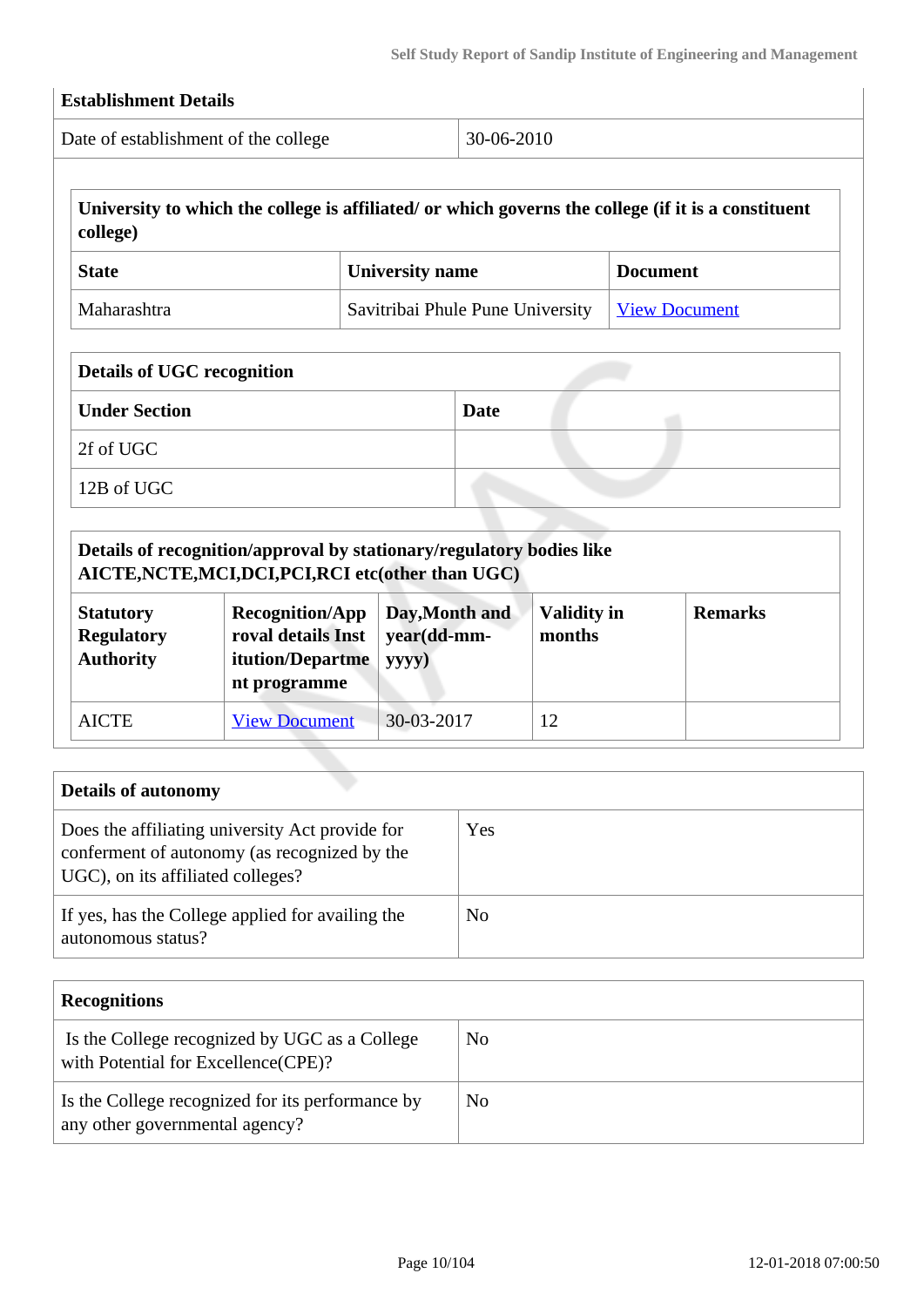| <b>Location and Area of Campus</b> |                                                                                                                                     |           |                                |                                    |  |  |  |  |
|------------------------------------|-------------------------------------------------------------------------------------------------------------------------------------|-----------|--------------------------------|------------------------------------|--|--|--|--|
| <b>Campus Type</b>                 | <b>Address</b>                                                                                                                      | Location* | <b>Campus Area</b><br>in Acres | <b>Built up Area in</b><br>sq.mts. |  |  |  |  |
| Main campus<br>area                | Sandip Institute of<br><b>Engineering and Management</b><br>at post-Mahiravani, Trimbak<br>Road Tal. Nashik, Dist.<br>Nashik-422213 | Rural     | 11.039                         | 24363.03                           |  |  |  |  |

## **2.2 ACADEMIC INFORMATION**

| Details of Programmes Offered by the College (Give Data for Current Academic year) |                                                   |                                     |                                             |                                        |                                      |                                             |  |  |
|------------------------------------------------------------------------------------|---------------------------------------------------|-------------------------------------|---------------------------------------------|----------------------------------------|--------------------------------------|---------------------------------------------|--|--|
| Programme<br><b>Level</b>                                                          | <b>Name of Pr</b><br>ogramme/C<br>ourse           | <b>Duration</b> in<br><b>Months</b> | <b>Entry</b><br>Qualificatio<br>$\mathbf n$ | <b>Medium of</b><br><b>Instruction</b> | <b>Sanctioned</b><br><b>Strength</b> | No.of<br><b>Students</b><br><b>Admitted</b> |  |  |
| <b>UG</b>                                                                          | BE, Mechani<br>cal<br>Engineering                 | 48                                  | <b>HSC</b>                                  | English                                | 180                                  | 180                                         |  |  |
| <b>UG</b>                                                                          | BE, Civil<br>Engineering                          | 48                                  | <b>HSC</b>                                  | English                                | 180                                  | 180                                         |  |  |
| <b>UG</b>                                                                          | <b>BE,Compute</b><br>$\mathbf{r}$<br>Engineering  | 48                                  | <b>HSC</b>                                  | English                                | 60                                   | 60                                          |  |  |
| $\mathbf{U}\mathbf{G}$                                                             | <b>BE, Electrical</b><br>Engineering              | 48                                  | <b>HSC</b>                                  | English                                | 120                                  | 120                                         |  |  |
| <b>UG</b>                                                                          | BE, Electroni<br>cs And Telec<br>ommunicatio<br>n | 48                                  | <b>HSC</b>                                  | English                                | 60                                   | 60                                          |  |  |

**Position Details of Faculty & Staff in the College**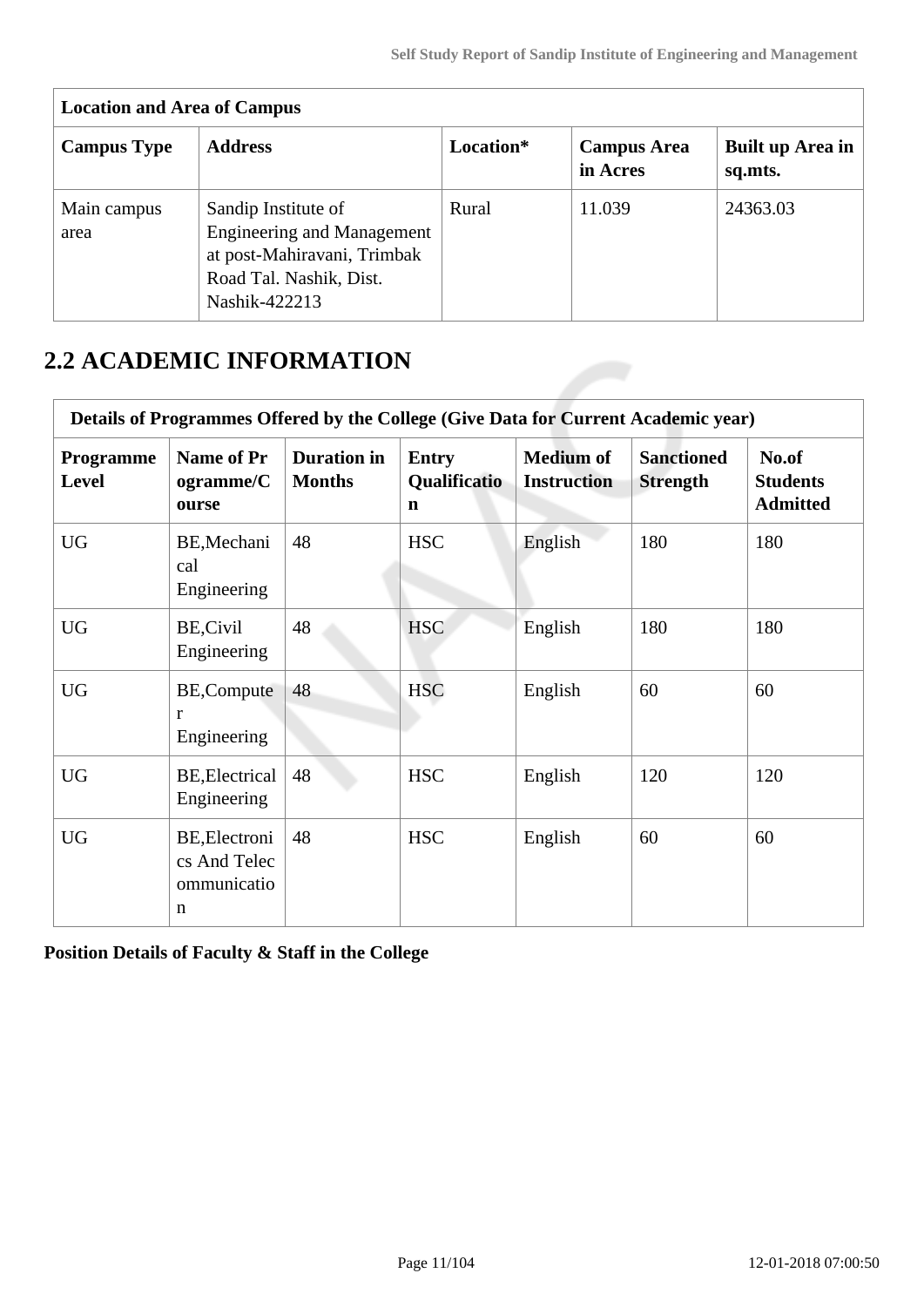| <b>Teaching Faculty</b>                                                             |                  |                |                |                            |                |                |                            |       |      |        |                |          |
|-------------------------------------------------------------------------------------|------------------|----------------|----------------|----------------------------|----------------|----------------|----------------------------|-------|------|--------|----------------|----------|
|                                                                                     | <b>Professor</b> |                |                | <b>Associate Professor</b> |                |                | <b>Assistant Professor</b> |       |      |        |                |          |
|                                                                                     | Male             | Female         | Others         | Total                      | Male           | Female         | Others                     | Total | Male | Female | Others         | Total    |
| Sanctioned by the<br>UGC /University<br><b>State</b><br>Government                  |                  |                |                | 14                         |                |                |                            | 27    |      |        |                | 81       |
| Recruited                                                                           | $\overline{0}$   | $\overline{0}$ | $\mathbf{0}$   | $\overline{0}$             | $\overline{4}$ | $\mathbf{1}$   | $\mathbf{0}$               | 5     | 22   | 3      | $\mathbf{0}$   | 25       |
| Yet to Recruit                                                                      |                  |                |                | 14                         |                |                |                            | 22    |      |        |                | 56       |
| Sanctioned by the<br>Management/Soci<br>ety or Other<br>Authorized<br><b>Bodies</b> |                  |                |                | 14                         |                |                |                            | 22    |      |        |                | 80       |
| Recruited                                                                           | 6                | $\overline{0}$ | $\overline{0}$ | 6                          | 6              | $\overline{0}$ | $\overline{0}$             | 6     | 60   | 20     | $\overline{0}$ | 80       |
| Yet to Recruit                                                                      |                  |                |                | 8                          |                |                |                            | 16    |      |        |                | $\theta$ |

| <b>Non-Teaching Staff</b>                                                       |             |                |                  |                |  |  |  |
|---------------------------------------------------------------------------------|-------------|----------------|------------------|----------------|--|--|--|
|                                                                                 | <b>Male</b> | <b>Female</b>  | <b>Others</b>    | <b>Total</b>   |  |  |  |
| Sanctioned by the<br><b>UGC</b> / University State<br>Government                |             |                |                  | 32             |  |  |  |
| Recruited                                                                       | 30          | $\overline{2}$ | $\boldsymbol{0}$ | 32             |  |  |  |
| <b>Yet to Recruit</b>                                                           |             |                |                  | $\mathbf{0}$   |  |  |  |
| Sanctioned by the<br>Management/Society<br>or Other Authorized<br><b>Bodies</b> |             |                |                  | 32             |  |  |  |
| Recruited                                                                       | 30          | $\overline{2}$ | $\boldsymbol{0}$ | 32             |  |  |  |
| Yet to Recruit                                                                  |             |                |                  | $\overline{0}$ |  |  |  |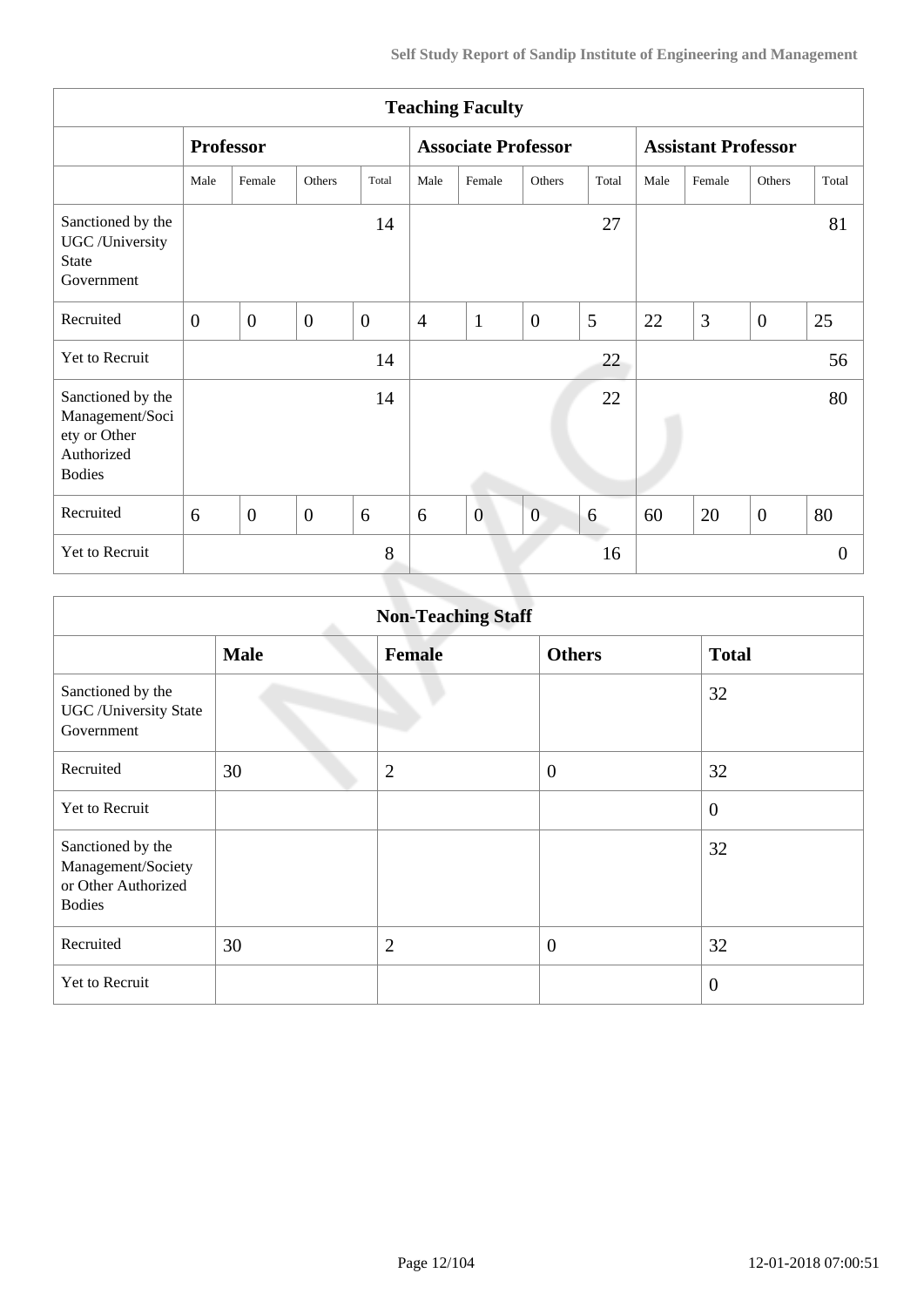| <b>Technical Staff</b>                                                          |             |                |                |              |  |  |  |
|---------------------------------------------------------------------------------|-------------|----------------|----------------|--------------|--|--|--|
|                                                                                 | <b>Male</b> | Female         | <b>Others</b>  | <b>Total</b> |  |  |  |
| Sanctioned by the<br><b>UGC</b> /University State<br>Government                 |             |                |                | 31           |  |  |  |
| Recruited                                                                       | 27          | $\overline{4}$ | $\overline{0}$ | 31           |  |  |  |
| Yet to Recruit                                                                  |             |                |                | $\theta$     |  |  |  |
| Sanctioned by the<br>Management/Society<br>or Other Authorized<br><b>Bodies</b> |             |                |                | 31           |  |  |  |
| Recruited                                                                       | 27          | $\overline{4}$ | $\overline{0}$ | 31           |  |  |  |
| Yet to Recruit                                                                  |             |                |                | $\mathbf{0}$ |  |  |  |

## **Qualification Details of the Teaching Staff**

|                                     | <b>Permanent Teachers</b> |                |                            |                |                            |                |                |                |                |                |
|-------------------------------------|---------------------------|----------------|----------------------------|----------------|----------------------------|----------------|----------------|----------------|----------------|----------------|
| <b>Highest</b><br>Qualificatio<br>n | <b>Professor</b>          |                | <b>Associate Professor</b> |                | <b>Assistant Professor</b> |                |                |                |                |                |
|                                     | Male                      | Female         | <b>Others</b>              | Male           | Female                     | Others         | Male           | Female         | Others         | Total          |
| D.sc/D.Litt.                        | $\overline{0}$            | $\mathbf{0}$   | $\overline{0}$             | $\theta$       | $\overline{0}$             | $\mathbf{0}$   | $\overline{0}$ | $\theta$       | $\overline{0}$ | $\overline{0}$ |
| Ph.D.                               | 6                         | $\overline{0}$ | $\overline{0}$             | $\overline{4}$ | $\mathbf{1}$               | $\overline{0}$ | 3              | $\mathbf{1}$   | $\theta$       | 15             |
| M.Phil.                             | $\overline{0}$            | $\overline{0}$ | $\overline{0}$             | $\theta$       | $\overline{0}$             | $\overline{0}$ | 1              | $\overline{0}$ | $\overline{0}$ | $\mathbf{1}$   |
| PG                                  | $\theta$                  | $\overline{0}$ | $\theta$                   | 6              | $\overline{0}$             | $\overline{0}$ | 75             | 25             | $\theta$       | 106            |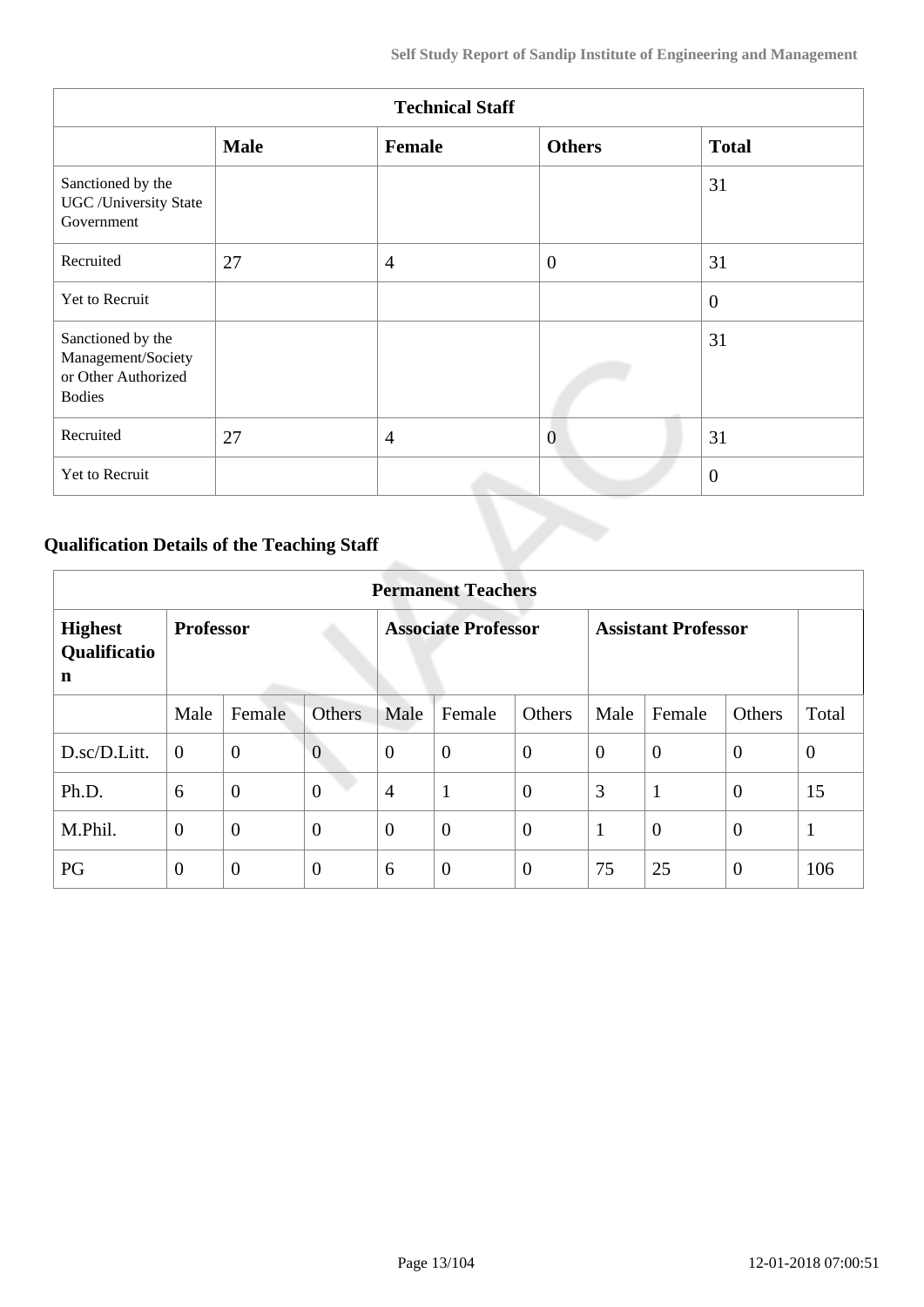| <b>Temporary Teachers</b>           |                  |                  |                            |                |                            |                |                |                |                |                |
|-------------------------------------|------------------|------------------|----------------------------|----------------|----------------------------|----------------|----------------|----------------|----------------|----------------|
| <b>Highest</b><br>Qualificatio<br>n | <b>Professor</b> |                  | <b>Associate Professor</b> |                | <b>Assistant Professor</b> |                |                |                |                |                |
|                                     | Male             | Female           | Others                     | Male           | Female                     | Others         | Male           | Female         | Others         | Total          |
| D.sc/D.Litt.                        | $\theta$         | $\overline{0}$   | $\boldsymbol{0}$           | $\overline{0}$ | $\overline{0}$             | $\overline{0}$ | $\overline{0}$ | $\overline{0}$ | $\overline{0}$ | $\overline{0}$ |
| Ph.D.                               | $\overline{0}$   | $\boldsymbol{0}$ | $\boldsymbol{0}$           | $\overline{0}$ | $\overline{0}$             | $\overline{0}$ | $\overline{0}$ | $\overline{0}$ | $\theta$       | $\overline{0}$ |
| M.Phil.                             | $\overline{0}$   | $\overline{0}$   | $\overline{0}$             | $\overline{0}$ | $\overline{0}$             | $\overline{0}$ | $\overline{0}$ | $\overline{0}$ | $\overline{0}$ | $\overline{0}$ |
| PG                                  | $\overline{0}$   | $\theta$         | $\mathbf{0}$               | $\overline{0}$ | $\overline{0}$             | $\overline{0}$ | $\overline{0}$ | $\overline{0}$ | $\overline{0}$ | $\theta$       |

|                                                         | <b>Part Time Teachers</b> |                |                            |                |                |                            |                |                |                |                |
|---------------------------------------------------------|---------------------------|----------------|----------------------------|----------------|----------------|----------------------------|----------------|----------------|----------------|----------------|
| <b>Highest</b><br><b>Professor</b><br>Qualificatio<br>n |                           |                | <b>Associate Professor</b> |                |                | <b>Assistant Professor</b> |                |                |                |                |
|                                                         | Male                      | Female         | Others                     | Male           | Female         | <b>Others</b>              | Male           | Female         | Others         | Total          |
| D.sc/D.Litt.                                            | $\boldsymbol{0}$          | $\mathbf{0}$   | $\overline{0}$             | $\overline{0}$ | $\overline{0}$ | $\overline{0}$             | $\theta$       | $\overline{0}$ | $\theta$       | $\overline{0}$ |
| Ph.D.                                                   | $\overline{0}$            | $\overline{0}$ | $\overline{0}$             | $\overline{0}$ | $\overline{0}$ | $\overline{0}$             | $\overline{0}$ | $\overline{0}$ | $\overline{0}$ | $\theta$       |
| M.Phil.                                                 | $\theta$                  | $\overline{0}$ | $\overline{0}$             | $\overline{0}$ | $\overline{0}$ | $\overline{0}$             | $\theta$       | $\overline{0}$ | $\overline{0}$ | $\theta$       |
| PG                                                      | $\overline{0}$            | $\overline{0}$ | $\overline{0}$             | $\overline{0}$ | $\overline{0}$ | $\overline{0}$             | $\overline{0}$ | $\overline{0}$ | $\theta$       | $\theta$       |

| <b>Details of Visting/Guest Faculties</b> |             |               |               |              |  |  |
|-------------------------------------------|-------------|---------------|---------------|--------------|--|--|
| <b>Number of Visiting/Guest Faculty</b>   | <b>Male</b> | <b>Female</b> | <b>Others</b> | <b>Total</b> |  |  |
| engaged with the college?                 | 30          |               |               | 30           |  |  |

#### **Provide the Following Details of Students Enrolled in the College During the Current Academic Year**

| <b>Programme</b> |        | <b>From the State</b><br><b>Where College</b><br>is Located | <b>From Other</b><br><b>States of India</b> | <b>NRI Students</b> | Foreign<br><b>Students</b> | <b>Total</b> |
|------------------|--------|-------------------------------------------------------------|---------------------------------------------|---------------------|----------------------------|--------------|
| <b>UG</b>        | Male   | 1495                                                        | 157                                         | 0                   | 0                          | 1652         |
|                  | Female | 555                                                         | 26                                          | $\theta$            | $\overline{0}$             | 581          |
|                  | Others | $\boldsymbol{0}$                                            | $\theta$                                    | $\theta$            | $\Omega$                   | $\theta$     |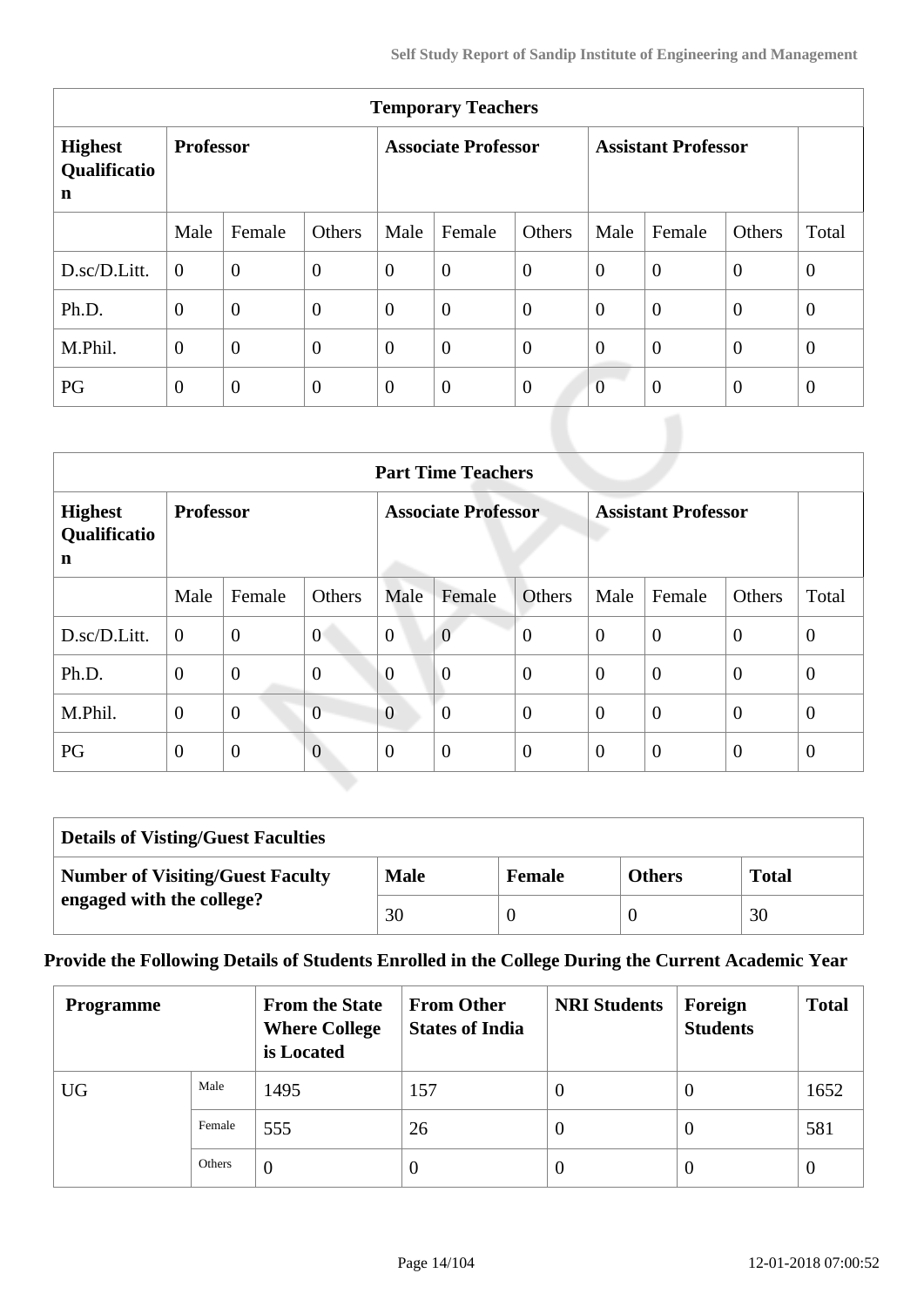| * YULI D           |        |                  |                  |                  |                  |
|--------------------|--------|------------------|------------------|------------------|------------------|
| Programme          |        | Year 1           | Year 2           | Year 3           | Year 4           |
| ${\bf SC}$         | Male   | 54               | 28               | 6                | 8                |
|                    | Female | 25               | 8                | 8                | 5                |
|                    | Others | $\overline{0}$   | $\boldsymbol{0}$ | $\boldsymbol{0}$ | $\boldsymbol{0}$ |
| ${\cal S}{\cal T}$ | Male   | 20               | $\overline{4}$   | 6                | $\overline{2}$   |
|                    | Female | $11\,$           | $\sqrt{2}$       | 6                | $\mathbf{1}$     |
|                    | Others | $\overline{0}$   | $\boldsymbol{0}$ | $\boldsymbol{0}$ | $\boldsymbol{0}$ |
| <b>OBC</b>         | Male   | 269              | 227              | 251              | 201              |
|                    | Female | 129              | 60               | 94               | 78               |
|                    | Others | $\overline{0}$   | $\mathbf{0}$     | $\boldsymbol{0}$ | $\boldsymbol{0}$ |
| General            | Male   | 141              | 210              | 289              | 183              |
|                    | Female | 42               | 44               | 62               | 40               |
|                    | Others | $\overline{0}$   | $\overline{0}$   | $\mathbf{0}$     | $\overline{0}$   |
| Others             | Male   | 100              | 68               | 64               | 59               |
|                    | Female | 25               | 15               | 25               | 18               |
|                    | Others | $\boldsymbol{0}$ | $\boldsymbol{0}$ | $\boldsymbol{0}$ | $\boldsymbol{0}$ |
| Total              |        | 816              | 666              | 811              | 595              |

 **Provide the Following Details of Students admitted to the College During the last four Academic Years**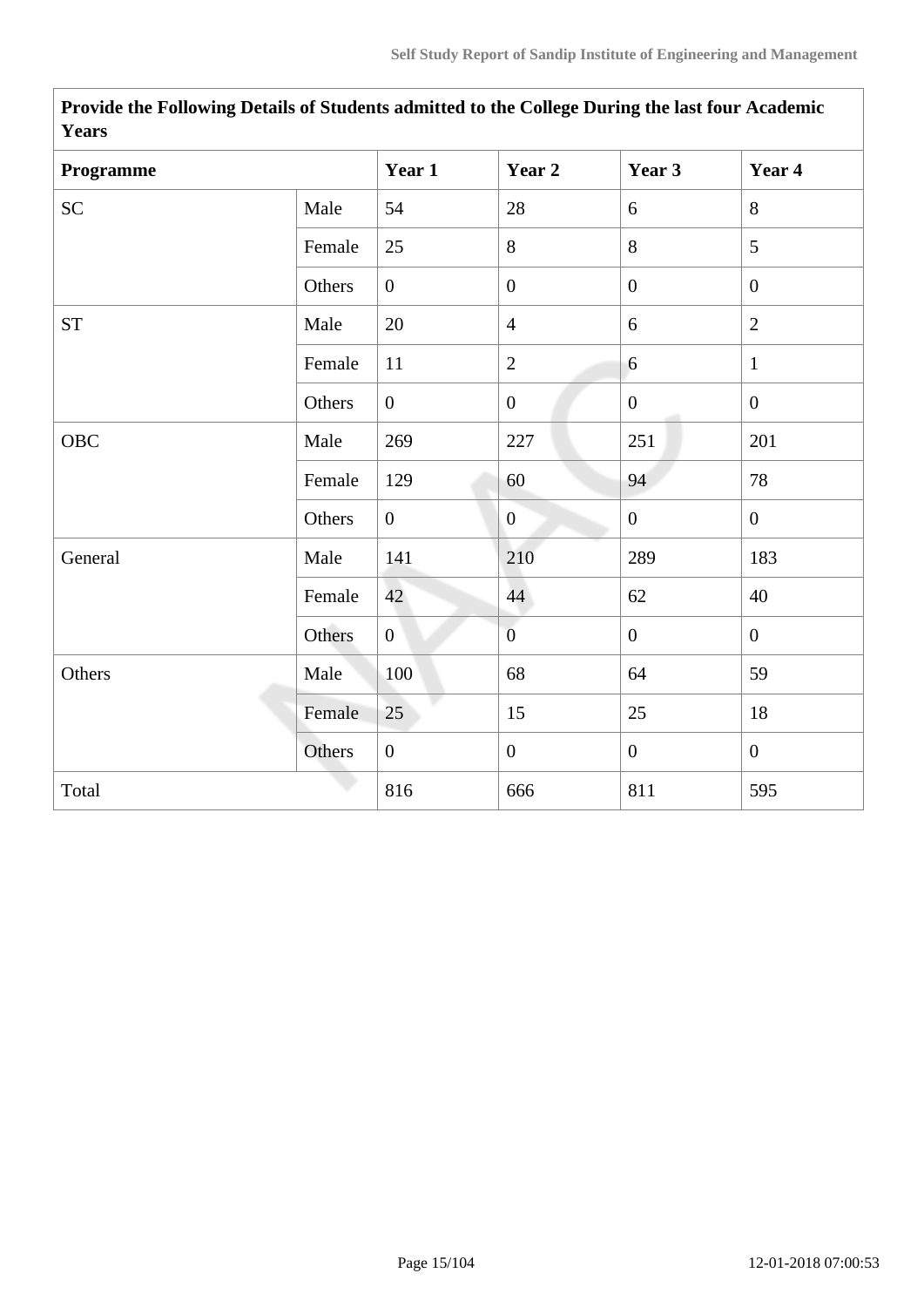## **3. Extended Profile**

### **3.1 Programme**

**Number of courses offered by the institution across all programs during the last five years**

**Response : 478**

**Number of self-financed Programmes offered by college**

**Response : 5**

**Number of new programmes introduced in the college during the last five years**

**Response : 2**

### **3.2 Student**

#### **Number of students year wise during the last five years**

| 2016-17 | 2015-16 | 2014-15 | $2013 - 14$ | 2012-13 |
|---------|---------|---------|-------------|---------|
| 2198    | 2273    | 2028    | 1613        | 1110    |

**Number of seats earmarked for reserved category as per GOI/State Govt rule year wise during the last five years**

| $2016-17$ | 2015-16 | 2014-15 | 2013-14 | 2012-13 |
|-----------|---------|---------|---------|---------|
| 602       | 386     | 396     | 341     | 306     |

#### **Number of outgoing / final year students year wise during the last five years**

| 2016-17 | 2015-16 | 2014-15       | 2013-14 | 2012-13 |
|---------|---------|---------------|---------|---------|
| 514     | 484     | 322<br>ے بے د | 211     |         |

#### **Total number of outgoing / final year students**

**Response : 1531**

## **3.3 Academic**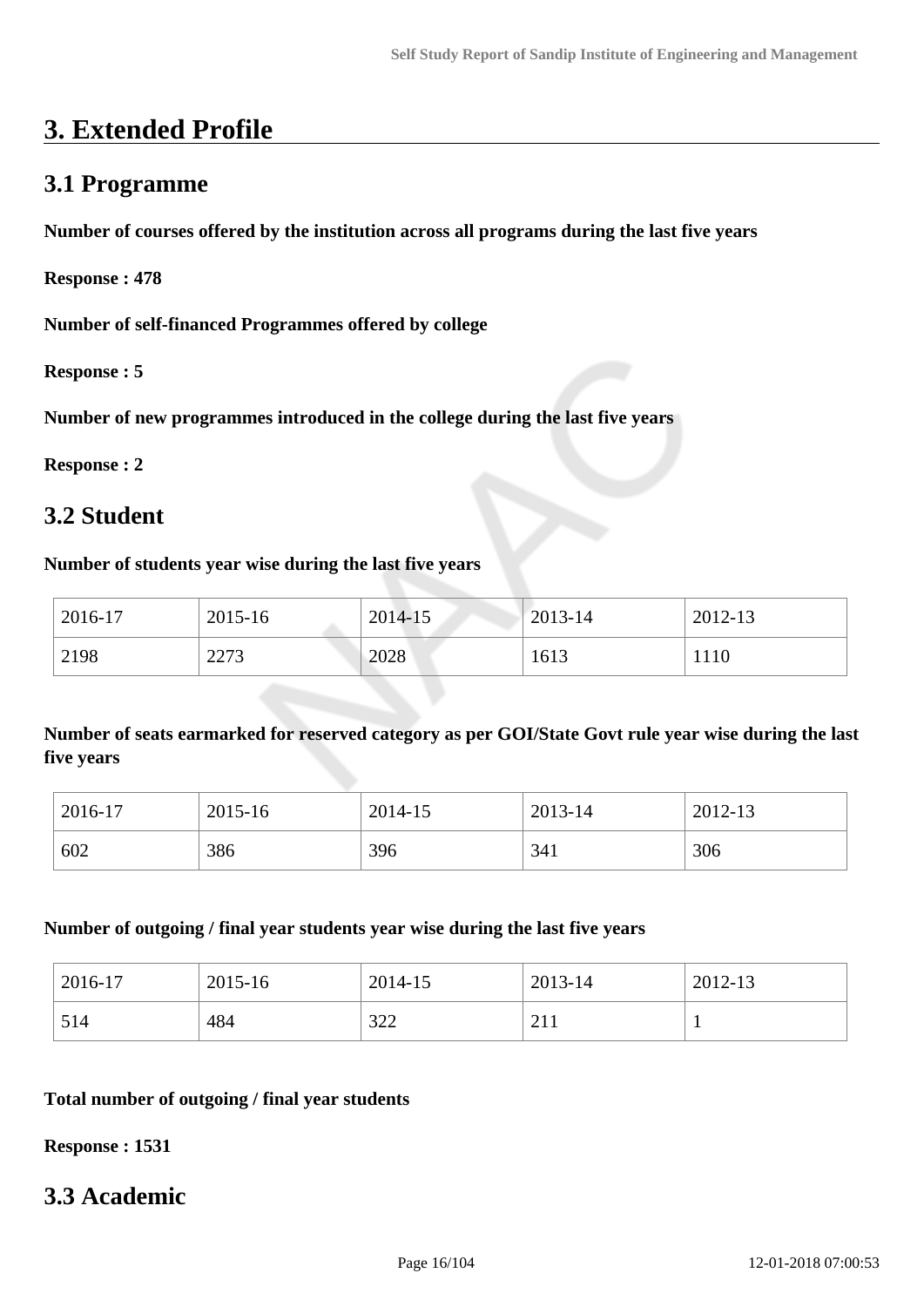#### **Number of teachers year wise during the last five years**

| 2016-17           | 2015-16 | 2014-15 | 2013-14 | 2012-13            |
|-------------------|---------|---------|---------|--------------------|
| $\epsilon$<br>152 | 145     | 129     | 108     | $\mathbf{r}$<br>10 |

#### **Number of full time teachers year wise during the last five years**

| 2016-17           | 2015-16 | 2014-15 | 2013-14 | 2012-13 |
|-------------------|---------|---------|---------|---------|
| $\sqrt{1}$<br>121 | 130     | 129     | 108     | 76      |

#### **Number of sanctioned posts year wise during the last five years**

| 2016-17 | 2015-16 | 2014-15 | $2013 - 14$ | 2012-13 |
|---------|---------|---------|-------------|---------|
| 152     | 144     | 129     | 108         | 76      |

#### **Total experience of full-time teachers**

**Response : 927.5**

**Number of full time teachers worked in the institution during the last 5 years**

**Response : 574**

### **3.4 Institution**

**Total number of classrooms and seminar halls**

**Response : 32**

**Total Expenditure excluding salary year wise during the last five years ( INR in Lakhs)**

| 2016-17 | 2015-16 | 2014-15 | 2013-14 | 2012-13 |
|---------|---------|---------|---------|---------|
| 824.93  | 930.52  | 818.54  | 541.52  | 402.72  |

#### **Number of computers**

#### **Response : 540**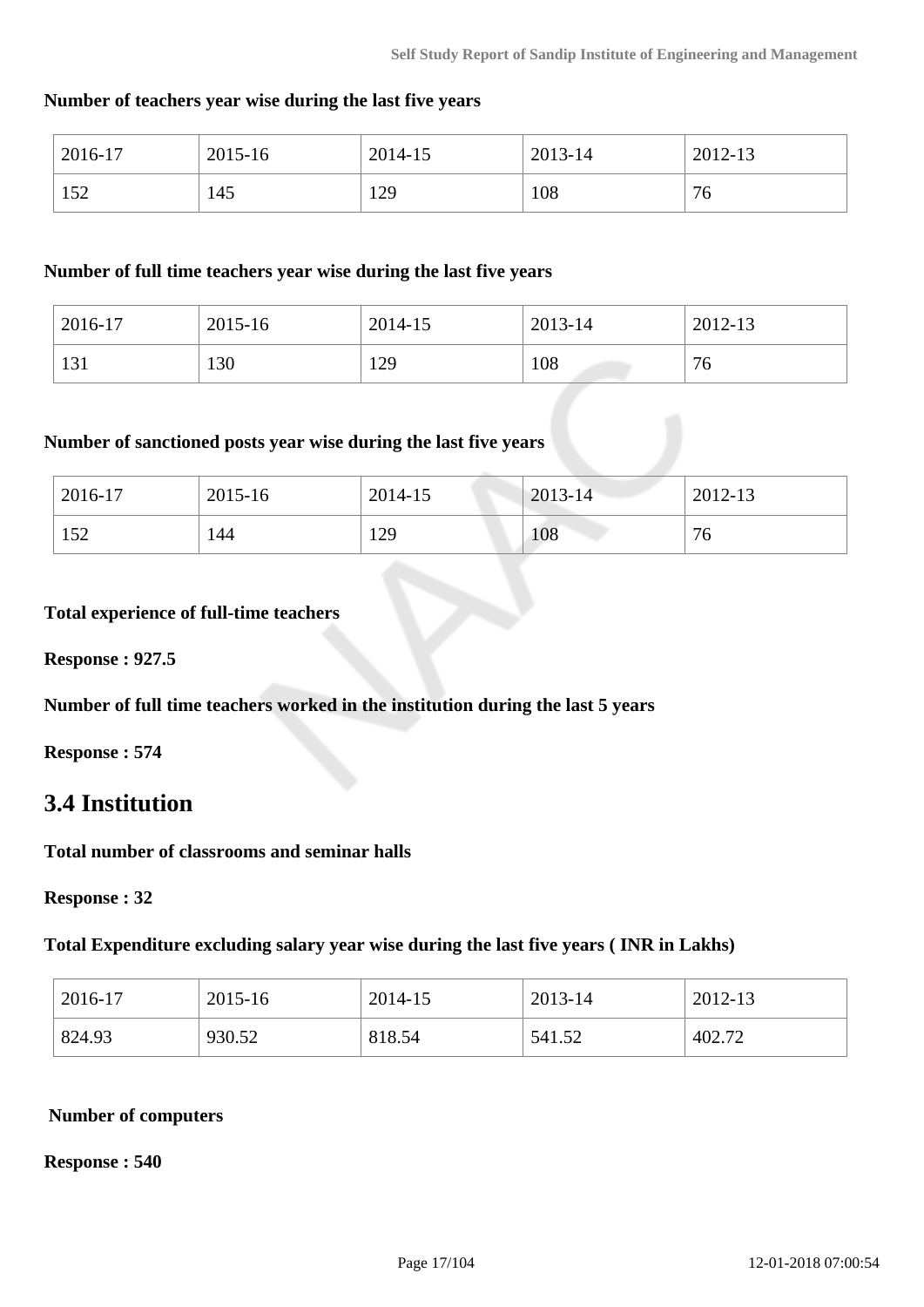**Unit cost of education including the salary component(INR in Lakhs)**

**Response : 0.922**

**Unit cost of education excluding the salary component(INR in Lakhs)**

**Response : 0.37530**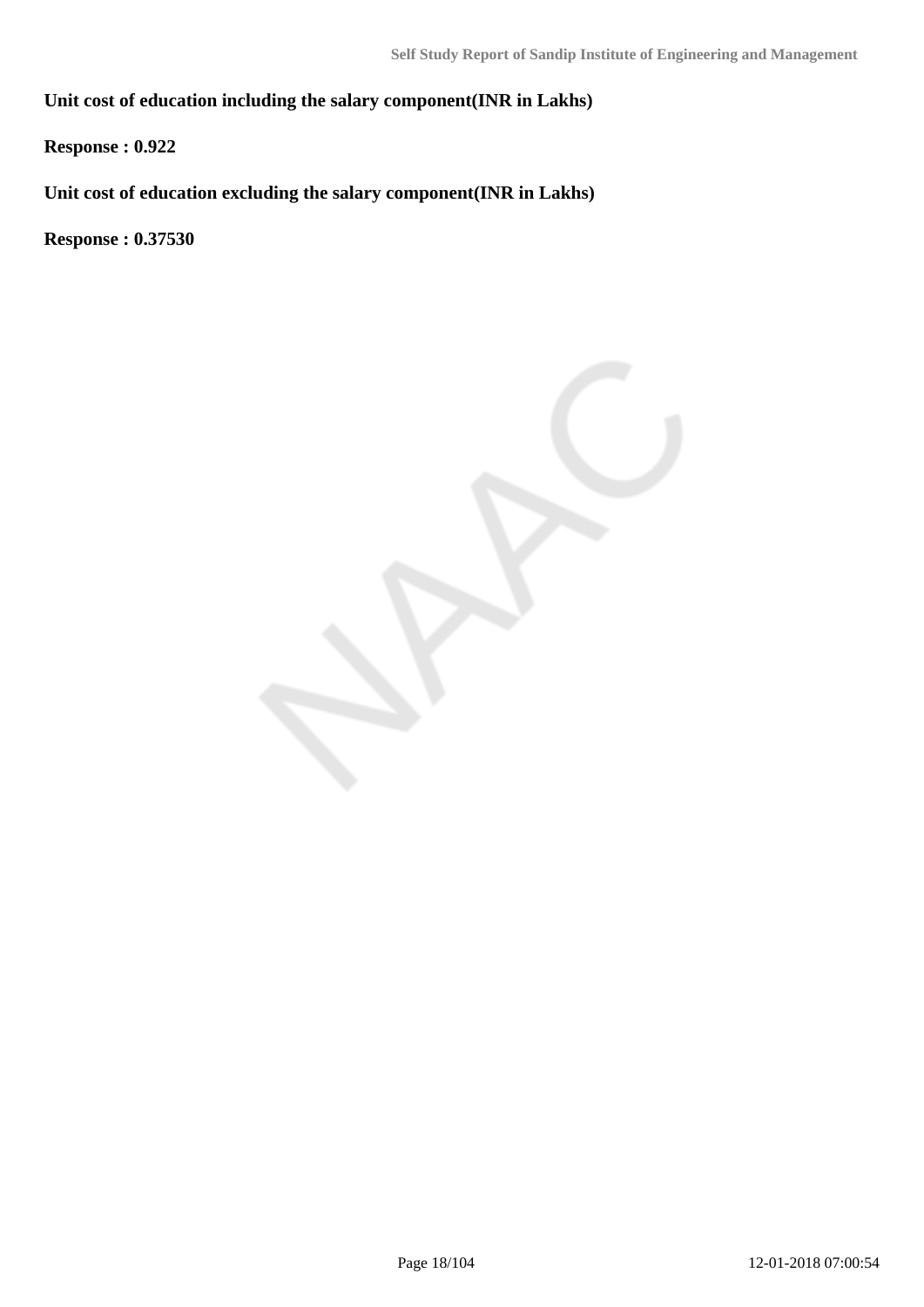## **4. Quality Indicator Framework(QIF)**

## **Criterion 1 - Curricular Aspects**

### **1.1 Curricular Planning and Implementation**

 **1.1.1 The institution ensures effective curriculum delivery through a well planned and documented process** 

#### **Response:**

- Sandip Institute of Engineering and Management (SIEM) is affiliated to Savitribai Phule Pune University (SPPU). The curriculum and academic calendar of Institute is conferming to SPPU academic calendar.
- Before commencement of every semester, Principal approves the academic monitoring committee (AMC) which is headed by dean academics of the Institute. AMC plans and prepares academic calendar. It is then circulated to all Heads of the departments for finalizing various departmental activities. Teaching load distribution is conveyed to all faculty members well in advance. This provides sufficient time to the faculties to prepare in advance, thereby resulting in smooth conduction of academics in each department. While finalizing the teaching load distribution, due consideration is given to subject choic,specialization and expertise of the faculty.
- Institute has well equipped Enterprise Resources Planning (ERP) software for proper execution of formulated academic policies. This software is utilized to upload timetable, monitor student's daily attendance, learning material and notices to students and parents. Academic performance data is collected through ERP, printed and posted. Student's progress status is conveyed to parents through ERP generated text messages. ERP provides various administrative & academic activities for its stake holders.
- Institute has well developed tutor system to monitor academic performance, mentoring and counseling of every student.
- The Institute has adopted continuous internal assessment system, which is in line with SPPU curriculum for the development of students.
- Each faculty prepares course file which contains information related to Program Educational Objectives (PEO), Program Specific Outcomes (PSO), Program Outcomes (PO), Course Outcomes (CO) and Mapping of CO's with PO's. This course file also includes Academic Calendar (AC), Individual Time Table (TT), University Structure and Syllabus (US), Teaching Plan (TP), List of References and Text Books (RB) & Question Bank. Faculty also prepares Unit-wise Notes (UwN), Question papers of Class Test/ In-sem/ End-sem Examinations (QP), University Question papers with solution (QP), Tutorials/ Assignments (if any). Each department aims at enriching students with updated field knowledge by - covering contents beyond syllabus, value added programs, workshops, seminars and expert lecture etc.
- Institute plans its activity in support and achievement of PO (Program Outcomes) defined by the apex body –AICTE.
- Institute promotes innovative teaching methodologies such as power point presentations, videos, animations, site visits and model demonstration to make teaching learning process interesting & efficient.
- To enhance the planning and implementation of curriculum, Institute provides extra library hours to the students. Students can also access various video lectures (like NPTEL) and other E-learning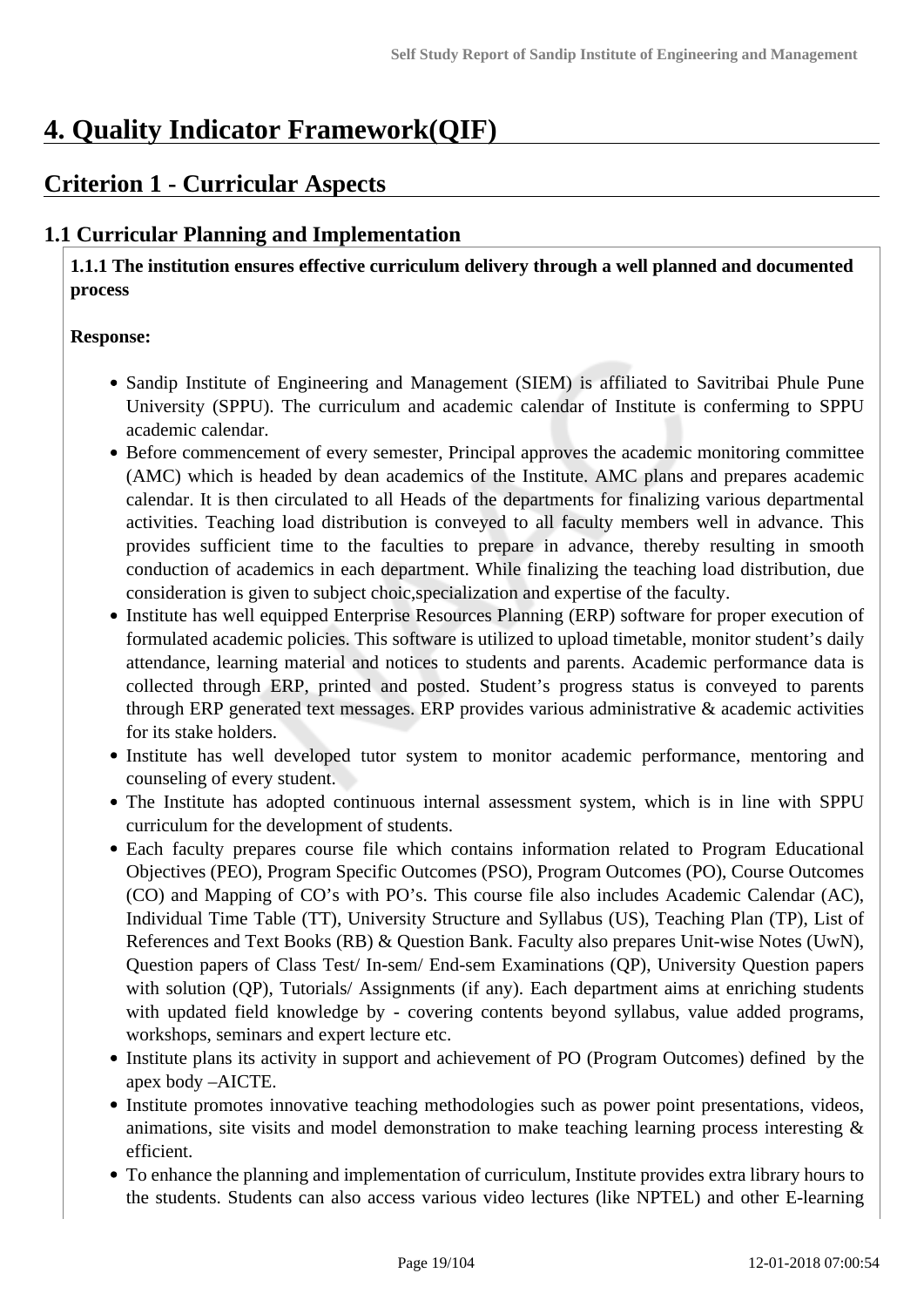material using digital library facility.

- Prelims are conducted to observe the performance of the students at regular intervals. As per University norms, Institute conducts exams as planned and scheduled by the University.
- AMC ensures the timely completion of academic activity with their effectiveness in coordination with Head of Department.

| <b>File Description</b>         | <b>Document</b>      |
|---------------------------------|----------------------|
| Any additional information      | <b>View Document</b> |
| Link for Additional Information | <b>View Document</b> |

#### **1.1.2 Number of certificate/diploma program introduced during the last five years**

#### **Response:** 2

#### 1.1.2.1 **Number of certificate/diploma programs introduced year wise during the last five years**

| 2016-17 | 2015-16 | 2014-15 | $2013 - 14$ | 2012-13 |
|---------|---------|---------|-------------|---------|
|         | ◡       | л.      |             |         |

| <b>File Description</b>                     | <b>Document</b>      |
|---------------------------------------------|----------------------|
| Details of the certificate/Diploma programs | <b>View Document</b> |
| Any additional information                  | <b>View Document</b> |

 **1.1.3 Percentage of participation of full time teachers in various bodies of the Universities/ Autonomous Colleges/ Other Colleges, such as BoS and Academic Council during the last five years**

#### **Response:** 2.4

1.1.3.1 Number of teachers participating in various bodies of the Institution, such as BoS and Academic Council year wise during the last five years

| 2016-17 | 2015-16 | 2014-15 | 2013-14 | $2012 - 13$ |
|---------|---------|---------|---------|-------------|
|         | ~       | U       |         |             |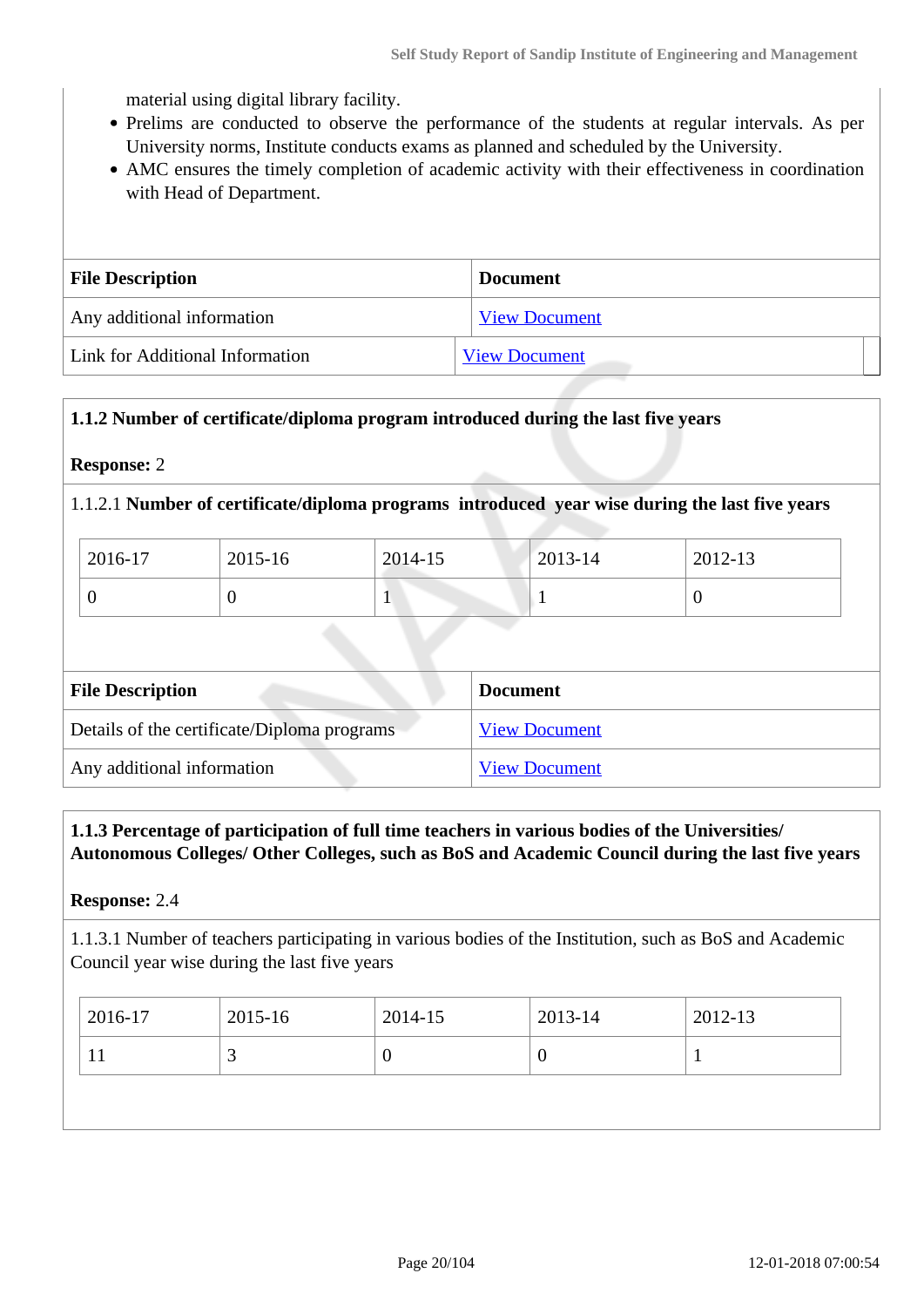| <b>File Description</b>                                                     | <b>Document</b>      |
|-----------------------------------------------------------------------------|----------------------|
| Any additional information                                                  | <b>View Document</b> |
| Details of participation of teachers in various bodies <u>View Document</u> |                      |

### **1.2 Academic Flexibility**

 **1.2.1 Percentage of new courses introduced of the total number of courses across all programs offered during the last five years**

**Response:** 7.32

1.2.1.1 How many new courses are introduced within the last five years

| Response: 35                          |                      |  |
|---------------------------------------|----------------------|--|
| <b>File Description</b>               | <b>Document</b>      |  |
| Details of the new courses introduced | <b>View Document</b> |  |
| Any additional information            | <b>View Document</b> |  |

#### **1.2.2 Percentage of programs in which Choice Based Credit System (CBCS)/Elective course system has been implemented**

#### **Response:** 100

1.2.2.1 Number of programs in which CBCS/ Elective course system implemented.

Response: 5

| <b>File Description</b>                              | <b>Document</b>      |
|------------------------------------------------------|----------------------|
| Any additional information                           | <b>View Document</b> |
| Name of the programs in which CBCS is<br>implemented | <b>View Document</b> |

#### **1.2.3 Average percentage of students enrolled in subject related Certificate/ Diploma programs/Addon programs as against the total number of students during the last five years**

#### **Response:** 9.25

1.2.3.1 Number of students enrolled in subject related Certificate or Diploma or Add-on programs year wise during the last five years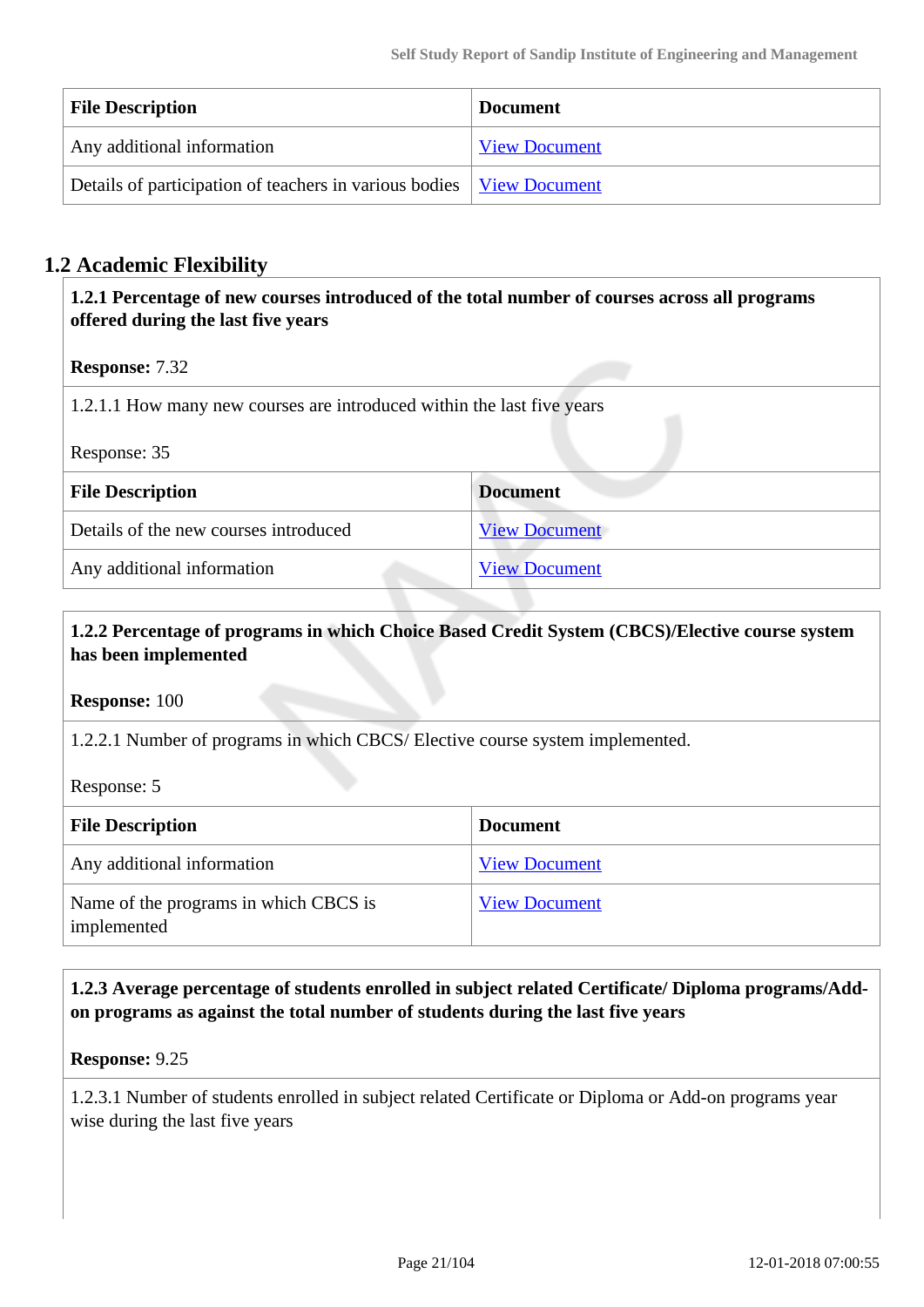| 2016-17                 | 2015-16                                                                                        | 2014-15 |                 | 2013-14              | 2012-13        |  |
|-------------------------|------------------------------------------------------------------------------------------------|---------|-----------------|----------------------|----------------|--|
| 169                     | 444                                                                                            | 200     |                 | 148                  | $\overline{0}$ |  |
|                         |                                                                                                |         |                 |                      |                |  |
|                         |                                                                                                |         |                 |                      |                |  |
| <b>File Description</b> |                                                                                                |         | <b>Document</b> |                      |                |  |
|                         | Details of the students enrolled in Subjects related<br>to certificate/Diploma/Add-on programs |         |                 | <b>View Document</b> |                |  |

#### **1.3 Curriculum Enrichment**

 **1.3.1 Institution integrates cross- cutting issues relevant to Gender, Environment and Sustainability, Human Values and Professional Ethics into the Curriculum**

**Response:** 

#### **Department of Electrical Engineering**

In Application of **Solar and thermal energy** course, following topics were covered-

- 1. Basics of heat transfer
- 2. Absorption, reflection and transmission of radiation
- 3. Types of Solar thermal systems
- 4. Control systems for solar tracking
- 5. Various types of solar concentrators
- In Application of **Wind Energy**, following topics were covered-
- 1. Wind electricity generation Systems
- 2. Controller of Wind energy generation systems
- 3. Grid integration of Wind energy generation systems
- 4. Operation and maintenance of Wind energy generation systems

#### **Department of Electronics and Telecommunications Engineering**

**Soft Skills**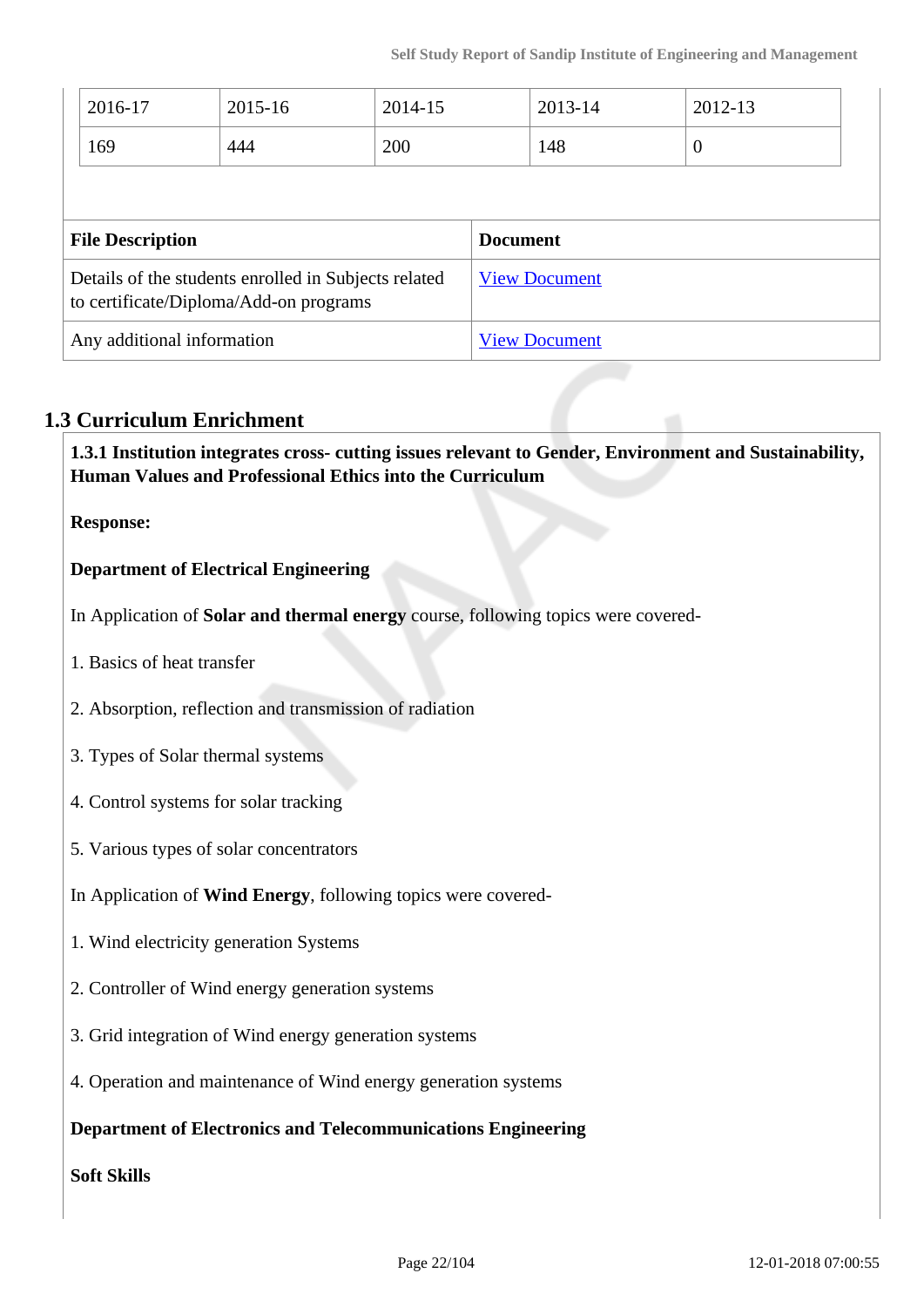**The course** will help students to develop leadership skills and team spirit in their professional life. A student over all personality is developed along with technical writing and documentation skills. Students are able-

- 1. To communicate, interact and present ideas
- 2. To develop positive attitude and social skills
- 3. To instill right professional and social ethical values

#### **Enrichment Activity:**

1. Syllabus content of Employability skills are enriched by Prof Indrajit S Sonawane (TPO, Sandip Foundation) and Prof Ashoo Gupta Khan ( Trainer & Counselor, Sandip Foundation).

2.Expert Talk on "BEE: Building empowering environment for youth employability" was conducted by Sarah Nehrling, Harvard University, USA & Mr. Kerron Vaishnav Founder Secretary, Disha International Foundation Trust, Aurangabad.

3. Expert talk on "Communication skills & Interview preparation" was conducted by Mr. Vinay Sharma, Executive Technical Cell, SewEuro Drive, Mumbai.

#### **Cyber and Information Security**

In Cyber and Information Security following topics are covered

- 1. Issues of security in IT
- 2. Investigation various security threats in IT
- 3. Awareness about cyber security
- 4. Awareness about information and network security

#### **Cyber Crime and law**

- In Cyber and Information Security following topics are covered
- 1. Cyber Crimes and Types of Cybercrime
- 2. Hacking, Attack vectors, Cyberspace and Criminal Behavior
- 3 Traditional Problems Associated with Computer Crime,
- 4. A Brief History of the Internet, Recognizing and Defining Computer Crime,
- 5. Contemporary Crimes,Computers as Targets, Contaminants and Destruction of Data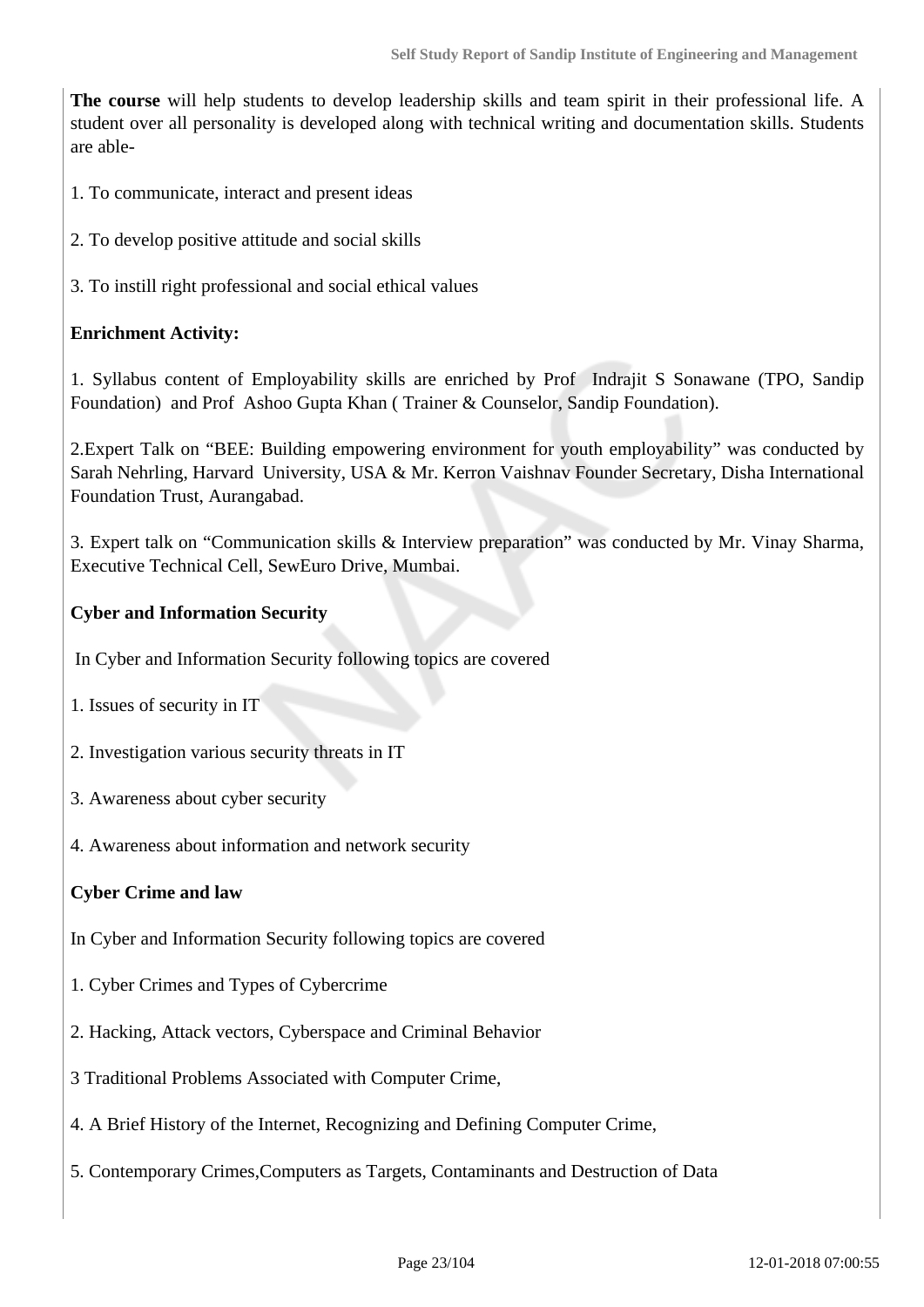#### **Road Safety Management**

- In Road Safety Management following topics are covered
- 1. Behavioral Training for Drivers for Improving Road Safety
- 2. Road Safety Education

#### **Department of Civil Engineering**

#### **Basic Civil and Environmental Engineering**

In Basic Civil and Environmental Engineering following topics are covered

- 1. Concept of environment
- 2. Introduction to solid waste management, electronic waste and its disposal
- 3. Use of various Eco friendly materials in construction.
- 4. Concept of green building

5. Sources, Causes and remedial measures associated with a) Air pollution b) Land Pollution c) Noise pollution d) Water pollution

#### **Environmental Engineering-I**

- In Environmental Engineering-I following topics are covered
- 1. Noise and Air Pollution
- 2. Water treatment
- 3. Rainwater harvesting

#### **Enrichment Activity:**

Tree plantation was conducted on 23rd July 2016 at Ghoti. 1450 trees were planted to create awareness of pollution free green environment.

#### **Environmental Engineering-II**

In Environmental Engineering-II following topics are covered

1. Unit operations and processes concept for physical and chemical treatment of wastewater.

2. Application of acquired knowledge of appropriate wastewater treatment system and eco friendly & sustainable disposal methods.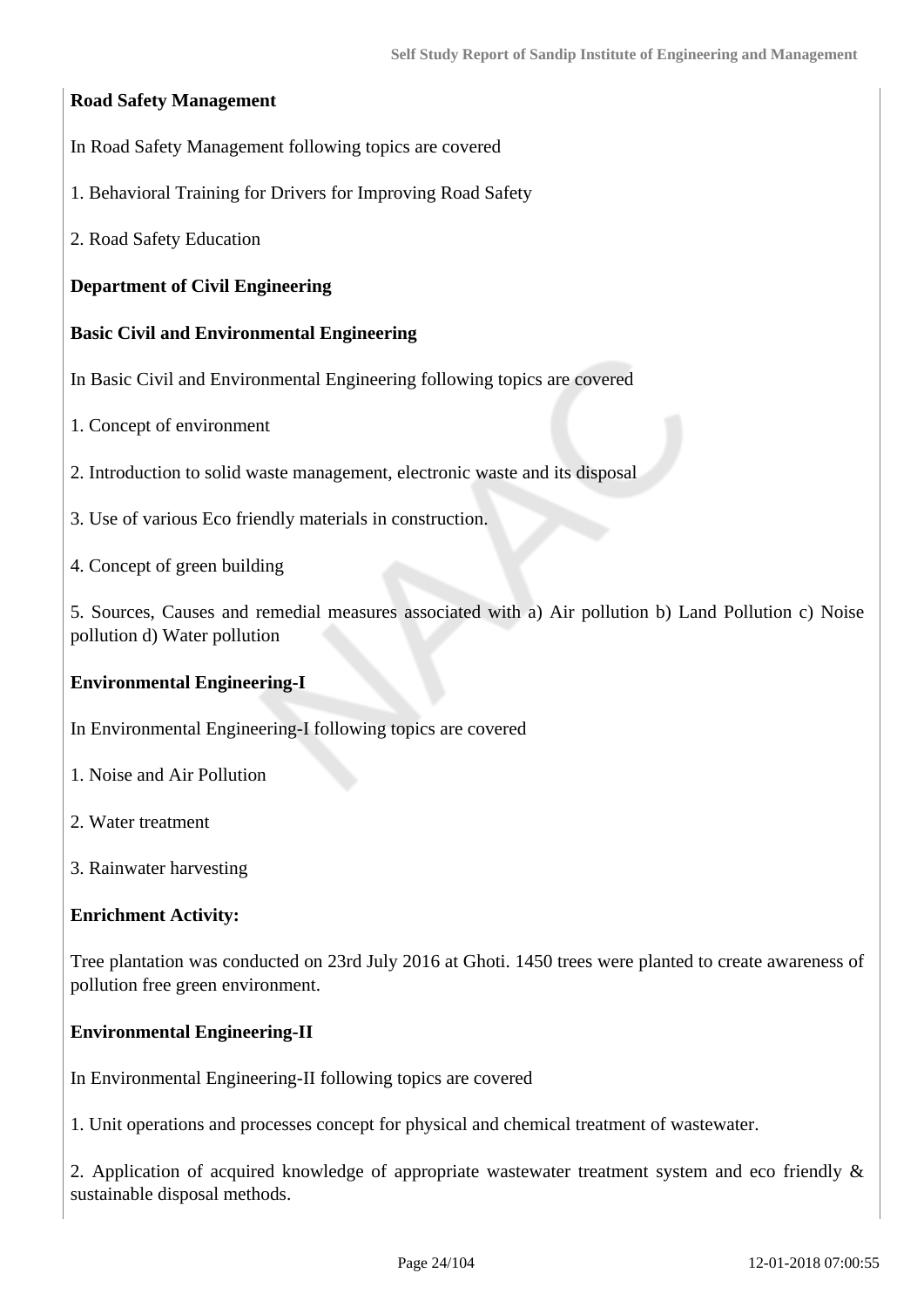- 3. Sewage treatment
- 4. Phytoremediation technology for wastewater treatment.
- 5. Theory of root zone cleaning system
- Enrichment Activity:

In 2016-17 collection of Lord Ganesha Idols drive was conducted in order to reduce immersion of the same in Godavari river. The idols were handed over to Municipal Corporation for further necessary action.

#### **Department of Mechanical Engineering**

#### **Soft Skill**

- 1. In Soft Skill, following topics are covered-
- 2. SWOT (Strength weakness Opportunities and Threats) analysis of individual.
- 3. Internship openings over internet by writing an email to the company HR.
- 4. Organization of the group discussion on current topics
- 5. Writing of different resumes according to respective job profiles

#### **Applied Thermodynamics**

- In Applied Thermodynamics, following topics are
- 1. Air Pollution due to I.C (Internal Combustion) engines and its effect.
- 2. Sources of emission from I.C. engines.
- 3. Emission norms like Euro Bharat Norms.
- 4. Emission control methods for S.I.(Spark Ignition) and C.I. (Compression Ignition) engines.

#### **Refrigeration and Air-Conditioning**

- In Refrigeration and Air-Conditioning, following topics are covered-
- 1. Fundamental principles and applications of refrigeration and air conditioning system
- 2. Properties, applications and environmental issues of refrigerants
- 3. Analysis of refrigeration and air conditioning systems

#### **Energy Audit Management**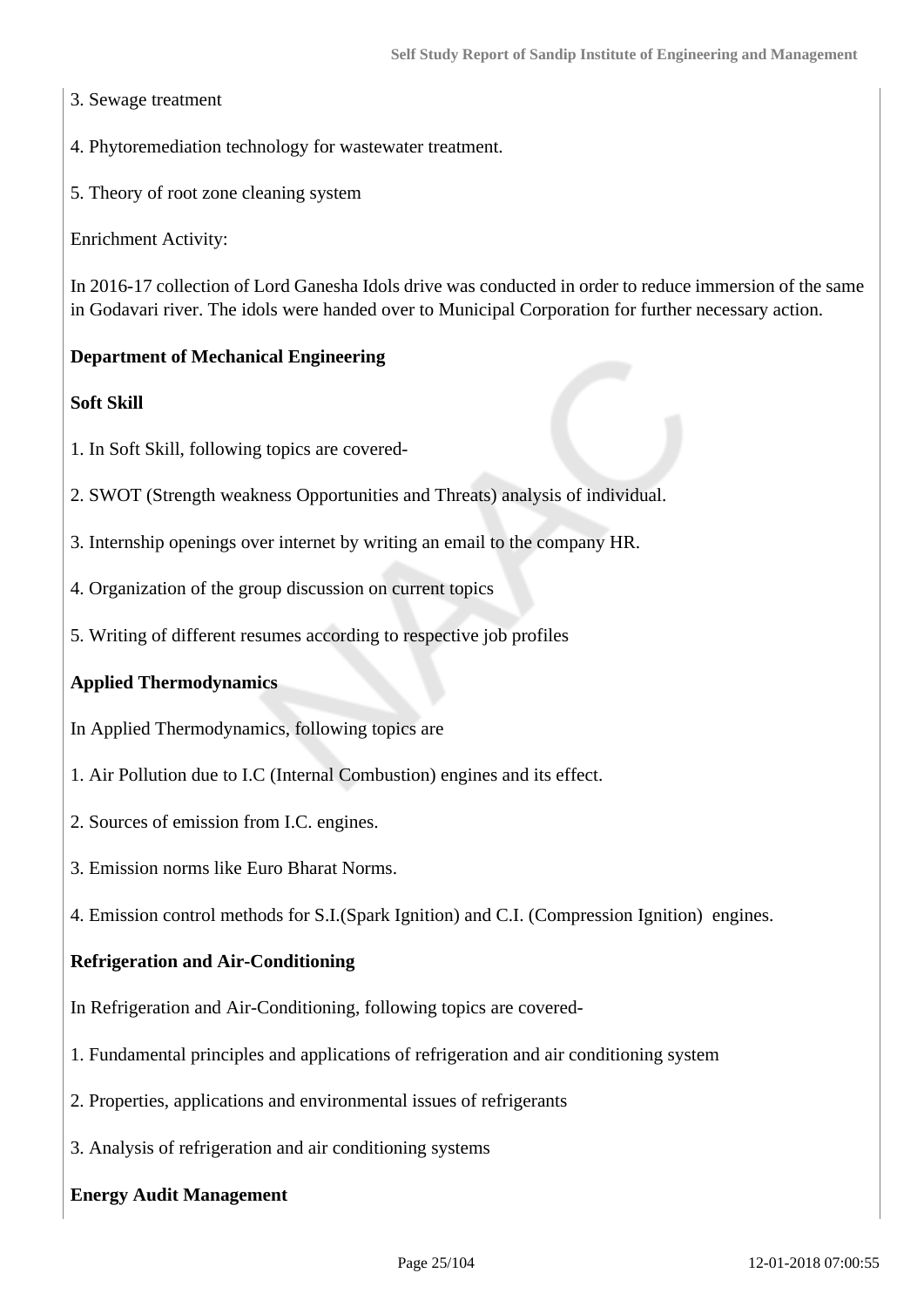|  |  | In Energy Audit Management, following topics are covered- |
|--|--|-----------------------------------------------------------|
|  |  |                                                           |

- 1. Energy Audit of residence / society / college
- 2. Electrical tariff calculation
- 3. Various methods to reduce energy consumption

#### **Power Plant Engineering**

In Power Plant Engineering, following topics are

1. Design, erection and development of energy conversion plants.

2. Optimization of Energy Conversion plant

3. Scope of alternative erection of optimized, suitable plant

| <b>File Description</b>   | <b>Document</b>      |
|---------------------------|----------------------|
| Any Additional Inormation | <b>View Document</b> |

#### **1.3.2 Number of valued added courses imparting transferable and life skills offered during the last five years**

#### **Response:** 3

1.3.2.1 Number of value-added courses imparting transferable and life skills offered during the last five years

#### Response: 3

| <b>File Description</b>                                                      | <b>Document</b>      |
|------------------------------------------------------------------------------|----------------------|
| Details of the value-added courses imparting<br>transferable and life skills | <b>View Document</b> |
| Any additional information                                                   | <b>View Document</b> |

#### **1.3.3 Percentage of students undertaking field projects / internships**

#### **Response:** 9.46

1.3.3.1 Number of students undertaking field projects or internships

Response: 208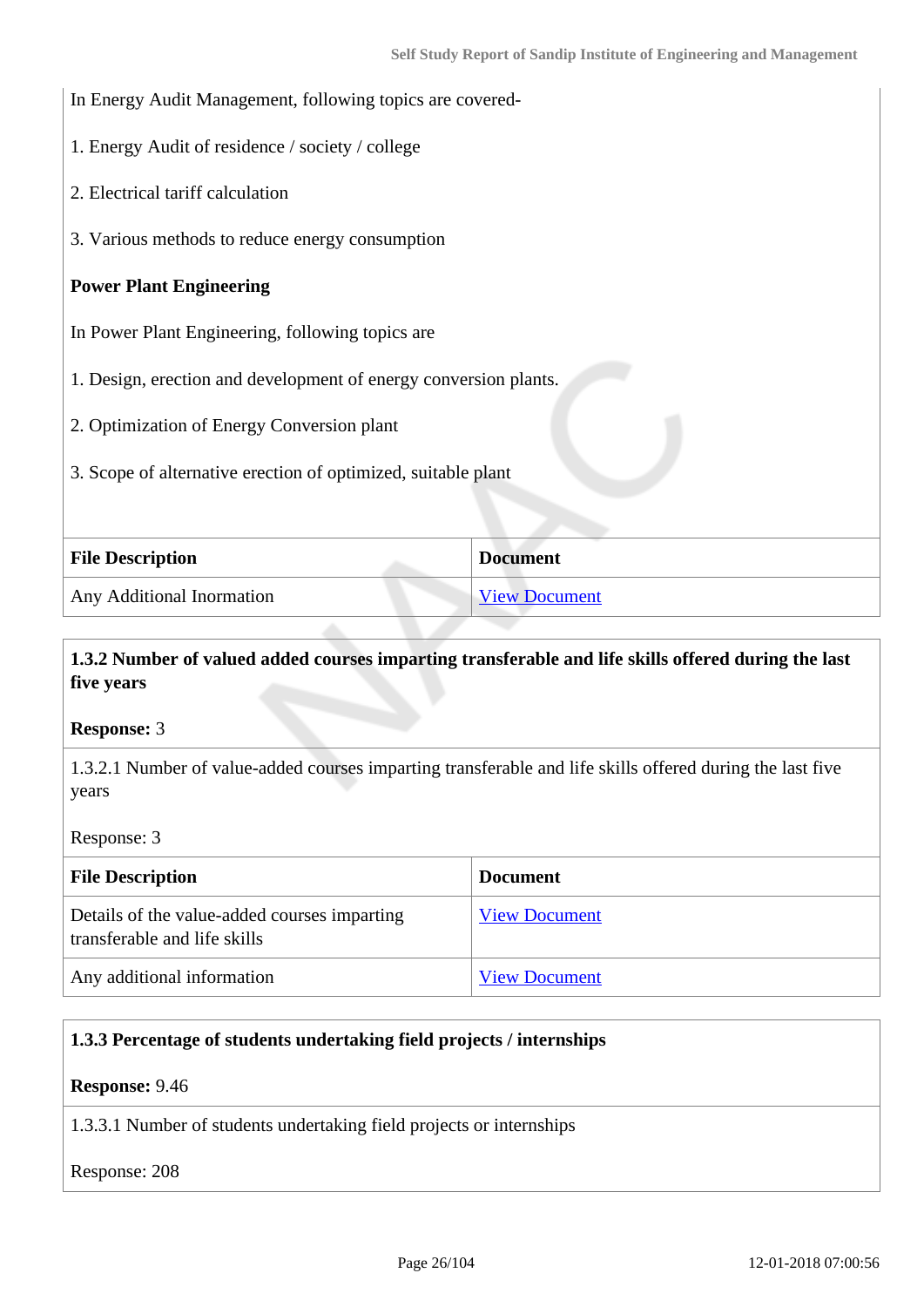| <b>File Description</b>                 | <b>Document</b>      |
|-----------------------------------------|----------------------|
| Institutional data in prescribed format | <b>View Document</b> |
| Any additional information              | <b>View Document</b> |
| List of students enrolled               | <b>View Document</b> |

#### **1.4 Feedback System**

| 1.4.1 Structured feedback on curriculum obtained from 1) Students 2) Teachers 3) Employers 4)<br>Alumni 5) Parents For design and review of syllabus semester wise/ year wise<br>A.Any 4 of the above<br><b>B.Any 3 of the above</b> |                      |  |  |
|--------------------------------------------------------------------------------------------------------------------------------------------------------------------------------------------------------------------------------------|----------------------|--|--|
| C. Any 2 of the above                                                                                                                                                                                                                |                      |  |  |
| D. Any 1 of the above                                                                                                                                                                                                                |                      |  |  |
| <b>Response:</b> A.Any 4 of the above                                                                                                                                                                                                |                      |  |  |
| <b>File Description</b>                                                                                                                                                                                                              | <b>Document</b>      |  |  |
| Any additional information                                                                                                                                                                                                           | <b>View Document</b> |  |  |
| Action taken report of the Institution on feedback<br>report as stated in the minutes of the Governing<br>Council, Syndicate, Board of Management                                                                                    | <b>View Document</b> |  |  |
| URL for stakeholder feedback report                                                                                                                                                                                                  | <b>View Document</b> |  |  |

 **1.4.2 Feedback processes of the institution may be classified as follows: A. Feedback collected, analysed and action taken and feedback available on website**

**B. Feedback collected, analysed and action has been taken**

- **C. Feedback collected and analysed**
- **D. Feedback collected**

**Response:** A. Feedback collected, analysed and action taken and feedback available on website

| <b>File Description</b>    | <b>Document</b>      |  |
|----------------------------|----------------------|--|
| Any additional information | <b>View Document</b> |  |
| URL for feedback report    | <b>View Document</b> |  |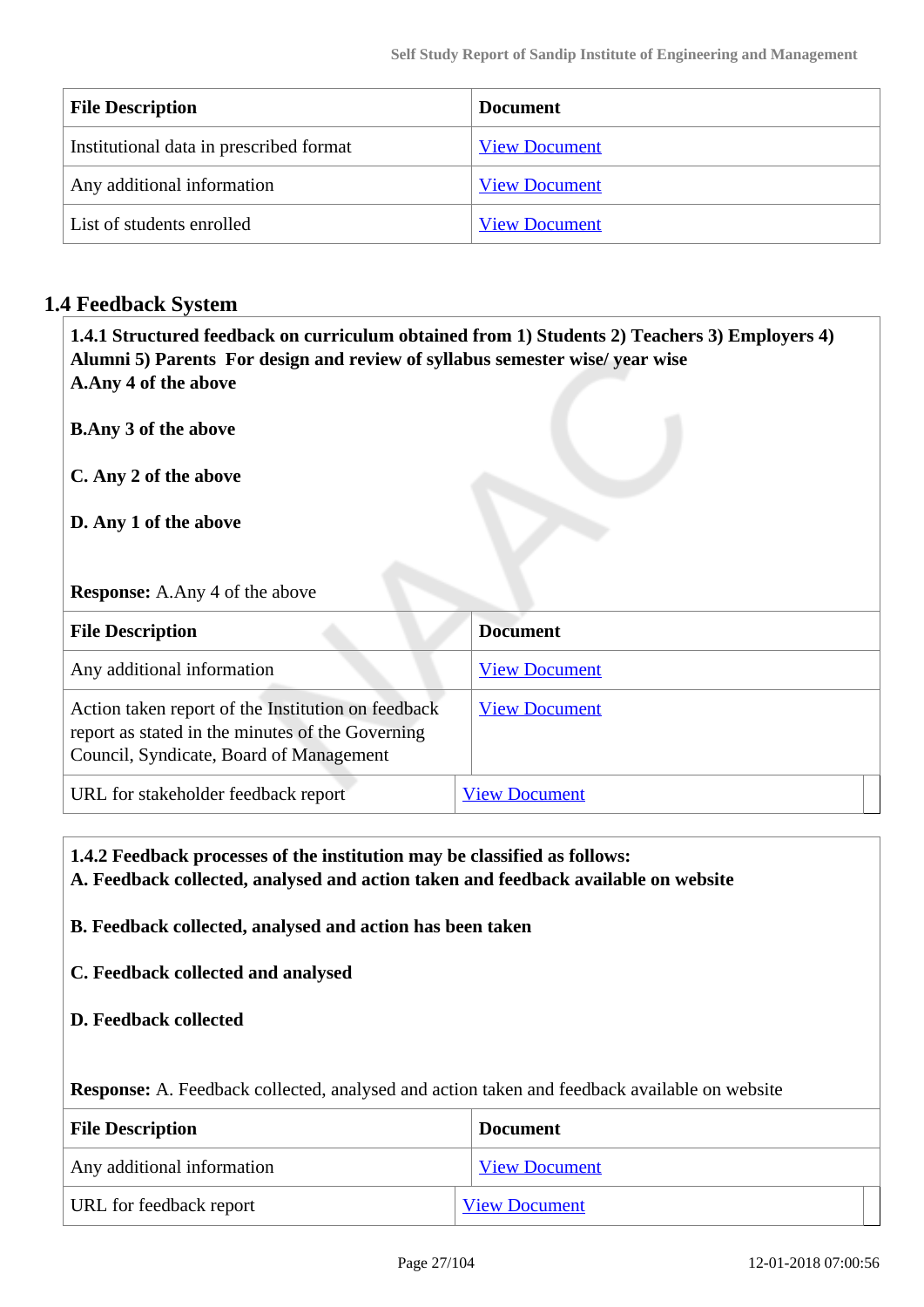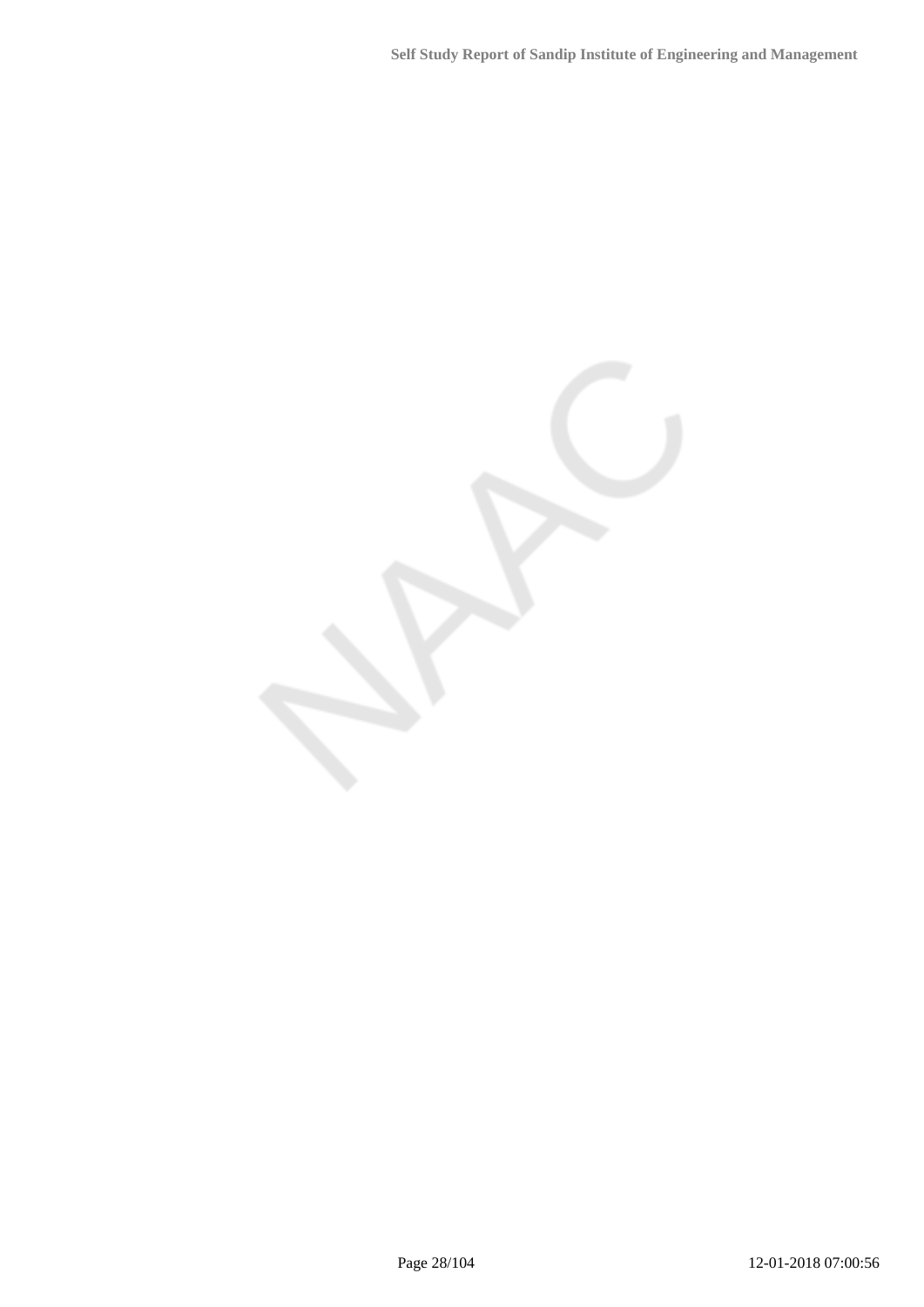## **Criterion 2 - Teaching-learning and Evaluation**

#### **2.1 Student Enrolment and Profile**

**2.1.1 Average percentage of students from other States and Countries during the last five years**

#### **Response:** 3.41

2.1.1.1 Number of students from other states and countries year wise during the last five years

| 2016-17 | 2015-16        | 2014-15 | 2013-14 | 2012-13 |
|---------|----------------|---------|---------|---------|
| 78      | $\Omega$<br>ىر | 46      | 58      | 69      |

| <b>File Description</b>                       | <b>Document</b>      |
|-----------------------------------------------|----------------------|
| Institutional data in prescribed format       | <b>View Document</b> |
| Any additional information                    | <b>View Document</b> |
| List of students (other states and countries) | <b>View Document</b> |

#### **2.1.2 Average Enrolment percentage (Average of last five years)**

#### **Response:** 84.95

2.1.2.1 Number of students admitted year wise during the last five years

| 2016-17 | 2015-16 | 2014-15 | 2013-14 | 2012-13 |
|---------|---------|---------|---------|---------|
| 816     | 666     | 811     | 595     | 617     |

#### 2.1.2.2 Number of sanctioned seats year wise during the last five years

| 2016-17 | 2015-16 | 2014-15 | 2013-14 | 2012-13 |
|---------|---------|---------|---------|---------|
| 978     | 892     | 886     | 713     | 673     |

| <b>File Description</b>                 | <b>Document</b>      |
|-----------------------------------------|----------------------|
| Institutional data in prescribed format | <b>View Document</b> |
| Any additional information              | <b>View Document</b> |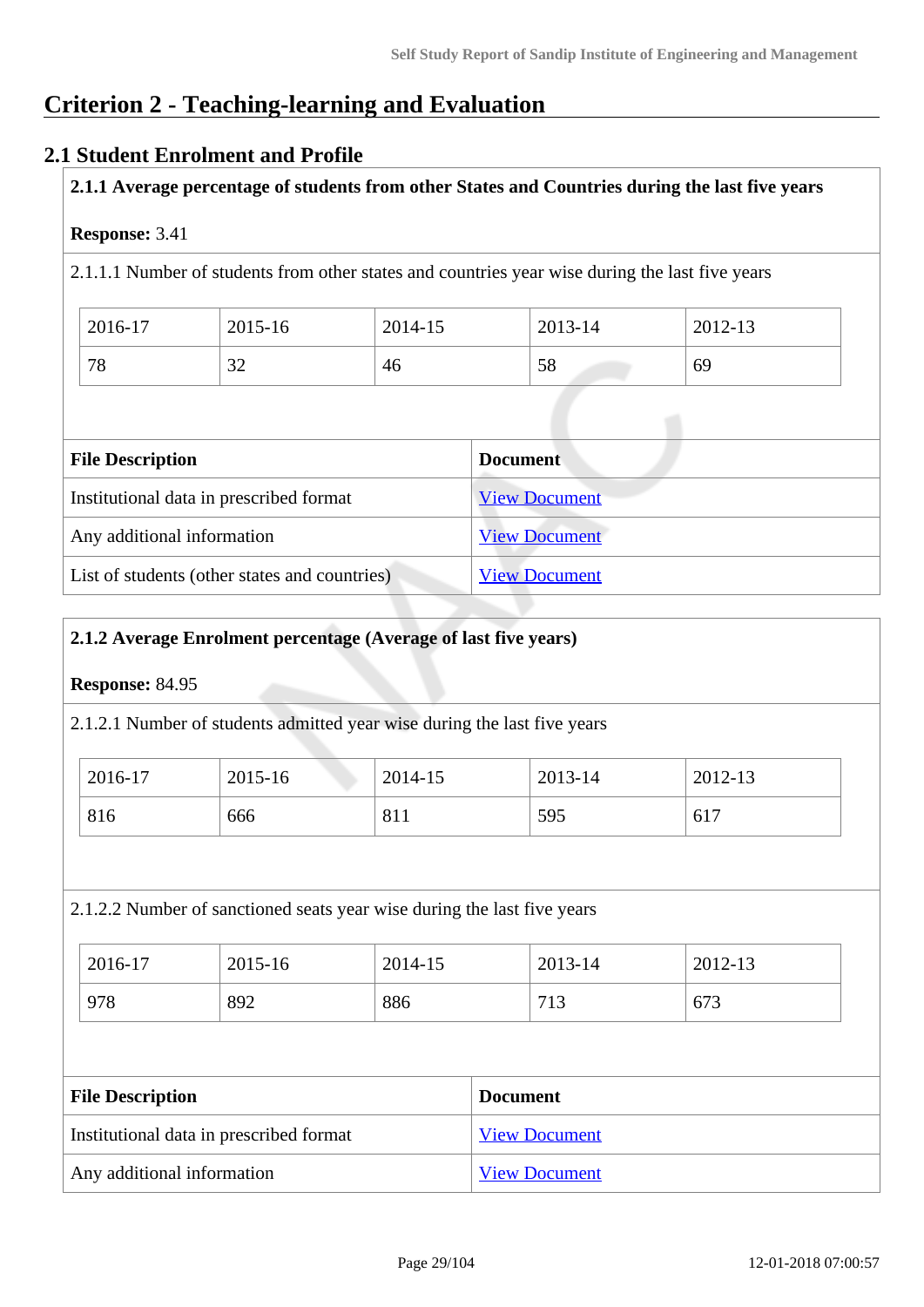#### **2.1.3 Average percentage of seats filled against seats reserved for various categories as per applicable reservation policy during the last five years**

#### **Response:** 100

2.1.3.1 Number of actual students admitted from the reserved categories year wise during the last five years

| 2016-17 | 2015-16 | 2014-15 | 2013-14 | 2012-13 |
|---------|---------|---------|---------|---------|
| 602     | 386     | 396     | 341     | 306     |

| <b>File Description</b>                 | <b>Document</b> |
|-----------------------------------------|-----------------|
| Institutional data in prescribed format | View Document   |

### **2.2 Catering to Student Diversity**

 **2.2.1 The institution assesses the learning levels of the students, after admission and organises special programs for advanced learners and slow learners**

#### **Response:**

Institute assesses the learning levels of students by conducting various activities like:

- Assessment of learning levels after admission is carried out through the merit list of the students and interaction of faculty members during foundation course.
- In succeeding years academic performance of students is monitored through result analysis, class teachers report and tutors report.
- Induction Programme is conducted for First Year (FE) and Direct Second Year (DSE) students after admission for awareness about course, curriculum, rules and regulations of the institute. From current academic year institute have started Foundation Course for FE students before commencement of semester which aims to bridge the knowledge gap.
- At the beginning of the semester faculty members conduct orientation classes to ascertain knowledge based needs and skills of the students.
- Uniform distribution of weak, average and advanced learners is done in classes.
- Experienced Faculty members are appointed for teaching the subjects to cater the knowledge needs of students.
- Principal and Academic Monitoring Committee (AMC) addresses the faculty members related to the effective academic execution.
- The above mentioned exercise is carried out for identifying advanced and slow learners.

The institute responds to the special learning needs of advanced learners through the following means: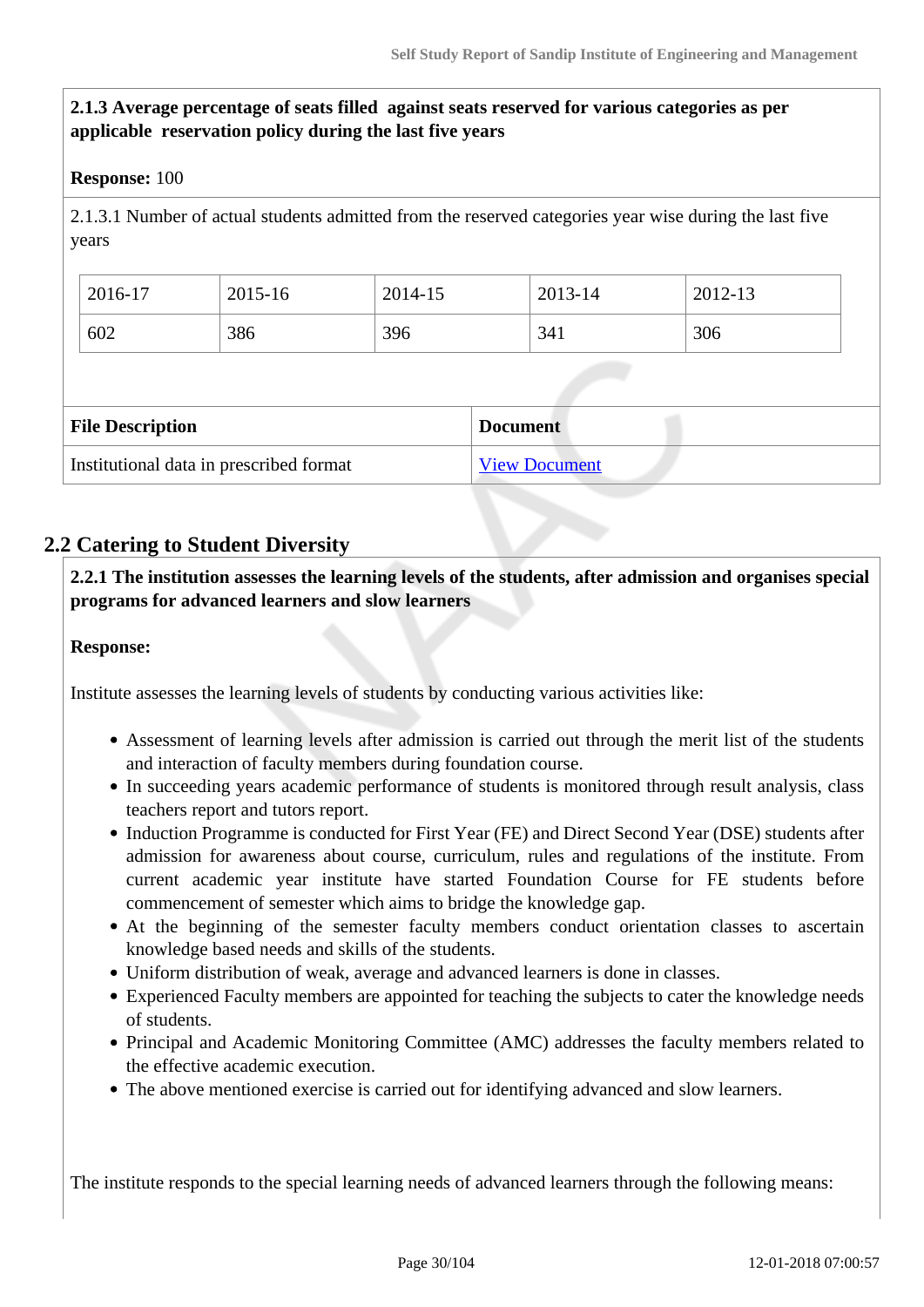- Value Added Programs (VAP) such as AutoCAD, TAACT, STADD-Pro, Catia, CCNA, PHP/Linux, Zensar Employability skill development program, etc are arranged to impart transferable and life skills.
- Special efforts are taken by faculty members of every department for the students to qualify GATE and other competitive examinations. Computer Engineering department has started special GATE library and study room for the students.
- Opportunity is provided to students to participate in innovative projects, industry based projects, internships and global certification.
- Excellent infrastructure with morden state of art and well-equipped laboratories, classrooms, seminar halls etc. are provided to learn advanced technologies in the field.
- Students are motivated to read reference books and journals during library hours.
- Access is provided to the students for various video lectures of NPTEL and e-journals.
- Students are given financial support and motivation for paper publication in journals and filing patents.
- Expert lectures and seminars are organized for the students to guide them for higher studies and competitive exams.
- Co-curricular activities like AAYAAM, DESIRE, MechSummit, TECHFIGHT, IMPLEXON etc. are organized to provide competitive environment.

The following measures are taken to improve the performance of slow learners..

- Tutor monitors 15 to 20 students for low performance and less attendance and counsels them in tutor meetings. Parents are informed through phone calls, SMS and letters.
- For performance improvement extra lectures, remedial classes are conducted and assignments are given to students.
- Student's progress is discussed with their parents during Parents Meet.
- Ouestion bank is provided by faculty for their respective subject.
- Solved model question paper is provided with answers and marking scheme for students reference.
- For online exam preparation students are encouraged to use portal like MyExamo.
- Book bank facility is provided to the first year students.
- Printed lab manuals are provided to the first year students to provide extra support.
- Departmental library facility is extended specially for all the students.

#### **2.2.2 Student - Full time teacher ratio**

#### **Response:** 14.46

| <b>File Description</b>                 | <b>Document</b>      |
|-----------------------------------------|----------------------|
| Institutional data in prescribed format | <b>View Document</b> |
| Any additional information              | <b>View Document</b> |

#### **2.2.3 Percentage of differently abled students (Divyangjan) on rolls**

#### **Response:** 0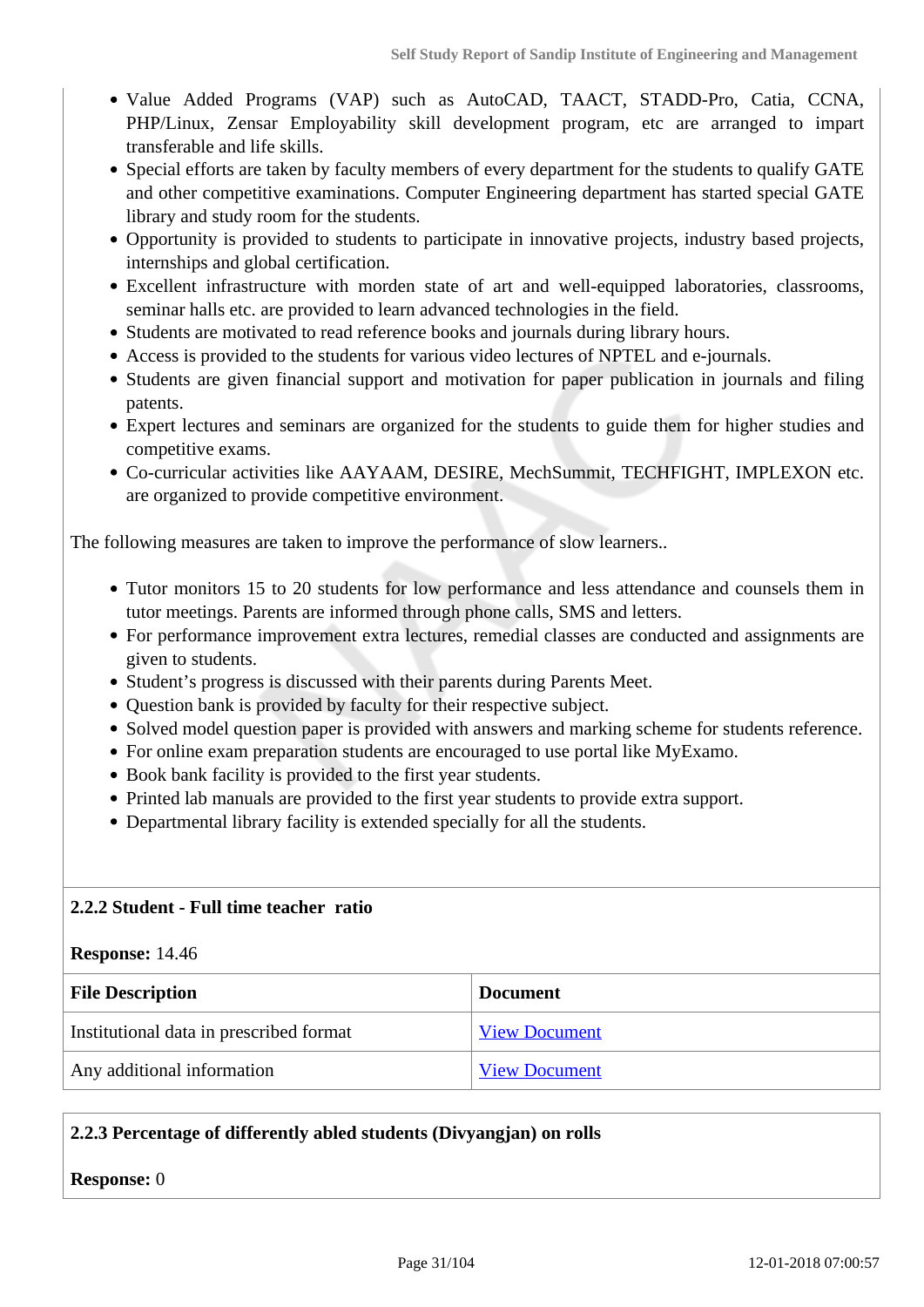| 2.2.3.1 Number of differently abled students on rolls |                      |  |
|-------------------------------------------------------|----------------------|--|
| <b>File Description</b>                               | <b>Document</b>      |  |
| Institutional data in prescribed format               | <b>View Document</b> |  |
| List of students (differently abled)                  | <b>View Document</b> |  |
| Any additional information                            | <b>View Document</b> |  |

#### **2.3 Teaching- learning Process**

 **2.3.1 Student centric methods, such as experiential learning, participative learning and problem solving methodologies are used for enhancing learning experiences**

#### **Response:**

The institute is taking continuous efforts to enhance the learning experience of students.

#### **Experiential Learning:**

- Information and Communication Technology (ICT) enabled class rooms; interactive board, wellequipped laboratories and seminar halls are provided for enhancing learning experience.
- Application based projects are recommended to the students to increase technical ability and experimental learning. Guidance from industry and academic experts is provided to design and develop projects.
- Institute has the student chapters and memberships of professional bodies like Indian Society of Heating, Refrigerating and Air Conditioning Engineers (ISHRAE), Society of Automotive Engineers (SAE), Association of Consulting Civil Engineers (ACCE), Indian Plumbing Association (IPA), Computer Society of India (CSI), Institution of Electronics and Telecommunication Engineers (IETE), Institution of Engineers (IEI) and staff chapter like Indian Society for Technical Education (ISTE) which organizes events for students. These professional societies are helpful to the students for participative learning to enhance their learning experience.
- Student's participation in poster presentations, model making and project competitions nurture skills like experimental and participative learning. Approach to strengthen these attributes has lead to student achievements in project competitions, paper presentations, conferences. Institute organizes such events frequently to get more and more participative involvement.
- Industry-institute linkage is strengthened to give an exposure towards problem solving methodologies and real life problem solving.

#### **Participative Initiative:**

- The soft-skill training programs, entrepreneurship development programs, site visits, implant training are organized for students to make them better professionals and also to learn different problem solving methodologies.
- Different activities like group discussions, mock interviews, debate and special training sessions organized by training & placement.
- Institute inculcate social values in students by giving them projects related to social problems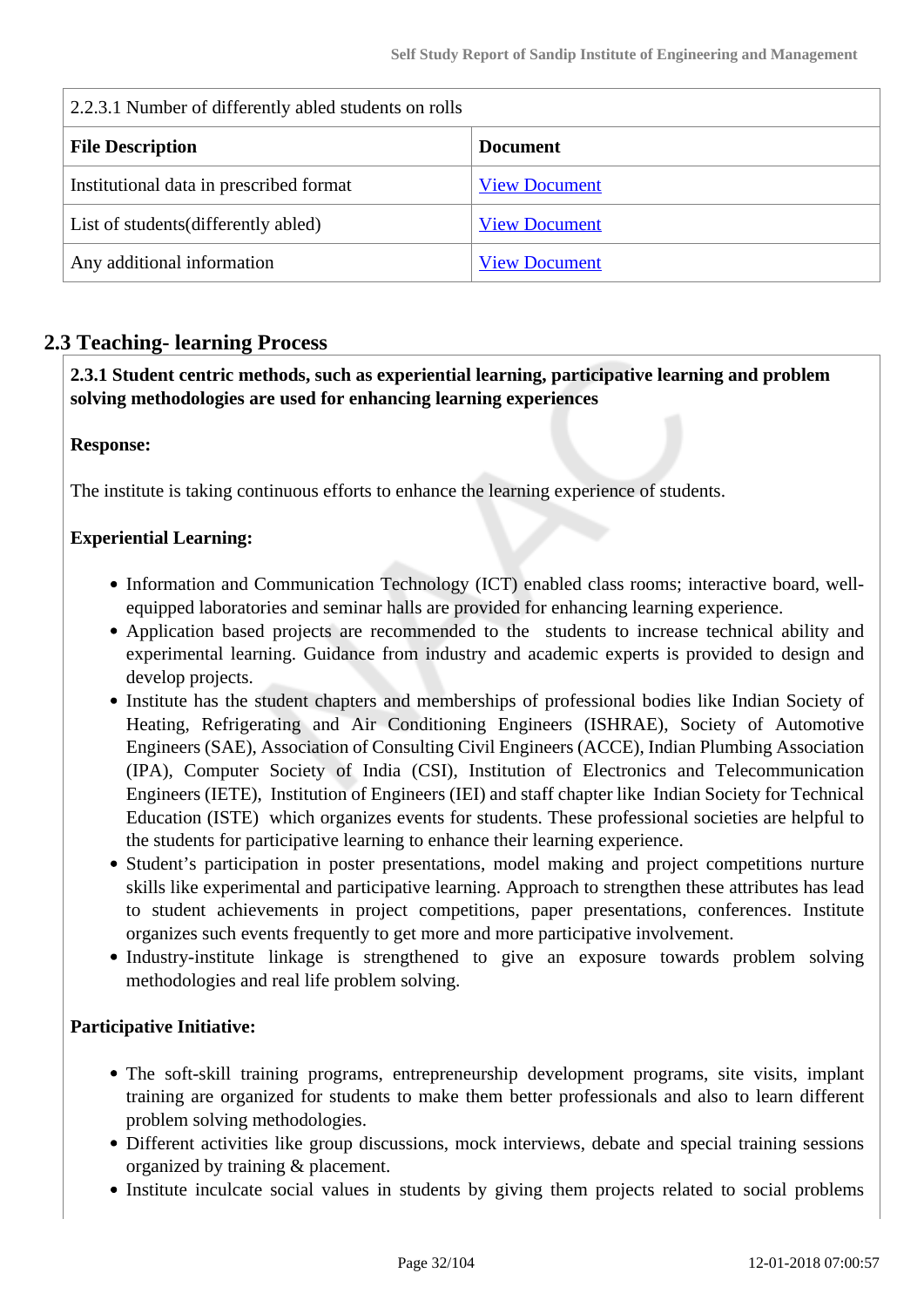which helps them to enhance their learning experience.

- Faculty members are encouraged to submit proposals for research grants.
- The involvement of students in co-curricular, extra-curricular and NSS activities helps them to develop their organizational skills, leadership qualities and team building.

#### **Problem Solving Methodologies:**

- Institute conducts numbers of activities like Expert lectures, Workshops, Seminars, Guest Lectures, Value Added Programs (VAP) etc. to enhance the knowledge and skills amongst the students.
- Through mini project competitions students design small applications to general engineering problems which inculcate problem solving skills.
- Technical seminars are arranged for students which lead them to develop technical and presentation skills.
- Institutes supports e-learning through different resources like Technical Journals,Conference Proceedings, Reports as well as electronic form like e-books, e-journals, CDs and NPTEL video lectures related to Engineering discipline are linked and used.
- Online tests, competitive exam guidance and software training are organized.
- Students usually undertake projects in association with industry or in-house developments. Faculty member works as guide and actively involve themselves in facilitating the completion of project work. Project work carried out by students is product development which leads them for innovative thinking & problem solving.

| <b>File Description</b>         | <b>Document</b>      |
|---------------------------------|----------------------|
| Link for Additional Information | <b>View Document</b> |

#### **2.3.2 Percentage of teachers using ICT for effective teaching with Learning Management Systems (LMS), E-learning resources etc.**

#### **Response:** 82.24

2.3.2.1 Number of teachers using ICT

Response: 125

| <b>File Description</b>                                                      | <b>Document</b>      |
|------------------------------------------------------------------------------|----------------------|
| List of teachers (using ICT for teaching)                                    | <b>View Document</b> |
| Any additional information                                                   | <b>View Document</b> |
| Provide link for webpage describing the "LMS/<br>Academic management system" | <b>View Document</b> |

#### **2.3.3 Ratio of students to mentor for academic and stress related issues**

**Response:** 18.02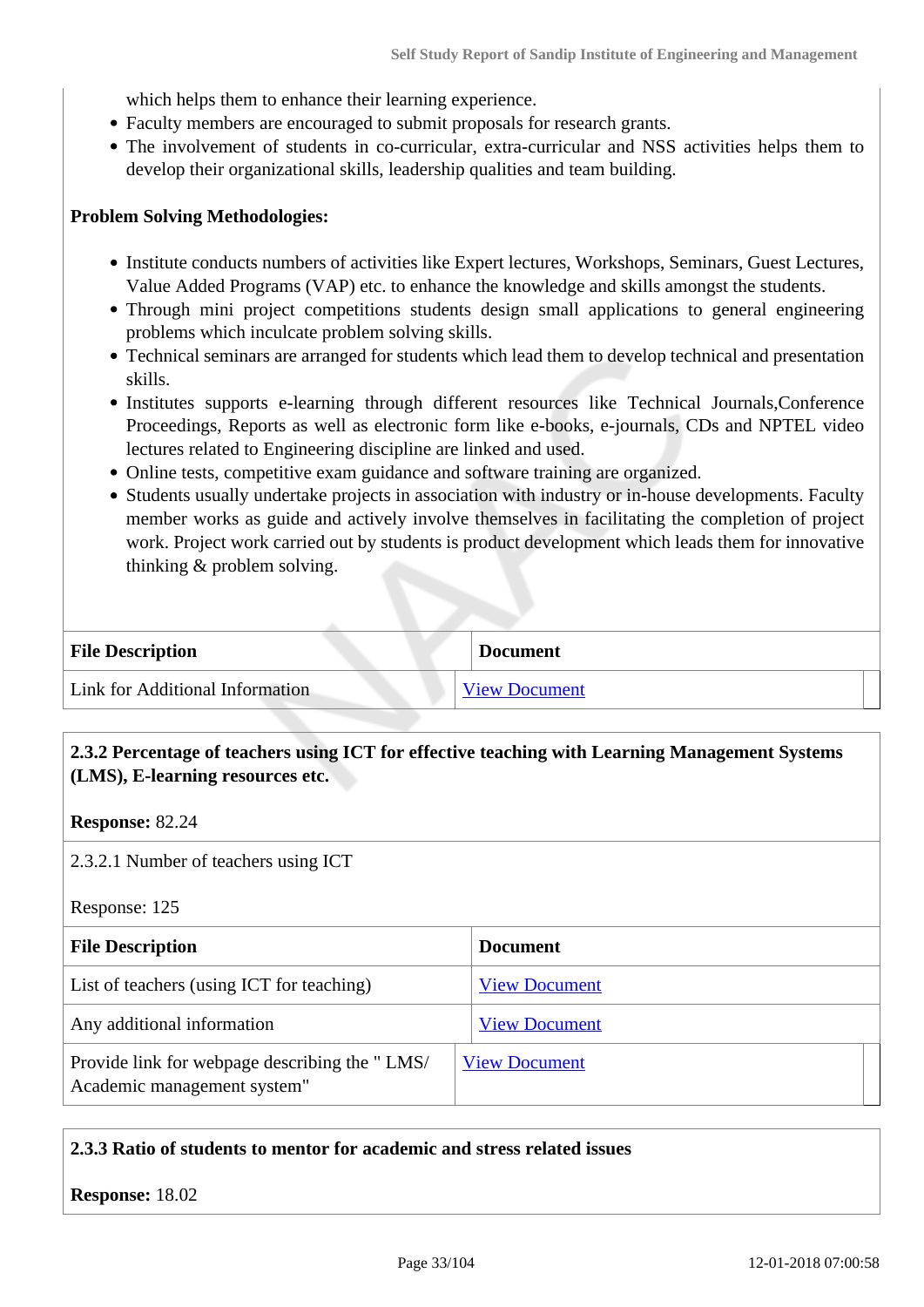| 2.3.3.1 Number of mentors                                                                |                      |
|------------------------------------------------------------------------------------------|----------------------|
| Response: 122                                                                            |                      |
| <b>File Description</b>                                                                  | <b>Document</b>      |
| Year wise list of number of students, full time<br>teachers and students to mentor ratio | <b>View Document</b> |

#### **2.3.4 Innovation and creativity in teaching-learning**

#### **Response:**

Some of the faculty members implements following innovative practices along with conventional teaching methods to enhance the learning experience of the students.

- Institute have signed Memorandum of Understandings (MOU's) with various foreign Universities like Klaipeda State University of Applied Sciences (Lithuania), Ural Federal University (Russia) and University of Strathclyde (United Kingdom) for summer school training. During training period the students and faculty members are exposed to the recent technological developments in their respective fields. Under the mentorship of foreign professors students are expected to complete project on their area of interest.
- Institutional Intellectual Property Right (IPR) cell provides guidance and financial support for innovative ideas in teaching learning. Through multiple intelligence and innovative ideas of project based learning, students and faculty members develop final year projects which would be beneficial to society.
- Textbook contents are supplemented with prototype models PPT's, movies and material that will help student's imagination thrive and grow. These methods will not only develop their ability to listen, but will also help them understand the concepts better.
- Animations simplify the learning of complex subjects of engineering. Some faculty members use animated PPT's and videos for enhancing students learning.
- Virtual labs like Amrita labs, IIT virtual labs are used to demonstrate some of the practical's by the faculty members.
- Relating and demonstrating through analogy, will make the concepts easy to understand and easy to learn. It will ignite their interest and get the students involved in learning.
- Some concepts are best learnt, when they are taught outside of the classroom or on the field. Field trips are organized for relevant subjects of the engineering.
- Consecutively for the last 3 years students under the guidance of faculty members has designed the All-Terrain Vehicle (ATV). In the SAE BAJA – 2015 this ATV has received All India 37th ranking.
- Many students and faculty members write blogs to share knowledge and ideas.
- Some students are selected as facilitator of GOOGLE and they conduct workshop for their peers. This activity is certified and sponsored by GOOGLE wherein students learn how to develop android applications.
- In problem based learning practices, computer engineering department faculty members along with student have developed two different android applications which are beneficial for engineering admissions and navigation in the campus. Faculty members and students of Electrical department have developed a sensor based Miniature Circuit Breaker (MCB) closing system for controlling the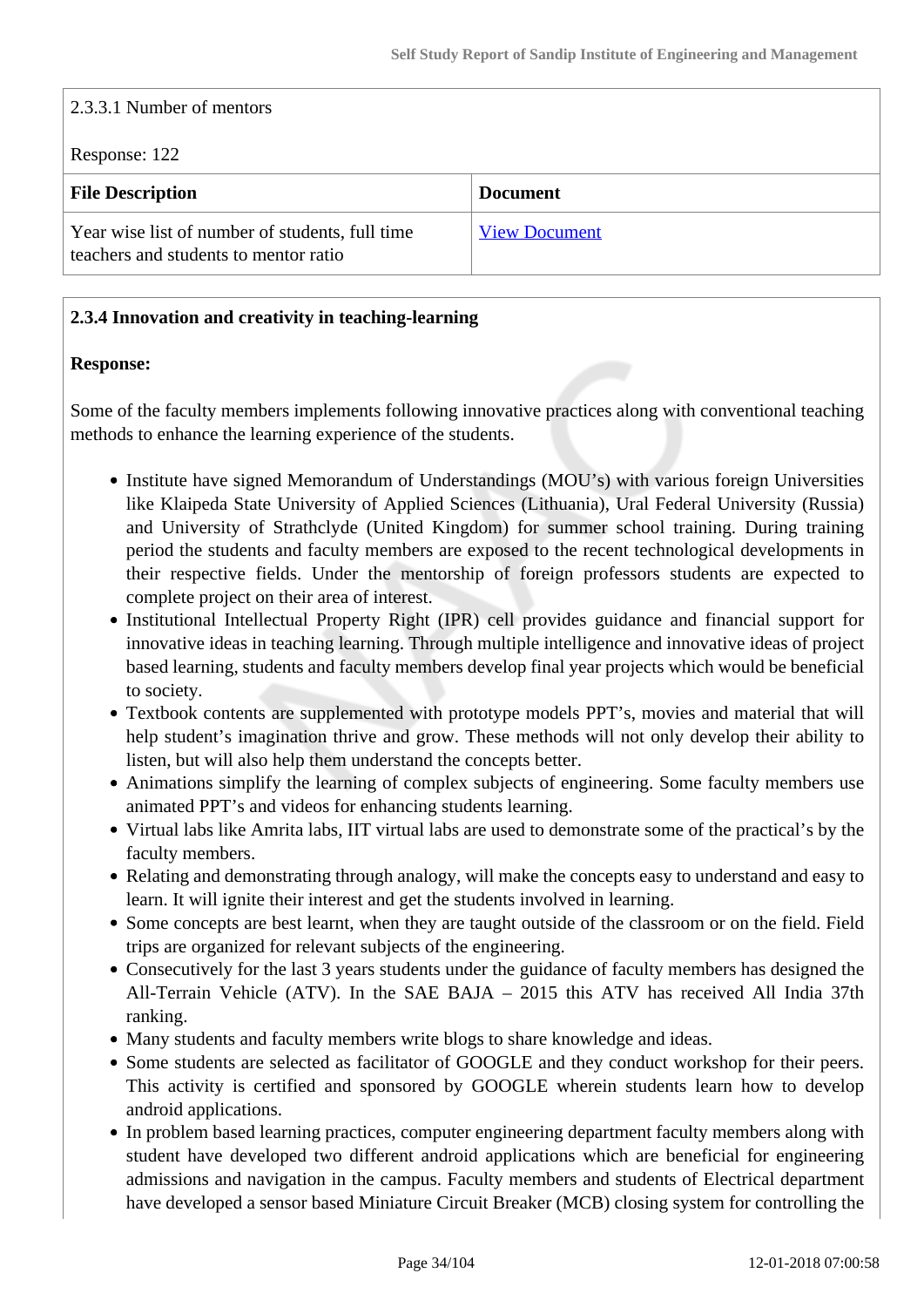electricity in faculty room.

- Faculty members encourage students for self-learning through access to NPTEL video lectures, extra library hours and reading rooms.
- Inspirational quotes of eminent personalities & scientists are displayed in the institute to motivate students. Learning space and discussion area is provided for students.
- Various hobby clubs such as Android development, Energy, Mathematics, Nature Club, Robotics, Music, Photography etc. are formed for overall development of the students. Club time of 30 minutes is provided daily to the student with an aim to provide freedom with focus. Students showcase their talent during different events throughout the year.
- Faculty demonstrates practicals before commencement of semester in front of AMC member and head of department. Institute have adopted practice of faculty presentations on latest library books and journal papers after every 15 days.

| <b>File Description</b>    | <b>Document</b>      |
|----------------------------|----------------------|
| Any additional information | <b>View Document</b> |

#### **2.4 Teacher Profile and Quality**

| 2.4.1 Average percentage of full time teachers against sanctioned posts during the last five years |                      |  |
|----------------------------------------------------------------------------------------------------|----------------------|--|
| <b>Response: 95.29</b>                                                                             |                      |  |
| <b>File Description</b>                                                                            | <b>Document</b>      |  |
| Year wise full time teachers and sanctioned posts<br>for 5 years                                   | <b>View Document</b> |  |

#### **2.4.2 Average percentage of full time teachers with Ph.D. during the last five years**

#### **Response:** 4.42

2.4.2.1 Number of full time teachers with Ph.D. year wise during the last five years

| 2016-17 | 2015-16 | 2014-15 | 2013-14   | 2012-13 |
|---------|---------|---------|-----------|---------|
| 10      |         |         | <b>__</b> | ∽       |

| <b>File Description</b>                                                                       | <b>Document</b>      |
|-----------------------------------------------------------------------------------------------|----------------------|
| Any additional information                                                                    | <b>View Document</b> |
| List of number of full time teachers with PhD and<br>number of full time teachers for 5 years | <b>View Document</b> |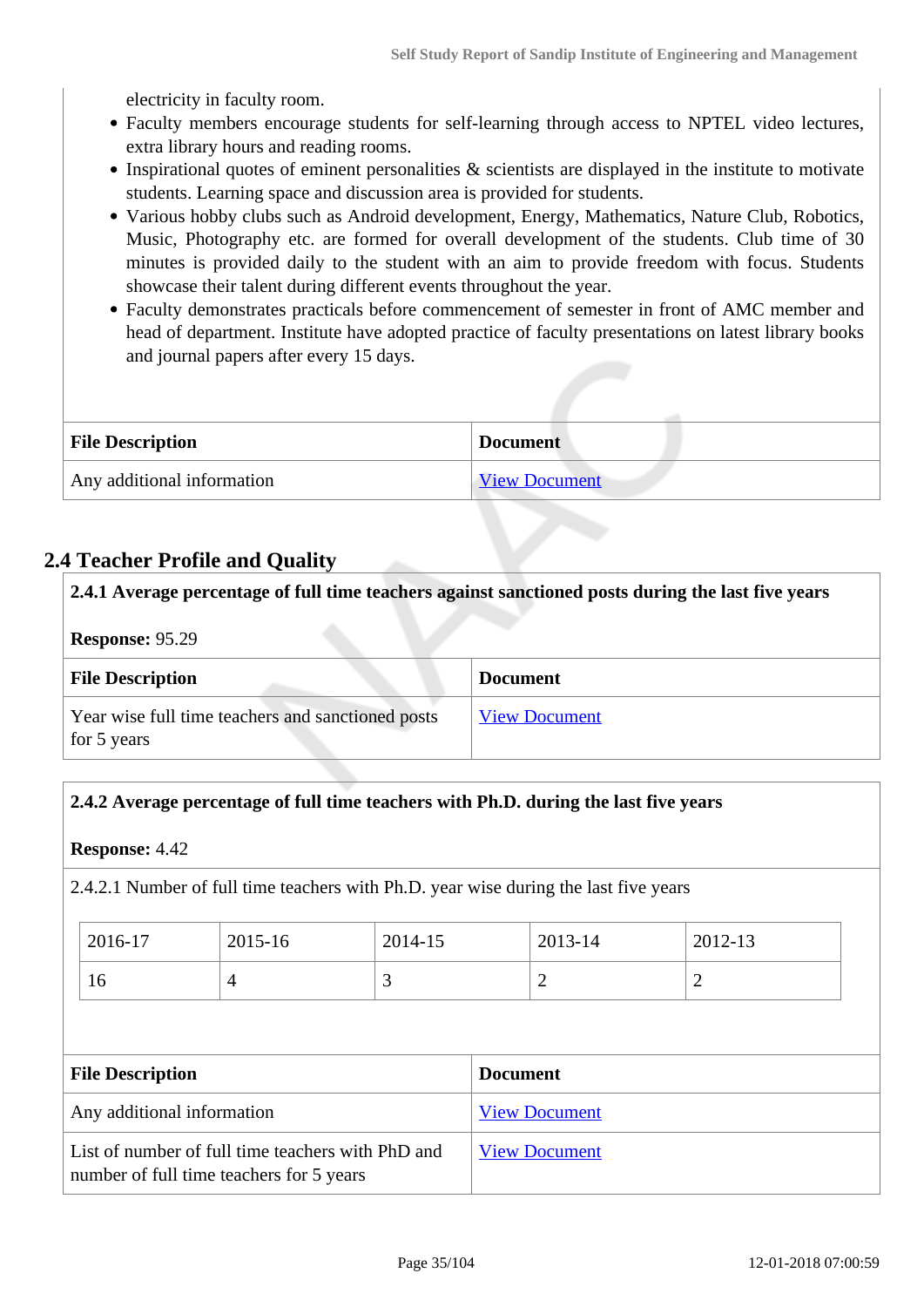## **2.4.3 Teaching experience of full time teachers in number of years Response:** 6.1 **File Description Document** List of Teachers including their PAN, designation,dept and experience details [View Document](https://assessmentonline.naac.gov.in/storage/app/hei/SSR/100801/2.4.3_1515238287_804.xlsx)

#### **2.4.4 Average percentage of full time teachers who received awards, recognition, fellowships at State, National, International level from Government, recognised bodies during the last five years**

#### **Response:** 4.47

2.4.4.1 Number of full time teachers receiving awards from state /national /international level from Government recognised bodies year wise during the last five years

| 2016-17      | 2015-16 | 2014-15 | 2013-14 | 2012-13 |
|--------------|---------|---------|---------|---------|
| $\cap$<br>44 |         | ∽       |         |         |

| <b>File Description</b>                          | <b>Document</b>      |
|--------------------------------------------------|----------------------|
| e-copies of award letters (scanned or soft copy) | <b>View Document</b> |
| Institutional data in prescribed format          | <b>View Document</b> |

#### **2.4.5 Average percentage of full time teachers from other States against sanctioned posts during the last five years**

#### **Response:** 4.55

2.4.5.1 Number of full time teachers from other states year wise during the last five years

| 2016-17 | 2015-16 | 2014-15 | 2013-14 | 2012-13 |
|---------|---------|---------|---------|---------|
|         | ັ       |         | ັ       | ت       |

| <b>File Description</b>                                                                            | <b>Document</b>      |
|----------------------------------------------------------------------------------------------------|----------------------|
| List of full time teachers from other state and state<br>from which qualifying degree was obtained | <b>View Document</b> |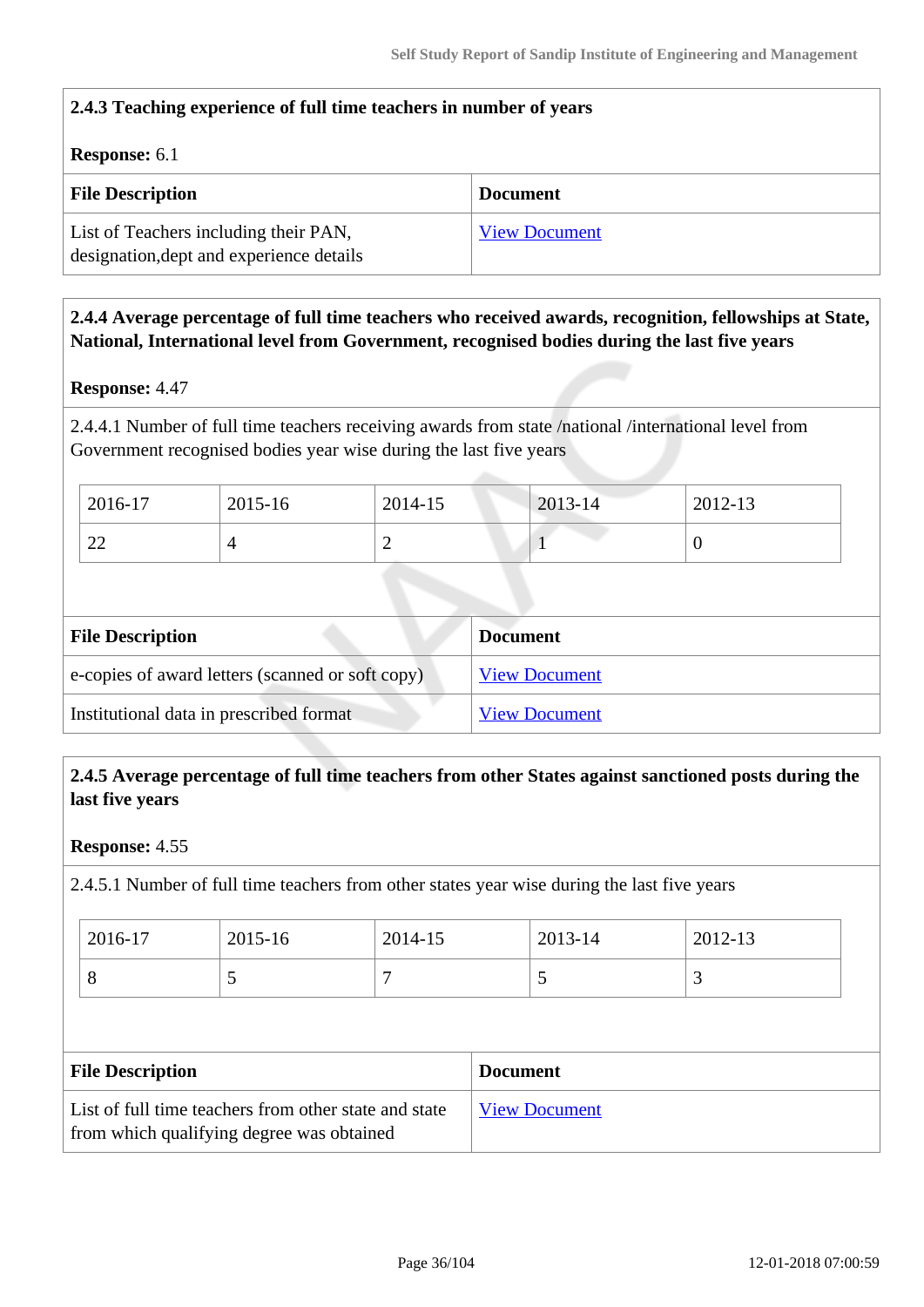### **2.5 Evaluation Process and Reforms**

### **2.5.1 Reforms in Continuous Internal Evaluation(CIE) system at the institutional level**

#### **Response:**

Evaluation is a measure of the learning of a student. Internal evaluation process developed by institute is as follows:

- Institute follows Savitribai Phule Pune University (SPPU) examination pattern. SPPU have adopted Credit Based System from 2015. The performance of a student is evaluated internally on a continuous basis by the respective subject teacher and concerned Head of department.
- Academic calendar of the institute is prepared before commencement of semester which contains schedules of internal tests, submission, examination, seminars, workshops, industrial visit, parents meet and display of monthly attendance.
- Institute evaluates the students based on attendance, performance in unit tests/prelims/online test and at least one of the following: home assignments, periodical quizzes, laboratory work, project reports, seminar reports, students overall performance or any other assignment that the instructor considers necessary for assessing the student's performance which supports the credit based system.
- The distribution of marks to the various components of assessment is decided by the AMC and communicated to the all teachers before commencement of semester. These are in turn communicated to the students in the class within the first week of the semester. The record of such distribution for each course will be maintained by the subject teacher and Head of the concerned department.
- Regarding the attendance of the students in the class, the class teacher will announce the norms to be followed by him or her during the semester. This motivates students to attend the classes regularly.
- Continuous evaluation of practical sessions is carried out by faculty members. Mock practical tests are planned and conducted to judge student's understanding of the subject.
- Continuous internal evaluation of project work of final year students is carried out throughout the year. The evaluation stages and weightages are informed to the students at the start of the semester. The marks awarded to the students are displayed to motivate students for improvement.
- Technical seminar presentations of third year students evaluated continuously during the semester. Evaluation schedule and marks of each stage are communicated to the students.
- In semester examination/online examinations result analysis is done for immediate improvements in teaching learning.
- Department wise unit tests were conducted during the semester to evaluate progress of student. As university adopted In-Semester examination pattern, institute conducts prelim examinations once the syllabus is completed and prior to university examinations to evaluate the course outcomes.
- The use of open book test was recommended by AMC during meeting to increase interest and involvement of students in prelim examinations. Open book test carrying substantial weightage has been widely accepted by the students.
- Due to changes in university examination pattern, pedagogic transformation has taken place. Institute guide students to adopt e-learning practices such as WeShine, MyExamo (Online examination portal) for online exam preparation. The subject incharge upload the question bank of multiple choice questions of their respective subject on the portal for practice and schedules practice test for the students. The students are free to give the test from anywhere with their feasibility. Students can even raise queries regarding the questions to the faculty in order to get the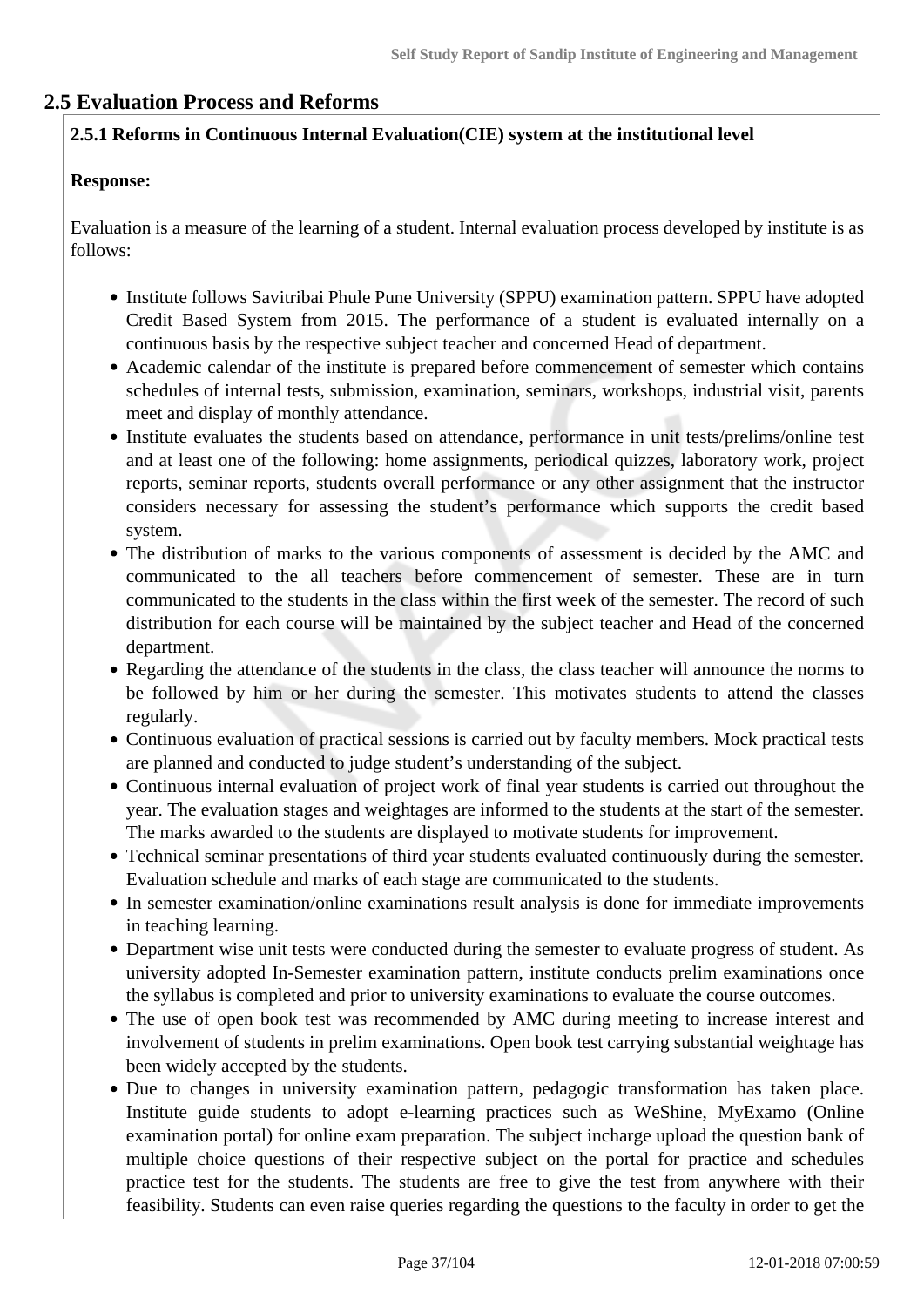hint to solve the related query.

#### **2.5.2 Mechanism of internal assessment is transparent and robust in terms of frequency and variety**

#### **Response:**

- Institute displays academic calendar on notice board per semester, which consists of schedules of online exams, in-sem exam, prelim exam, practical exams, theory exams.
- An internal evaluation criterion is based on test performance, performance in practical, timely submission, regular attendance and overall performance of the student. This is conveyed to students at the time of start of the semester.
- Internal assessment of projects of final year students is done on continuous basis generally after every 15 days. The weightages are informed to students in the first week of semester. Performance record is maintained by project coordinator and communicated to students after each evaluation.
- Internal evaluation of technical seminar presentations of third year students is conducted one in each month. Each presentation stage carries weight. Equal weightage is given to attendance during the presentations alongwith technical knowledge, seminar report and presentation skills.
- The academic progress and attendance of the student is monitored by tutor and class teacher. Tutor meets are conducted twice a month, where students performance are discussed. Tutor communicates regularly to parents during parents meet, Telephone call or letter about internal examination marks and attendance of their ward. This helps the students and parents to ensure academic progress in a transparent way.
- Students are able to discuss issues regarding internal evaluation, reason for less attendance & test performance with the concerned teacher.
- Teacher evaluates students' practical every week and monitors their performance. Lab manual is provided to the students on commencement of semester as per the university guidelines. Practical evaluation is strictly based upon the performance of students in various parameters such as timely submission, performance in the practical. Students signatures are recorded in the practical evaluation book after showing his/her mark for the said practical.
- University appoints the examiners and evaluation is done by these examiners as per University rules and regulation. In sem exams of Third Year and Final Year students are corrected by these examiners. Each semester, In-sem examination results and online examination results and are displayed on the notice board for students as per University guidelines.
- As university adopted In-semester and End-Semester examination pattern, institute conducts prelim examination at the end of semester. Corrected answer sheets of unit tests / prelims are given away to the students after test every semester, for further improvements.
- The internal evaluation by each teacher is displayed on the departmental notice board at least one day before submitting the same to the respective Head of the department.
- If a student is not satisfied with the evaluation awarded by the subject teacher, displayed in the notice board, s/he can avail an opportunity to request in writing for review to the Head of the concerned department.
- Suggestion box is provided to students to express their issues regarding assessment, in case they want to maintain confidentiality.
- Students first request for photocopy of their exam paper and then they apply for re-evaluation to the University. Re-evaluation mark list, provided by University, is displayed on the notice board.
- E-assessment of faculty feedback is carried out to strengthen the teaching-learning process. On the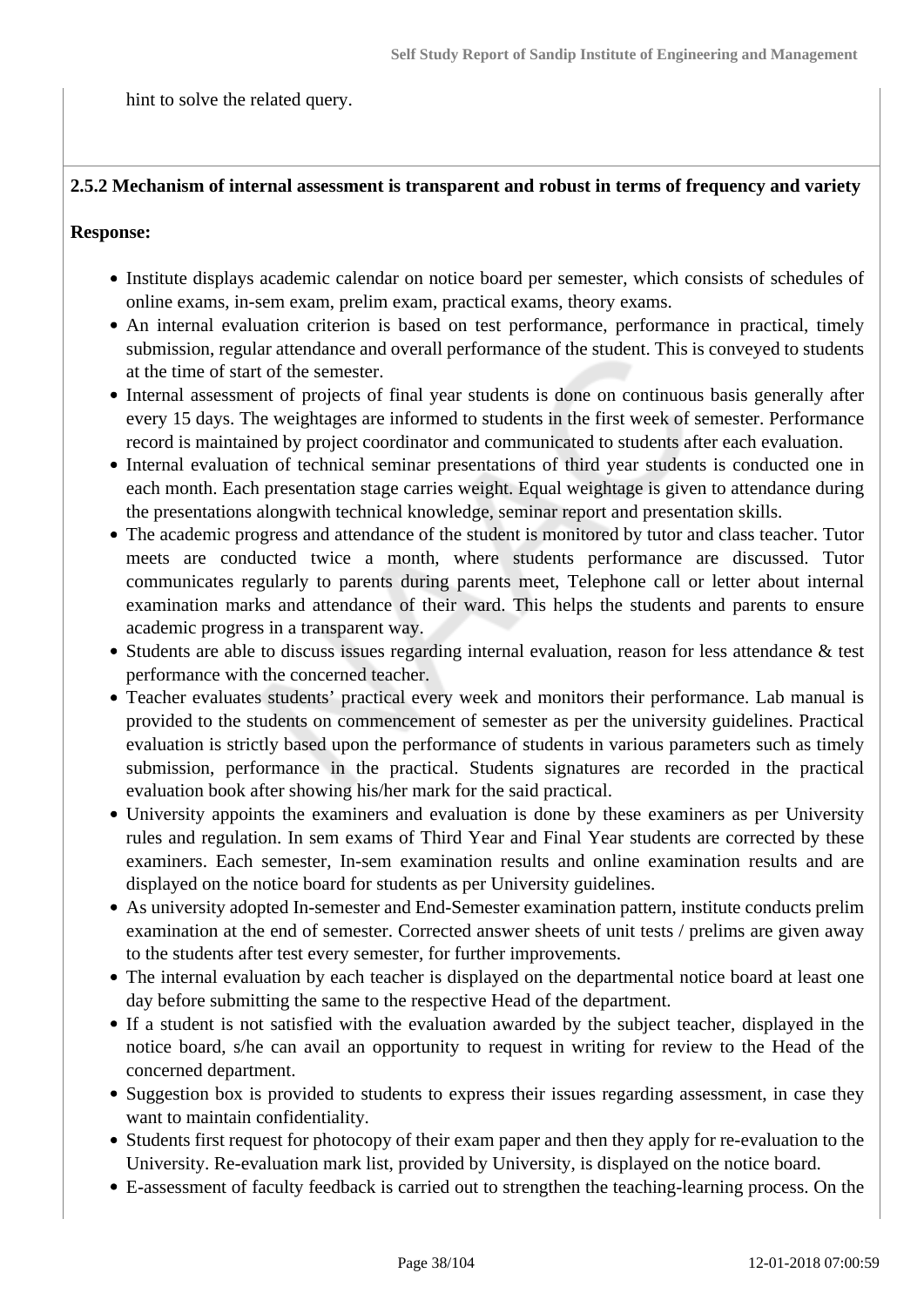basis of syllabus coverage reports extra lectures and re-conduction of practical is arranged.

### **2.5.3 Mechanism to deal with examination related grievances is transparent, time-bound and efficient**

#### **Response:**

The students are the main stakeholders of the institute and it's our endeavour to make all efforts to ensure transparency in all the activities at different stages. Taking this spirit in consideration the institute has decided to provide mechanism to students for redressal of their grievances. As per the Savitribai Phule Pune University (SPPU), institute follows all the norms for examination related grievances. There is a Grievance Redressal Committee at the institute level to deal with the grievances of the students comprising of coordinator from each department.

Institute level mechanism for redressal of grievances as follows:

- Each department provides grievance rederssal through Head of department and senior faculty members.
- Feedback is e-assessed by institute which is helpful for the faculty members to identify the improvements in the different fields like clarity in communication, practical application of the subject, review of the last lecture, etc.
- Students are made aware of the internal assessment methods at the beginning of the semester and whenever necessary by displaying notices and circulares on student notice board. In-Sem exam marks, Internal Test mark and online exam marks are displayed on notice board.
- The assessed answer sheets of prelim examinations are given to the students and performance is discussed by the subject teacher.
- The internal evaluation is carried out on continuous basis and communicated to the students. Final evaluation is displayed on department noticeboard by subject teacher.
- Students having grievances with the internal evaluation process can directly discuss with respective faculty members within one week of time
- A student who has the Grievance and not satisfied with decision of subject teacher can submit an appeal Head of Department. After verifying the facts Head of department will try to redress the grievance within a reasonable time, preferably within a week of the receipt of application of the student.
- If the student is not satisfied with the verdict or solution of the HoD, then the same should be placed before the Institute level committee.
- The Head of Institute, after verifying the facts, the papers furnished and having discussed with the Head of the Department places the matter before the Institute level committee which either endorses the decision of the department level committee or passes appropriate order in the best possible manner within a reasonable time, preferably within 10 days of receipt of complaint.

University level mechanisms for redressal of grievances:

- Redressal of grievances is permitted by University only for end semester examinations and not for In-sem exams, online exams, term work/oral/practical, project, and seminar examination.
- As per the university guidelines institute has appointed College Exam Officer (CEO) and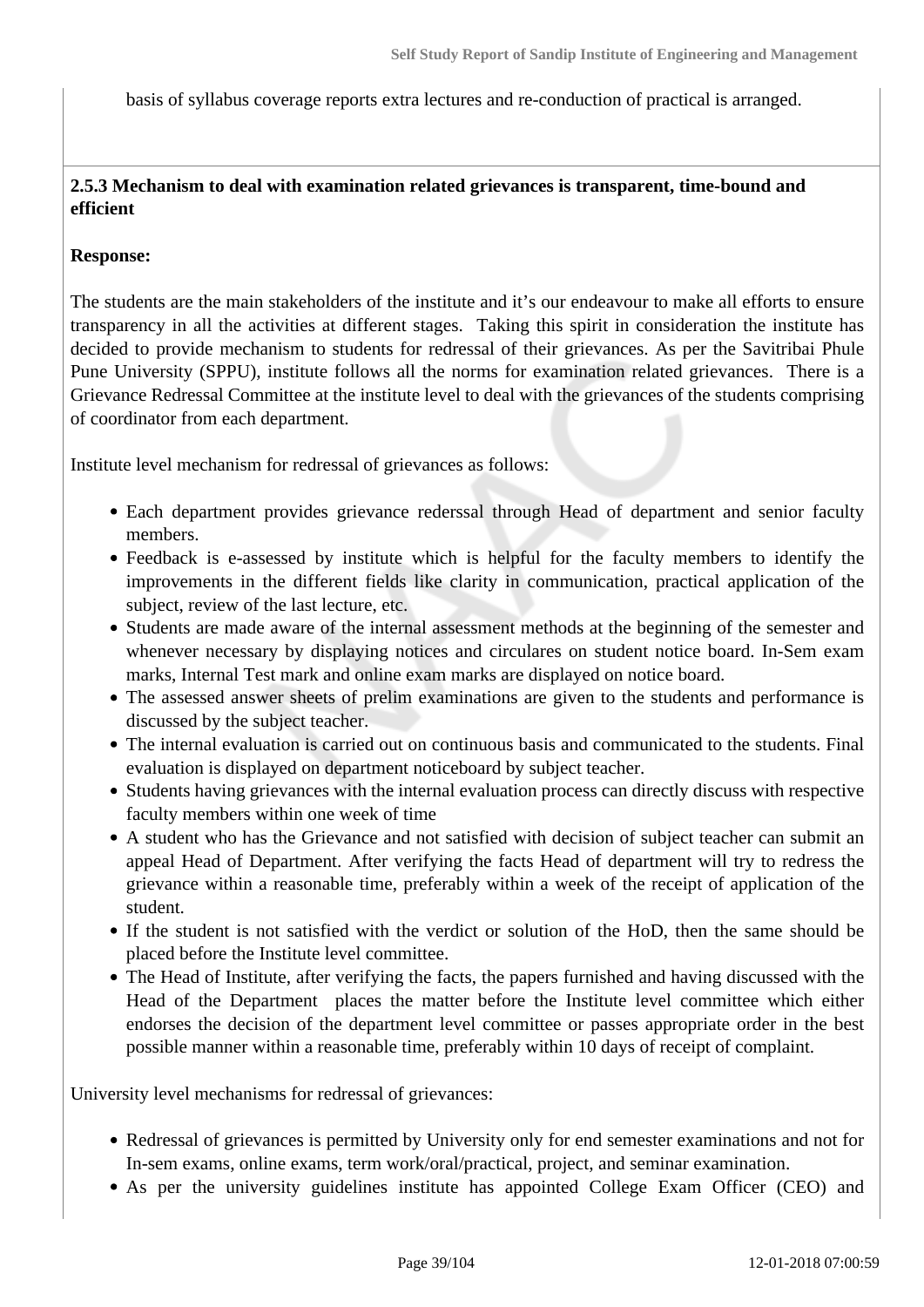supporting staff for handling the examination related processes.

- For every theory/online exam institutes appoints a Senior Supervisor, Assistant to Senior Supervisor and supporting staffto conduct the examination, display schedule and instructions are given to the students related to schedule of examinations. Student can contact directly to the Senior Supervisor/CEO and or examination team to solve the exam related queries such as hall ticket, seat number etc.
- Institute has separate exam section where student can approach with the problems like Exam form filling, Eligibility, Results, Revaluation etc. Exam section team with CEO solve problems of the students if it comes under the institute level otherwise a proper channel is used to convey the problem to University for appropriate action.
- Theory examinations The queries and compliant about this evaluation are applied by students through online examination portal of SPPU and it was recorded by examination section of the college and submitted to University for corrective action. These corrective actions include photocopies of answer sheets, applying for re-evaluation and request for re-checking, etc.
- Timely notifications are displayed on institute's notice boards.
- The University examiners re-verify, re-assess the answer books and the revised marks if any, are sent to the institute which are communicated to the respective department and to the student.
- Students applying for grievances have to apply through their own login provided by the university examination section portal http://exam.unipune.ac.in/

#### **2.5.4 The institution adheres to the academic calendar for the conduct of CIE**

#### **Response:**

Institution adheres to the academic calendar for the continuous internal evaluation process as follows

- Savitribai Phule Pune University (SPPU) provides an academic calendar before the commencement of academic year which contains the number of days for teaching and examination dates.
- To fulfil the program requirements institute level academic calendar is prepared by Academic Monitoring Committee (AMC). The committee consisting of Principal, Dean Academic, Departmental Academic Coordinators and College Exam Officer prepare the academic calendar well in advance before the commencement of the semester. The calendar outlines the semester as commencement of teaching, prelim examination schedule, tutor meets, annual functions, sport activities, display of monthly attendance, syllabus coverage reports, SPPU online/In-sem examination schedule, students feedback, parents meet, mid-sem and end-sem detention list, academics audits, term work submission, conclusion of teaching and practical examinations. The academic calendar is displayed on the notice board and accessible on website.
- Department academic calendar is prepared in tune with university and institute calendar by considering the workshops, seminars, industrial visit, Co-curricular activities, and value addition program (VAP), faculty development program and industrial visit etc.
- The concerned department gather the lists course choices for the coming semester from faculty members. The head of the department and Principal finalizes the course allocation for the faculty members based on their choice and area of interest or expertise. The faculty members prepares the teaching plan before the commencement of semester and it is duly reviewed by Academic Monitoring Committee (AMC) coordinator of the department and approved by the head of the department. The teaching plan submitted by the faculties includes Course Objectives, the topics to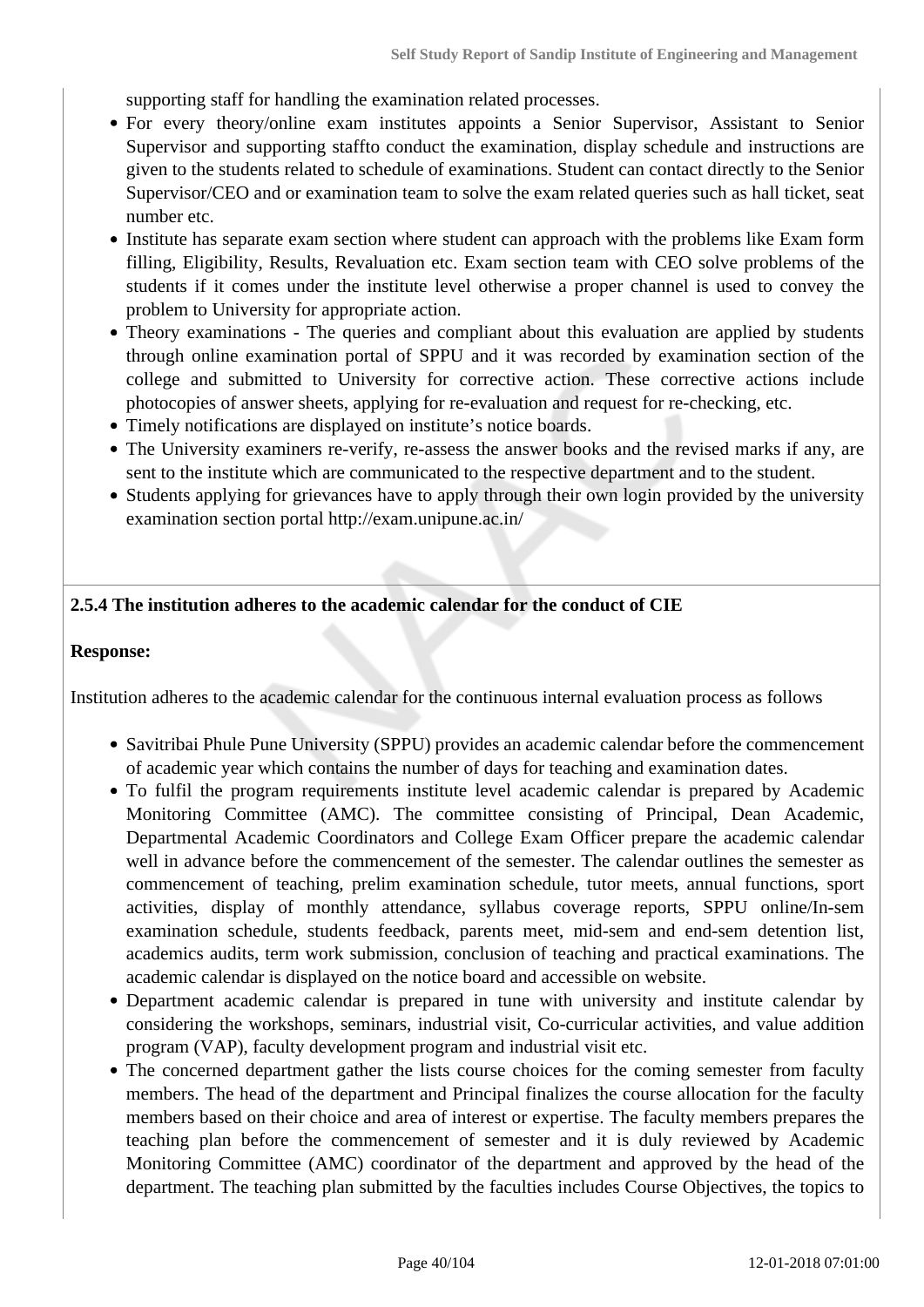be covered lecture wise including the evaluation process for each subject, teaching methods, etc. The teaching plan is made available to the students by the respective subject teacher.

- Timetable coordinator of each department prepares the timetable as per the guidelines of respective statutory bodies for the number of credit hours for each subject prior to the commencement of the semester. Time - table is uploaded on the ERP and displayed in the respective department notice boards.
- The induction and orientation programmes are conducted for students and parents after the admission process to convey evaluation process. Schedule and structure of institutional and SPPU's examination evaluation system, academic calendar, examination and assessment system along with extra-curricular activities scheduled in that academic year are acquainted with the students, during the induction program.
- Syllabus coverage reports are monitored by Head of department and AMC. Teachers are expected to complete the desired syllabus before the start of online examination, In-sem and end-sem examination as prescribed by Savitribai Phule Pune University (SPPU).In case of any lapse in teaching plan, Head of Department asks the faculty to conduct extra classes or take extra measures to complete the syllabus.
- Academic audit is conducted by Academic Monitoring Committee (AMC) to monitor the coverage of syllabus and practicals in the line of academic calender.
- Regular assignments are given by subject teacher to monitor the understanding of content delivery.
- Online examination practice tests are scheduled to improve the performance in online examinations
- The results of all the internal tests are displayed and communicated to all the students and parents according to the academic calendar.
- To improve results and help students to face external examination for practical's, a mock practical test is carried.

# **2.6 Student Performance and Learning Outcomes**

 **2.6.1 Program outcomes, program specific outcomes and course outcomes for all programs offered by the Institution are stated and displayed on website and communicated to teachers and students**

#### **Response:**

The institute has clearly stated the learning outcomes for each academic program [Programme Outcomes (PO)] and each course [Course Outcomes (CO)]. However our faculty members have identified some outcomes considering consistency to Vision and Mission of the department. The POs define the abilities of the students of that program expected at the time of graduation and COs are the learning outcomes that the students imbibe at the end of each course.

The program outcomes of the department are disseminated to all the stakeholders through following media:

- **Institute Website:** The Vision, Mission, POs, PEOs and PSOs are published through college website to disseminate among the stakeholders.
- **At orientation lectures:** The course objectives and outcomes for each subject along with program outcomes are shared with the students. Generally, all faculty members discuss PO's and CO's at the beginning of the course. Mapping of COs with the corresponding POs is achieved at the start of the semester.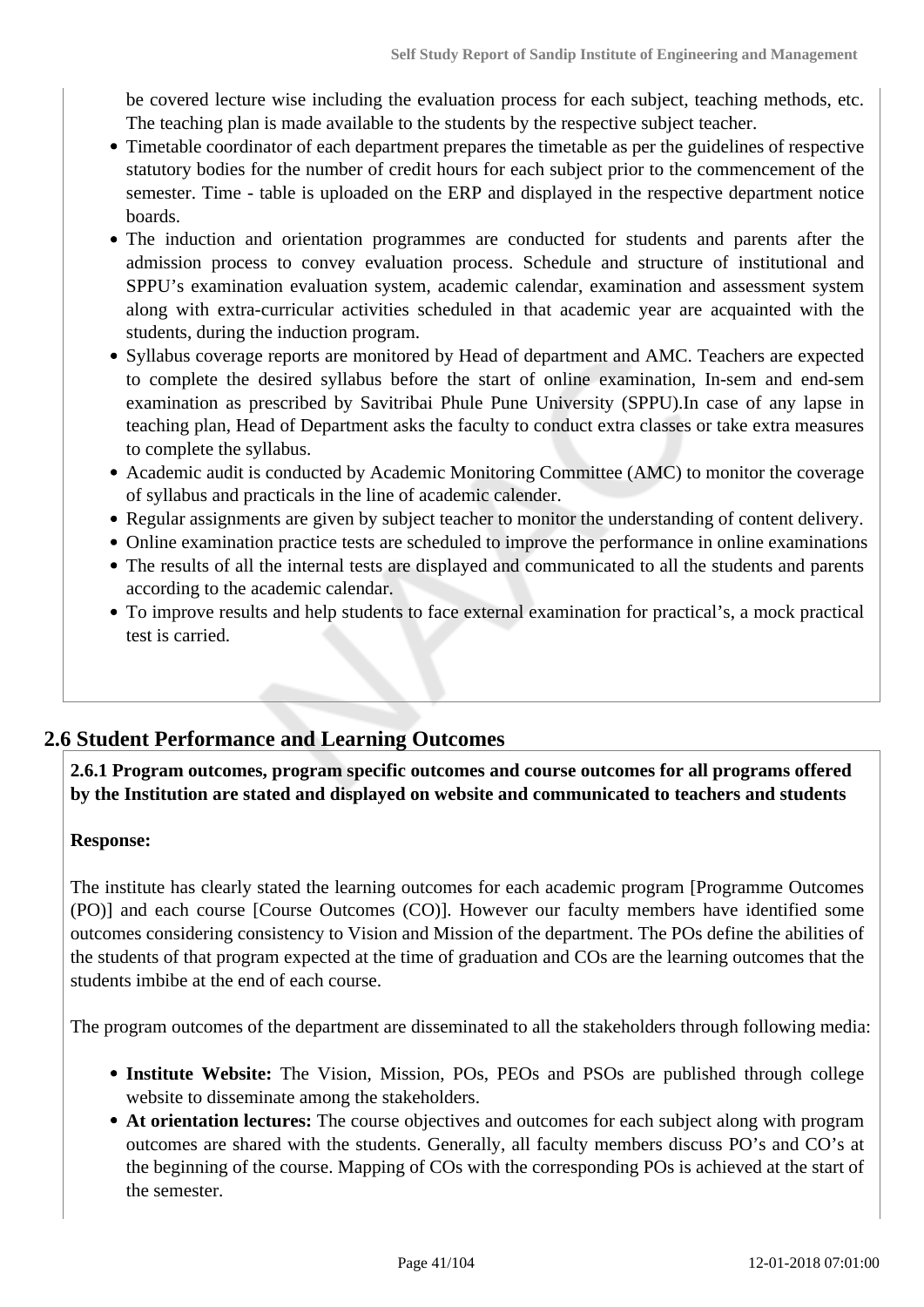- **At appropriate places in the department:** The PEOs and POs are published at various places like the entrance of the department, office of the head of the department, staff room, etc and disseminated amongst all the stakeholders.
- **Induction Programme:** The Induction programme is taken at the start of each semester, in which the head of the department and academic coordinators address the students regarding Vision, Mission, Goals, PEOs and POs of the department.
- Institute level yearly bulletin highlighting the special achievements and contribution of faculty, staff and students towards the four pillars viz. academics, research, student development and social concern and thus reflecting the overall development of students and also the progress of college. All Department level initiatives towards improvement of these four pillars along with their POs are also disseminated through Mrudgandh.
- **Parent Meet:** The parents meet is conducted once in semester for parents of SE, TE and BE students to inform them about departmental goals and activities carried out for students and discuss student performance in terms of academics, ethical and societal values, overall attitude, communication skills, confidence and behaviour in the department and get feedback from parents in this regard. The POs are disseminated to the parents during such meetings.

| <b>File Description</b>                       | <b>Document</b>      |
|-----------------------------------------------|----------------------|
| COs for all courses (exemplars from Glossary) | <b>View Document</b> |
| Link for Additional Information               | <b>View Document</b> |

### **2.6.2 Attainment of program outcomes, program specific outcomes and course outcomes are evaluated by the institution**

#### **Response:**

Outcome based education (OBE) is now inevitable for education. Course outcomes (CO) and Program outcomes (PO) are two crucial aspects pertaining towards effective OBE incorporation. To achieve this, mapping of course outcomes with program outcomes is a major concern. We are achieving this attainment level by following methods:

A) Estimating CO and PO mapping and finding correlation between the CO and PO.

B) Two direct schemes of CO attainment are designed along with one indirect scheme.

C) Final attainment estimation is done by integrating the above proposed schemes.

### **A) Estimating CO and PO relationship mapping and finding correlation between the CO and PO.**

- Each CO is mapped to address a subset of POs
- Based on the number of COs it is possible to identify the strength of mapping
- Strength of mapping is defined at three levels: **Low 1, Medium 2, Strong 3**

| PC | $\mathbf{D}\cap \mathbf{1}$ | PO <sub>2</sub> | $P^{\Omega}$ | PO <sub>4</sub> | P <sub>O</sub> 5 | PO <sub>6</sub> | PO7 | PO <sub>8</sub> | PO9 | P <sub>010</sub> | P <sub>O</sub> 11 | DC |
|----|-----------------------------|-----------------|--------------|-----------------|------------------|-----------------|-----|-----------------|-----|------------------|-------------------|----|
|    |                             |                 |              |                 |                  |                 |     |                 |     |                  |                   |    |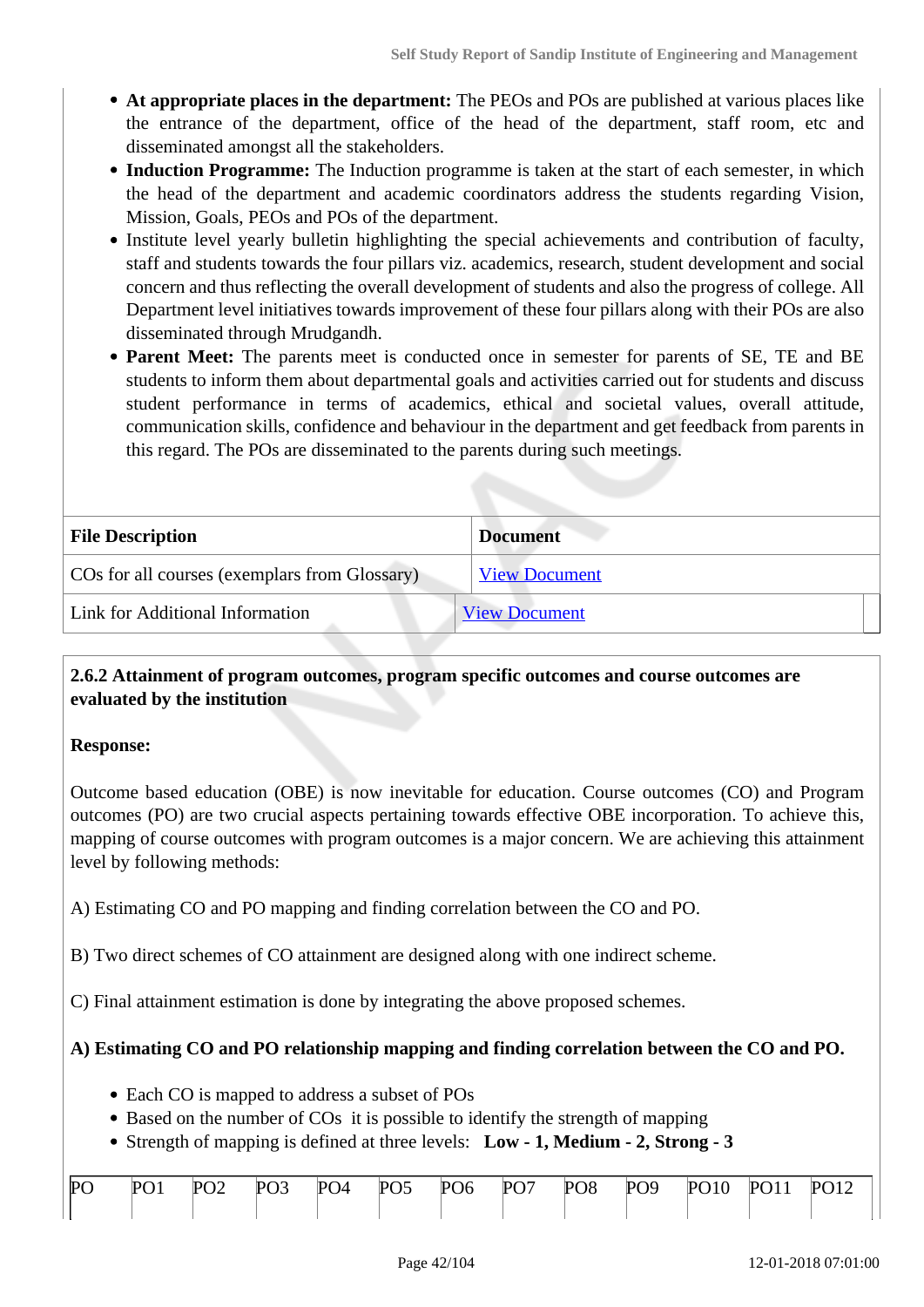| CC                                      |  |  |  |  |  |  |
|-----------------------------------------|--|--|--|--|--|--|
| CO1                                     |  |  |  |  |  |  |
| CO <sub>2</sub>                         |  |  |  |  |  |  |
| CO <sub>3</sub>                         |  |  |  |  |  |  |
| $\frac{\overline{CO4}}{\overline{CO5}}$ |  |  |  |  |  |  |
|                                         |  |  |  |  |  |  |
| CO <sub>6</sub>                         |  |  |  |  |  |  |

#### **B) Two direct schemes of CO attainment are designed along with one indirect scheme**.

#### **1] Direct Schemes for CO-PO attainment**

#### **a) Method 1:-Target setting from University results:-**

 The first method calculates the course attainment based on the university examination results. This method deploys the attainment calculation based on the set target levels. Steps are as follows:

Step1: Set the target Assessment level based on Previous 2 year's Results Analysis

Step 2: For Attainment:-Calculate the Percentage of student's performance in each band: - (First class with distinction, second class, and pass class)

Step 3: Attainment level 1:- 60 percent students securing more than set target level

Step 4: Attainment level 2:- 70 percent students securing more than set target level

Step 5: Attainment level 3:- 80 percent students securing more than set target level

### **b) Method 2:- Attainment through Internal Assessment**

Procedure to calculate second direct attainment method is as follows:

Step1: Perform the result analysis of various examinations of SPPU, Unit Tests and PR.

Step 2: Identify the students in the range of marks below 50 %. [Atainment level 1(Low)]

Step 3: Identify the students in the range of marks between 51 % to 60 % [Atainment level 2 (Moderate)]

Step 4: Identify the students in the range of marks above 60 % [Atainment level 3 (High)].

Step 5: Apply Attainment Formula (No of Students Passed in low level \*1 + (No of Students Passed in moderate level  $*2 + (No of Students Passed in high level * 3)$  /No. of students Passed.

#### **2) Indirect Scheme for CO-PO attainment**

**a) Method 1:-Attainment through course exit survey forms.**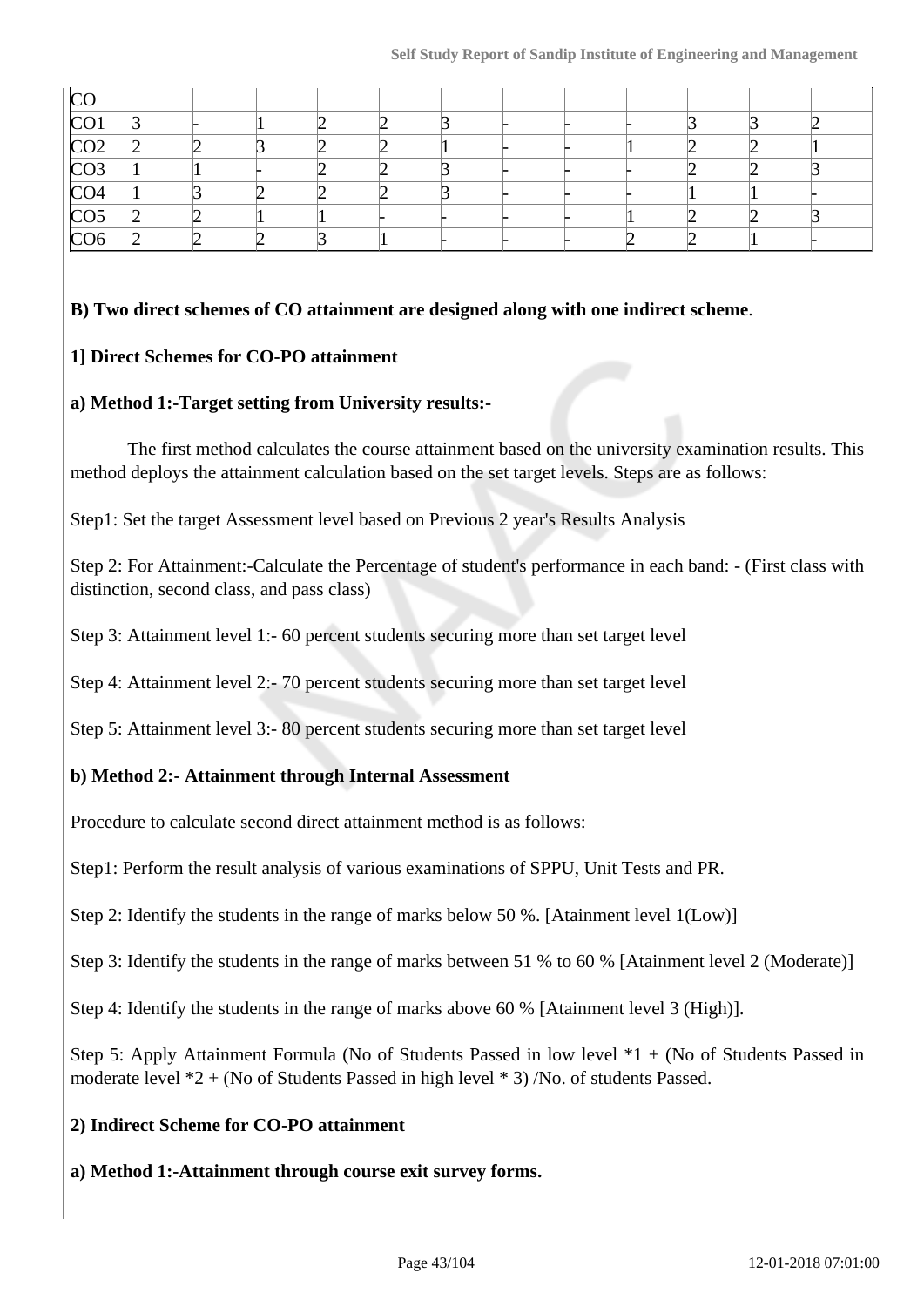A questionnaire is prepared for the students to know the understanding of the subject. The questionnaires had three point scale estimation for every question.

Attainment: = No of students with low scale\*1/  $100 +$  No of students with medium scale\*2/  $100 +$  No of students with high scale\*1/ 100

### **C) Final attainment estimation is done by integrating the above proposed schemes.**

Final Course outcomes attainment is calculated as eighty percent on the average of three direct attainment methods and 20 percent on the attainment achieved by indirect methods.

# **2.6.3 Average pass percentage of Students Response:** 83.17 2.6.3.1 Total number of final year students who passed the university examination Response: 514 2.6.3.2 Total number of final year students who appeared for the examination Response: 618 **File Description Document** Institutional data in prescribed format [View Document](https://assessmentonline.naac.gov.in/storage/app/hei/SSR/100801/2.6.3_1514462212_804.xlsx)

### **2.7 Student Satisfaction Survey**

| 2.7.1 Online student satisfaction survey regarding teaching learning process |  |  |  |  |  |
|------------------------------------------------------------------------------|--|--|--|--|--|
| <b>Response:</b>                                                             |  |  |  |  |  |
| <b>File Description</b><br><b>Document</b>                                   |  |  |  |  |  |
| Database of all currently enrolled students<br><b>View Document</b>          |  |  |  |  |  |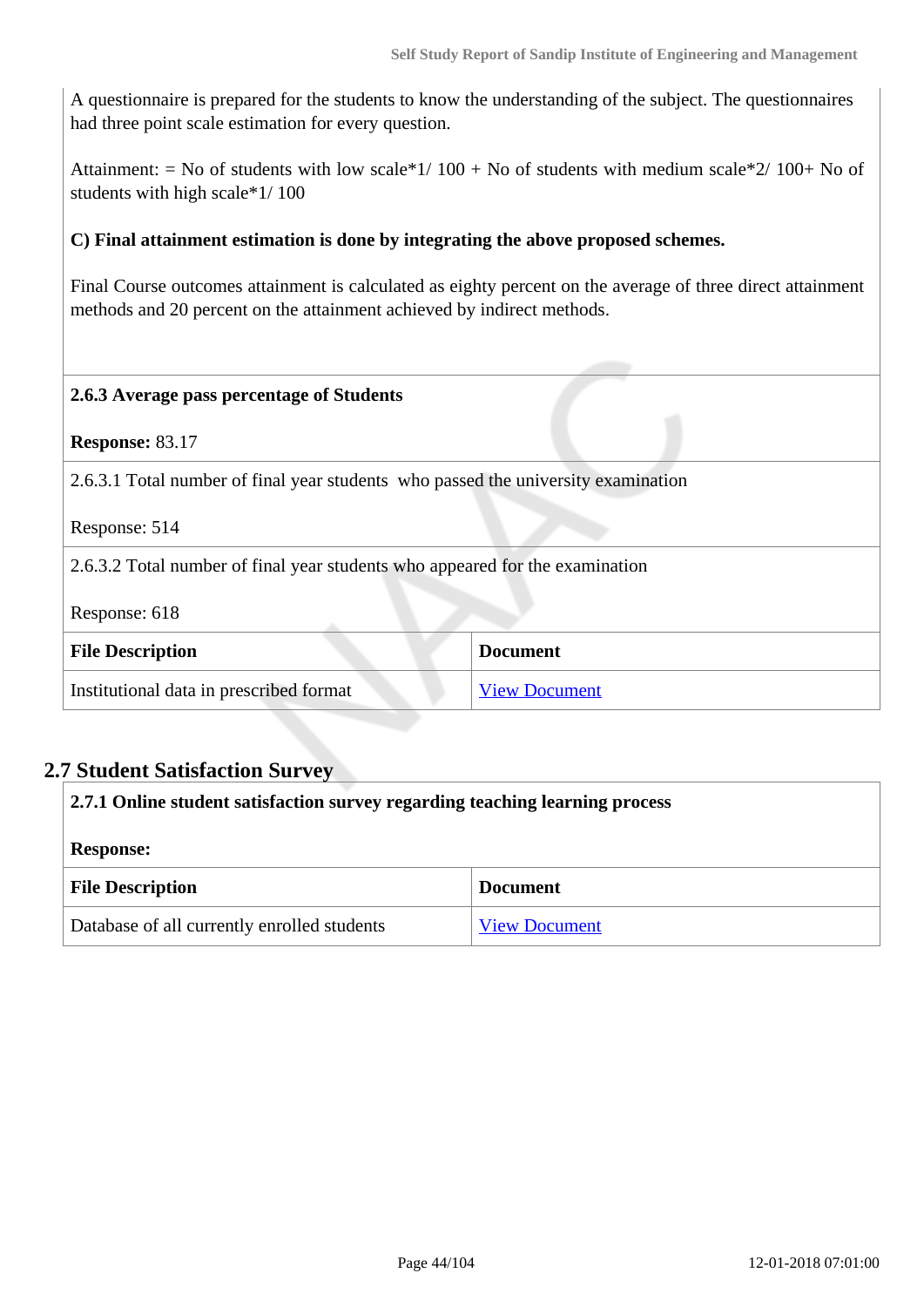# **Criterion 3 - Research, Innovations and Extension**

### **3.1 Resource Mobilization for Research**

 **3.1.1 Grants for research projects sponsored by government/non government sources such as industry ,corporate houses, international bodies, endowment, chairs in the institution during the last five years**

#### **Response:** 17.68

3.1.1.1 Total Grants for research projects sponsored by the government/non-government sources such as industry, corporate houses, international bodies, endowments, Chairs in the institution year wise during the last five years(INR in lakhs)

| 2016-17 | 2015-16 | 2014-15 | 2013-14 | 2012-13 |
|---------|---------|---------|---------|---------|
| 5.86884 | 0.99220 | 8.33811 | 2.47728 | ν       |

| <b>File Description</b>           | <b>Document</b>      |
|-----------------------------------|----------------------|
| List of project and grant details | <b>View Document</b> |

### **3.1.2 Average number of research projects per teacher funded by government and non government agencies during the last five years**

**Response:** 0.01

3.1.2.1 Number of research projects funded by government and non-government agencies during the last five years

Response: 6

| <b>File Description</b>                       | <b>Document</b>      |
|-----------------------------------------------|----------------------|
| List of research projects and funding details | <b>View Document</b> |
| Supporting document from Funding Agency       | <b>View Document</b> |

### **3.2 Innovation Ecosystem**

 **3.2.1 Institution has created an ecosystem for innovations including incubation centre and other initiatives for creation and transfer of knowledge**

#### **Response:**

Sandip Institute of Engineering and Management (SIEM) has started an incubation centre in the year 2015, where students can get technical guidance, mentoring, sufficient working space and network for teamwork.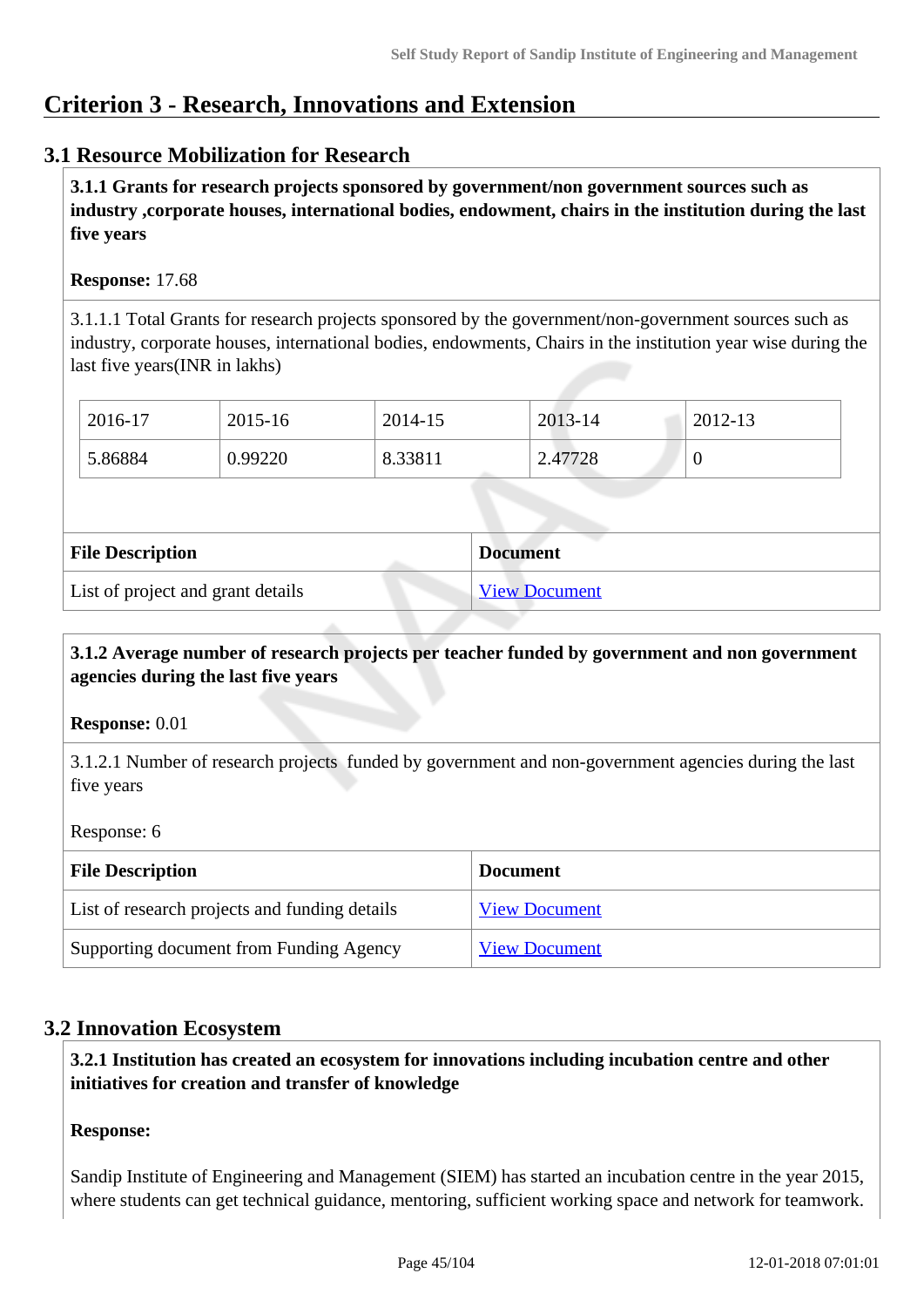The context is to give a perfect bridge to an idea towards execution, awareness about entrepreneurship through expert advice, direction and platform where students are free to express their abilities. In recent times, incubators are home to investors who are able to mentor entrepreneurs, who can create and transfer knowledge to fulfil market demand. As success speaks, today's youth is motivated to apply their knowledge of business in practice. In order to reap the benefits of young minds, government and various private organizations are extending their helping hand in the formation of incubation centre.

The objectives of incubation centre are listed as follows-

- To provide platform to the students of different disciplines to work as a team and share their innovative ideas, views and knowledge.
- To provide opportunities for experimentation and exploration of newer solutions and methods.
- To share updated knowledge of technological transformation in every discipline.
- To test and implement innovative ideas for product development as per the need of market.
- To educate the students to nurture their ideas and projects into feasible business.

For smooth conduction of the incubation centre related activities, various committees like core committee, advisory committee and student committee are formed. The committee members are selected from different domains like teaching, industry, entrepreneurs, alumni, and students.The main theme of this centre is to work for the sectors like Digital India, Make in India, smart city, green technology etc as it is the need of the hour.

The institute has provided the necessary facilities to the incubation centre. To enhance the conceptual knowledge of the participants, different activities like webinars and seminars on recent trends in engineering and technology along with workshops and hands on trainings are conducted regularly. Selection of venture, mentoring, seed funding, infrastructure support, review of ventures, resource network development are some of the proposed activities.

Some of the projects developed under the incubation centre are

- Solar powered mobile charger with LED lantern.
- Sandip navigation android application.
- Android application for admission enquiry
- Automatic gate pass kiosk system.
- Automatic campus management system.

Our problem solving approach proved extremely beneficial and enabled us to focus on some more product development.

- Deputy collector of Nasik along with his team approached for designing of "Automatic ration distribution system". The prototype of the same is successfully implemented in the incubation centre.
- Continuing with the previous project of Automatic Campus Management System, Hon'ble Chairman Dr. Sandip N Jha, has suggested adding few more modules in view of smart campus like Canteen Management, Transportation Management, Admission management etc.
- "National Institute of Solar Energy (NISE)" and "Maharashtra Energy Development Agency (MEDA)" in coordination with "Maharashtra Centre for Entrepreneurship Development (MCED)", conducted three months training program in the institution on "Design and Installation of Rooftop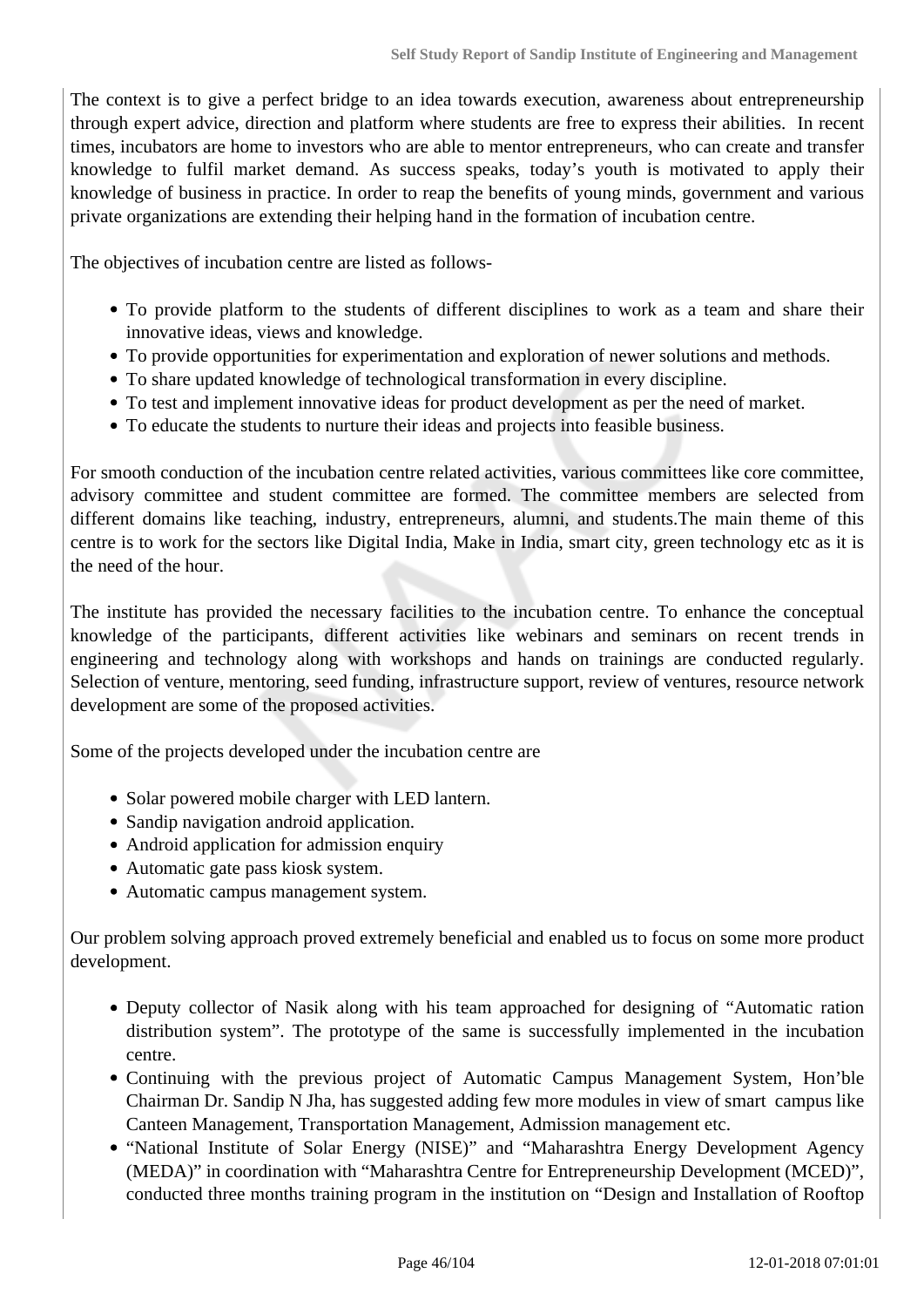Solar Power Plant (Suryamitra)". Said program was funded by the "Ministry of New and Renewable Energy (MNRE)".

| <b>File Description</b>    | <b>Document</b>      |
|----------------------------|----------------------|
| Any additional information | <b>View Document</b> |

### **3.2.2 Number of workshops/seminars conducted on Intellectual Property Rights (IPR) and Industry-Academia Innovative practices during the last five years**

#### **Response:** 86

3.2.2.1 Total number of workshops/seminars conducted on Intellectual Property Rights (IPR) and Industry-Academia Innovative practices year wise during the last five years

| 2016-17 | 2015-16 | 2014-15              | $2013 - 14$ | 2012-13 |
|---------|---------|----------------------|-------------|---------|
| 19      | 30      | 1 <sup>2</sup><br>∸∸ | IJ          | 10      |

| <b>File Description</b>                            | <b>Document</b>      |
|----------------------------------------------------|----------------------|
| Any additional information                         | <b>View Document</b> |
| List of workshops/seminars during the last 5 years | <b>View Document</b> |

# **3.3 Research Publications and Awards**

| 3.3.1 The institution has a stated Code of Ethics to check malpractices and plagiarism in Research |                      |  |  |  |  |
|----------------------------------------------------------------------------------------------------|----------------------|--|--|--|--|
| <b>Response:</b> Yes                                                                               |                      |  |  |  |  |
| <b>File Description</b>                                                                            | <b>Document</b>      |  |  |  |  |
| Institutional data in prescribed format                                                            | <b>View Document</b> |  |  |  |  |

### **3.3.2 The institution provides incentives to teachers who receive state, national and international recognition/awards**

**Response:** Yes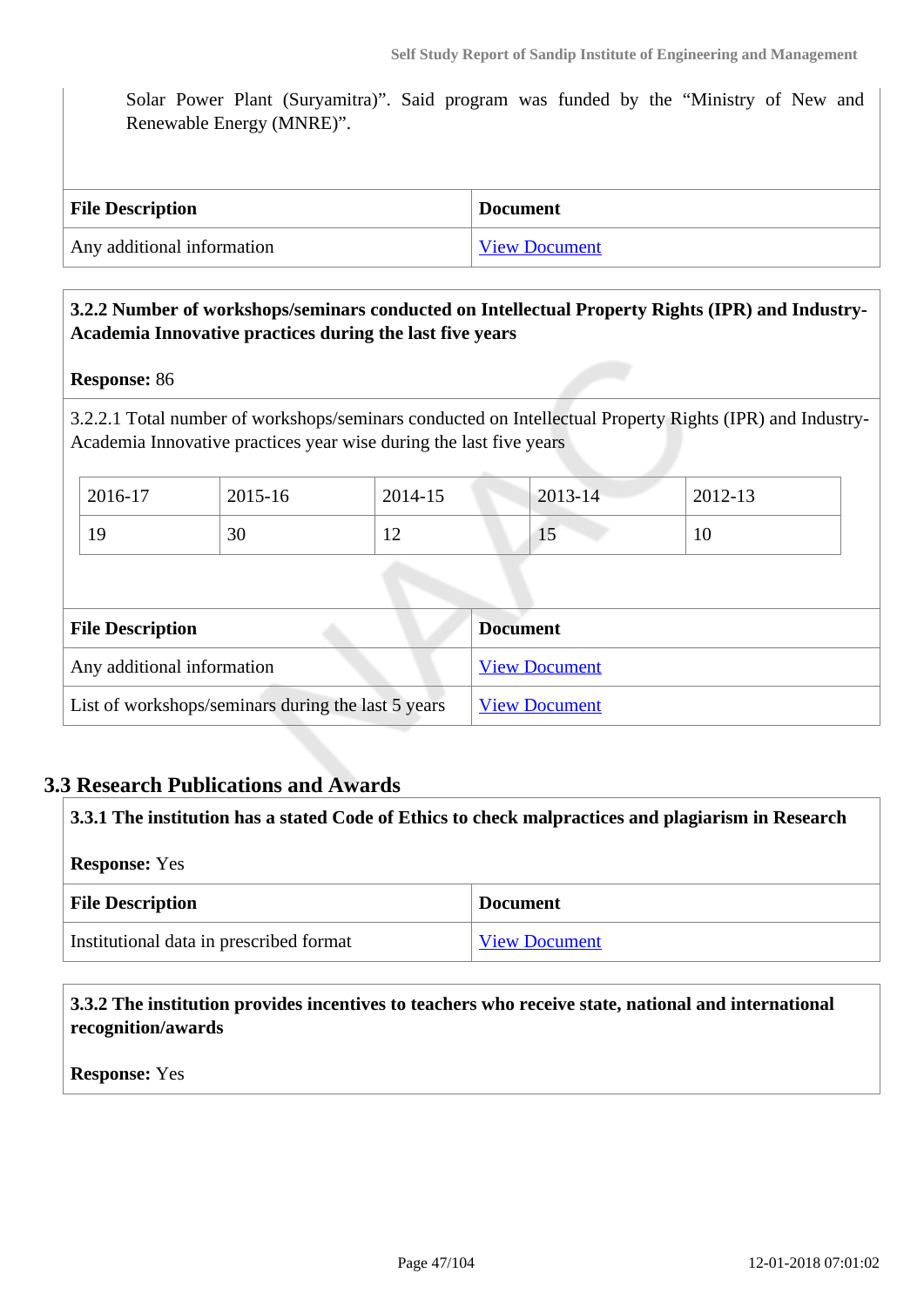| <b>File Description</b>            | <b>Document</b>      |
|------------------------------------|----------------------|
| e-copies of the letters of awards  | <b>View Document</b> |
| List of Awardees and Award details | <b>View Document</b> |
| Any additional information         | <b>View Document</b> |

### **3.3.3 Number of research papers per teacher in the Journals notified on UGC website during the last five years**

### **Response:** 0.12

3.3.3.1 Number of research papers in the Journals notified on UGC website during the last five years

| 2016-17 | 2015-16      | 2014-15 | 2013-14      | 2012-13 |
|---------|--------------|---------|--------------|---------|
| 38      | $\sim$<br>∠∠ | ∸∸      | $\sim$<br>v. | $00\,$  |

| <b>File Description</b>                                                               | <b>Document</b>      |
|---------------------------------------------------------------------------------------|----------------------|
| Any additional information                                                            | <b>View Document</b> |
| List of research papers by title, author, department,<br>name and year of publication | <b>View Document</b> |

### **3.3.4 Number of books and chapters in edited volumes/books published and papers in national/international conference proceedings per teacher during the last five years**

#### **Response:** 0.28

3.3.4.1 Total number of books and chapters in edited volumes / books published, and papers in national/international conference-proceedings year wise during the last five years

| 2016-17 | 2015-16 | 2014-15          | 2013-14      | 2012-13         |
|---------|---------|------------------|--------------|-----------------|
| 26      | 68      | $\Omega$<br>ັບ ≀ | $\cap$<br>∠∠ | $\bigcap$<br>13 |

| <b>File Description</b>                                        | <b>Document</b>      |
|----------------------------------------------------------------|----------------------|
| Any additional information                                     | <b>View Document</b> |
| List books and chapters in edited volumes / books<br>published | <b>View Document</b> |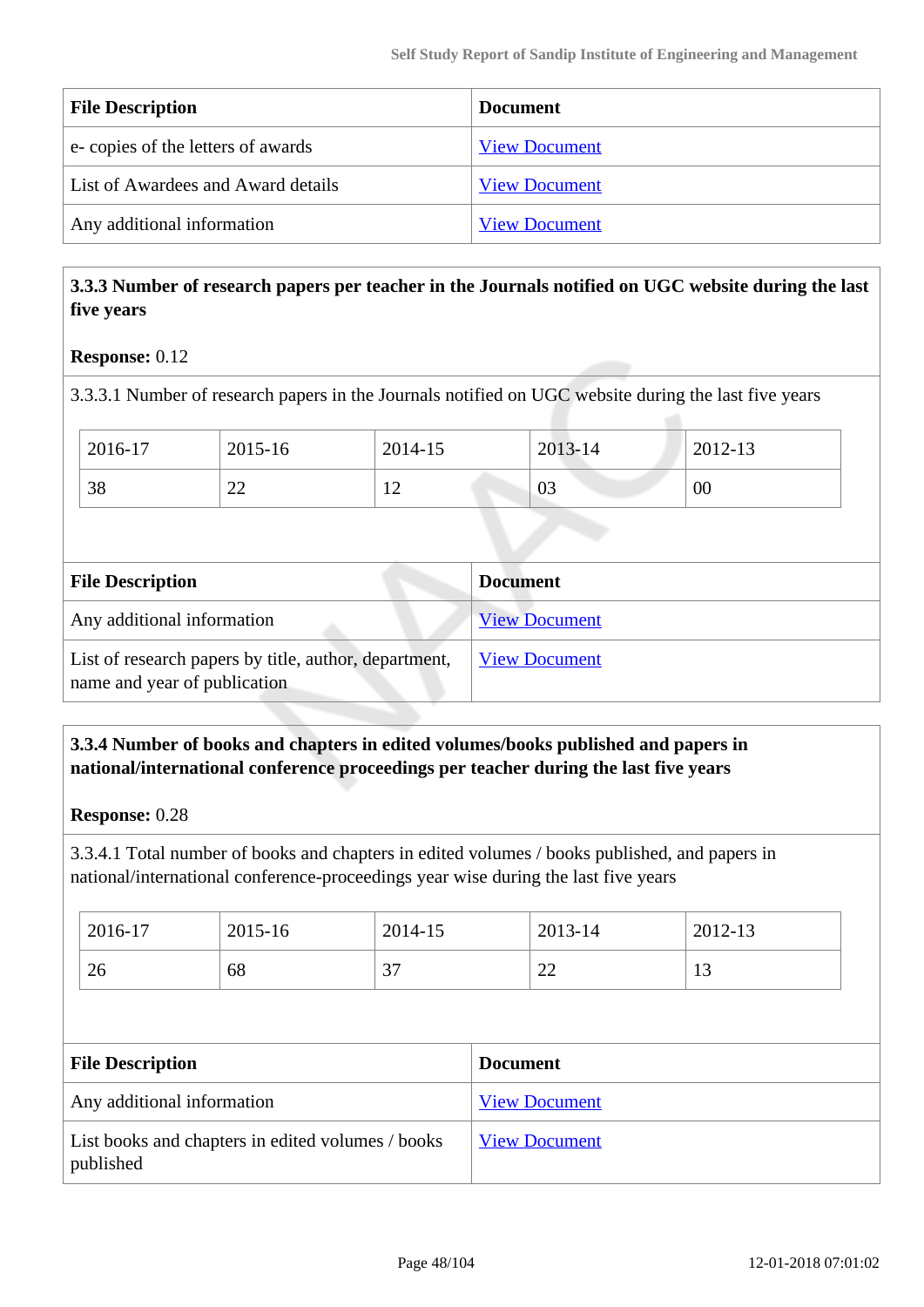### **3.4 Extension Activities**

 **3.4.1 Extension activities in the neighbourhood community in terms of impact and sensitising students to social issues and holistic development during the last five years**

#### **Response:**

Institute organizes a number of activities to promote institute–neighbourhood-community network to sensitize the students towards societal needs and bring about social sensitivity.

Institute is fully aware of its onerous responsibility of developing responsible global citizens. Department wise students' association, students' chapters and National Service Scheme (NSS) are promoted with the objective of imbibing service orientation and feeling of reciprocity and sensitization among students. Students have an opportunity to enrol for NSS and are encouraged to participate in awareness campaigns on environment, sustainability, gender and civic issues.

Participation in these activities inculcates good citizenship. Students associations and NSS strengthen the sense of community service responsibility, leading to their holistic development. One of the objectives of NSS scheme is 'Education and Service' to the community. Participation in annual rural camps of NSS enables the volunteers to get a feel of real life situations in the neighbouring community. While interacting with rural community students understand their day to day life problems. Students encourage villagers to

- Enrol their children in school.
- Importance of tree plantation
- Women Empowerment
- Cleanliness
- Cashless transactions etc.

Institute encourages students to participate in campaigns like "SwachaBharath", HIV/AIDS awareness etc. Every year on "The Foundation's day", blood donation camp, tree plantation, health check–up camps are organized.

Institute regularly organizes various activities for students as well as for neighbouring community such as:

- Road Safety Abhiyan
- Swachhata Mohim
- Matdar Nondani Abhiyan
- Street plays
- Water conservation awareness
- Women empowerment programs etc.

Tree plantation at various places instils ecological and environmental values in students. The above activities are displayed on notice boards and on website.

KumbhThon - a technological hackathon for Kumbh 2015 was organized at Sandip Foundation, Nashik. KumbhThon an innovative workshop and competition was open to all engineers, working professionals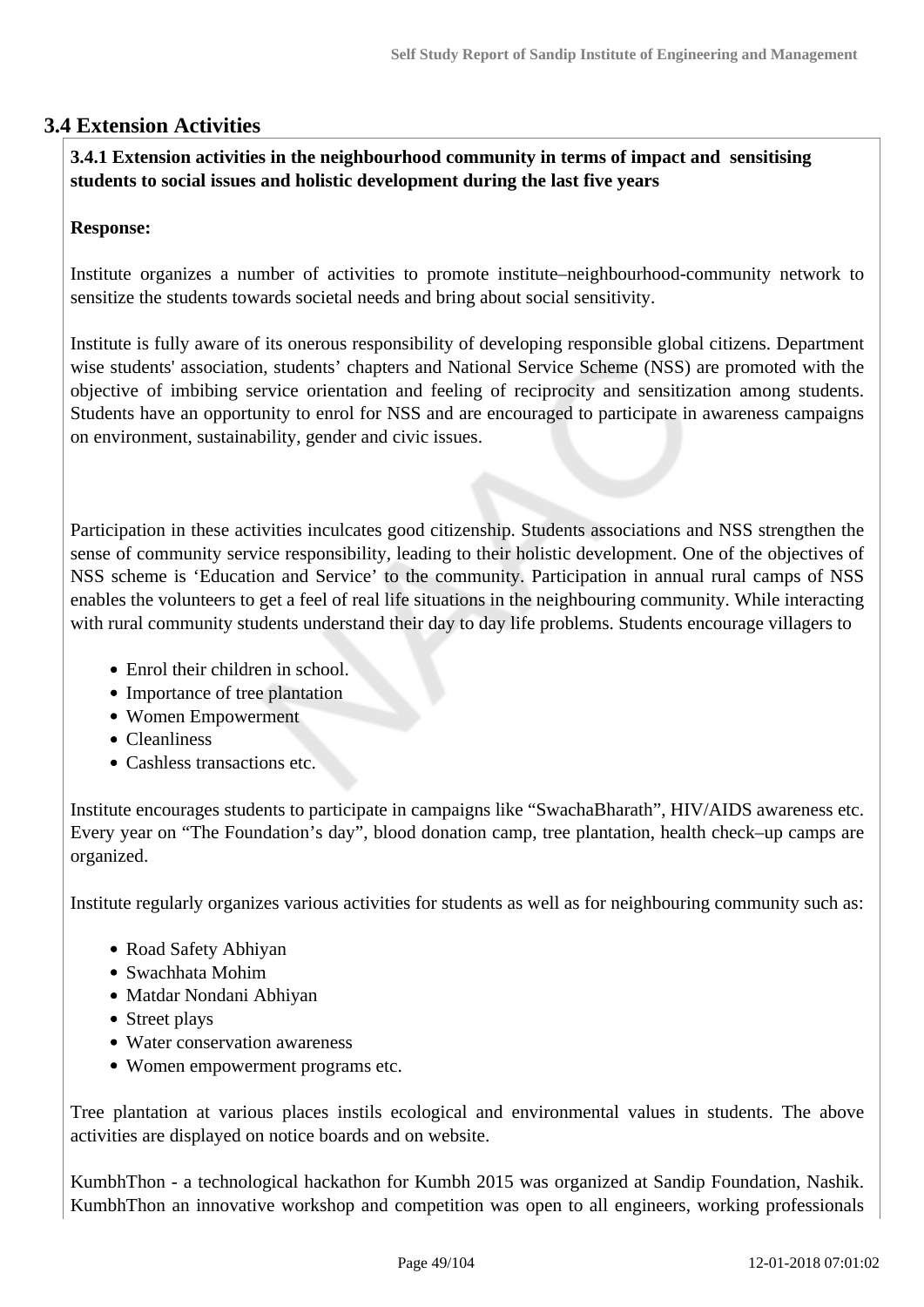and all willing to contribute for betterment of society.

Our goal was to create social entrepreneurs who can solve diverse problems like

- Civic Issues
- Crime and Police,
- Hotel and Housing,
- Language and Translation
- Crowd management
- Pollution etc.

Students who participated in KumbhThon received guidance from world renowned experts of MIT Media Lab (USA), iNDOVATION circle Nashik, MKCL, Khandbahale.Com, Maharashtra Police, Reliance, Mahindra, Computer Society of India, NIMA, IETE, IEEE etc.

Students of Mechanical Engineering Students Association (MESA) organised a candle march to pay homage to 17 soldiers of Indian army cruelly killed by terrorists in Uri, in Jammu and Kashmir. The march was organized at Hostel to appeal for world peace. They observed two-minute silence for the fearless hearts who sacrificed their lives in service of the nation.

Students (Students Associations of various departments) regularly visit Orphanages and Old age Homes nearby and spend time with them, distribute required clothes, books, food items etc. Students of computer department visit neighbouring community and spread awareness about computer literacy, regularly.

 These social activities in the neighbourhood community, teaches students sense of self-actualisation and holistic development. The institute has received various awards and accolades for its service towards society.

| <b>File Description</b>    | <b>Document</b>      |
|----------------------------|----------------------|
| Any additional information | <b>View Document</b> |

### **3.4.2 Number of awards and recognitions received for extension activities from Government /recognised bodies during the last five years**

**Response:** 10

3.4.2.1 Total number of awards and recognition received for extension activities from Government /recognised bodies year wise during the last five years

| −<br>◠<br>$\theta$<br>U<br>- |
|------------------------------|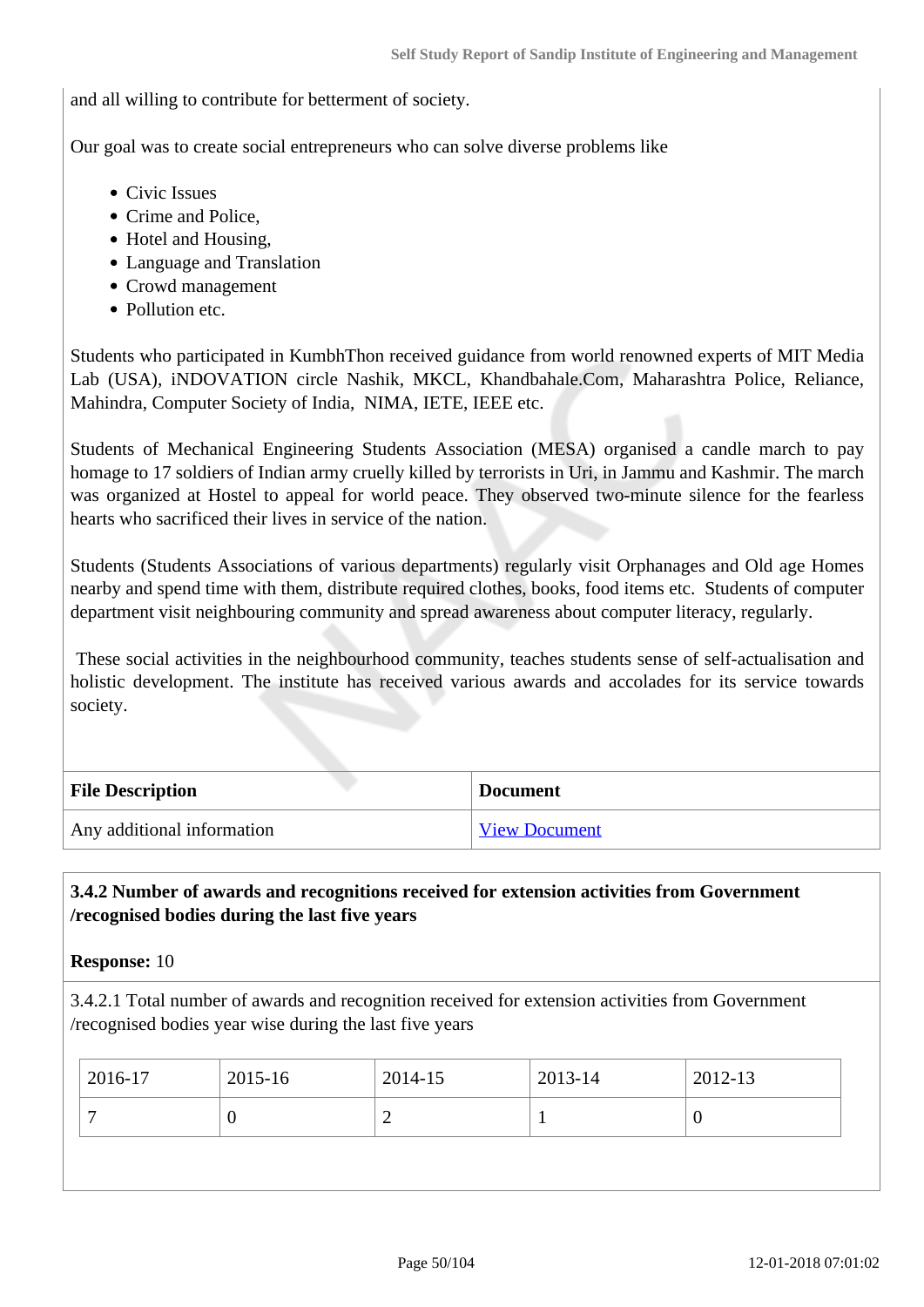| <b>File Description</b>                                      | <b>Document</b>      |
|--------------------------------------------------------------|----------------------|
| e-copy of the award letters                                  | <b>View Document</b> |
| Number of awards for extension activities in last 5<br>years | <b>View Document</b> |

### **3.4.3 Number of extension and outreach programs conducted in collaboration with industry, community and Non-Government Organisations through NSS/NCC/Red cross/YRC etc., during the last five years**

#### **Response:** 18

3.4.3.1 Number of extension and outreach programs conducted in collaboration with industry,community and Non-Government Organisations through NSS/NCC/Red cross/YRC etc.,year wise during the last five years

| 2016-17  | 2015-16 | 2014-15 | 2013-14 | 2012-13 |
|----------|---------|---------|---------|---------|
| ∩¬<br>v, |         | ∸       | -       |         |

| <b>File Description</b>                                                                                        | <b>Document</b>      |
|----------------------------------------------------------------------------------------------------------------|----------------------|
| Number of extension and outreach programs<br>conducted with industry, community etc for the last<br>five years | <b>View Document</b> |
| Reports of the event organized                                                                                 | <b>View Document</b> |

### **3.4.4 Average percentage of students participating in extension activities with Government Organisations, Non-Government Organisations and programs such as Swachh Bharat, Aids Awareness, Gender Issue, etc. during the last five years**

**Response:** 59.42

3.4.4.1 Total number of students participating in extension activities with Government Organisations, Non-Government Organisations and programs such as Swachh Bharat, Aids Awareness, Gender Issue, etc. year wise during the last five years

| 1344<br>1482<br>1219<br>424<br>1156 | $2016-17$ | 2015-16 | 2014-15 | 2013-14 | 2012-13 |
|-------------------------------------|-----------|---------|---------|---------|---------|
|                                     |           |         |         |         |         |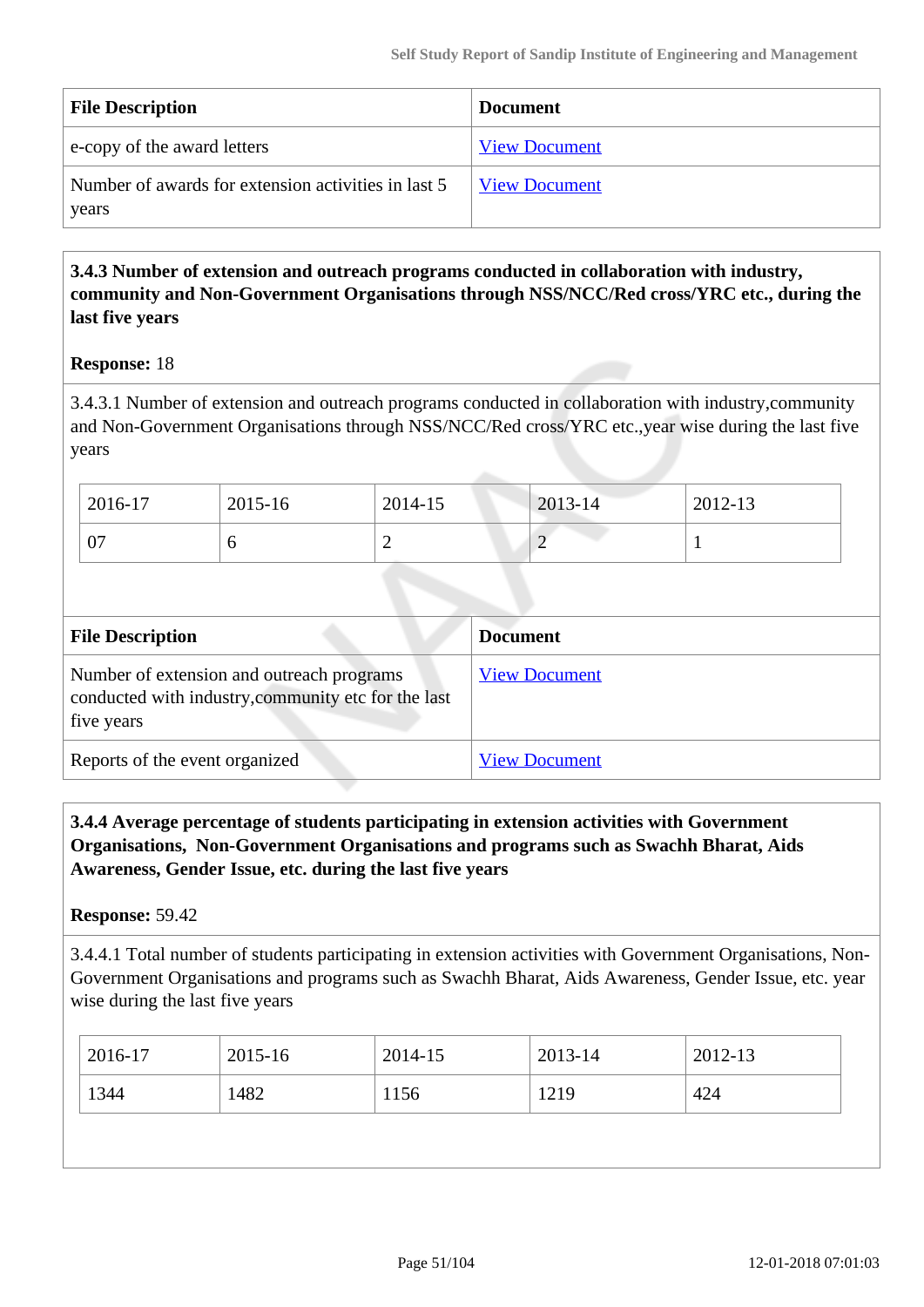| <b>File Description</b>                                                                        | <b>Document</b>      |
|------------------------------------------------------------------------------------------------|----------------------|
| Report of the event                                                                            | <b>View Document</b> |
| Average percentage of students participating in<br>extension activities with Govt. or NGO etc. | <b>View Document</b> |

### **3.5 Collaboration**

### **3.5.1 Number of linkages for faculty exchange, student exchange, internship, field trip, on-the-job training, research, etc during the last five years**

#### **Response:** 236

3.5.1.1 Number of linkages for faculty exchange, student exchange, internship, field trip, on-the-job training, research, etc year-wise during the last five years

| 2016-17 | 2015-16 | 2014-15  | 2013-14 | 2012-13 |
|---------|---------|----------|---------|---------|
| 123     | 49      | ົ<br>ے د | ZO      | ◡       |

| <b>File Description</b>                                          | <b>Document</b>      |
|------------------------------------------------------------------|----------------------|
| Copies of collaboration                                          | <b>View Document</b> |
| Number of Collaborative activities for research,<br>faculty etc. | <b>View Document</b> |

 **3.5.2 Number of functional MoUs with institutions of national, international importance, other universities, industries, corporate houses etc. during the last five years (only functional MoUs with ongoing activities to be considered)**

### **Response:** 40

3.5.2.1 Number of functional MoUs with institutions of national, international importance, other universities, industries, corporate houses etc. year wise during the last five years

| $\frac{1}{2016}$ -17 | 2015-16 | 2014-15 | $\frac{1}{2013}$ -14 | 2012-13 |
|----------------------|---------|---------|----------------------|---------|
| 18                   |         |         | 4                    | ∼       |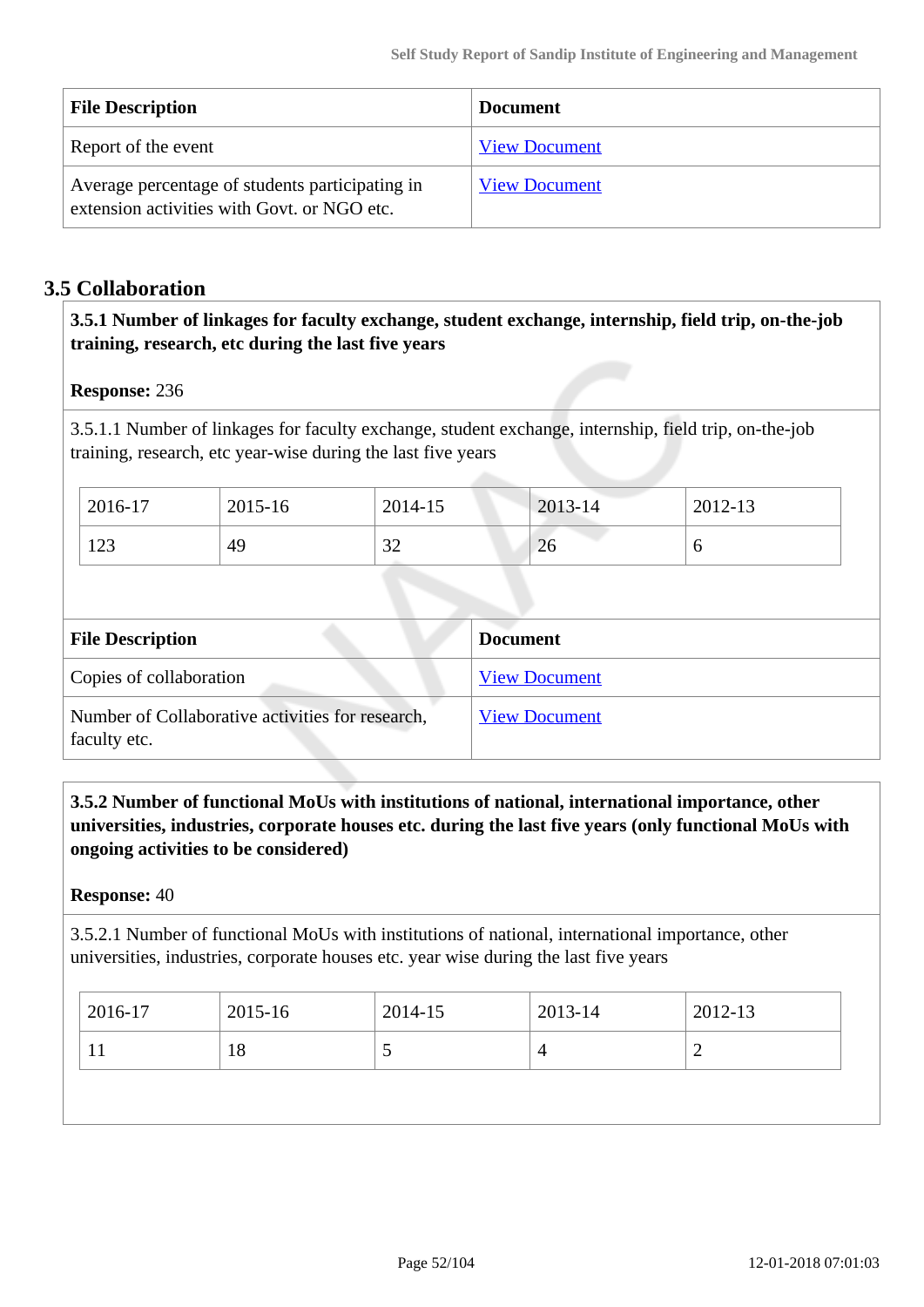| <b>File Description</b>                                                                                                                      | <b>Document</b>      |
|----------------------------------------------------------------------------------------------------------------------------------------------|----------------------|
| Details of functional MoUs with institutions of<br>national, international importance, other universities<br>etc. during the last five years | <b>View Document</b> |
| e-copies of the MoUs with institution/industry/<br>corporate house                                                                           | <b>View Document</b> |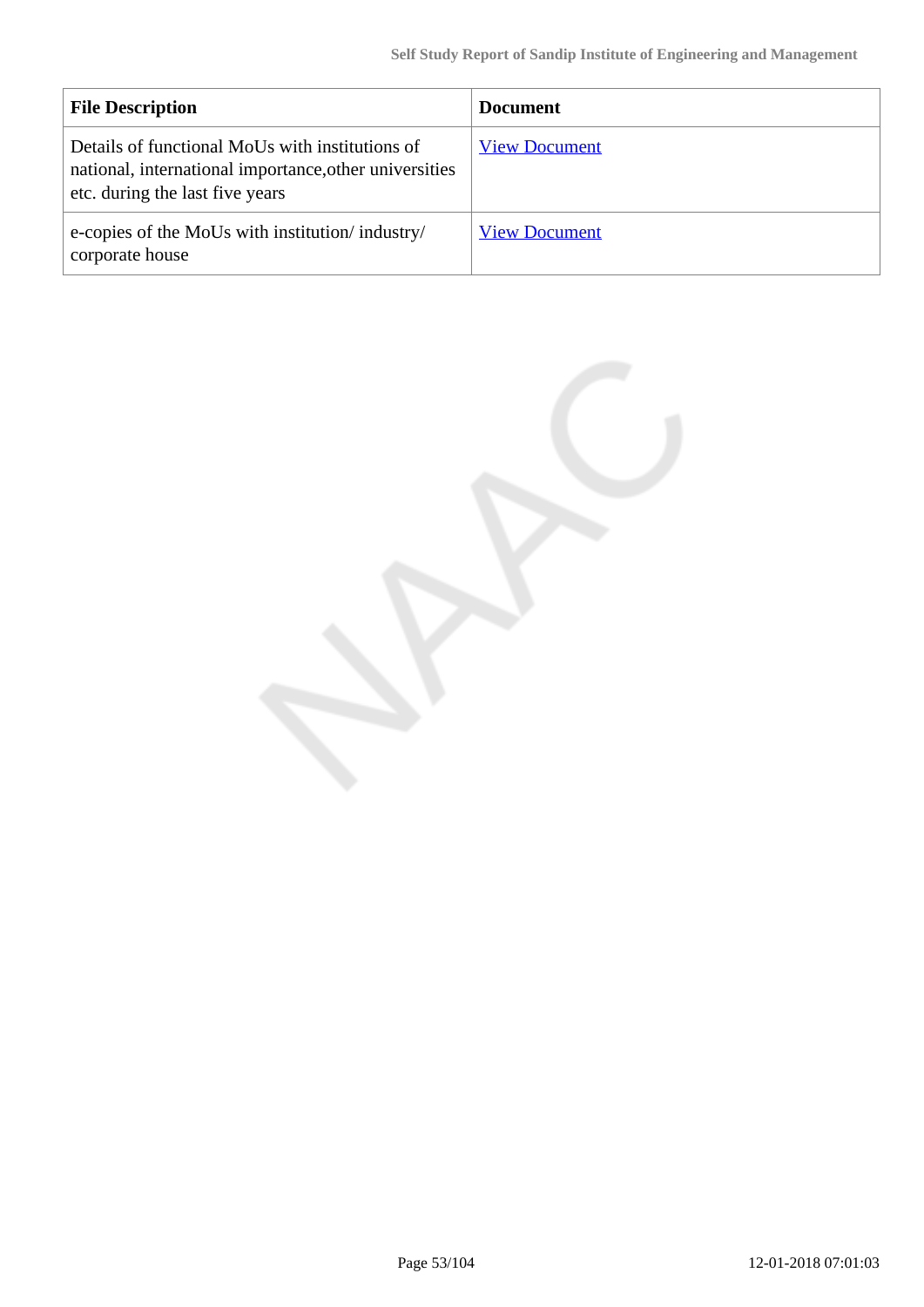# **Criterion 4 - Infrastructure and Learning Resources**

### **4.1 Physical Facilities**

 **4.1.1 The institution has adequate facilities for teaching- learning. viz., classrooms, laboratories, computing equipment, etc.**

#### **Response:**

Institute has adequate infrastructure which meets the needs of all the stakeholders in the institute. Institute fulfils the norms and essential conditions of AICTE for physical facilities including infrastructures. All required areas are as per statuary body such as instructional area, administrative area, amenities area and circulation areas which are adequate and fulfil all norms.

#### **Details are as follows:**

| <b>Particulars</b>               |                        | Area required as perArea available (Sq.m) | <b>Surplus</b> | area |
|----------------------------------|------------------------|-------------------------------------------|----------------|------|
|                                  | $AICTE$ norms $(Sq.m)$ |                                           | (Sq.m)         |      |
| Instructional area               | 8958                   | 13327.64                                  | 4369.64        |      |
| Administrative area              | 1240                   | 1697.42                                   | 457.42         |      |
| Amenities area                   | 470                    | 2051.08                                   | 1581.8         |      |
| Circulation area and others 2667 |                        | 4276                                      | 1609           |      |

**Bifurcation of Instructional area is as follows:**

**1. Classrooms**: As per AICTE norms number of class rooms and area required are 29 and 2508 sq.m respectively. Institute has 40 class rooms of total area 4034.81 sq.m.

**2. Tutorial rooms:** Institute has 10 number of tutorial rooms with 376.10 sq. m.

**3. Laboratories:** Institute has 66 well equipped Laboratories with total area 5817.93 sq.m.

**4. Drawing Hall:** Two drawing halls are available with total area 352.18 **sq.m** which is more than statutory body norms.

**5. Workshop:** As per AICTE norms workshop of 800 sq.m area is required. Institute has a workshop of area 1015 sq.m.

**6. Seminar hall:** Institute has 3 Seminar halls of total area 684.61 sq.m.

**7. Computer centre:** Institute has a computer centre of area 290 sq.m which is equipped with 46 computers.

**8. Library and Reading room:** As per AICTE norms area for Library and Reading room required is 550 sq.m. Institute has a Library and Reading room of area 757 sq.m.

• Institute adopted modern audio-visual teaching learning aids with installation of LCD projectors in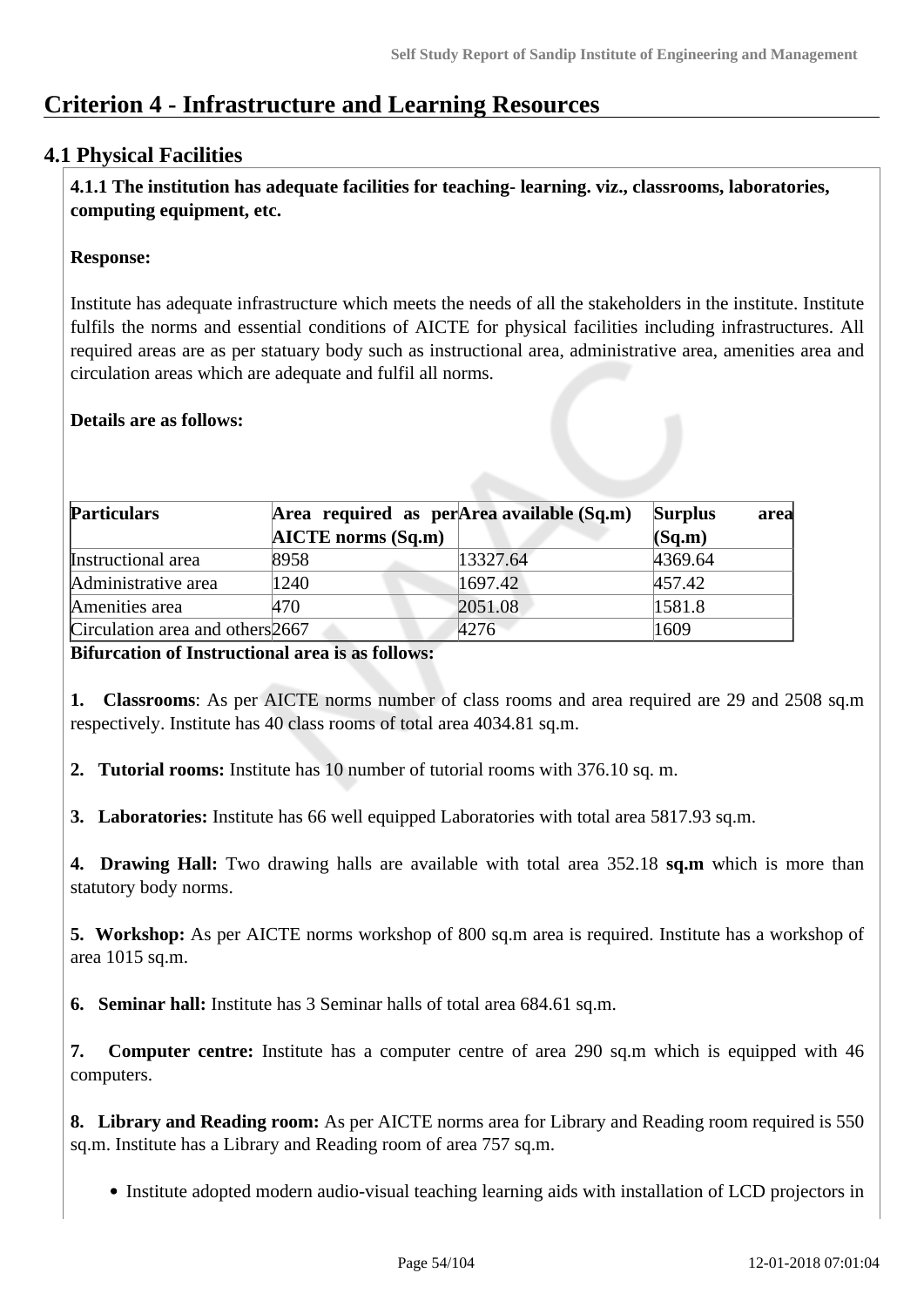class rooms.

- Institute has well equipped laboratories to perform practicals and demonstrations to enhance teaching learning process.
- Institute has sufficient number of books in central library with OPAC system, which helps to search the status of the book. Adequate volumes and titles of books per discipline are available.
- Institute provides digital library to get access to e-books, e-journals and e- learning resources.
- Adequate number of computer laboratories with computing facilities like computers, printers, scanners etc. are available in each department of Institute.
- Network facilities are available to enhance e-resources like virtual labs, NPTEL, Swayam Portal etc.

| <b>File Description</b> | <b>Document</b> |
|-------------------------|-----------------|
| additional information  | View Document   |

### **4.1.2 The institution has adequate facilities for sports, games (indoor, outdoor) gymnasium, yoga centre etc. and cultural activities**

#### **Response:**

- Institute has shared playgrounds of total area 28275 sq.m for outdoor games. First playground is established in 2011-12 and second play ground in 2014-15 for all types of sports activities and competitions at various levels.
- Institute has facilities for indoor games such as chess, carrom, and table-tennis.
- Provision of Indoor gymnasium with adequate equipment and accessories is available.
- Green gymnasium is available in hostel premises.
- Institution has provision for Yoga and Meditation.
- Institution has adequate sports equipment to encourage students for sports participation.
- Amphitheatre is available in campus for conducting cultural activities.
- Several cultural activities are also carried out in seminar hall and open space of the Institution.
- As per record of indoor and outdoor sports facility uses by students and staff is 14.51%.

| <b>File Description</b> | <b>Document</b> |
|-------------------------|-----------------|
| additional information  | View Document   |

 **4.1.3 Percentage of classrooms and seminar halls with ICT - enabled facilities such as smart class, LMS, etc**

#### **Response:** 100

4.1.3.1 Number of classrooms and seminar halls with ICT facilities

Response: 32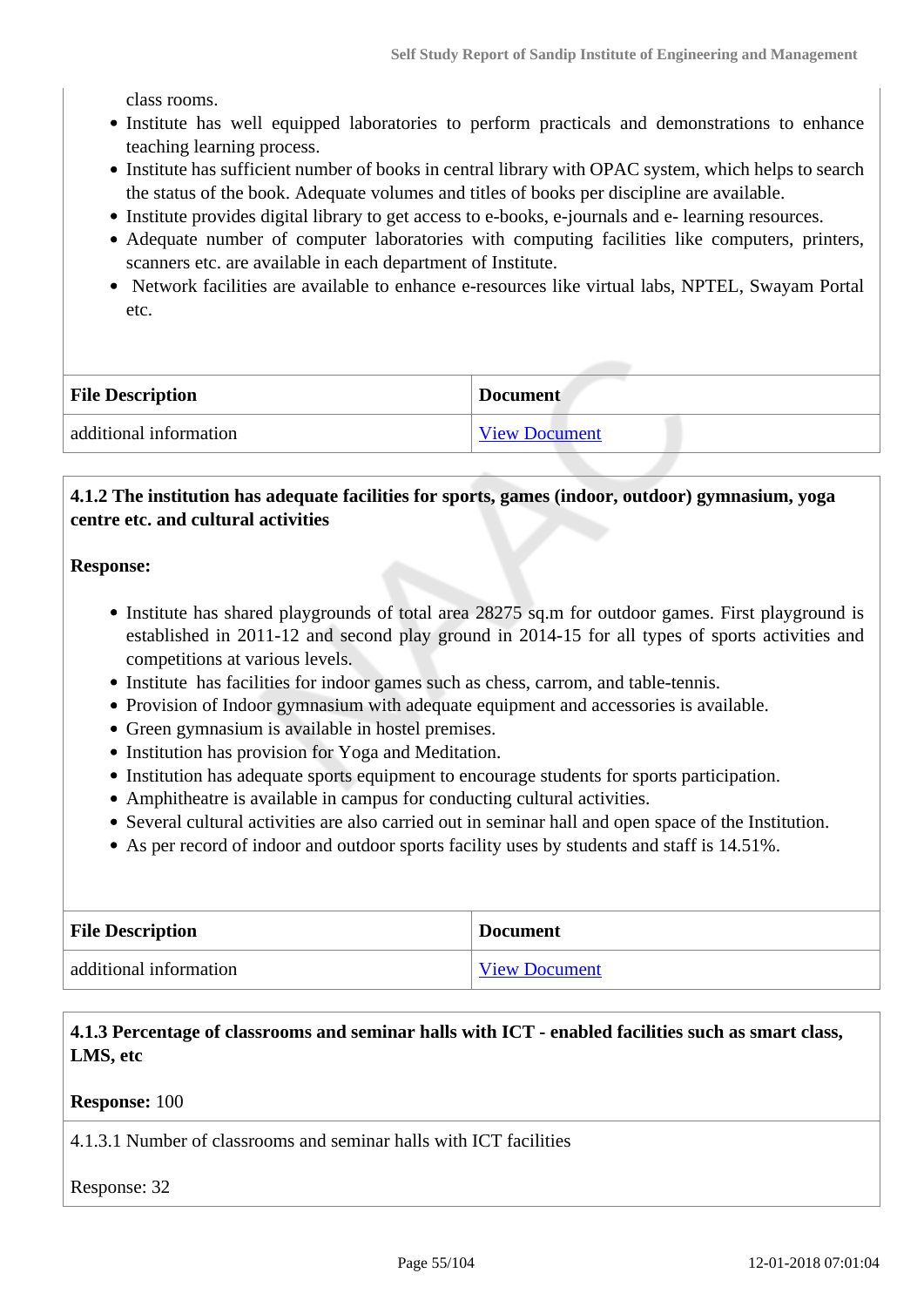| <b>File Description</b>                                               | <b>Document</b>      |
|-----------------------------------------------------------------------|----------------------|
| Number of classrooms and seminar halls with ICT<br>enabled facilities | <b>View Document</b> |
| any additional information                                            | <b>View Document</b> |

### **4.1.4 Average percentage of budget allocation, excluding salary for infrastructure augmentation during the last five years.**

**Response:** 48.59

4.1.4.1 Budget allocation for infrastructure augmentation, excluding salary year wise during the last five years (INR in lakhs)

| 2016-17   | 2015-16   | 2014-15   | 2013-14   | 2012-13   |
|-----------|-----------|-----------|-----------|-----------|
| 134.70630 | 146.27027 | 337.66091 | 416.57179 | 373.33664 |

| <b>File Description</b>                                                                             | <b>Document</b>      |
|-----------------------------------------------------------------------------------------------------|----------------------|
| Audited utilization statements                                                                      | <b>View Document</b> |
| Details of budget allocation, excluding salary during   <u>View Document</u><br>the last five years |                      |

### **4.2 Library as a Learning Resource**

### **4.2.1 Library is automated using Integrated Library Management System (ILMS)**

**Response:** 

### **About Central Library: -**

Sandip Institute of Engineering and Management's (SIEM) Central Library is established in 2010. Area of Library is 757 sq. m. The library has vast collection of more than 20,500 books which includes handbooks, dictionaries, standard reference books, quality textbooks, journals, magazines, newspapers. The collection has been classified as per the Dewey Decimal Classification (DDC) system and arranged subject wise.

The library has open access to all students. Students are allowed to enter the book stack, select the book and avail reading room facility, which has a seating capacity of around 180 students. Library uses KOHA (Library automation) software, along with barcode technology.

- Name of the ILMS software:  $\cdot$  **:** KOHA
- **Nature of automation (fully or partially) : Fully**
- **Version : 3.18.11.000**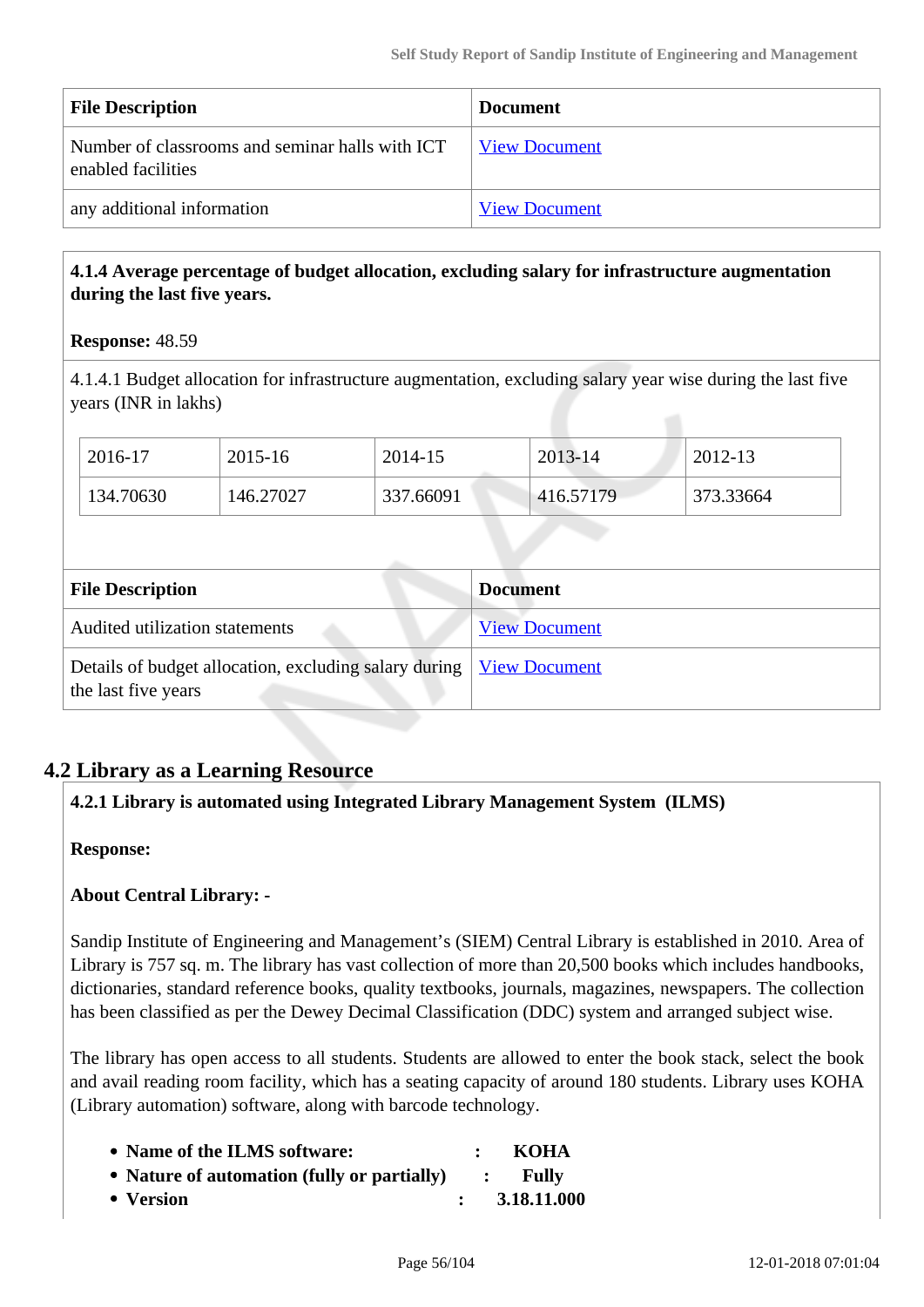#### **Year of automation : 2011**

#### **Library Collection at a glance :**

| Sr. No. | <b>Particulars</b>                  | Qty.       |
|---------|-------------------------------------|------------|
|         | No. of Books                        | 15500      |
| þ       | No. of Books (Book bank)            | 4920       |
| þ       | No. of Reference Books              | 194        |
| B       | No of Journals/Magazines            | 78         |
| 14      | CD/DVD                              | 1750       |
| 15      | No of e-resources                   |            |
| 6       | E-library/ Digital Library facility | Yes        |
|         | Total Area                          | $757$ sq.m |
| 18      | <b>Seating Capacity</b>             | 180        |
| 19      | Reprographics Facility              | Yes        |
| 10      | <b>Library Networking Facility</b>  | Yes        |

#### **IT Information:**

| Sr. No. | <b>Particulars</b>     | Qty. |
|---------|------------------------|------|
|         | Computers              | 18   |
|         | Printer                |      |
|         | Scanner                |      |
| п       | <b>Barcode Scanner</b> | 02   |
|         | <b>CCTV</b> Camera     |      |

#### **E-Resources: -**

Library has taken Membership of the Institution Engineers of India (IEI), National Digital Library (NDL) and also Member of DELNET Database.

Library has subscribed Inventi Journal (12) and Enriched Publications Journal. The institutional repository of the college consists of e-books, Question Papers, NPTEL Video.

| <b>File Description</b>    | <b>Document</b>      |
|----------------------------|----------------------|
| Any additional information | <b>View Document</b> |

### **4.2.2 Collection of rare books, manuscripts, special reports or any other knowledge resources for library enrichment**

#### **Response:**

Details of *rare books and other knowledge resource for library enrichment*

**Sr. No Name of the book Name of the publisher Name of the authorization**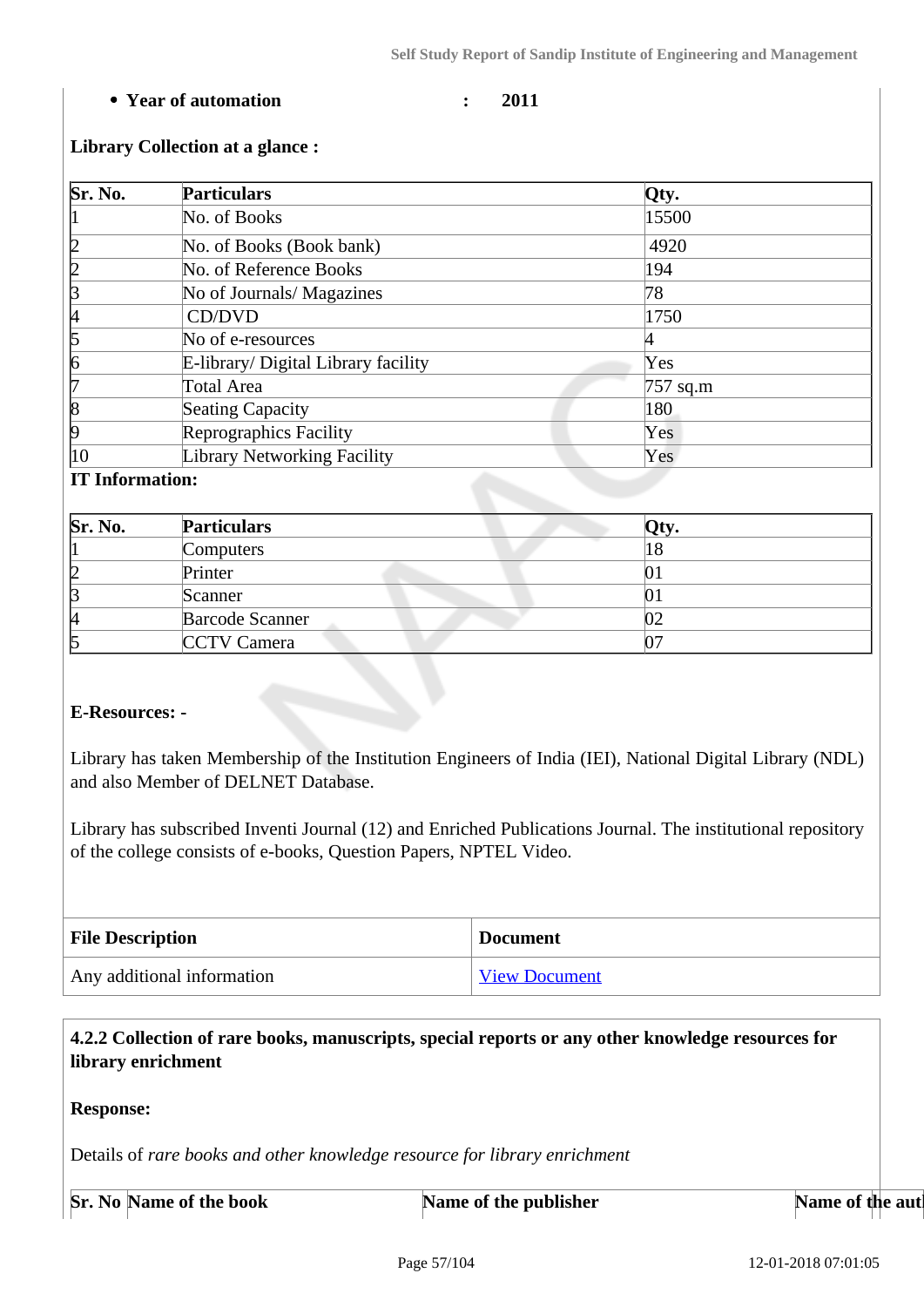| $\mathbf 1$    | Remote sensing in civil engineering                               | Glasgow Surrey University Press New YorkKennie, T.J.M. & |                   |
|----------------|-------------------------------------------------------------------|----------------------------------------------------------|-------------------|
|                |                                                                   | <b>Halsted Press</b>                                     |                   |
|                | <b>Elementry Structural Analysis</b>                              | <b>USA McGraw Hill Book Company</b>                      | Wilbur J.B. Norri |
| $\frac{2}{3}$  | <b>Building Construction and Drawing</b>                          | Mitchell Charles F.                                      | Mitchell Charles  |
| 4              | Machine Component Design                                          | JAICO Publishing House                                   | Orthwein Willian  |
| $\overline{5}$ | <b>Electronic Curcuit</b>                                         | Mc GrawHill New York                                     | Angelo E. j       |
| $\overline{6}$ | <b>Engineering Electrinics</b>                                    | Mc GrawHill Book Compony, Inc                            | George E Happel   |
| $\overline{7}$ | <b>Curcuit Theory of Electronic Devices</b>                       | John Willey & Sons Inc.                                  | Milton E Boone    |
| $\overline{8}$ | <b>Electrical Communication</b>                                   | John Willey & Sons Inc                                   | Arthur Lemuel A   |
| $\overline{9}$ | <b>Electronic Curcuit Theory</b>                                  | H. J. Zimmerman                                          | John Willey & So  |
| $ 10\rangle$   | <b>Electronic Curcuit and Tubes</b>                               | <b>Havard University</b>                                 | Mc GrawHill Bo    |
| 11             | <b>Electronic Curcuit Thomas</b>                                  | Printice-Hall, Inc                                       | L.Martin          |
| $ 12\rangle$   | <b>FM Transmission and Reception</b>                              | John F. Rider Publisher, Inc.                            | John F. Rider     |
| $ 13\rangle$   | Circuit Theory and Design                                         | John Willey & Sons Inc.                                  | John L. Steward   |
| 14             | Introducation to Topology and ModernRobert E. Krieger<br>Analysis |                                                          | George, F. Simm   |
| $ 15\rangle$   | Seismic Design for Buildings                                      | Deparment of the army the air force                      | Deparment of the  |
| $ 16\rangle$   | <b>Reinforced Concrete</b>                                        | <b>BT</b> batsford                                       | Frederick rings N |
| 17             | Earthquake Engineering for ConcreteNational academy Press         |                                                          | Committee Repo    |
|                | Dams                                                              |                                                          |                   |
| 18             | Concrete abstraction                                              | Imprint of Brooks/Cole Publishing                        | max hailperin     |
| $ 19\rangle$   | CONCRETE ENGINEER                                                 | ConcreteMcgraw Hill                                      | George hool S B   |
|                | <b>Engineering Handbook</b>                                       |                                                          |                   |
| 20             | Concrete and reinforced concrete                                  | Sir Isaac pitman & sons Ltd                              | w. Noble twelvet  |
| 21             | A Manual of Land Surveying                                        | The F. Hodgman Co.                                       | Hodgman M.S.      |

### **4.2.3 Does the institution have the following:**

**1.e-journals**

- **2.e-ShodhSindhu**
- **3.Shodhganga Membership**
- **4.e-books**
- **5.Databases**

### **A. Any 4 of the above**

- **B. Any 3 of the above**
- **C. Any 2 of the above**
- **D. Any 1 of the above**

**Response:** B. Any 3 of the above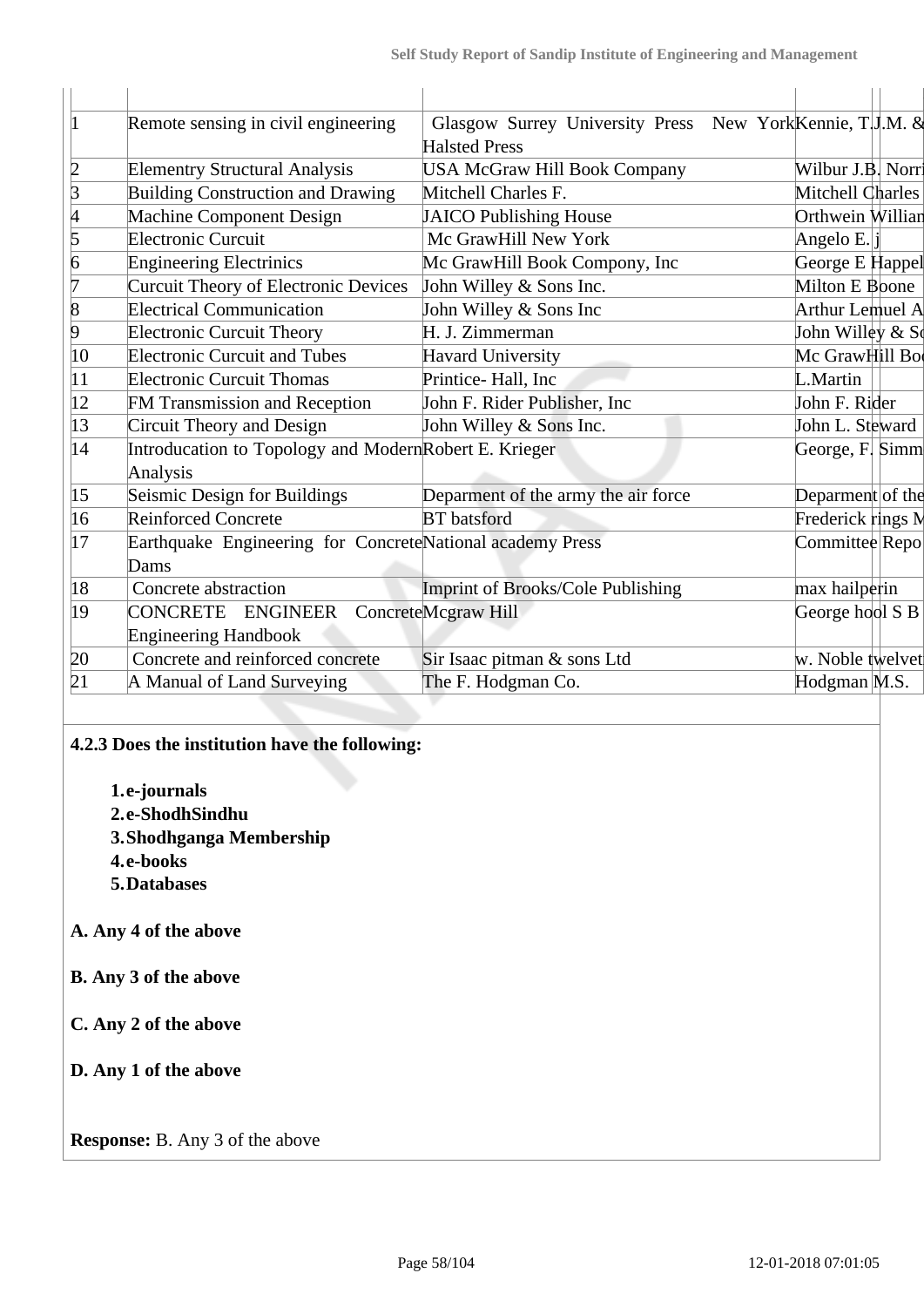| <b>File Description</b>                                                                | <b>Document</b>      |
|----------------------------------------------------------------------------------------|----------------------|
| Details of subscriptions like e-journals, e-<br>ShodhSindhu,Shodhganga Membership etc. | <b>View Document</b> |

### **4.2.4 Average annual expenditure for purchase of books and journals during the last five years (INR in lakhs)**

#### **Response:** 16.9

4.2.4.1 Annual expenditure for purchase of books and journals year wise during the last five years (INR in lakhs)

| 2016-17  | 2015-16  | 2014-15  | 2013-14  | 2012-13  |
|----------|----------|----------|----------|----------|
| 12.46090 | 11.58688 | 25.26395 | 12.86829 | 22.31569 |

| <b>File Description</b>                                                                        | <b>Document</b>      |
|------------------------------------------------------------------------------------------------|----------------------|
| Audited statements of accounts                                                                 | <b>View Document</b> |
| Details of annual expenditure for purchase of books<br>and journals during the last five years | <b>View Document</b> |

| 4.2.5 Availability of remote access to e-resources of the library      |                 |  |
|------------------------------------------------------------------------|-----------------|--|
| <b>Response:</b> Yes                                                   |                 |  |
| <b>File Description</b>                                                | <b>Document</b> |  |
| Details of remote access to e-resources of the library   View Document |                 |  |

#### **4.2.6 Percentage per day usage of library by teachers and students**

#### **Response:** 0.38

4.2.6.1 Average number of teachers and students using library per day over last one year

#### Response: 9

| <b>File Description</b>                           | <b>Document</b>      |
|---------------------------------------------------|----------------------|
| Any additional information                        | <b>View Document</b> |
| Details of library usage by teachers and students | <b>View Document</b> |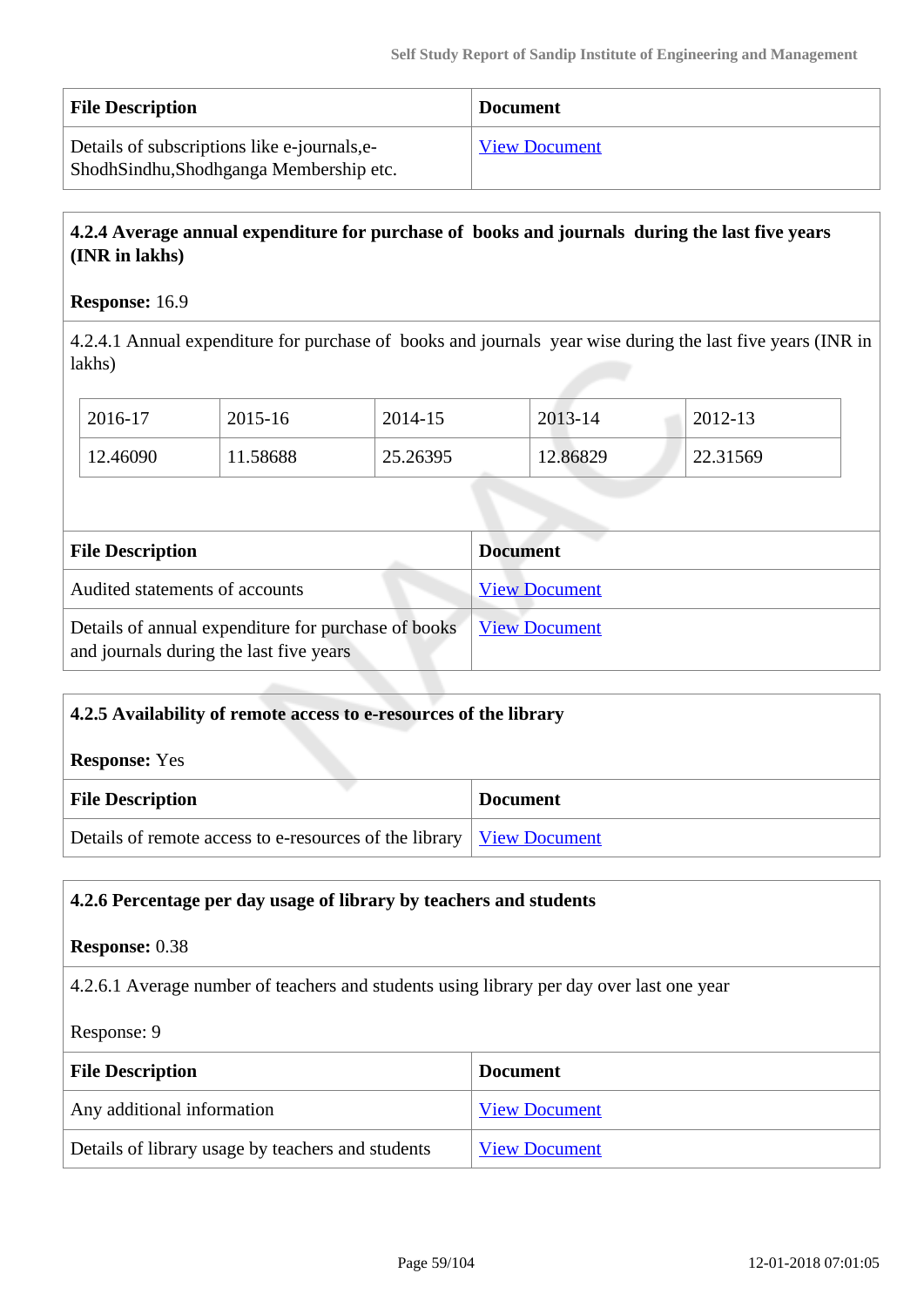### **4.3 IT Infrastructure**

### **4.3.1 Institution frequently updates its IT facilities including Wi-Fi**

### **Response:**

The institute is equipped with an adequate IT infrastructure including computers, software, internet connectivity *etc.* Various software are made available as per the requirements of different programs. The institute has internet leased line connectivity. Institute always keeps track on changing technology and the change or addition of the infrastructure is made available accordingly. Wi-Fi connectivity is also provided by institute. Service engineers are appointed for providing various maintenance services. Communication services, LAN network is also available in the institute which is regularly updated and maintained. Most of the computers are equipped with antivirus software Quick heal. Institute also uses open source operating system like Linux/Ubuntu *etc*. Cyber roam firewall is used to provide access and authority to users. The details of updating of various IT facilities are given in the following tables.

| Date of    | <b>Description</b>                         | Cost in Rs. |
|------------|--------------------------------------------|-------------|
| updating   |                                            |             |
| 30-03-2017 | Brovis BZ 150-ABGN-outdoor Extended,       | 2,81,927.00 |
|            | 2.4 Ghz 12 dBi Omni MIMO Antena,           |             |
|            | <b>Advance controller [Unified Command</b> |             |
|            | Control Centre]                            |             |

### **Detail description of Wi-Fi Facility**

#### **Detail description of Software Packages**

| Date of          | <b>Description</b>         | Cost    |
|------------------|----------------------------|---------|
| <b>Updating</b>  |                            |         |
| 14-04-2017       | E-tab                      | 490153  |
| 09-08-2017       | Microsoft campus Agreement | 575958  |
| 06-05-2016       | <b>PS_CAD SW</b>           | 270000  |
| $01-08-2016$     | Microsoft Campus Agreement | 559602  |
| $31 - 03 - 2016$ | Quick Heal Antivirus       | 541275  |
| $31 - 03 - 2016$ | <b>MATLAB</b>              | 600005  |
| $11 - 05 - 2015$ | <b>WTP</b>                 | 24000   |
| $02 - 02 - 2015$ | <b>Firewall CYBERROAM</b>  | 223695  |
| $31 - 03 - 2015$ | <b>CATIA</b>               | 449800  |
| $31 - 03 - 2015$ | MSP                        | 25058.5 |
| $03-07-2014$     | OS WINSL8.1SNGL            | 281806  |
| $12 - 09 - 2013$ | ANSYS                      | 435000  |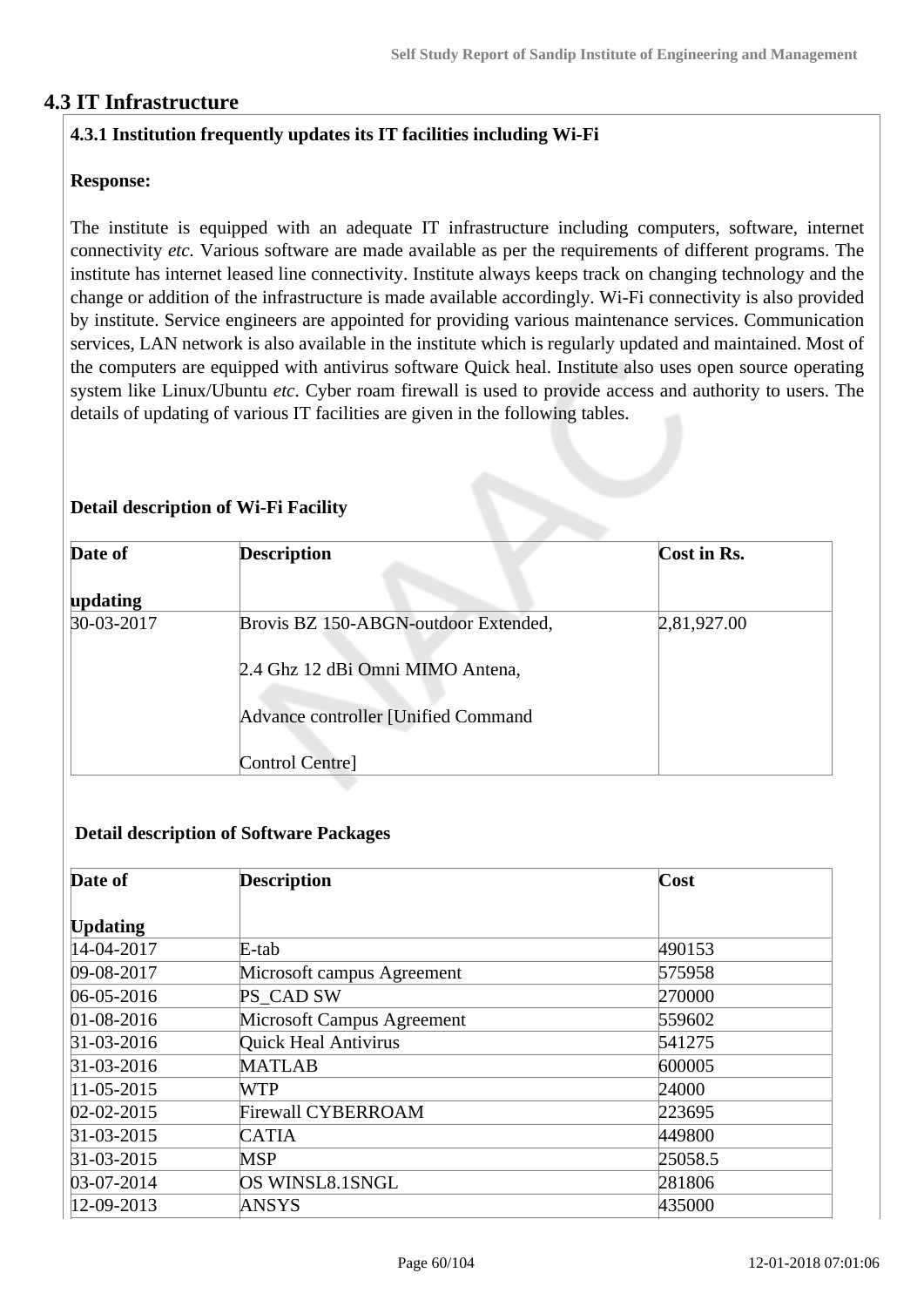| $09-10-2013$     | Quick Heal Antivirus                                        | 312900 |
|------------------|-------------------------------------------------------------|--------|
| $05-03-2013$     | Staad-pro                                                   | 245507 |
| $04 - 12 - 2013$ | e-surveying                                                 | 63300  |
| 30-01-2013       | <b>Opticon Construction ERP SW</b>                          | 629497 |
| 19-11-2013       | $Gram++$                                                    | 62400  |
| 29-09-2012       | <b>LAB View</b>                                             | 196875 |
| $04 - 10 - 2012$ | T-CAD                                                       | 271688 |
| $07 - 03 - 2011$ | <b>IBM RSA Rational Architect</b>                           | 29300  |
| 03-08-2011       | Quick Heal Antivirus, Advance C++ ACDMC,470150              |        |
|                  | <b>Windows 7 Pro Paper License</b>                          |        |
| $20 - 12 - 2011$ | Cadence SW                                                  | 364875 |
| 16-09-2011       | 382000<br>Linguaphone L21 Language lab software             |        |
| 16-09-2011       | Proteus VSM 8051-52<br>120000                               |        |
| $16 - 03 - 2011$ | 27300<br><b>TechnoInfotech Firewall Proxy</b>               |        |
| 14-09-2011       | Matlab Simulink<br>363285                                   |        |
| 06-05-2010       | 26000<br>TechnoInfotech Firewall Proxy                      |        |
| 28-10-2010       | <b>ITAIMS IT Asset and Inventory Management SW</b><br>65000 |        |
| 28-04-2010       | OS Winserver 2008, CAL Paper license. Win Pro 7548442       |        |
|                  | Upgrade/downgrade Turbo C, Paper license acdmc,             |        |
|                  | Visual Studio 5user, Quick Heal 3 yrs                       |        |
| 14-12-2009       | 175000<br>$Pro-E$                                           |        |

# **Detail description of Printers and Scanners**

| Date of          | <b>Description</b>                                                                                               | Cost in Rs. |
|------------------|------------------------------------------------------------------------------------------------------------------|-------------|
| <b>Updating</b>  |                                                                                                                  |             |
| 24-08-2017       | HP Plotter 52024                                                                                                 | 107000      |
| 22-09-2017       | Printer HP M1005 LJ                                                                                              | 26500       |
| 03-03-2016       | HP Scanner G3110                                                                                                 | 19500       |
| 20-12-2016       | Canon LBP 2900 LJ                                                                                                | 7738        |
| 23-03-2016       | Canon IR 2520                                                                                                    | 103950      |
| $01-09-2015$     | Laser Printer Canon LBP2900, HP Scanner G3110                                                                    | 15125       |
| 24-06-2015       | RiSO Make CZ180 Copier                                                                                           | 158000      |
| 05-09-2014       | HP G 3110 A4                                                                                                     | 8,195       |
| $ 12-09-2014 $   | Epson L210 Inkjet colour Printer                                                                                 | 10200       |
| 27-04-2013       | Laser Printer Canon LBP2900, DMP EPSON LQ 300, 12 0880<br>EPSON 1170,                                            |             |
| $ 10-12-2013 $   | Canon IR6000                                                                                                     | 199500      |
| $11 - 12 - 2012$ | Laser Printer Canon LBP2900, DMP EPSON LQ 300, 149640<br><b>EPSON 1170,</b>                                      |             |
| $ 11-07-2011 $   | Laser Printer Canon LBP2900, DMP EPSON EPSON243259<br>1170, HP Scanner 2410, HP Plotter, HP Inkjet all in<br>one |             |
| 28-04-2010       | Laser Printer Canon LBP2900, DMP EPSON LQ 300,286959                                                             |             |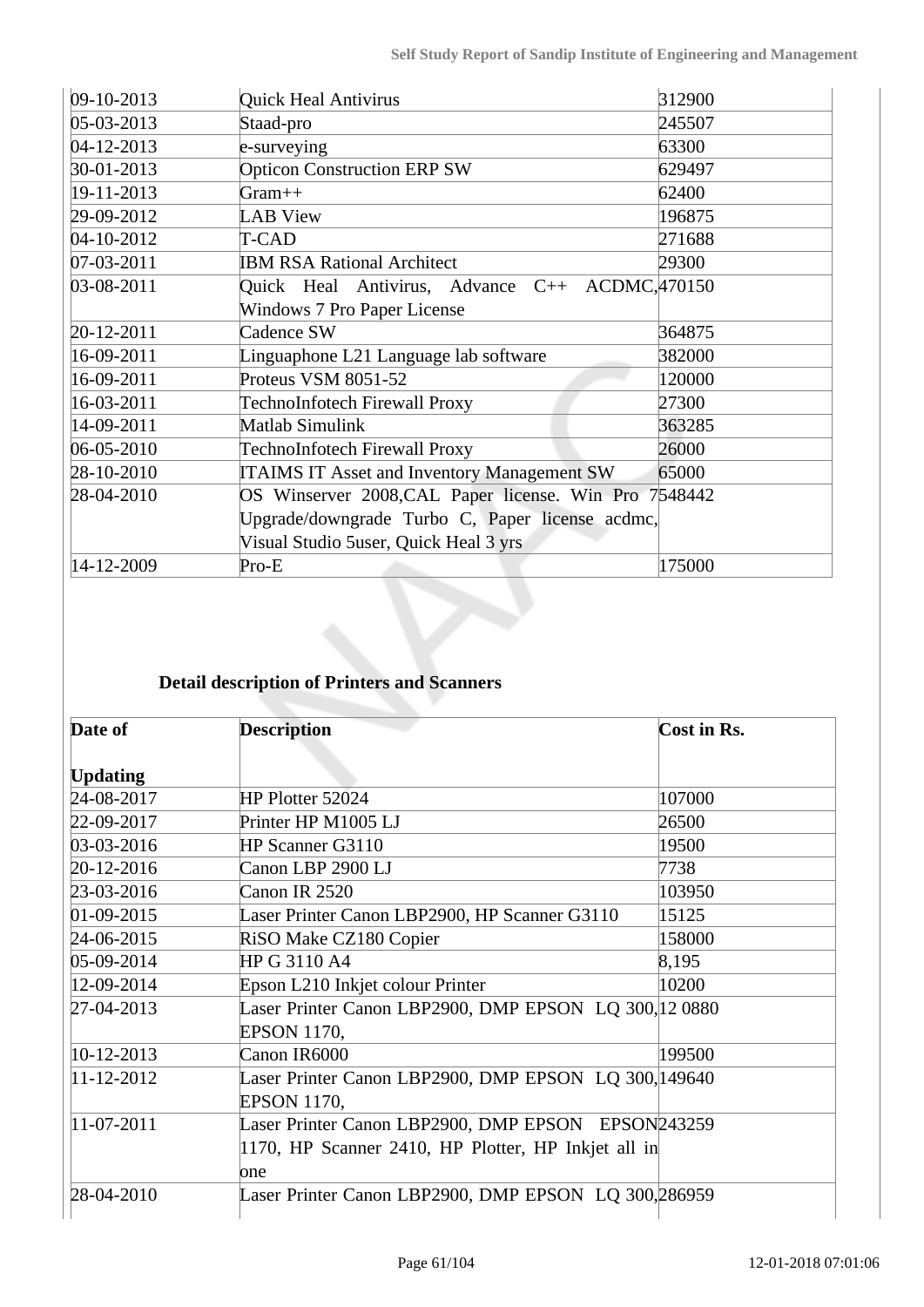| EPSON 1170, HP Scanner 2410, Canon IR6000                                                      |                      |
|------------------------------------------------------------------------------------------------|----------------------|
|                                                                                                |                      |
|                                                                                                |                      |
|                                                                                                |                      |
|                                                                                                |                      |
|                                                                                                |                      |
|                                                                                                |                      |
| 4.3.2 Student - Computer ratio                                                                 |                      |
| Response: 4.07                                                                                 |                      |
| <b>File Description</b>                                                                        | <b>Document</b>      |
| Student - Computer ratio                                                                       | <b>View Document</b> |
| 4.3.3 Available bandwidth of internet connection in the Institution (Lease line)<br>$<$ 5 MBPS |                      |
| <b>5-20 MBPS</b>                                                                               |                      |
| 20-35 MBPS                                                                                     |                      |
| 35-50 MBPS                                                                                     |                      |
|                                                                                                |                      |
| <b>Response: &gt;=50 MBPS</b>                                                                  |                      |
| <b>File Description</b>                                                                        | <b>Document</b>      |
| Details of available bandwidth of internet                                                     | <b>View Document</b> |

### **4.3.4 Facilities for e-content development such as Media Centre, Recording facility, Lecture Capturing System (LCS)**

**Response:** No

connection in the Institution

| <b>File Description</b>                                                               | <b>Document</b>      |
|---------------------------------------------------------------------------------------|----------------------|
| Facilities for e-content development such as Media<br>Centre, Recording facility, LCS | <b>View Document</b> |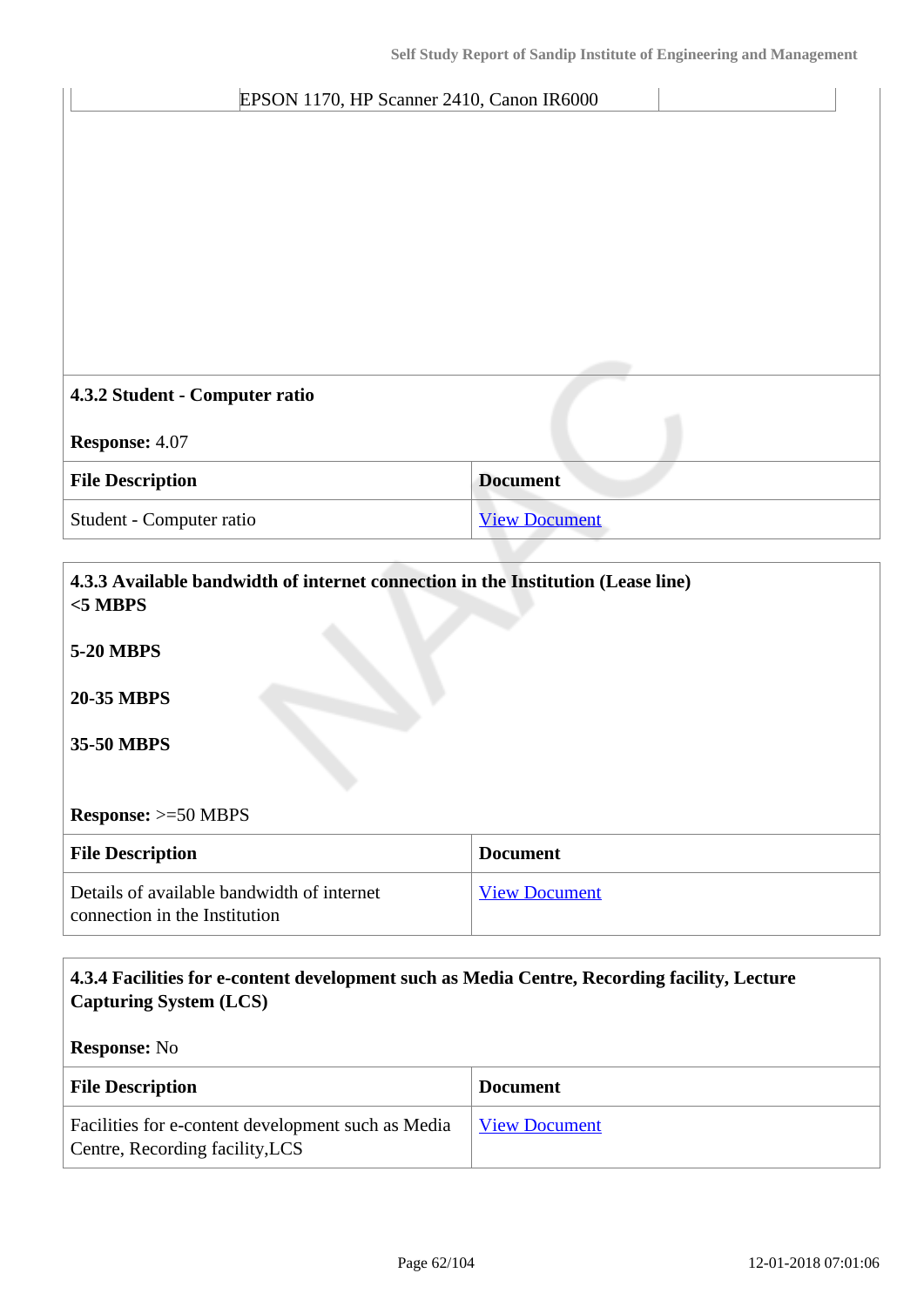### **4.4 Maintenance of Campus Infrastructure**

 **4.4.1 Average Expenditure incurred on maintenance of physical facilities and academic support facilities excluding salary component, as a percentage during the last five years**

#### **Response:** 50.56

4.4.1.1 Expenditure incurred on maintenance of physical facilities and academic support facilities excluding salary component year wise during the last five years (INR in lakhs)

| 2016-17   | 2015-16   | 2014-15   | 2013-14   | 2012-13   |
|-----------|-----------|-----------|-----------|-----------|
| 404.85056 | 449.91185 | 344.99423 | 308.61561 | 226.44141 |

| <b>File Description</b>                                                                         | <b>Document</b>      |
|-------------------------------------------------------------------------------------------------|----------------------|
| Details about assigned budget and expenditure on<br>physical facilities and academic facilities | <b>View Document</b> |
| Audited statements of accounts.                                                                 | <b>View Document</b> |

### **4.4.2 There are established systems and procedures for maintaining and utilizing physical, academic and support facilities - laboratory, library, sports complex, computers, classrooms etc.**

#### **Response:**

The institute has developed policies and modus operandi to create the infrastructure at par with the standards and norms of AICTE. The development is with respect to human resources (Faculty, Technical and Administrative staff), laboratory equipment, built-up place, learning resources, (print and electronic and teaching learning aids). The Policies regarding maintaining and utilizing the physical facilities, academic facilities and support facilities are uploaded on the website as well.

The various policies for maintaining and utilizing physical, academic and support facilities are:

- 1.Laboratory and Classroom policy
- 2.Library Policy
- 3.Sports Policy
- 4.Computers Policy etc.

| <b>File Description</b>         | <b>Document</b>      |
|---------------------------------|----------------------|
| Link for Additional Information | <b>View Document</b> |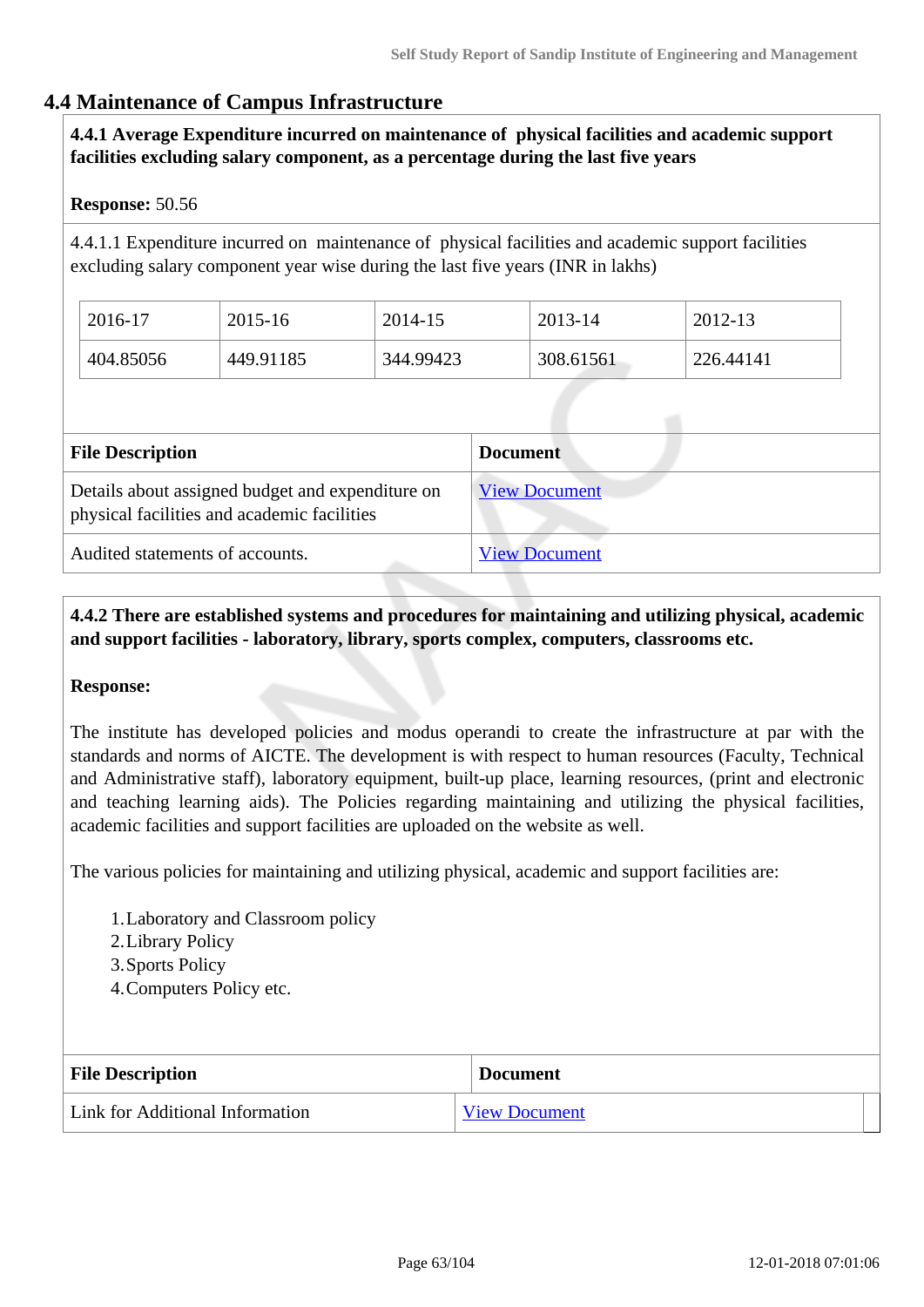# **Criterion 5 - Student Support and Progression**

### **5.1 Student Support**

### **5.1.1 Average percentage of students benefited by scholarships and freeships provided by the Government during the last five years**

#### **Response:** 60.33

5.1.1.1 Number of students benefited by scholarships and freeships provided by the Government year wise during the last five years

| 2016-17 | 2015-16 | 2014-15 | $2013 - 14$ | 2012-13 |
|---------|---------|---------|-------------|---------|
| 1547    | 1358    | 1135    | 941         | 635     |

| <b>File Description</b>                                                                                                            | <b>Document</b>      |
|------------------------------------------------------------------------------------------------------------------------------------|----------------------|
| upload self attested letter with the list of students<br>sanctioned scholarships                                                   | <b>View Document</b> |
| Average percentage of students benefited by<br>scholarships and freeships provided by the<br>Government during the last five years | <b>View Document</b> |

### **5.1.2 Average percentage of students benefitted by scholarships, freeships, etc. provided by the institution besides government schemes during the last five years**

**Response:** 2.28

5.1.2.1 Total number of students benefited by scholarships, freeships, etc provided by the institution besides government schemes year wise during the last five years

|                         | 2016-17 | $2015 - 16$                                                                                        | 2014-15         |  | 2013-14              | 2012-13 |
|-------------------------|---------|----------------------------------------------------------------------------------------------------|-----------------|--|----------------------|---------|
|                         | 94      | $\theta$                                                                                           | 49              |  | 31                   | 31      |
|                         |         |                                                                                                    |                 |  |                      |         |
| <b>File Description</b> |         |                                                                                                    | <b>Document</b> |  |                      |         |
|                         |         |                                                                                                    |                 |  |                      |         |
|                         | years   | Number of students benefited by scholarships and<br>freeships besides government schemes in last 5 |                 |  | <b>View Document</b> |         |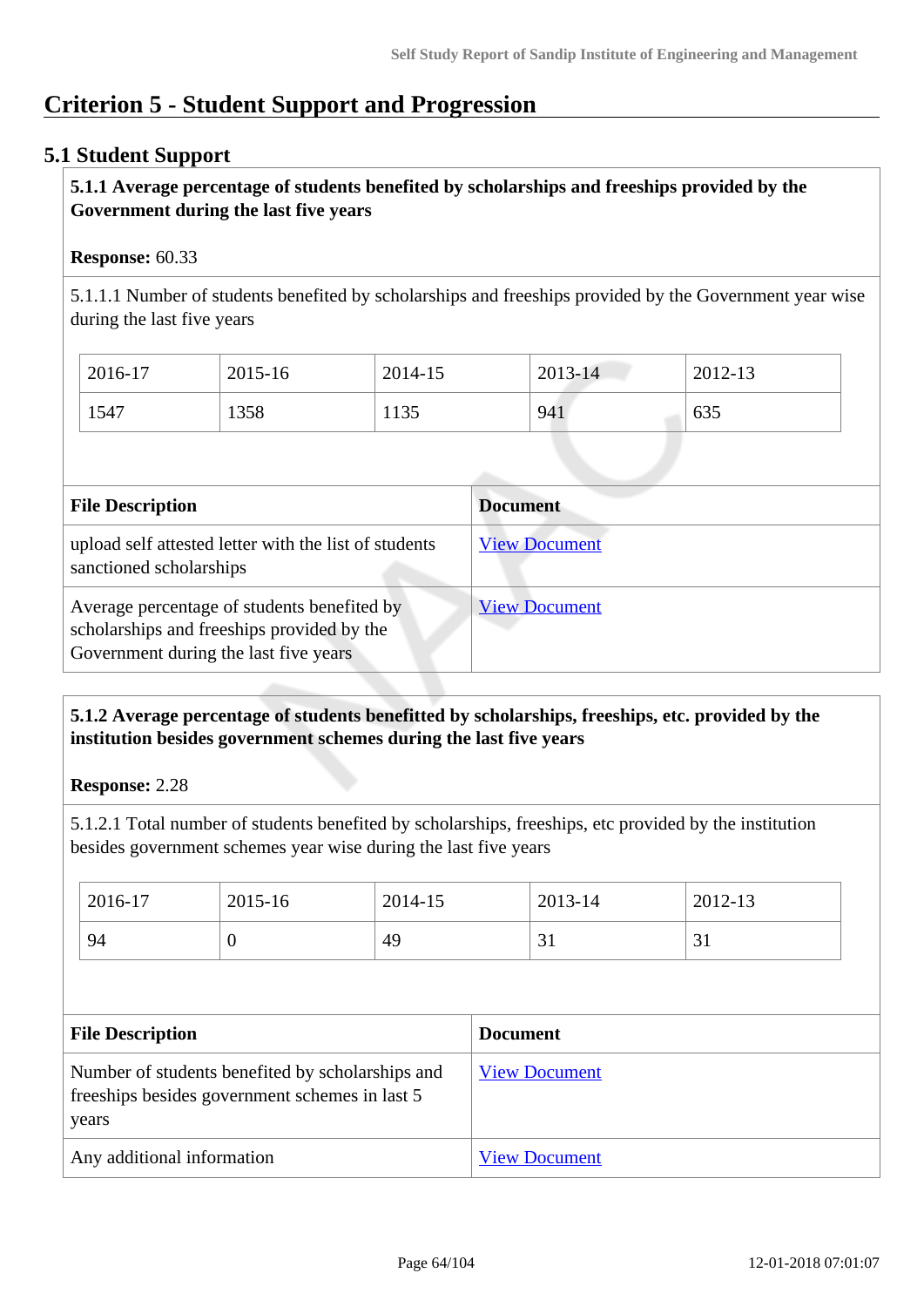| 5.1.3 Number of capability enhancement and development schemes - |                      |
|------------------------------------------------------------------|----------------------|
| 1. For competitive examinations                                  |                      |
| 2. Career counselling                                            |                      |
| 3. Soft skill development                                        |                      |
| <b>4. Remedial coaching</b>                                      |                      |
| 5. Language lab                                                  |                      |
| <b>6. Bridge courses</b>                                         |                      |
| 7. Yoga and meditation                                           |                      |
| <b>8. Personal Counselling</b>                                   |                      |
| A. 7 or more of the above                                        |                      |
| <b>B.</b> Any 6 of the above                                     |                      |
| C. Any 5 of the above                                            |                      |
| D. Any 4 of the above                                            |                      |
|                                                                  |                      |
| <b>Response:</b> A. 7 or more of the above                       |                      |
|                                                                  |                      |
| <b>File Description</b>                                          | <b>Document</b>      |
| Any additional information                                       | <b>View Document</b> |
| Details of capability enhancement and development                | <b>View Document</b> |
| schemes                                                          |                      |

### **5.1.4 Average percentage of student benefitted by guidance for competitive examinations and career counselling offered by the institution during the last five years**

**Response:** 36.71

5.1.4.1 Number of students benefited by guidance for competitive examinations and career counselling offered by the institution year wise during the last five years

| 2016-17 | 2015-16 | 2014-15 | 2013-14 | 2012-13 |
|---------|---------|---------|---------|---------|
| 537     | 590     | 882     | 682     | 526     |

| <b>File Description</b>                                                                                                       | <b>Document</b>      |
|-------------------------------------------------------------------------------------------------------------------------------|----------------------|
| Number of students benefited by guidance for<br>competitive examinations and career counselling<br>during the last five years | <b>View Document</b> |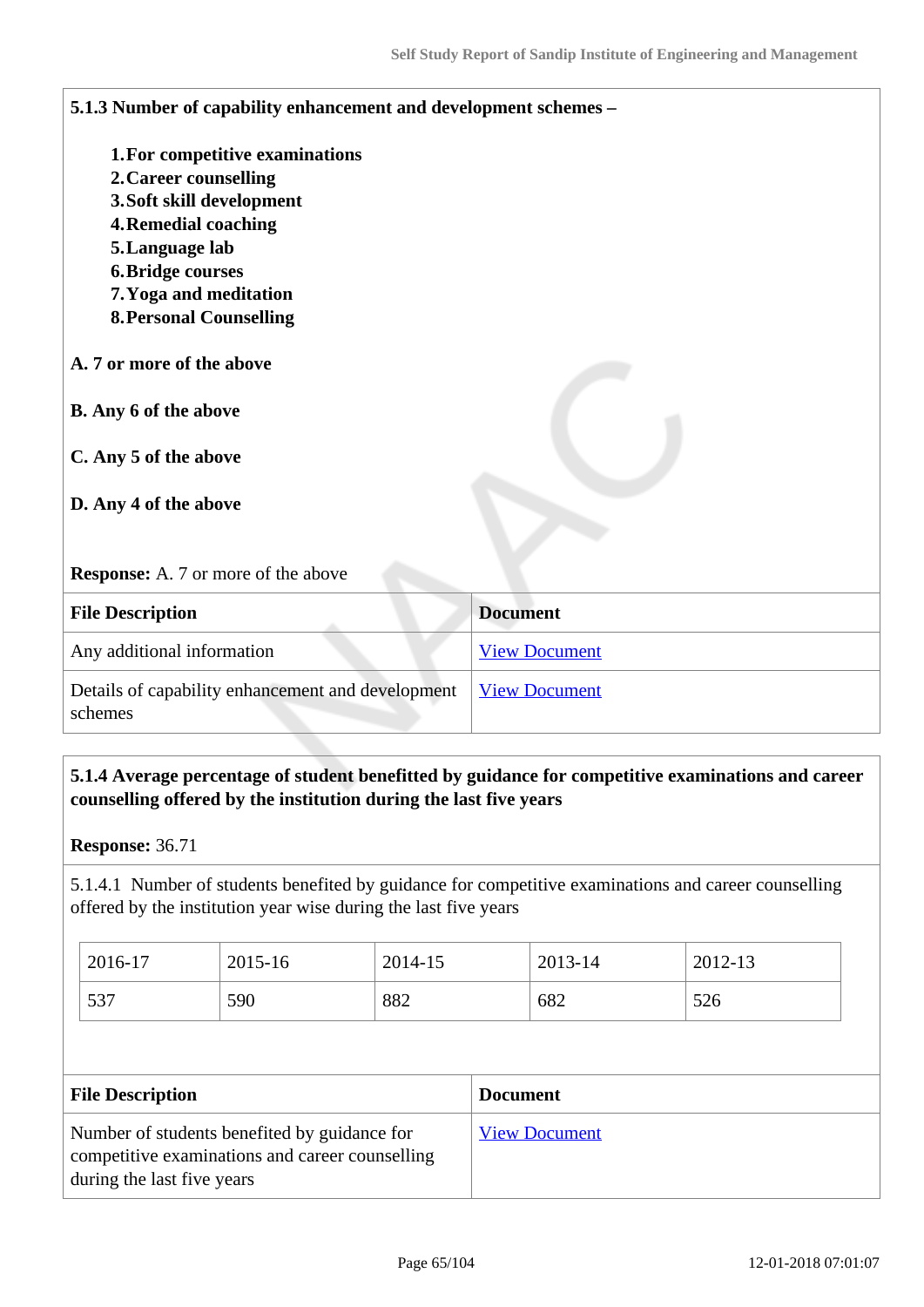### **5.1.5 Average percentage of students benefitted by Vocational Education and Training (VET) during the last five years**

#### **Response:** 2.66

5.1.5.1 Number of students attending VET year wise during the last five years

| 2016-17 | 2015-16 | 2014-15 | 2013-14    | 2012-13 |
|---------|---------|---------|------------|---------|
| 92      | IJ      | 106     | <b>I</b> 4 |         |

| <b>File Description</b>                   | <b>Document</b>      |
|-------------------------------------------|----------------------|
| Details of the students benifitted by VET | <b>View Document</b> |
| Any additional information                | <b>View Document</b> |

### **5.1.6 The institution has a transparent mechanism for timely redressal of student grievances including sexual harassment and ragging cases**

#### **Response:** Yes

| <b>File Description</b>                                                                                                            | <b>Document</b>      |
|------------------------------------------------------------------------------------------------------------------------------------|----------------------|
| Details of student grievances including sexual<br>harassment and ragging cases                                                     | <b>View Document</b> |
| Minutes of the meetings of student redressal<br>committee, prevention of sexual harassment<br>committee and Anti Ragging committee | <b>View Document</b> |
| Any additional information                                                                                                         | <b>View Document</b> |

### **5.2 Student Progression**

| <b>Response: 57.64</b> |             |                                                                                 |         |         |
|------------------------|-------------|---------------------------------------------------------------------------------|---------|---------|
|                        |             | 5.2.1.1 Number of outgoing students placed year wise during the last five years |         |         |
|                        |             |                                                                                 |         |         |
|                        |             |                                                                                 |         |         |
| 2016-17                | $2015 - 16$ | 2014-15                                                                         | 2013-14 | 2012-13 |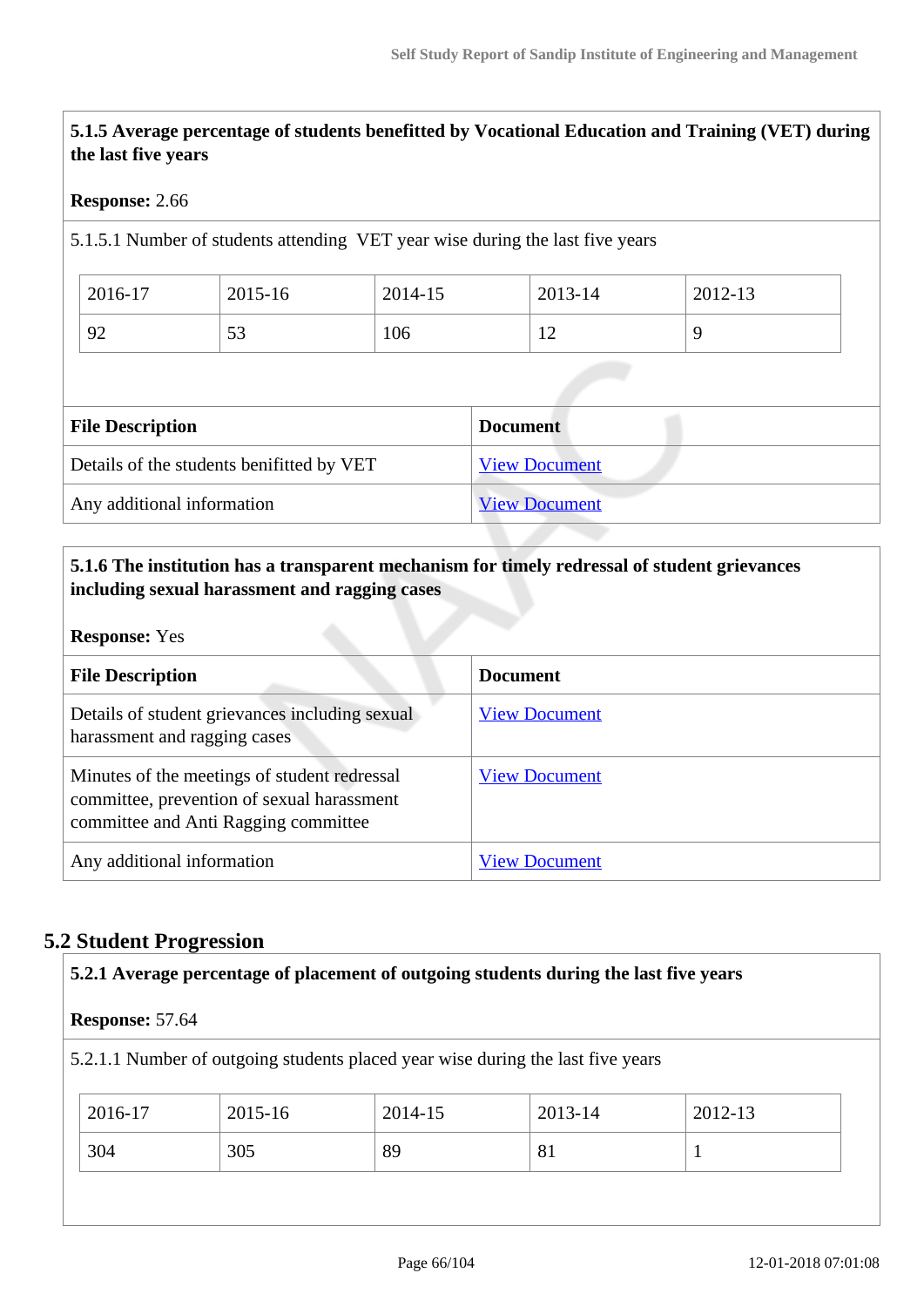| <b>File Description</b>                                    | <b>Document</b>      |
|------------------------------------------------------------|----------------------|
| Details of student placement during the last five<br>years | <b>View Document</b> |
| Self attested list of students placed                      | <b>View Document</b> |

#### **5.2.2 Percentage of student progression to higher education (previous graduating batch)**

**Response:** 7.78

5.2.2.1 Number of outgoing students progressing to higher education

Response: 40

| <b>File Description</b>                            | <b>Document</b>      |
|----------------------------------------------------|----------------------|
| Details of student progression to higher education | <b>View Document</b> |
| Upload supporting data for student/alumni          | <b>View Document</b> |
| Any additional information                         | <b>View Document</b> |

### **5.2.3 Average percentage of students qualifying in state/national/ international level examinations during the last five years (eg: NET/SLET/GATE/ GMAT/CAT, GRE/ TOFEL/ Civil Services/State government examinations)**

**Response:** 30.34

5.2.3.1 Number of students qualifying in state/ national/ international level examinations (eg: NET/SLET/GATE/GMAT/CAT, GRE/TOFEL/Civil Services/State government examinations) year wise during the last five years

| 2016-17 | 2015-16 | 2014-15 | 2013-14 | 2012-13 |
|---------|---------|---------|---------|---------|
| T T     | ΙJ      | 10      |         |         |

5.2.3.2 Number of students who have appeared for the exams year wise during the last five years

| 2016-17 | 2015-16 | 2014-15 | $2013 - 14$        | 2012-13 |
|---------|---------|---------|--------------------|---------|
| 93      | 97      | 84      | $\mathcal{L}$<br>∼ |         |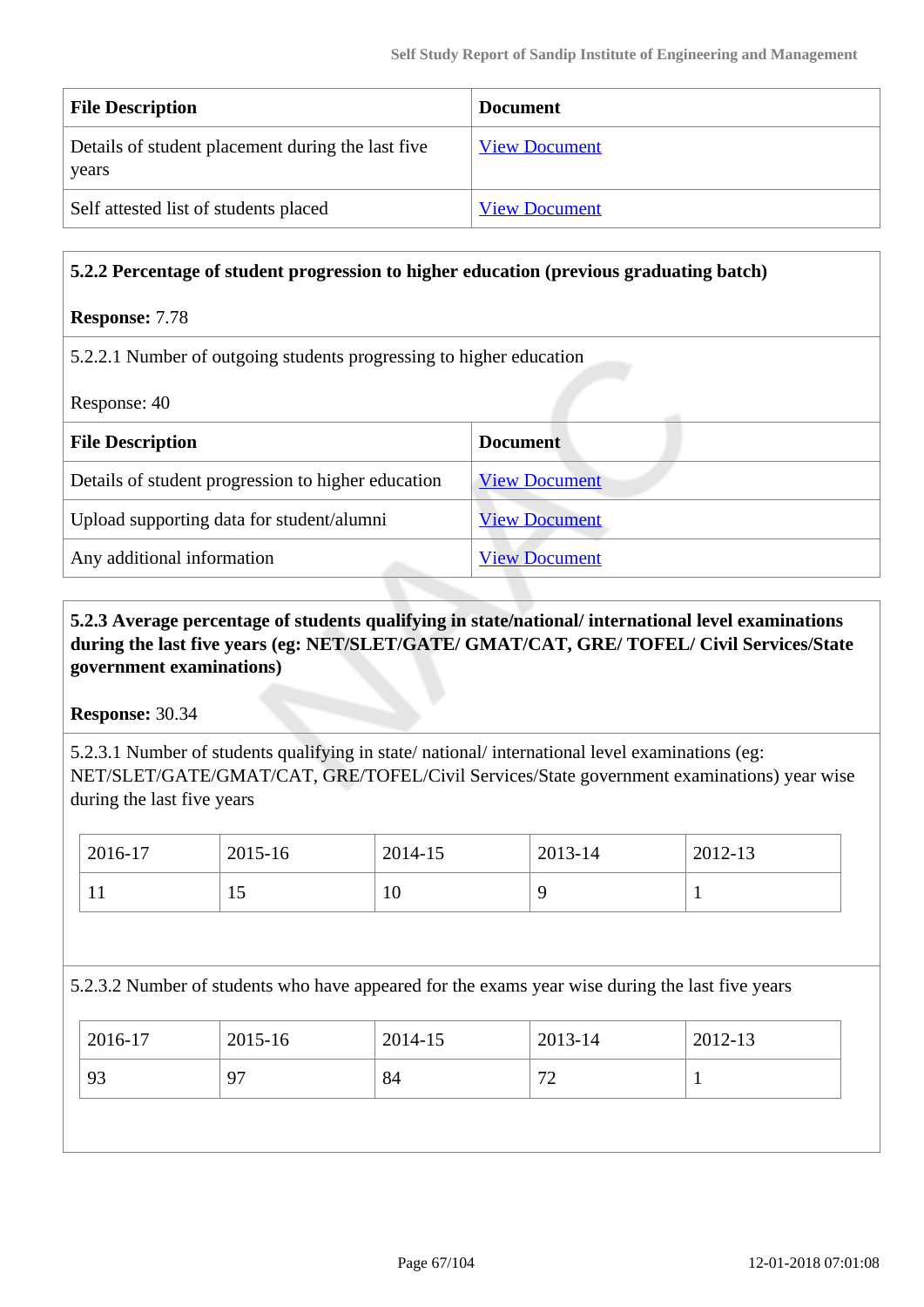| <b>File Description</b>                                                                                            | <b>Document</b>      |
|--------------------------------------------------------------------------------------------------------------------|----------------------|
| Number of students qualifying in state/national/<br>international level examinations during the last five<br>years | <b>View Document</b> |
| Any additional information                                                                                         | <b>View Document</b> |
| Upload supporting data for the same                                                                                | <b>View Document</b> |

### **5.3 Student Participation and Activities**

 **5.3.1 Number of awards/medals for outstanding performance in sports/cultural activities at national / international level (award for a team event should be counted as one) during the last five years.**

#### **Response:** 46

5.3.1.1 Number of awards/medals for outstanding performance in sports/cultural activities at national/international level (award for a team event should be counted as one) year wise during the last five years

| 2016-17  | 2015-16 | 2014-15 | 2013-14 | 2012-13 |
|----------|---------|---------|---------|---------|
| $\sim$ 1 |         | ັ       |         |         |

| <b>File Description</b>                                                                                                                            | <b>Document</b>      |
|----------------------------------------------------------------------------------------------------------------------------------------------------|----------------------|
| e-copies of award letters and certificates                                                                                                         | <b>View Document</b> |
| Number of awards/medals for outstanding<br>performance in sports/cultural activities at<br>national/international level during the last five years | <b>View Document</b> |

### **5.3.2 Presence of an active Student Council & representation of students on academic & administrative bodies/committees of the institution**

#### **Response:**

The institute has elected members of Student Council, who represents students' community in Academic & Administrative Issues. We consider that it is beneficial for felicitating student's representation in various working bodies in the institute. The members of the council include Class representatives from each class from First to Final year; and office bearers like NSS coordinator; a Cultural coordinator; a Sports coordinator and Ladies representative. The committee is headed by Student welfare officer and assisted by NSS coordinator.

The student council helps share students' ideas, interests, and concerns with faculties and management to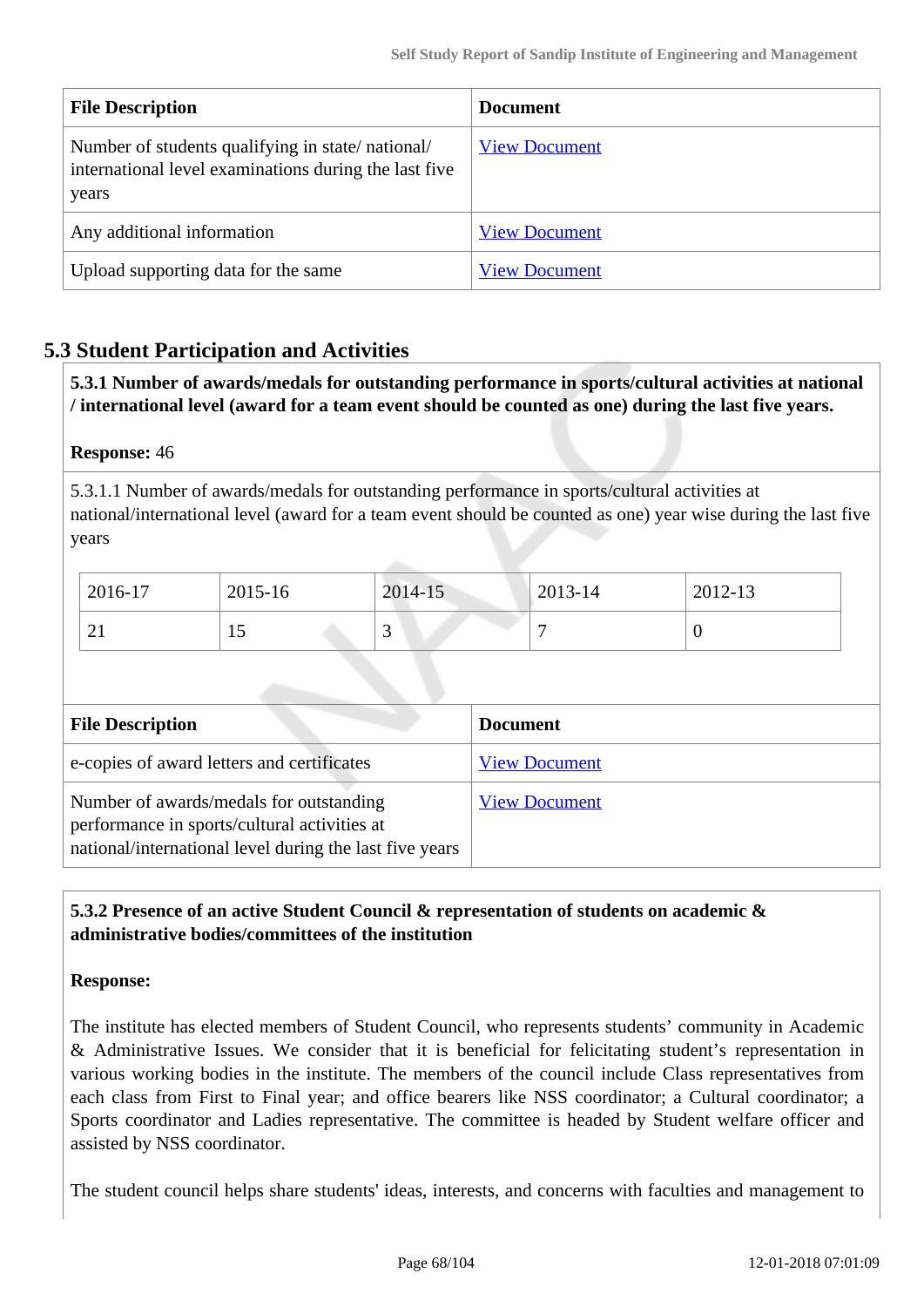create environment, conducive to educational and personal development. The council acts as a link between department and fellow students towards enhancing learning environment. The students actively participate in organizing both technical & non-technical activities, thereby contributing towards fulfilling goals of the institute.

Students help in arranging Industrial interactions / Expert Talks sessions. Every activity arranged for students are assessed by student feedback for improving future activities. Students also help in Administrative activities in the institute. Students coordinate in arranging all Co-Curricular, Extracurricular and cultural activities at institute level. Student teams helps in maintaining discipline during any events & supports the smooth conduction of the event.

Students are active members of NSS group of Institute. Under the guidance of NSS Coordinator, students actively arrange various events focusing on the objective of NSS. Students get involved in NSS camps and provide their services towards the society. As a part of Students Association, all activities are coordinated and supported by students who perform all the necessary tasks. Also many organize educational and recreational activities for students. Students participate in sporting events at the institute from participation to event management. Students actively participate in marketing of events organized by the institute.

| <b>File Description</b>    | <b>Document</b> |  |
|----------------------------|-----------------|--|
| Any additional information | View Document   |  |

### **5.3.3 Average number of sports and cultural activities/ competitions organised at the institution level per year**

**Response:** 18.4

5.3.3.1 Number of sports and cultural activities / competitions organised at the institution level year wise during the last five years

|                                                                               | 2016-17 | 2015-16 | 2014-15              |                 | 2013-14 | 2012-13 |  |
|-------------------------------------------------------------------------------|---------|---------|----------------------|-----------------|---------|---------|--|
|                                                                               | 26      | 21      | 17                   |                 | 13      | 15      |  |
|                                                                               |         |         |                      |                 |         |         |  |
| <b>File Description</b>                                                       |         |         |                      | <b>Document</b> |         |         |  |
| Number of sports and cultural activities /<br>competitions organised per year |         |         | <b>View Document</b> |                 |         |         |  |
| Report of the event                                                           |         |         | <b>View Document</b> |                 |         |         |  |

### **5.4 Alumni Engagement**

**5.4.1 The Alumni Association/Chapters (registered and functional) contributes significantly to the**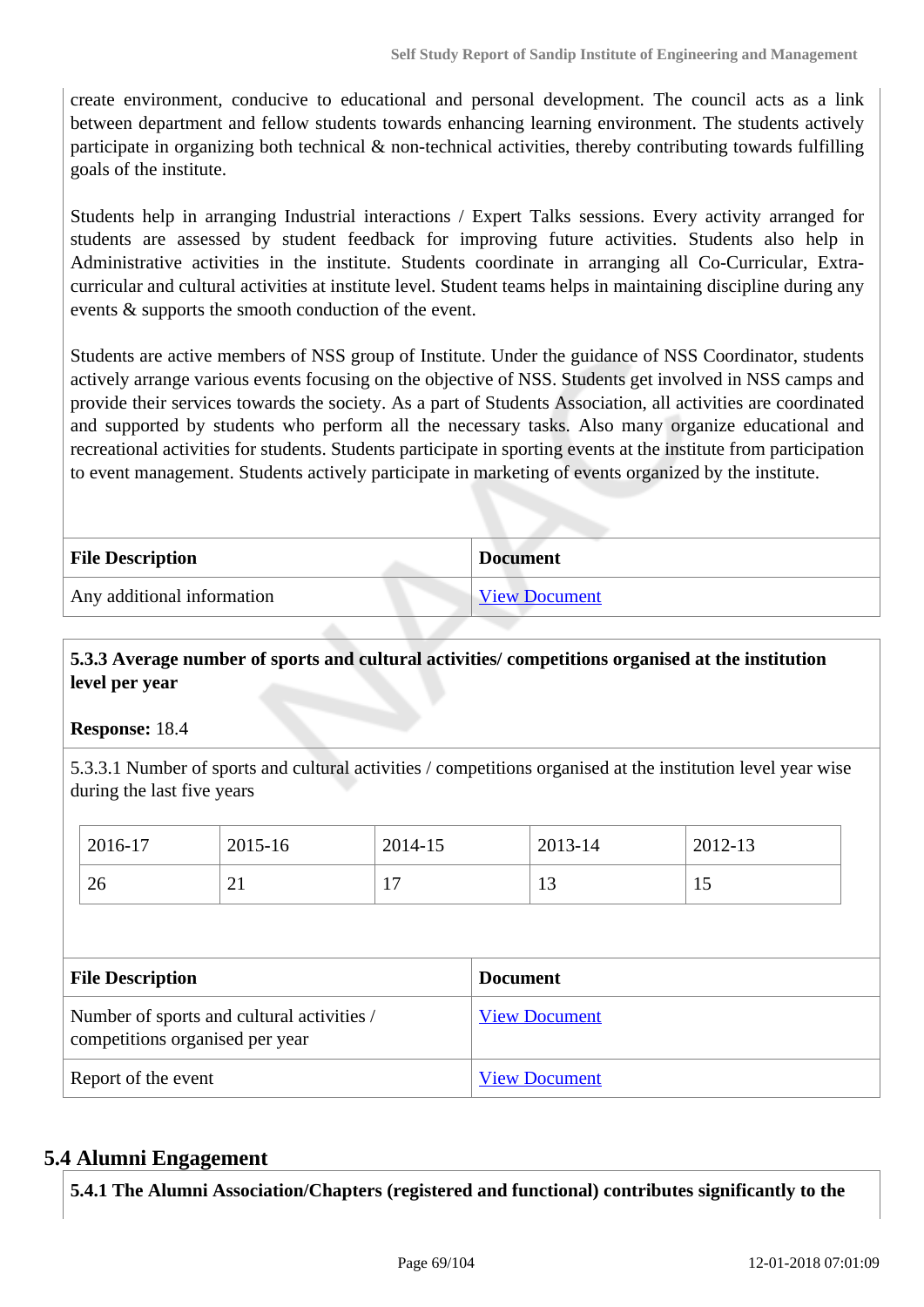#### **development of the institution through financial and non financial means during the last five years**

#### **Response:**

Presently, we have Alumni Association who is working with the initiative of "STAY CONNECTED". We have registered our Alumni Association as per the government norms with registration number -MAHA/243/NA. Alumni Association consists of office bearers like President, a Vice-President, a Secretary, Treasurer and 5 alumni members. This team looks after the Alumni activities of the institute.

The Alumni Association contributes in the institute through the following manners:

- 1.The alumni members are invited to attend events & activities.
- 2.Alumni Interaction Session or Guest Lectures are conducted where they share their expertise and current technological trends.
- 3.The students interact with alumni to get updated information on market requirements, as they get realistic inputs related to usefulness of the academics
- 4.Alumni guides the present students through sessions for building their professional personality.
- 5.The alumni share their professional experiences with students and encourage them to develop trade skills.
- 6.Alumni Meets are being arranged regularly towards suggestions related to curriculum design, placement activities and value – added programs.
- 7.Alumni suggestions are involved for defining the Program Specific Outcomes, Program Educational Objectives, and in the Mission & Vision of department and institute.
- 8.Alumni Feedback helps in planning activities for professional skill development and contributes to the well- being of the Alma Mater.
- 9.Alumni members help the department to get in contact with industrial / corporate world towards good academic-industry tie-ups and maintaining relations.

| <b>File Description</b>    | <b>Document</b>      |  |
|----------------------------|----------------------|--|
| Any additional information | <b>View Document</b> |  |

| 5.4.2 Alumni contribution during the last five years<br>$<$ 1 Lakh |
|--------------------------------------------------------------------|
| 1 Lakh - 3 Lakhs                                                   |
| 3 Lakhs - 4 Lakhs                                                  |
| 4 Lakhs - 5 Lakhs                                                  |
|                                                                    |
| <b>Response:</b> <1 Lakh                                           |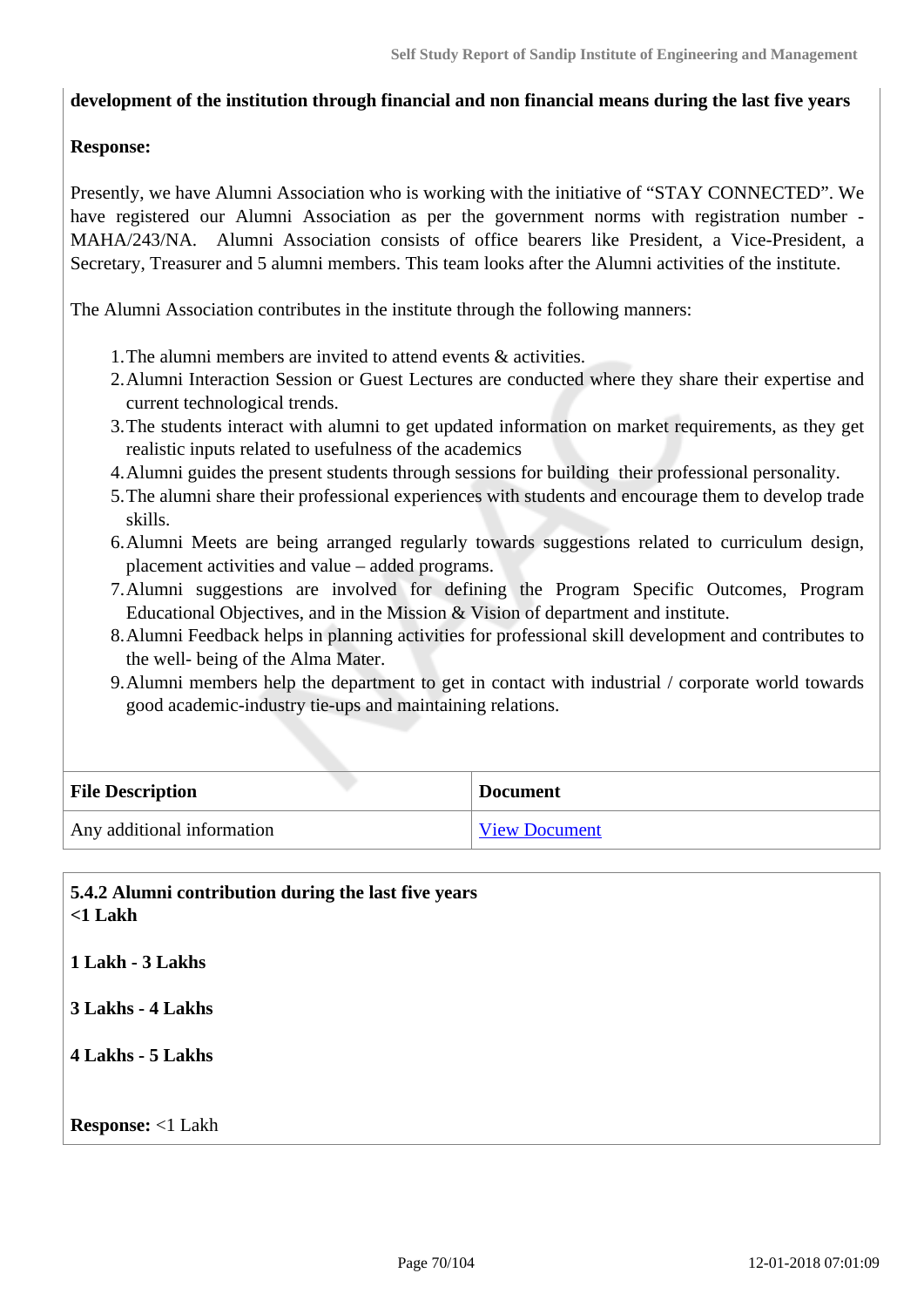| <b>File Description</b>               | <b>Document</b>      |
|---------------------------------------|----------------------|
| Any additional information            | <b>View Document</b> |
| Alumni association audited statements | <b>View Document</b> |

### **5.4.3 Number of Alumni Association / Chapters meetings held during the last five years**

#### **Response:** 1

5.4.3.1 Number of Alumni Association /Chapters meetings held year wise during the last five years

| 2016-17 | 2015-16 | 2014-15 | 2013-14          | 2012-13 |
|---------|---------|---------|------------------|---------|
|         | ີ       |         | $\boldsymbol{0}$ |         |

| <b>File Description</b>                                                                   | <b>Document</b>      |
|-------------------------------------------------------------------------------------------|----------------------|
| Number of Alumni Association / Chapters meetings<br>conducted during the last five years. | <b>View Document</b> |
| Any additional information                                                                | <b>View Document</b> |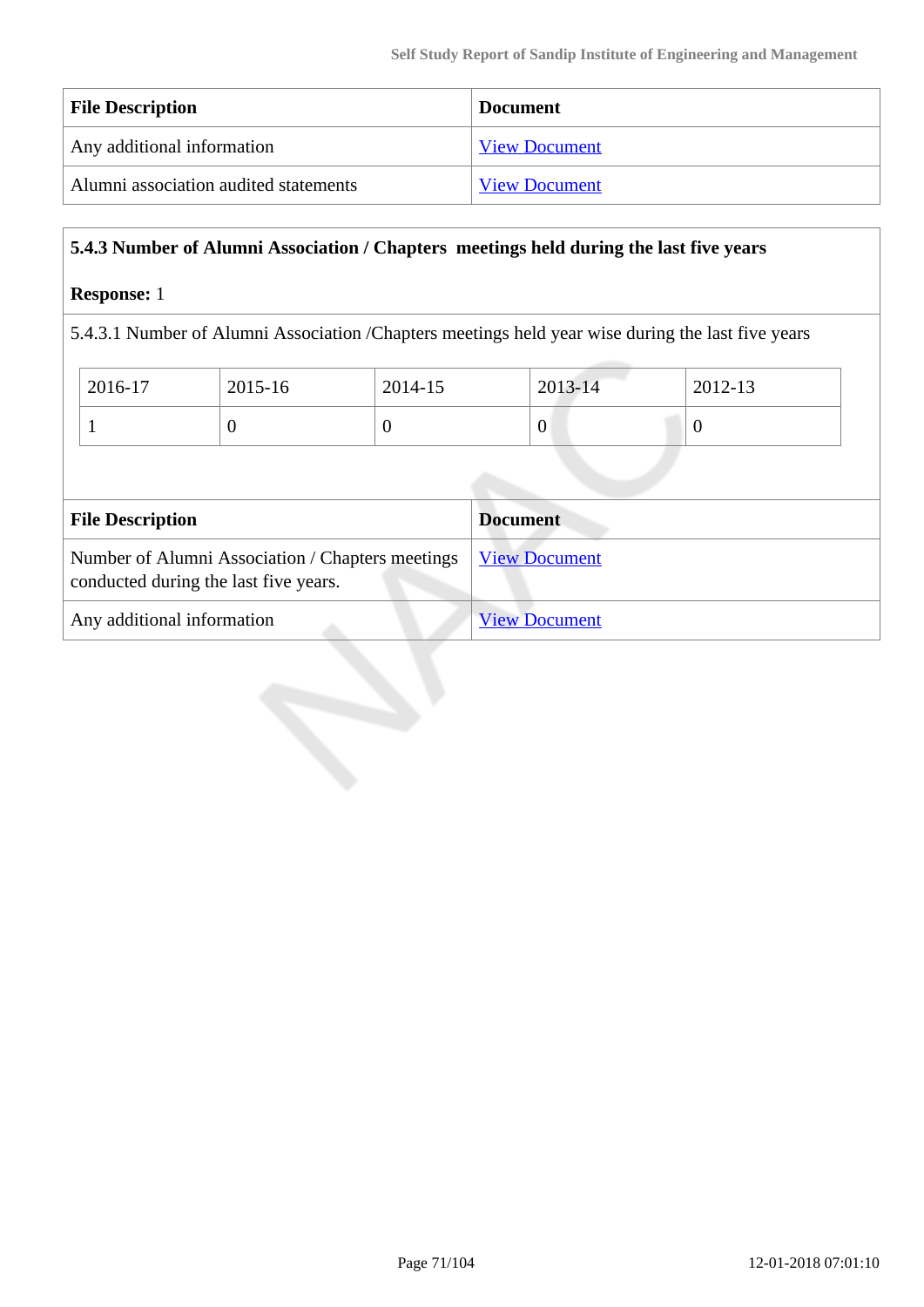# **Criterion 6 - Governance, Leadership and Management**

### **6.1 Institutional Vision and Leadership**

 **6.1.1 The governance of the institution is reflective of an effective leadership in tune with the vision and mission of the institution**

#### **Response:**

#### **Vision**

We at SIEM aspire to be a globally recognized Institute that delivers a world class education to outstanding intellectuals by nurturing and grooming their interests, creative abilities and thrusts to acquire a life-long learning so as to imbibe values of their commitment towards society

#### **Mission**

We at SIEM shall strive continuously

- To inculcate and imbibe knowledge of cutting-edge technologies and its implementation for solving real life problems in a conductive environment.
- To collaborate with national and international institutes/ industries/universities of repute for sustainable growth through team work.
- To motivate and retain highly skilled and knowledgeable individuals, whose creativity and interest in teaching upholds to achieve desired goals.
- To provide a dedicated platform to cater the needs of individuals and inspire them for their intellectual growth and character building.
- To enable the students to achieve excellence in the chosen fields and to share the responsibilities of citizenship and service in a disciplined manner.

The institution believes in transparent and visionary governance which motivates all the stakeholders for overall growth.

The management supports all the activities to facilitate the need of stakeholders for providing quality education and endorses vision that represents the best thinking about teaching and learning, Research, Entrepreneurship & Promotion to higher studies.

Principal of the Institute performs all administrative and academic activities in line with All India Council for Technical Education (AICTE) and Savitribai Phule Pune University (SPPU) in essential, desirable and mandatory parameters.

Dean academics coordinates with Principal and HOD's for proper implementation of academic policies by planning, supervision and reforms.

Dean administration looks after general administration such as overall discipline, transportation, Hostel facilities, maintenance, canteen etc.

Responsibilities of Dean International affairs are to establish new Tie-Ups and Exchange programs with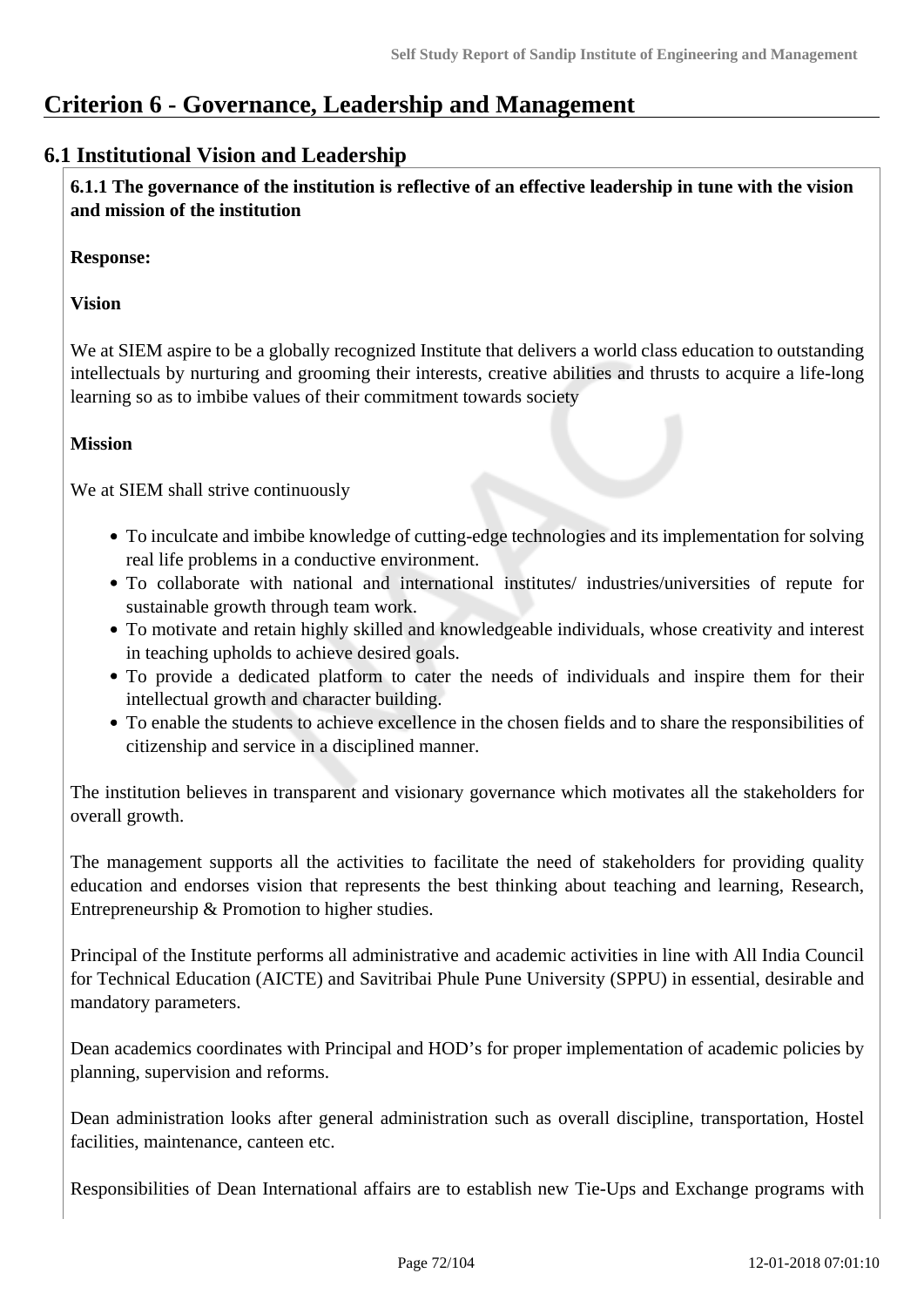International Universities and Industries.

Dean Research and Development looks after the external sponsored research projects , inhouse sponsored research projects and overall research promotion.We have dedicated R and D Team which is formed considering thrust areas and area of interest. These teams are currently working on two major projects sponsored inhouse. These projects are on Robotics and Communication Engineering.

Head of the Department (HOD) looks after all the affairs of the department in coordination with the Principal and Deans. HOD looks after departmental teaching, learning, research, Co-curricular and extracurricular activities, value added programmes, Industrial visits, Expert Lectures and aspects of physical and infrastructure resources. HOD also deals with the issues related with faculty, staff and students of the department as a key authority.

Registrar has been assigned with responsibilities of various sections such as Student section, Exam section, Account section, Establishment section and submission of information and reports to Apex and Constitutional affiliating bodies in co-ordination with supporting staff of respective section.

| <b>File Description</b>         | <b>Document</b>      |  |
|---------------------------------|----------------------|--|
| Link for Additional Information | <b>View Document</b> |  |

#### **6.1.2 The institution practices decentralization and participative management**

#### **Response:**

The Institute promotes culture of decentralization and participative management at various levels. At the Institute level Governing Council (GC) is formed as per the University Grants Commission (UGC) and All India Council for Technical Education (AICTE) guidelines. Governing Council is the central decisionmaking body of the college, composed of members of the management, representative from AICTE, DTE Maharashtra, University, Principal and senior faculty members. The institute has formed College Development Committee (CDC) as per the University guidelines. CDC composed of members of the Management, Principal, representative elected from teaching and non-teaching staff, Secretary of student Council. College Development Committee gives guidance on strategic development and its implementation methodology. Principal, Dean Administration and Registrar looks after the overall administrative functions of the institute. Principal, Dean Academics and Heads of department hold regular meetings to discuss on various academic initiatives and issues. For smooth administrative and academic functions, Institute formed various committees with its roles and responsibilities, in facilitating the decentralization policy.

#### **Case Study: Training and Placement cell**

Training and Placement cell works in coordination with T&P co-ordinator. Training and Placement cell takes numerous initiatives to enhance Placement opportunities of students and emphasize on industry ready candidates. The various initiatives includes-

1.Qualified Faculty provide basic conceptual knowledge to students. This helps the students to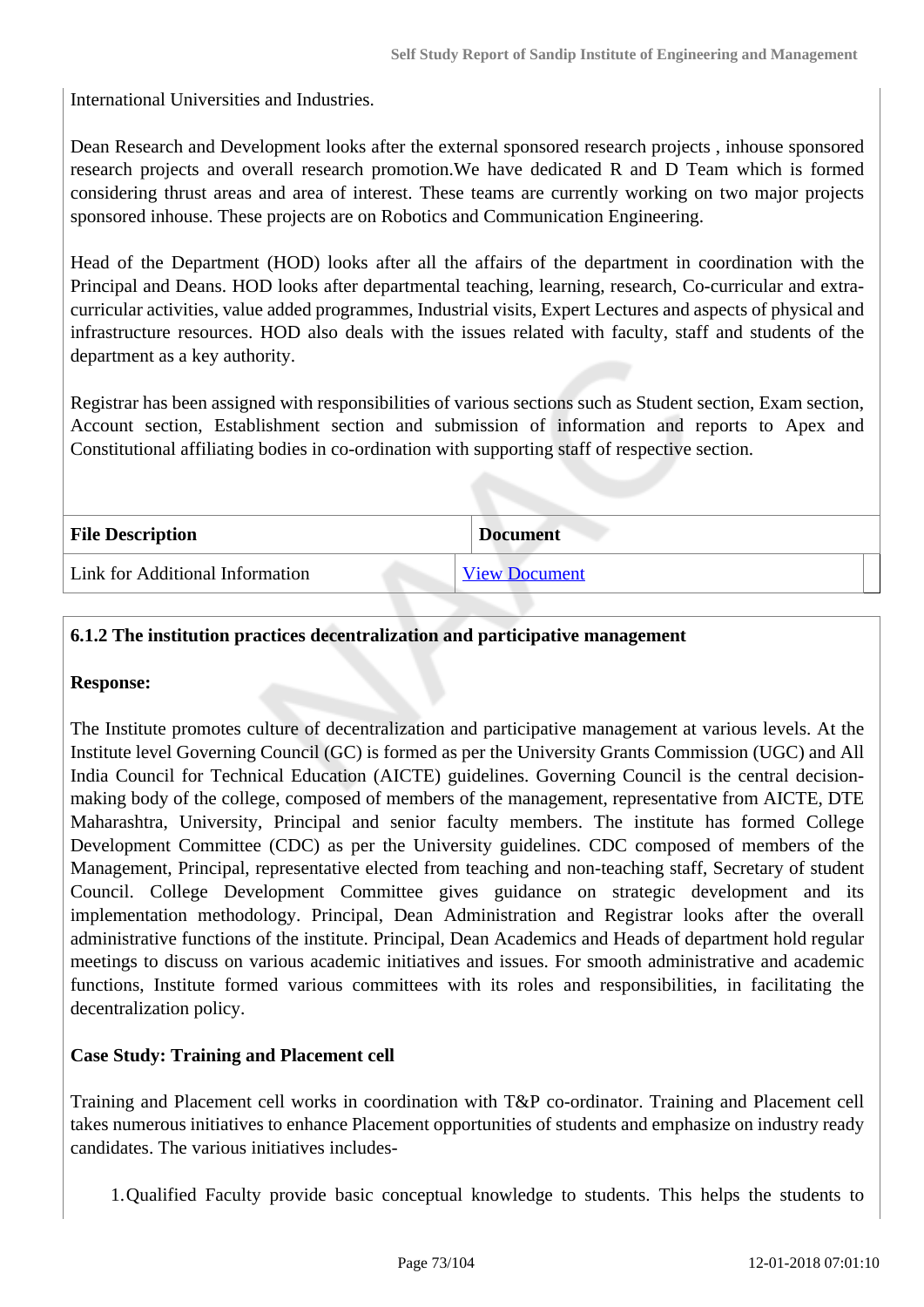achieve maximum eligibility criteria for recruitment.

- 2.Value Added Programs are designed in such a way that it matches with recent industrial requirements.
- 3.To strengthen Industry-Institute interaction, experts with diverse experience are invited to deliver a lecture on recents trends and developments.
- 4.Aptitude Training develops strategic thinking, logical reasoning and specific technical competencies of students.
- 5.Soft Skill Training helps in achieving excellence in communication and employability skills, to be a global citizen.
- 6.Mock Interviews are conducted regularly to boost their confidence and reduce stress and anxiety about interviewing.
- 7.Resume writing practice helps students to emphasize on relevant accomplishments and highlights of their academics and extra-curricular profile.
- 8.The institute has signed MOU's with local and multinational industries to provide better platform to candidates for internship, sponsored projects and industrial visit.
- 9.Campus Recruitment and job fair are conducted where students get exposure to various companies which enhance their prospects.

Training and placement cell functions with decentralizattion of responsibilities perculated from faculty to management.

The nature of roles and responsibilities towards strenthning of T&P activities is as follows:

Department Coordinator- Training and Placement coordinator - Training and Placement officer - Head of the departments - Principal - Management.

The efforts exerted by each individual leads to the decentralization and participative involment of all.

Training and Placement cell is well supported and motivated by the management. Management takes consistent reviews of T&P cell as it helps in strengthening the placement as well as Industry - Institute Interaction through participative involvement.

| <b>File Description</b>    | <b>Document</b>      |
|----------------------------|----------------------|
| Any additional information | <b>View Document</b> |

## **6.2 Strategy Development and Deployment**

#### **6.2.1 Perspective/Strategic plan and Deployment documents are available in the institution**

#### **Response:**

The institute has a perspective plan developed for its overall growth as below-

1] Increase in intake/ Initiative of various courses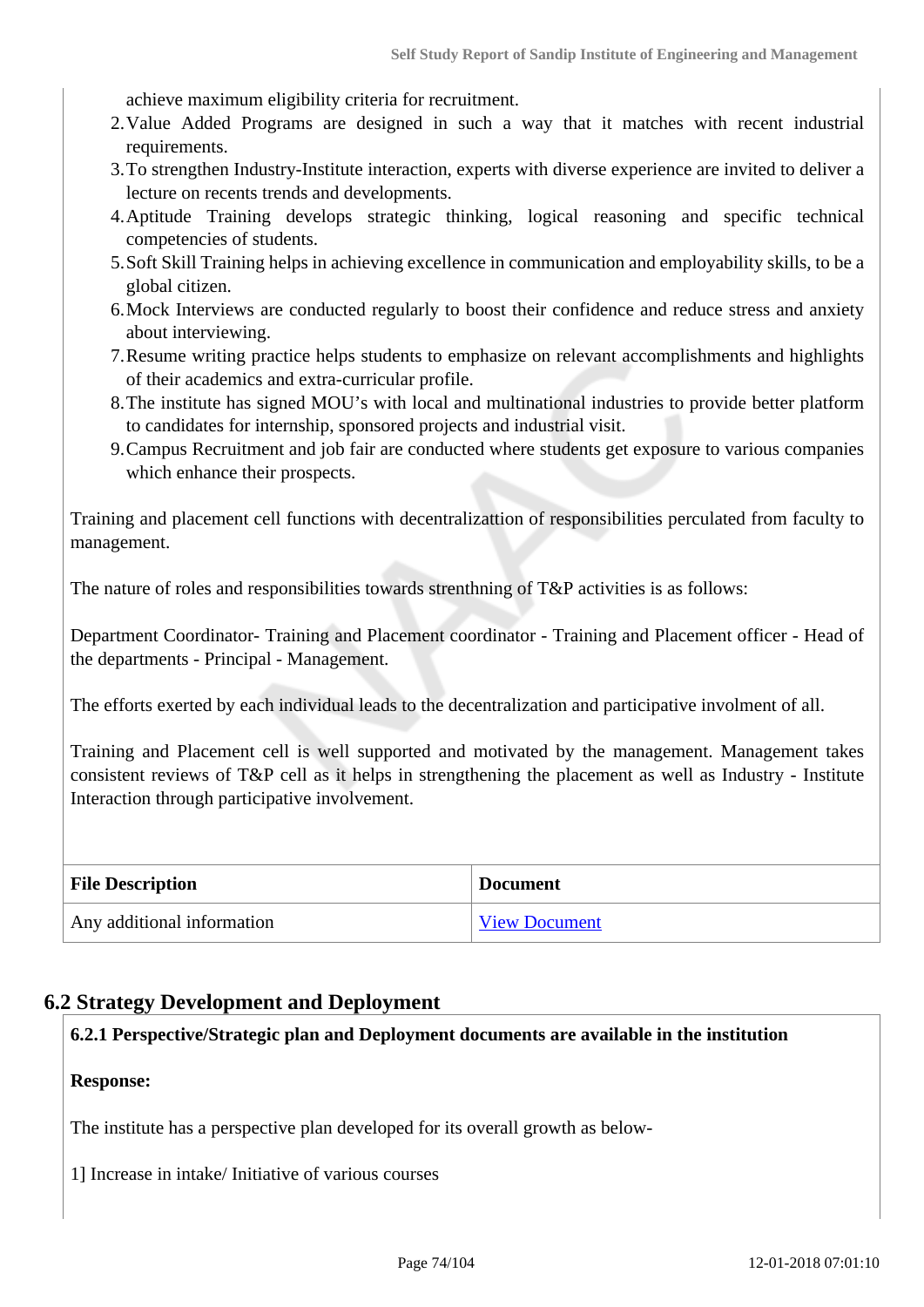- 2] Recruitment of Teaching and Non-Teaching staff
- 3] Infrastructure Development
- 4] Library expansion, Laboratory expansion towords R&D.
- 5] Tie-Ups and Exchange programs with Institute of repute, International Universities and

Industries / Agencies.

6] Accreditation from various Accrediting Bodies

| Academic | 1 | $\overline{2}$ | 3         | $\overline{\mathbf{4}}$ | 5 | 6 |
|----------|---|----------------|-----------|-------------------------|---|---|
| Year     |   |                |           |                         |   |   |
| 2010-11  |   |                |           | $\bullet$               |   |   |
| 2011-12  |   |                |           | $\bullet$               |   |   |
| 2012-13  |   |                |           | $\bullet$               |   |   |
| 2013-14  |   |                |           |                         |   |   |
| 2014-15  |   |                |           | ٠                       |   |   |
| 2015-16  |   |                |           | $\bullet$               |   |   |
| 2016-17  |   |                | $\bullet$ |                         |   |   |
| 2017-18  |   |                |           |                         |   |   |
| 2018-19  |   |                |           |                         |   |   |
| 2019-20  |   |                |           |                         |   |   |

**Table 6.2.1 Strategic and Perspective plan:** 

#### **Case Study: Tie-Ups with International Universities:**

International collaboration is an effectual tool of merit in technical education which is required for exploring talents of young researchers. These collaborations will help students to connect with researchers across the globe, discuss and share their innovative ideas in their area of interest. With this objective, the institute has various International Collaborations with reputed foreign Universities in scientific research, educational, technical and cultural domains.

The Institute seeks to increase the quantum of exchange for both students and faculty members. The major emphasis of this collaboration is on faculty and students exchange and joint innovative projects for the former and collaborative research.

The Institute works on academic mobility and scientific research cooperation. The Institute also focuses on International cooperation as well as support for organization of collaborative symposiums, international scientific-practical conferences and workshops on actual problems of education and science.

At present MOU's are signed with several renowned Universities across the globe for facilitating exchange of knowledge and technical insights. This has provided sharper focus and greater visibility to the Institute's program in these verticals.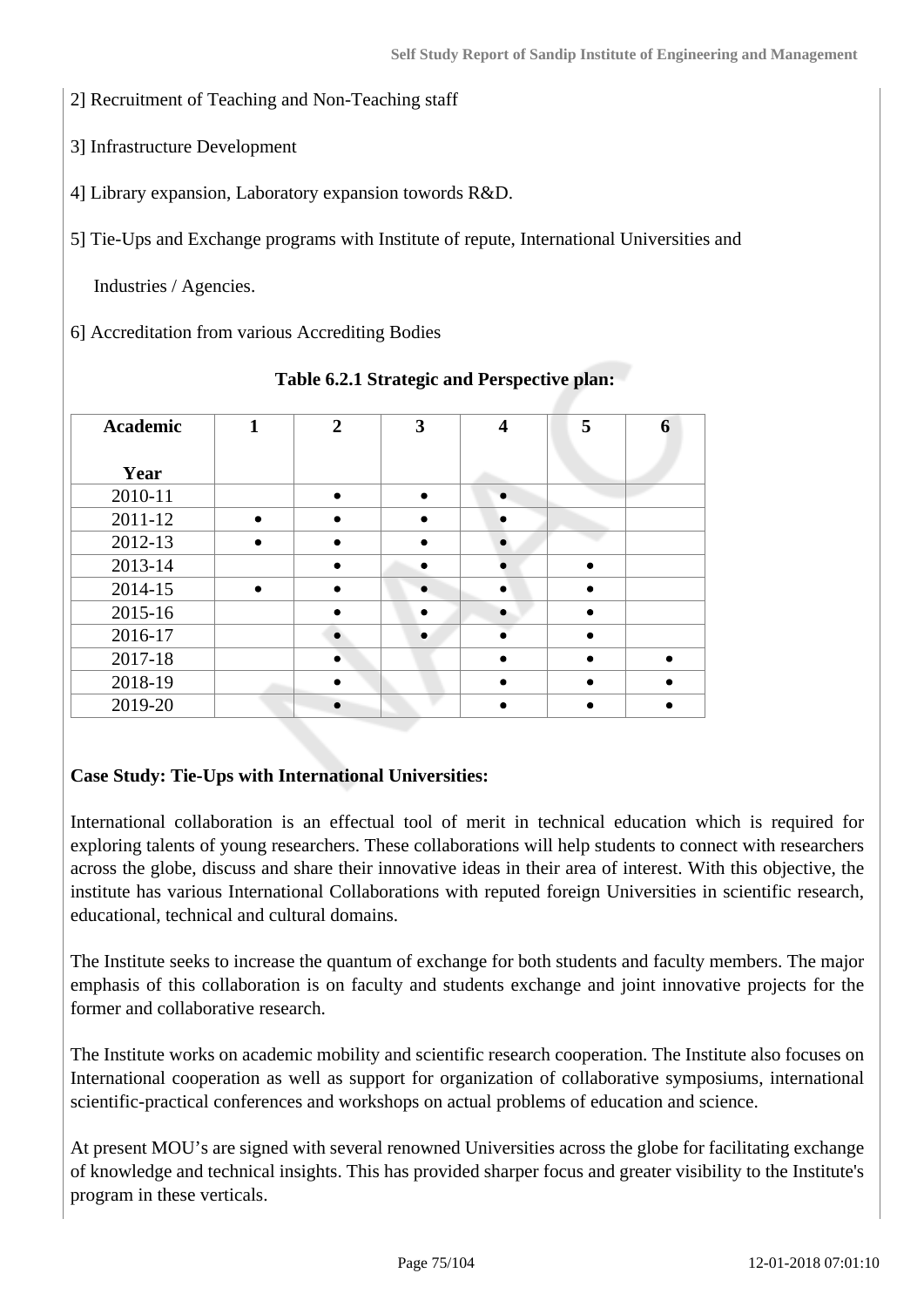Some activities like Summer School Training program, staff and students exchange for higher education and research, and collaborative learning and research etc are in process. Presently, we are working with Universities like Klaipeda State University of Applied Sciences, KVK, Lithuania; Ural Federal University, Ektanburg, Russia; Technical University of Sofia (Bulgaria); St. Petersburg University of Telecommunication, St. Petersburg, Russia; Athens Institute of Technology (Greece); The Malaysian Solid State Science & Technology Society, University of Putra, Malaysia.

Since its inception, institute has completed following major training program with collaborated Universities in abroad-

In year 2014, total 5 students participated in Summer School Training Program at Technical University of Sofia, Bulgaria organized in association with CTIF India.

In year 2015, total 17 students participated in Summer School Training Program at Technical University of Sofia, Bulgaria organized in association with CTIF India.

In year 2016, total 27 students participated in Summer School Training Program at Technical University of Sofia, Bulgaria, Athens Information Technology, Greece and Ural Federal University, Russia organized in association with CTIF India.

In year 2017, total 18 students participated in Summer School Training program at Klaipeda State University of Applied Sciences, (KVK) Lithuania.

| <b>File Description</b>    | <b>Document</b> |
|----------------------------|-----------------|
| Any additional information | View Document   |

 **6.2.2 Organizational structure of the institution including governing body, administrative setup, and functions of various bodies, service rules, procedures, recruitment, promotional policies as well as grievance redressal mechanism**

## **Response:**

The Institution has well defined organisational structure. This depicts the formal flow of Instructions, information and movement of documents for various processes. It ensures timely completion of assignments, submission of reports to various bodies such as AICTE, DTE etc. The display of organisational structure/organogram at website exhibits the proper administrative set up and gives the proper visibility to the visiting stakeholders as to whom one should approach.

The Governing council and the College Development Committee with regard to the rules and regulations by various apex bodies like AICTE and the affiliating University is there in place and the organisation functions on the directions deliberated and resolved in the various meetings of the these council and committee. The Governing Council is the composition of experts from various facets of life to have minimum 11 members. The Chairman of the Foundation and the Principal of the Institute is Chairman of governing council and the member secretary respectively. Nomination minimum two technocrats/educationist and two faculty members, one Associate Professor and another Professors are to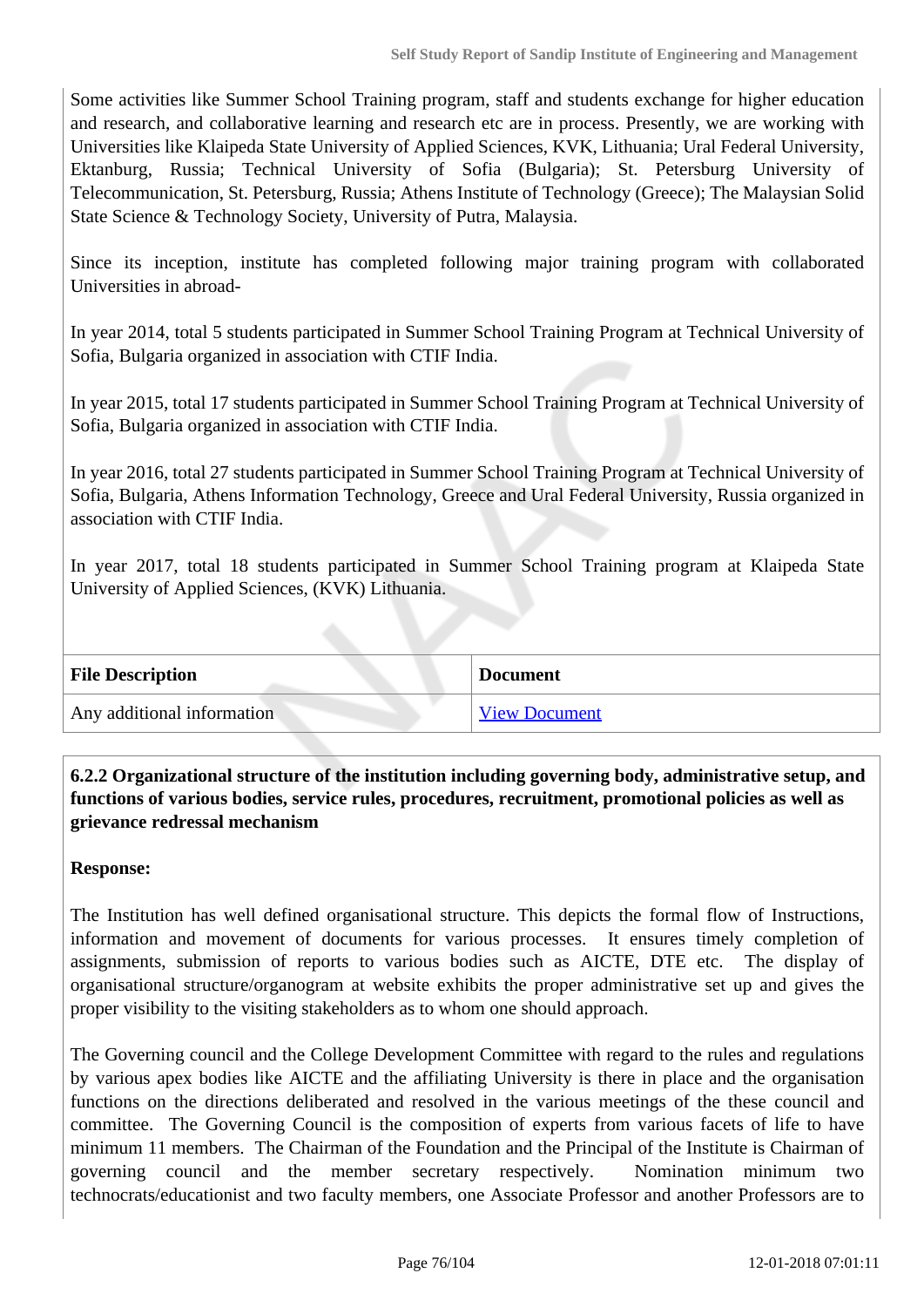be nominated by Institute. There are nominees of Affiliating University, AICTE and State Government. The college development committee is composed of total 14 members and is chaired by the Chairman of the foundation. The CDC is constituted as per the guideline and provision given by university act.

As far as the administrative set up is concerned six academic Departments besides the Administrative Department, Library and sports are directed by the Principal. Periodical meeting are conducted to Plan and implement/execute the resolutions. In all the Departments, as on date, there are total 122 faculty members which ensures effective teaching and learning process. The supporting staff members (Non Teaching and Technical) on roll are 63.

The institute has well defined service rules which includes recruitment and promotional policies for all the teaching and non-teaching staff members. Institute follows the recruitment process of teaching faculty as prescribed by SPPU. For an effective implementation of the policies like time office management, leave rules, increment and promotion etc. are framed and followed.

There ought to be certain grievances major or minor, to mitigate and to resolve there is mechanism in the form of various committees like Internal Committee for Grievance Redressal Committee/Sexual Harassment at Work Place, Minority, OBC and SC/ST. These committees meet periodically.

| <b>File Description</b>    | <b>Document</b>      |
|----------------------------|----------------------|
| Any additional information | <b>View Document</b> |

 **6.2.3 Implementation of e-governance in areas of operation: 1.Planning and Development 2. Administration 3. Finance and Accounts 4. Student Admission and Support 5.Examination A. All 5 of the above B. Any 4 of the above C. Any 3 of the above D. Any 2 of the above**

#### **Response:** A. All 5 of the above

| <b>File Description</b>                                                                                            | <b>Document</b>      |
|--------------------------------------------------------------------------------------------------------------------|----------------------|
| <b>ERP</b> Document                                                                                                | <b>View Document</b> |
| Details of implementation of e-governance in areas<br>of operation Planning and<br>Development, Administration etc | <b>View Document</b> |
| Screen shots of user interfaces                                                                                    | <b>View Document</b> |

**6.2.4 Effectiveness of various bodies/cells/committees is evident through minutes of meetings and**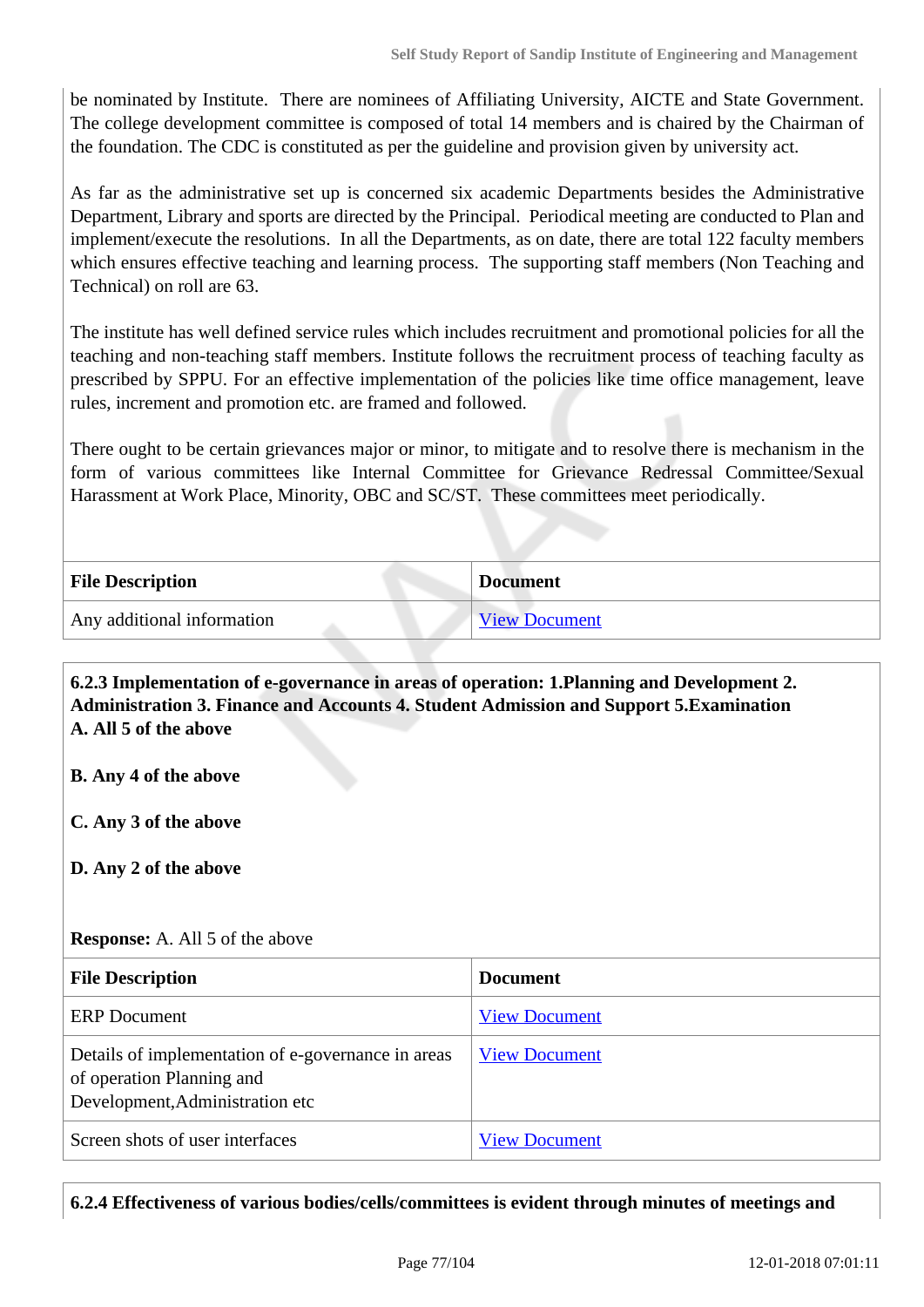#### **implementation of their resolutions**

## **Response:**

Academic Monitoring Committee (AMC) in its meeting has suggested and resolved the implimentation of tutor system with corrective reforms. Institute has implemented this suggestion and adopted the reform in the form of effective number of students assigned to each tutor.

## **Example:**

## **Effectiveness of Tutor System:**

Institute has implemented Tutor system, where a senior teacher is appointed as Institute level Tutor coordinator. Institute level tutor coordinator works in coordination with all the departmental Tutor coordinators. Departmental tutor devises a plan for respective tutors with a batch of 15-20 students. Each Tutor acts as a guardian and guides students to solve their personal as well as professional problems. Students shares their personal and academic related issues with their tutors. It bridges the gap between students, faculty, hostel wardens and parents. Tutor system helps in overall development of students, decision making skills and confidence through regular counseling.



Fig. 6.2.4.1 Tutor System of Institute

After discussing the problems with students, tutor tries to solve minor problems at his/her own level anything beyond this is forwarded to department level tutor coordinator. Then Department level tutor cocoordinator collectively forwarded these problems to Institute level Tutor coordinator. After receiving the problems from all departments, Institute level tutor coordinator does the analysis and discusses all problems with Principal and respective Deans. After discussion, issues are forwarded to respective sections for corrective action.

Further issues raised by students are reviewed and conveyed to them in subsequent tutor meets.The institute believes in continuous evaluation and follow up actions on issues related to stakeholders.This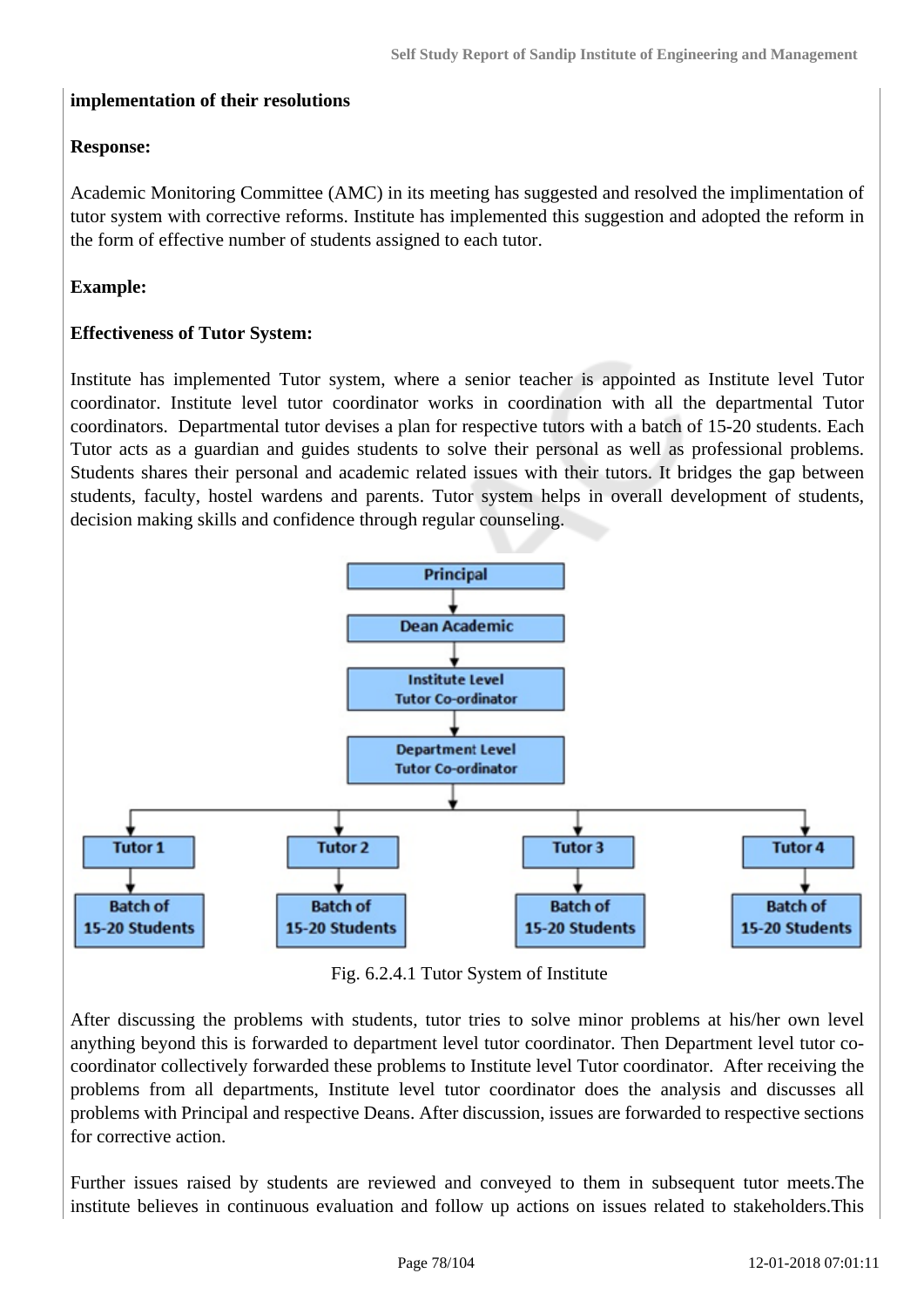process continues till students gets overall solution and satisfaction regarding the problem raised. If needed parents are also involved in the process.

Following are the general problems raised during Tutor meets-

- 1.Hostel facility.
- 2.Canteen facility.
- 3.Institute Transport facility.
- 4.Academic relates issues.
- 5.Sports activities.
- 6.Increase frequency and number of state Buses.

#### **Tutor System Minutes of meetings and implementation of their resolutions:**

The Institute is known for providing bus facility on various routes of Nashik city, for the transportation of the students and faculty members. Initially our first pick up point was Devlali bus stop, but students who were staying further 2.5 km away from Devlali had to come at Devlali bus stop to reach first bus pick up point in order to reach college by college bus. These students raised the issue of starting college bus service from Bhagur instead of Devlali, in their tutor meet held on August 2014. This issue was taken further by the tutor to the departmental tutor. Department level tutor coordinator forwards these to Institute tutor coordinator after the requisites and facts.

Later this matter was discussed in detail by Principal and Dean Administration. The issue went to the transport department via Dean Administration, as it was put forth by our main stakeholders and was in the benefit of their well being. In a very short span of time, college extended its bus service commuting from Bhagur bus stop and resolved it further. Facility saw many more admissions next year from the same region with satisfaction of students and parents.

| <b>File Description</b>    | <b>Document</b>      |
|----------------------------|----------------------|
| Any additional information | <b>View Document</b> |

## **6.3 Faculty Empowerment Strategies**

#### **6.3.1 The institution has effective welfare measures for teaching and non-teaching staff**

#### **Response:**

- 1.Loan Facility from the Institute's Cooperative Credit Society.
- 2.Lien facility.
- 3.Women Empowerment Program.
- 4.Provident Fund.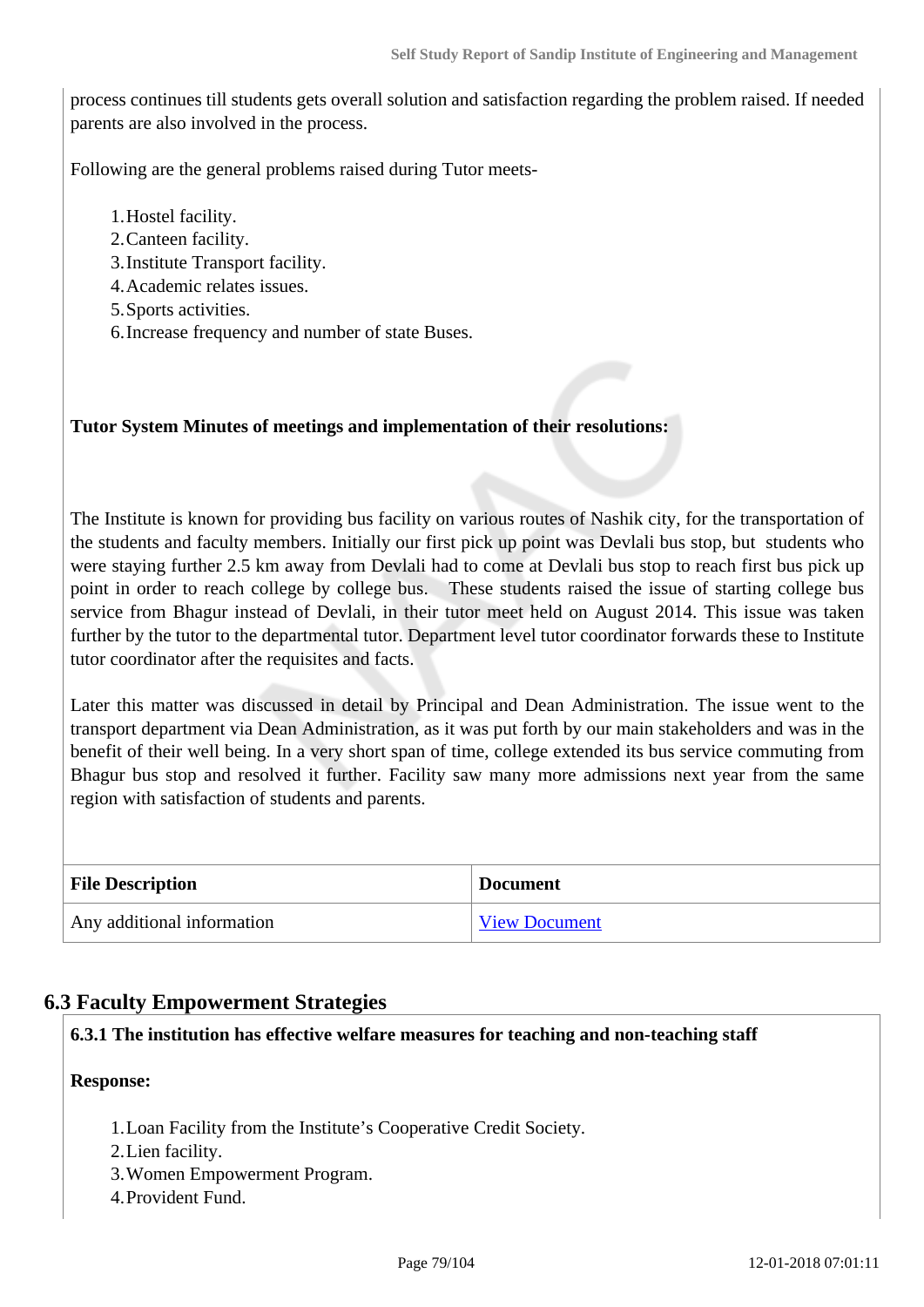#### 5.Gratuity.

- 6.Maternity leaves for female Teaching & Non-Teaching staff.
- 7.Study Leave, Medical leave, etc.
- 8.Medical Insurance for Employees.
- 9.Free Health Check-up camp.
- 10.Financial support for up gradation of knowledge through QIP/ conferences/ Workshops/STTP/Seminars.
- 11.Transportation facilities for staff.
- 12.Emergency service (Ambulance etc.)
- 13.Superannuation Scheme.
- 14.Subsidize family and batchmates accommodation for needy staff.
- 15.Tie up with Hospital.
- 16.Recognization of faculty members for achivements felicitation of faculty members after PhD.

## **6.3.2 Average percentage of teachers provided with financial support to attend conferences/workshops and towards membership fee of professional bodies during the last five years**

**Response:** 17.24

6.3.2.1 Number of teachers provided with financial support to attend conferences / workshops and towards membership fee of professional bodies year wise during the last five years

| 2016-17 | 2015-16 | 2014-15 | 2013-14         | 2012-13 |
|---------|---------|---------|-----------------|---------|
|         | 30      | 40      | $\bigcap$<br>رے | ັ       |

| <b>File Description</b>                                                                                                    | <b>Document</b>      |
|----------------------------------------------------------------------------------------------------------------------------|----------------------|
| Any additional information                                                                                                 | <b>View Document</b> |
| Details of teachers provided with financial support<br>to attend conferences, workshops etc. during the last<br>five years | <b>View Document</b> |

## **6.3.3 Average number of professional development /administrative training programs organized by the institution for teaching and non teaching staff during the last five years**

#### **Response:** 6.6

6.3.3.1 Total number of professional development / administrative training programs organized by the Institution for teaching and non teaching staff year wise during the last five years

| 2016-17 | 2015-16      | 2014-15 | 2013-14 | 2012-13 |
|---------|--------------|---------|---------|---------|
|         | $\mathbf{r}$ | $\circ$ |         | ∽       |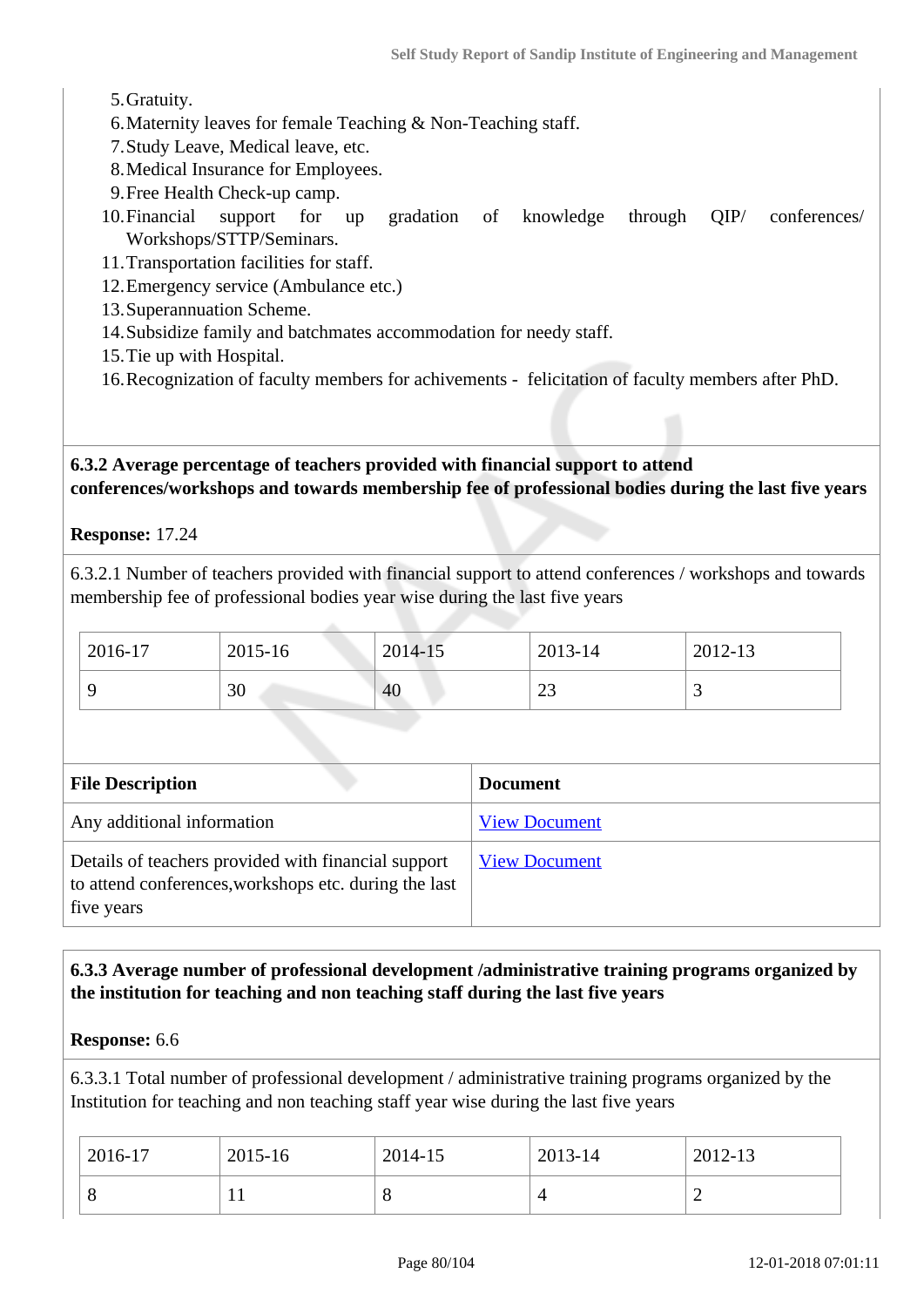| <b>File Description</b>                                                                                                                       | <b>Document</b>      |
|-----------------------------------------------------------------------------------------------------------------------------------------------|----------------------|
| Details of professional development / administrative<br>training programs organized by the Institution for<br>teaching and non teaching staff | <b>View Document</b> |
| Any additional information                                                                                                                    | <b>View Document</b> |
| Reports of the Human Resource Development<br>Centres (UGC ASC or other relevant centres).                                                     | <b>View Document</b> |

## **6.3.4 Average percentage of teachers attending professional development programmes viz., Orientation Programme, Refresher Course, Short Term Course, Faculty Development Programme during the last five years**

**Response:** 44.49

6.3.4.1 Total number of teachers attending professional development programs, viz., Orientation Program, Refresher Course, Short Term Course, Faculty Development Programs year wise during the last five years

| 2016-17 | 2015-16 | 2014-15             | 2013-14        | 2012-13               |
|---------|---------|---------------------|----------------|-----------------------|
| 60      | 78      | $\mathbf{z}$<br>ر ، | $\Omega$<br>JJ | $\bigcap$<br>$\sim$ 1 |

| <b>File Description</b>                                                                       | <b>Document</b>      |
|-----------------------------------------------------------------------------------------------|----------------------|
| Any additional information                                                                    | <b>View Document</b> |
| Details of teachers attending professional<br>development programs during the last five years | <b>View Document</b> |

## **6.3.5 Institution has Performance Appraisal System for teaching and non-teaching staff**

#### **Response:**

Institute has well defined process for performance appraisal of teaching and non-teaching staff members.

General Parameters for performance appraisal of teaching staff are-

- 1.Results of subjects taught
- 2.Students Feedback
- 3.Publications in National/ International Journals and Conferences, patents,
- 4.Research Projects / Testing and Consultancy
- 5.Participation in Co-curricular Activities like (Value Added Program, Workshop, Expert Lecture,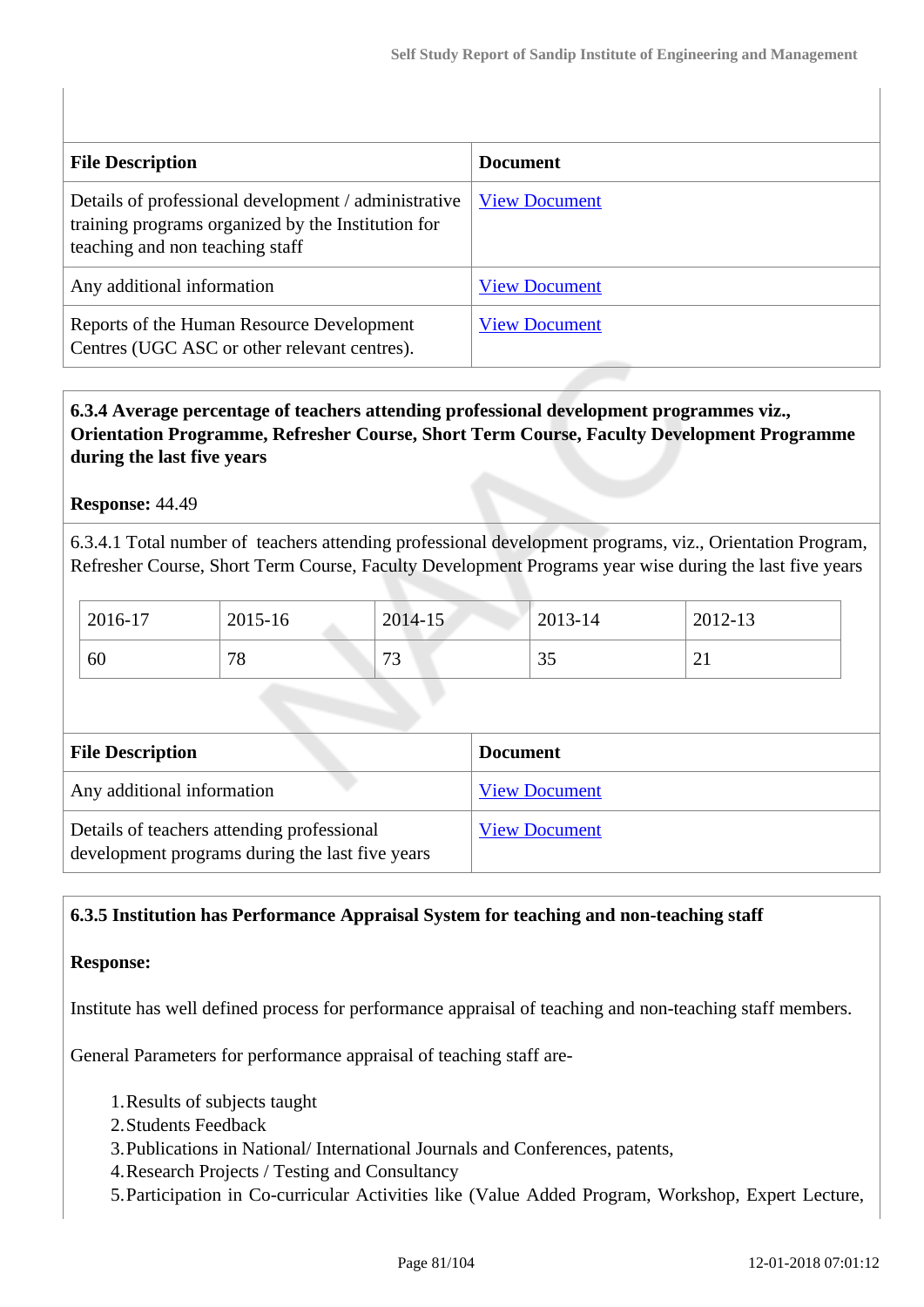Industrial visit, Hobby Club etc.)

- 6.Participation in Extra Curricular Activities like (Sandipotsav, National Service Scheme etc.)
- 7.Contribution in departmental activities
- 8.Effective implementation of Tutor System
- 9.Qualification Up gradation
- 10.Behavioral Attitude
- 11.Efforts taken for Placement and promotional activities etc.

Parameters for Performance appraisal of non-teaching staff members includes-

- 1.Technical Competency
- 2.Participation in Co-curricular Activities like (Value Added Program, Workshop, Expert Lecture, Industrial visit, Hobby Club etc.)
- 3.Participation in Extra Curricular Activities like (Sandipotsav, National Service Scheme etc.)
- 4.Contribution in departmental activities
- 5.Contribution in foundation level work, CSR activities and overall behavioral Attitude of an individual.

Performance appraisal form of administration staff members includes parameters are qualification improvement, overall experience of the candidate, Grade on basis of performance.

All the staff members have to fill their respective performance appraisal form and submit to their respective department or section head. Head assesses the form of all staff members and assigns the points, based on the information provided by an individual. Then it is forwarded to the Principal for approval and authentication, and then it is submitted to management for compliance if any in the appraisal actions.

| <b>File Description</b>    | <b>Document</b> |
|----------------------------|-----------------|
| Any additional information | View Document   |

## **6.4 Financial Management and Resource Mobilization**

#### **6.4.1 Institution conducts internal and external financial audits regularly**

#### **Response:**

Institute conducts Internal and External Financial audit every year to ensure financial compliance.

Internal audit is conducted by the parent body of Sandip Foundation. It is conducted twice a year. Financial compliance report of internal audit report is submitted to the Management of Sandip Foundation.

The institution is having qualified practicing Charted Accountant as an external auditor. Statutory financial audit of Institute is conducted in two sessions

1.First in the month of November/ December for period of six months starting from April to September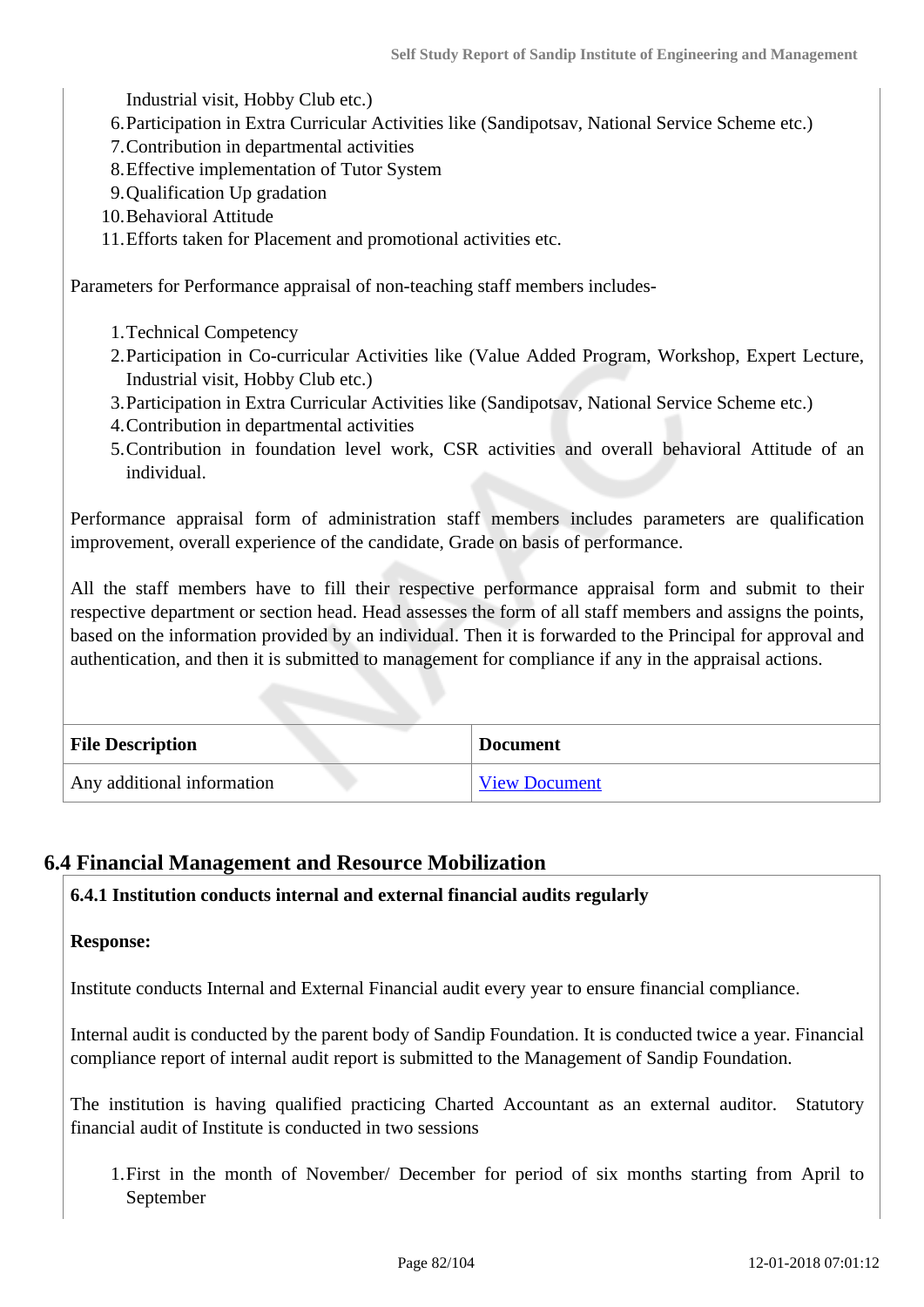2.Second in the month of May/ June for the period from October to March.

Finalization of account is completed in June and audited statement is prepared in July.

## **6.4.2 Funds / Grants received from non-government bodies, individuals, Philanthropers during the last five years (not covered in Criterion III)**

#### **Response:** 0

6.4.2.1 Total Grants received from non-government bodies, individuals, philanthropers year wise during the last five years (INR in lakhs)

| 2016-17 | 2015-16 | 2014-15 | 2013-14 | 2012-13 |
|---------|---------|---------|---------|---------|
|         | ິ       |         | U       |         |

| <b>File Description</b>                                                                      | <b>Document</b>      |
|----------------------------------------------------------------------------------------------|----------------------|
| Details of Funds / Grants received from non-<br>government bodies during the last five years | <b>View Document</b> |

#### **6.4.3 Institutional strategies for mobilisation of funds and the optimal utilisation of resources**

#### **Response:**

The major source of institutional funding is through tuition fees. The collected fund is deposited in bank and all expenses are carried out through bank transaction process. The institute has adopted well defined process for optimal utilization of resources including financial resources.

- 1.Before the beginning of academic year, each department and section are preparing and submitting the budget to the Principal.
- 2.The Institutional budget includes major expenses like salary, maintenance, purchasing apparatus.
- 3.The departmental budgets are discussed by the Principal, HOD's, Registrar, Account section in meeting and then sent to the management for approval. Then it is put up to the Governing Body for final approval.
- 4.Sanctioned budget copy is sent to the Principal, HOD's, Registrar, account section and Central Purchase Committee (CPC).
- 5.Requirement note with detail technical and non-technical specification is prepared by the concerned faculty of the department, which is signed by the HOD, Principal & then approved by the Honorable Mentor.
- 6.Approved copy of the requirement is sent to the CPC.
- 7.CPC sends the price request letters to the registered vendors to call upon the quotations for the same.
- 8.Comparative statement is prepared by the CPC as per the quotations received & signed by the CPC,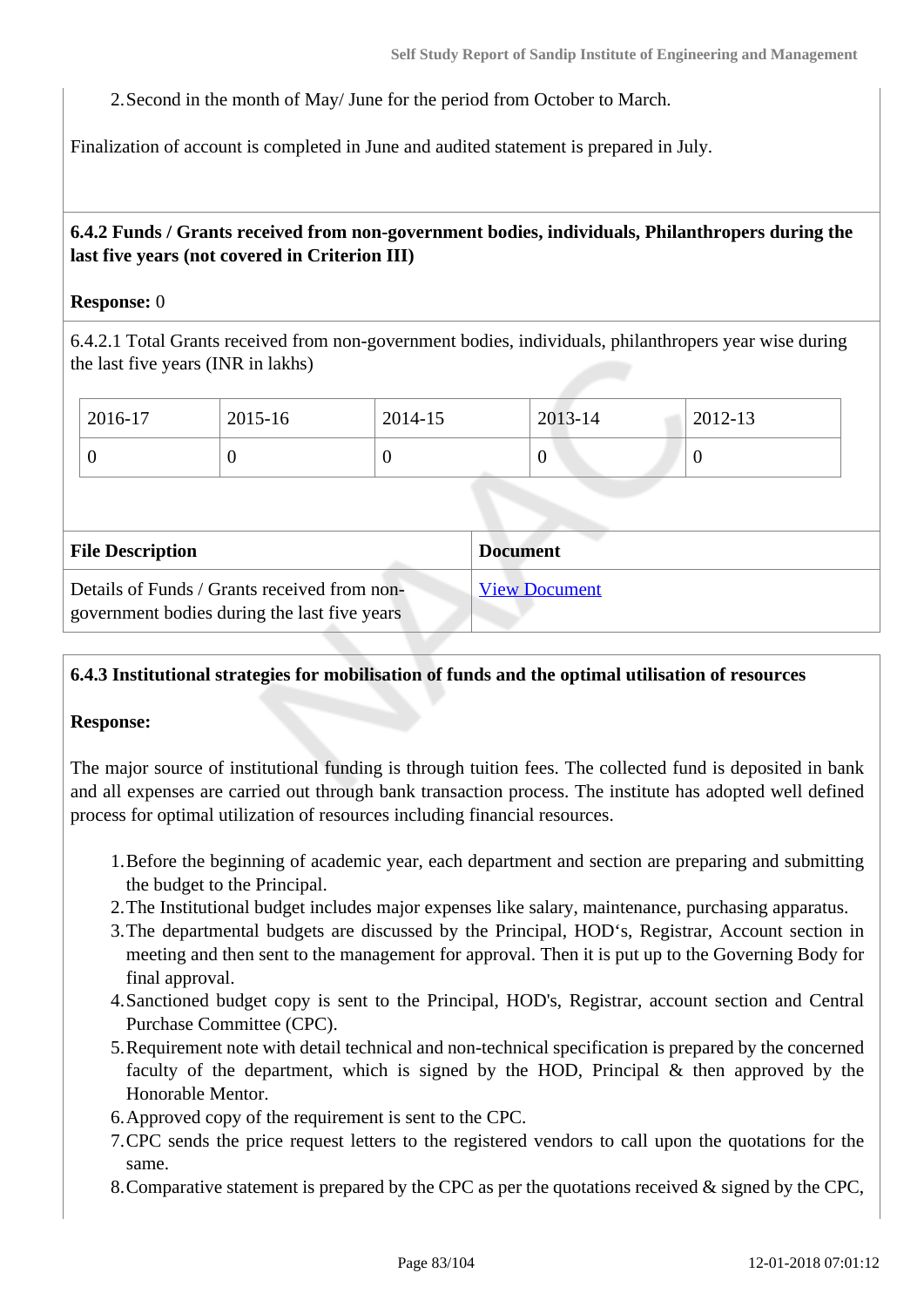HOD & Principal as per due process.

- 9.Meeting is arranged with the HOD, CPC & lab in charge or experts for the discussions on Technical specifications mentioned in the quotation by the vendor.
- 10.Shortlisted vendors are called upon for negotiation meeting with the HOD, CPC & lab in charge or experts.
- 11.The vendor is finalized on the basis of the specifications, rates quoted, quality of the product, past experience discussed in the negotiation meeting.
- 12.Purchase order is prepared along with terms and conditions by the concerned department on the basis of the comparative statement & signed by the CPC, HOD, Principal, Honorable Mentor & Chairman.
- 13.PO is prepared in triplicate format. One signed copy is given to the vendor, one copy is kept with department & one copy is submitted to the account department.
- 14.Once the material is delivered, installation, testing and demonstration is carried out.

The concerned department makes the entry of the material in dead stock register/ consumable register.

- 1.Internal Audit is carried out by department to requisite the specifications and financial requirement.
- 2.Department sends one copy of PO along with the bills & delivery challan (stamped by security) to the store department.
- 3.Store department makes the entry in central good register, and prepares the bill form.
- 4.The bill form along with the PO, bills & delivery challan is signed by the store, account section, registrar& Principal.
- 5.According to the bill form, payment is made by cheque to the vendor.
- 6.Servicing, maintenance and repairs of instruments and equipment is carried out regularly.
- 7.Inter-departmental verification of dead stock and records is regularly maintained. Reports of which are regularly submitted to the Principal.
- 8.If in case, the requirement amount exceeds the sanction budgeted amount, then respective department head or section in charge put special sanction requirement note. This note clearly mentions the excess amount and gets it approved from Principal and management.

## **6.5 Internal Quality Assurance System**

 **6.5.1 Internal Quality Assurance Cell (IQAC) has contributed significantly for institutionalizing the quality assurance strategies and processes**

#### **Response:**

IQAC plays an important role in improving the quality of academic and administrative activities of the Institution. Institute has Academic Monitoring Committee (AMC) which is working in line with the parameters of Internal Quality Assurance Cell (IQAC). The formal constitution of AMC includes Principal, Dean Academics and Academic Co-coordinators of all the departments. The major role of AMC is to look after the regular and timely completion of academics, student feedback and support. The objective of AMC is to strengthen the overall teaching learning process and to ensure maximum academic performance of the students.

Functionality of AMC is describes as below-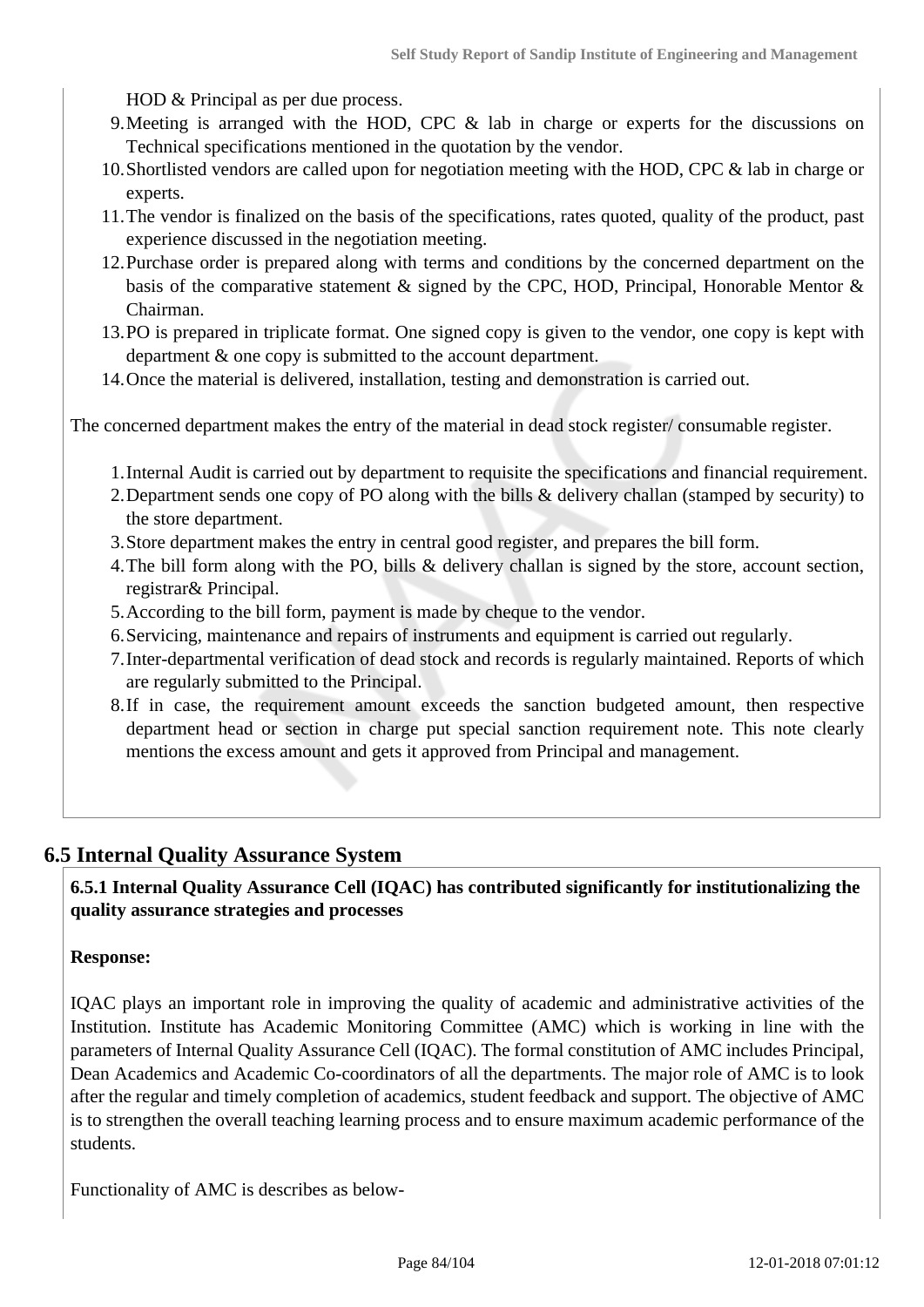- To Prepare the Academic Calendar of the Institute at the beginning of each semester as per the University Academic calendar.
- To monitor the Load / Subject distribution of all departments along with Head of the respective department.
- To monitor the academic activities in the Institute i.e. the regularity of the Theory and practical classes.
- To monitor the activities of Class Teachers & Tutors with Head of respective department.
- Monitoring of Staff Feedback system along with Head of the respective department.
- To finalize the formats related to academics along with Head of Department.
- Conduction of Academic Audit.

### **Best Practices in institute**

- 1.Regular Academic Audit
- 2.Customized ERP system
- 3.Tutor System
- 4.Earn and learn scheme
- 5.Proficient Student association
- 6.Tie-Ups and Exchange programs with International Universities and Industries/Agencies
- 7.Scholarship to Meritorious students
- 8.Multidimensional Training and Placement cell
- 9.Innovative EDP cell
- 10.Enriching Faculty Development Program
- 11.Adaptive Employability Skill Program
- 12.Creative IPR and Copyrights

#### **Best Practices:**

#### **1. Title of the practice: Academic Audit**

#### **Objectives of the Practice:**

- To stream line academic functions and standardize practices.
- To ensure every faculty member performs his/her best in teaching and research.
- To provide feedback to faculty members on the areas which need improvement.
- To make sure uniformity in teaching-learning process.
- To ensure topics beyond curriculum are covered in every subject.
- To ensure practical and project based teaching-learning approach.

#### **The Context:**

- Innovative teaching pedagogy by faculty members.
- Full proof documentation and standardized formats.
- Improved performance of students in internal as well as external examinations.
- Overall development of students.
- Standardization of practices for quality control.
- Monitoring and control mechanisms.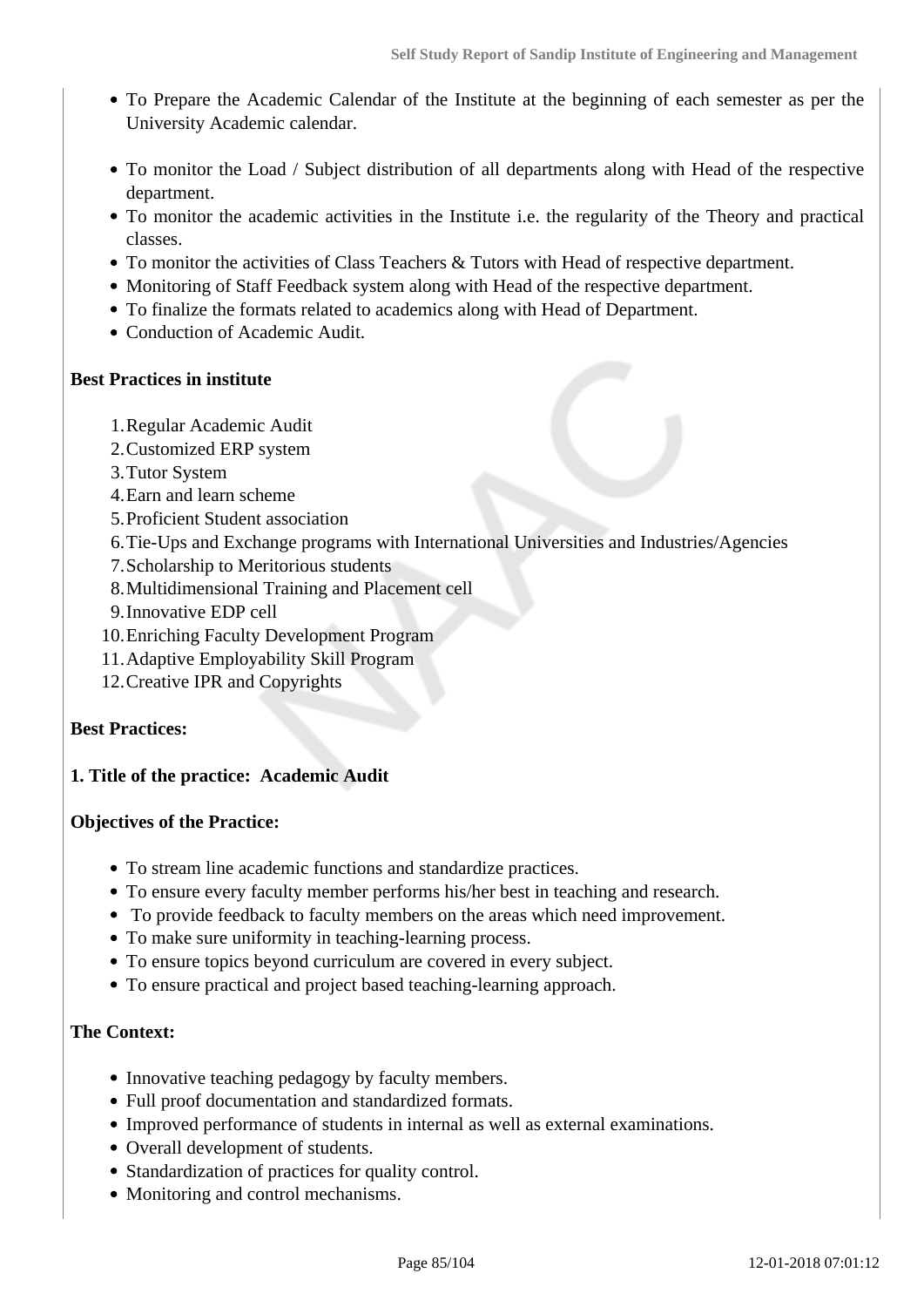• Benchmarking for improved performance.

## **The Practice:**

Academic audit is conducted once in every semester. Every faculty member maintains course file and manual for practical subjects handled during a particular semester which includes

- Attendance records
- Question bank on every unit
- Lab manuals
- Content beyond syllabus
- Samples of answer papers
- Qualities assessment samples
- Copies of teaching material
- Copies of test question papers
- List of experiments conducted
- The course files are assessed by departmental academic coordinator and feedback of the same is given to Head of Department and Academic monitoring committee.

#### **Evidence of successes:**

- The audit mechanism has enhanced teaching quality and faculty member's contribution which enhance student's satisfaction and performance.
- Overall performance of the students in written/practical/oral examination is increased due to innovative and effective teaching methodology of faculty members.
- Students have excelled in their creative skills, working models and presentations.
- Attendance and assessment records maintained by faculty members are up to the standards.
- Placement percentage is improved due to academic monitoring, innovative and project Based teaching-learning.

#### **2. Title of the practice: Tutor System**

#### **Objectives of the Practice:**

- To solve personal and professional issues of students.
- To bridge the gap between students and faculty members.
- To develop positive attitude of students.
- To improve the attendance of student.
- To improve result of students.
- To create interest of student in teaching-learning process.
- To motivate students to take part in extra activities and Co-curricular activities.

#### **The Context:**

- Monitoring and control mechanisms of student attendance.
- Monitoring of students academic Progress.
- Overall development of students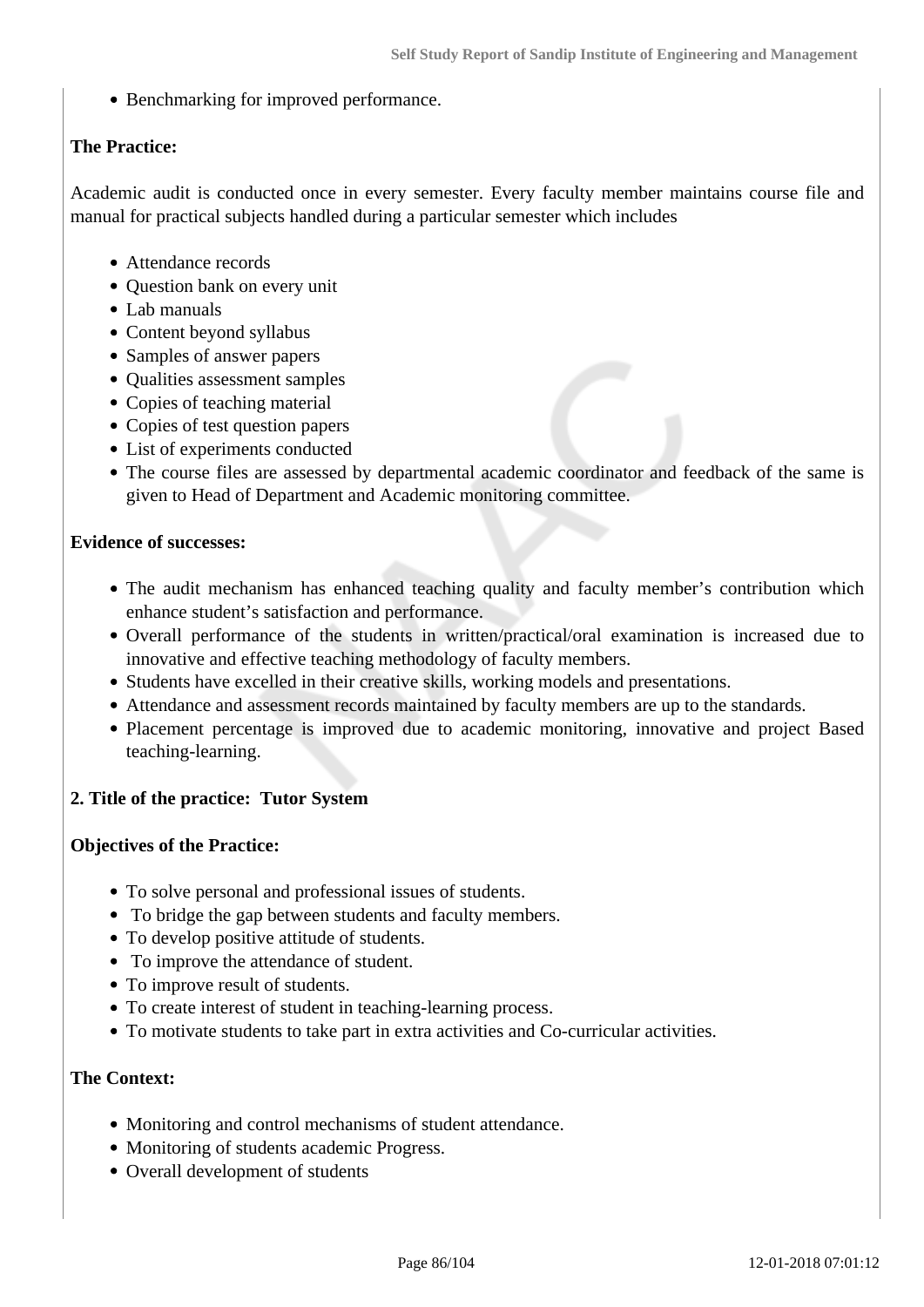• Standardization of practices for quality control

## **The Practice:**

The institute appoints a Institute level tutor coordinator for tutor system assisted by the departmental tutor Coordinator. Each Departmental Time Table Co-ordinator assigned one Tutor slot for a batch of  $15 - 20$ students. Tutor meetings are held as per schedule given by Institute level Tutor coordinator.

In First Tutor Meet, students write their personal information, fill academic record, achievements, awards, participation in extra and co-curricular activities before joining the institute in the tutor book. This helps to identify the past academic record, skill and area of interest of student. Afterwards every fortnight tutor meet is conducted, where problem faced by student is discussed. Department level problem is solved in department, while others institute level problems like hostel, transport etc. are forwarded to Departmental level Tutor Coordinator. Department tutor co-ordinator forwards these to Institute level Tutor Co-ordinator for further action. Institute level Tutor Coordinator raised all the problems in front of Dean Academics and Dean Administration. Further actions are taken by Dean academic and Dean Admin to resolve the students Problem.

#### **Evidence of successes:**

- Tutor System bridges formal as well as communicative gaps between the students and faculty members of institution.
- Effective in easing out the students' personal difficulties.
- Positive influence on the student's academic performance  $\&$  interest in learning.
- Students are able to understand importance of self-Development.
- Improves Interpersonal relationship.
- Setting goals of educational, career & personal.

| <b>File Description</b>    | <b>Document</b>      |
|----------------------------|----------------------|
| Any additional information | <b>View Document</b> |

## **6.5.2 The institution reviews its teaching learning process, structures & methodologies of operations and learning outcomes at periodic intervals through IQAC set up as per norms**

#### **Response:**

Institute has separate Academic Monitoring Committee (AMC) which monitors all academic related activities in consultation with Dean Academics. AMC is working in line with the parameters of Internal Quality Assurance Cell (IQAC) set up by the college recently. AMC reviews teaching learning process regularly and take appropriate cognizance for the respective changes in teaching learning process, structures & methodologies of operation. Based on such receiving AMC suggests the reform to enhance the quality of education.

Following are the two examples of institutional reviews and implementation of teaching learning reforms.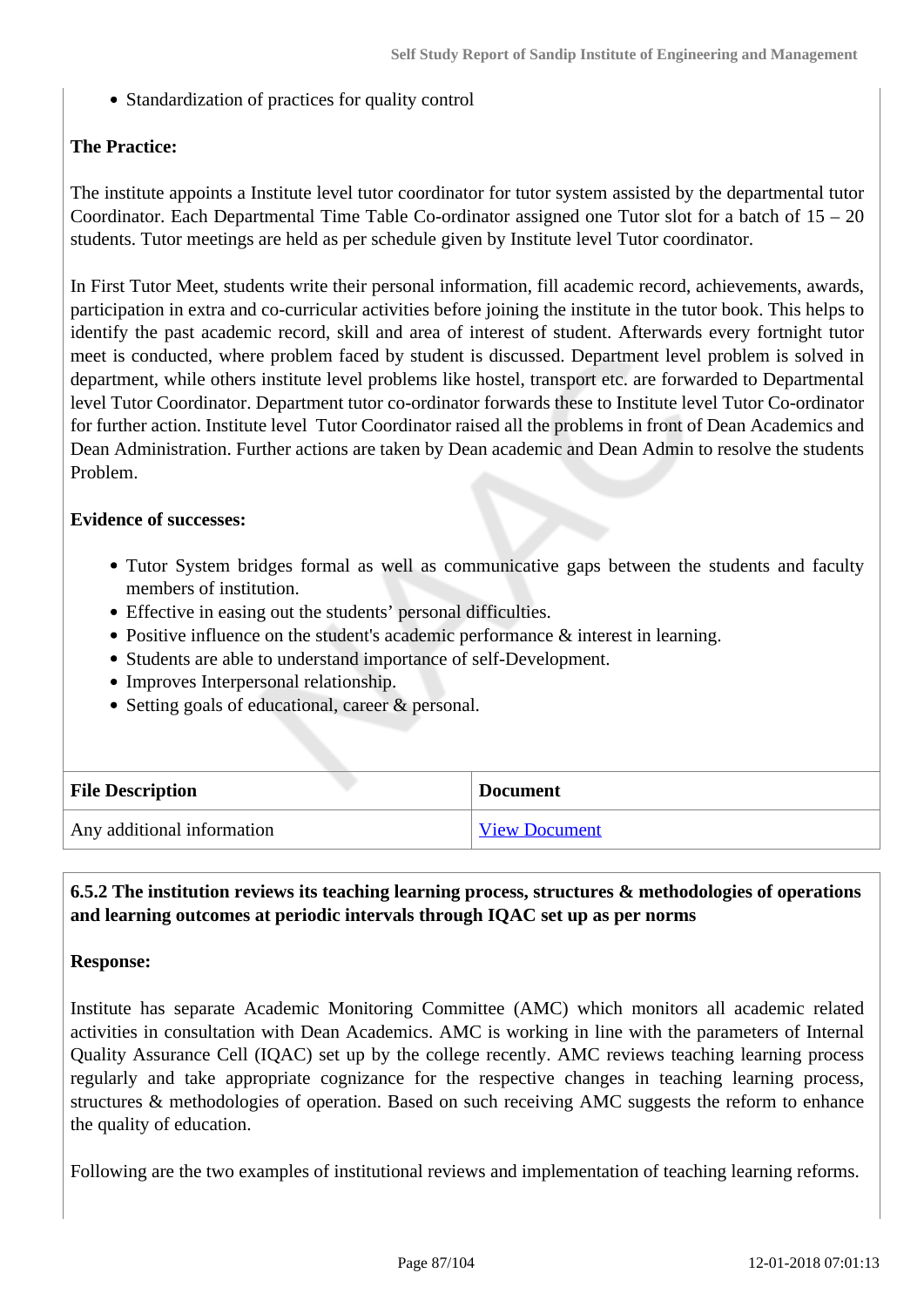#### **1) Syllabus coverage as per University Exam pattern:**

Savitribai Phule Pune University, Pune has changed its examination pattern for First year engineering in 2012 and for second year engineering in 2013. Instead of 100 marks theory exam, they introduced 50 marks In-sem online exam and 50 marks for end-sem theory exam. AMC analyzed and identified the need of online based syllabus coverage, hence changed the pedagogy accordingly. The decision to convert practical slots in theory was taken after meetings of AMC. This conversion benefited students to have enough time for the preparation of online exam within the time slots. Further extra time slots are provided for practical completion.

Similarly in 2014, SPPU introduces In-sem exam for Third year and final year engineering students at the mid of semester. In-sem pattern require covering first 03 units out of 06 units. AMC gives special attention on timely conduction of unit wise syllabus coverage. From syllabus coverage report AMC ensures the completion of syllabus before the commencement of In-sem examination schedule.

#### **2) Problem based Pedagogy**

As per the guidelines of SPPU course structure, definite number of hours has been assigned for each subject. Some subjects have assigned 4 lectures while others have 3 lectures per week. Faculty members having subject of 03 lectures per week were facing problem to complete syllabus in specific duration. Considering the need of Faculty members, AMC has suggested to allocate one extra lecture in time table. This decision was helpful in syllabus coverage; beneficial for understanding the basic concepts, thereby enhancing their learning capabilities.

These reforms are adopted by the Institute based on the suggestion of IQAC/AMC.

#### **6.5.3 Average number of quality initiatives by IQAC for promoting quality culture per year**

#### **Response:** 1

6.5.3.1 Number of quality initiatives by IQAC for promoting quality year-wise for the last five years

| 2016-17 | 2015-16 | 2014-15 | 2013-14 | 2012-13 |
|---------|---------|---------|---------|---------|
|         |         |         |         |         |

| <b>File Description</b>                                                         | <b>Document</b> |
|---------------------------------------------------------------------------------|-----------------|
| Number of quality initiatives by IQAC per year for<br>promoting quality culture | View Document   |

#### **6.5.4 Quality assurance initiatives of the institution include:**

**1.Regular meeting of Internal Quality Assurance Cell (IQAC); timely submission of Annual**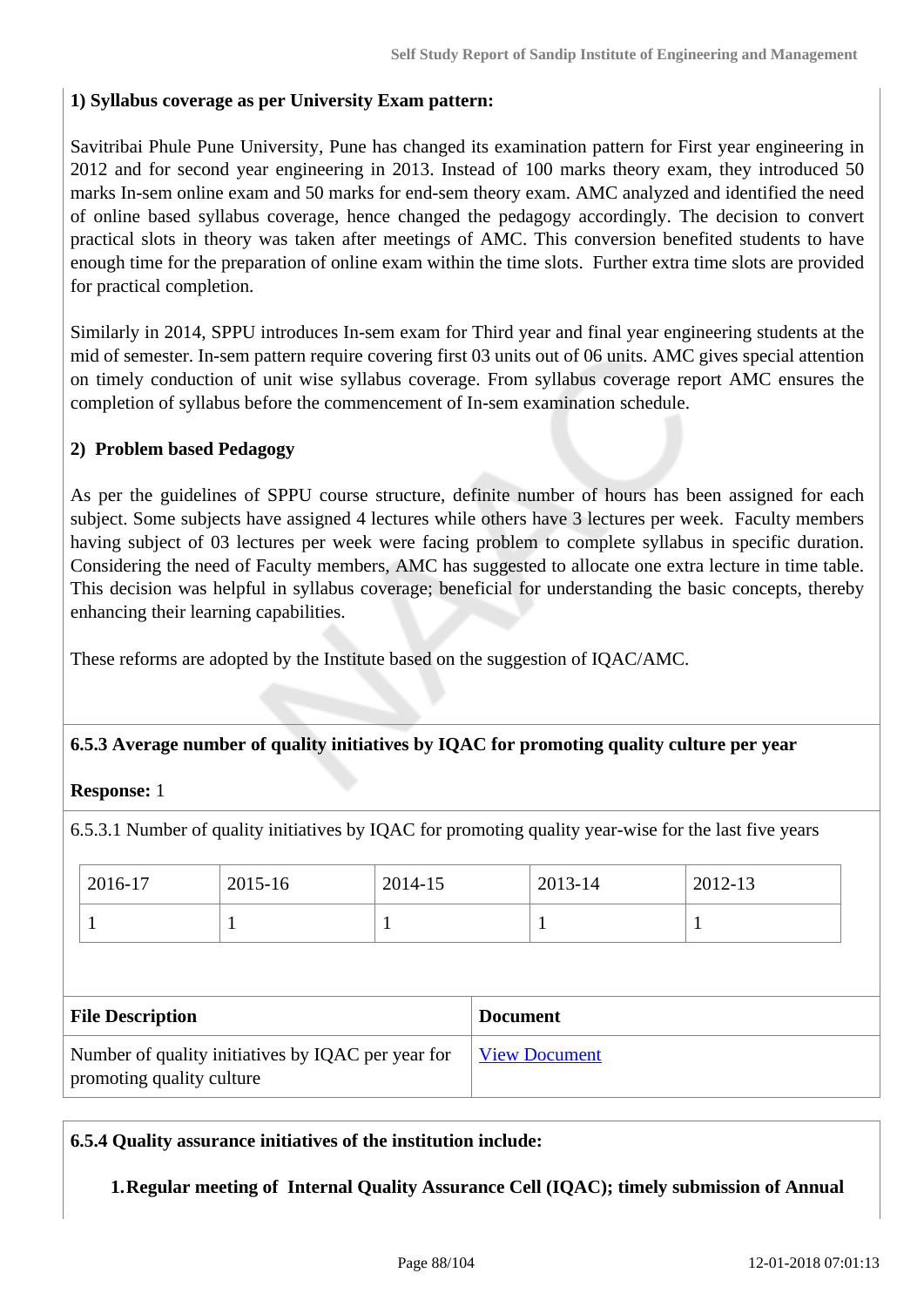| Quality Assurance Report (AQAR) to NAAC; Feedback collected, analysed and used for<br>improvements<br>2. Academic Administrative Audit (AAA) and initiation of follow up action<br>3. Participation in NIRF<br><b>4.ISO Certification</b><br>5. NBA or any other quality audit |                      |  |
|--------------------------------------------------------------------------------------------------------------------------------------------------------------------------------------------------------------------------------------------------------------------------------|----------------------|--|
| A. Any 4 of the above                                                                                                                                                                                                                                                          |                      |  |
| <b>B.</b> Any 3 of the above                                                                                                                                                                                                                                                   |                      |  |
| C. Any 2 of the above                                                                                                                                                                                                                                                          |                      |  |
| D. Any 1 of the above<br><b>Response:</b> C. Any 2 of the above                                                                                                                                                                                                                |                      |  |
| <b>File Description</b>                                                                                                                                                                                                                                                        | <b>Document</b>      |  |
| Details of Quality assurance initiatives of the<br>institution                                                                                                                                                                                                                 | <b>View Document</b> |  |

## **6.5.5 Incremental improvements made during the preceding five years** *(in case of first cycle)* **Post accreditation quality initiatives** *(second and subsequent cycles)*

**Response:** 

Following quality enhancement initiatives are incorporated by the institution

In the year 2012-13 Institute has started Aptitude training and Soft skill for students of FE to BE. Aptitude sessions proved to be beneficial in their career development, sharpening their technical skills, logical and reasoning abilities. Soft skill enhances their interpersonal communication skills, adapting with diverse culture and personality development.

In the year 2013-14 Institute has started patent and publications of projects of final year student's reputed journals. By Patent activity students gain exposure to patent, intellectual property and copyright law essentials and publications practice encourage undergraduate students to disseminating their work at global level by publishing their paper in reputed academic journals.

In the year 2014-15 Institute started Summer School Training Program for students with collaborated universities in abroad. These collaborations will help students in connecting the researchers around the globe and to discuss and share their innovative ideas with students of their area of interest.

In year 2015-16 Institute started its National Service Scheme. NSS Students conducted tree plantation, visit to old homes and orphanages, Swachata Abhiyan, blood donation camp, free medical checkups, organ donation awareness etc. These activities instill social skills, exploring different situations and cultures, selfsatisfaction among students.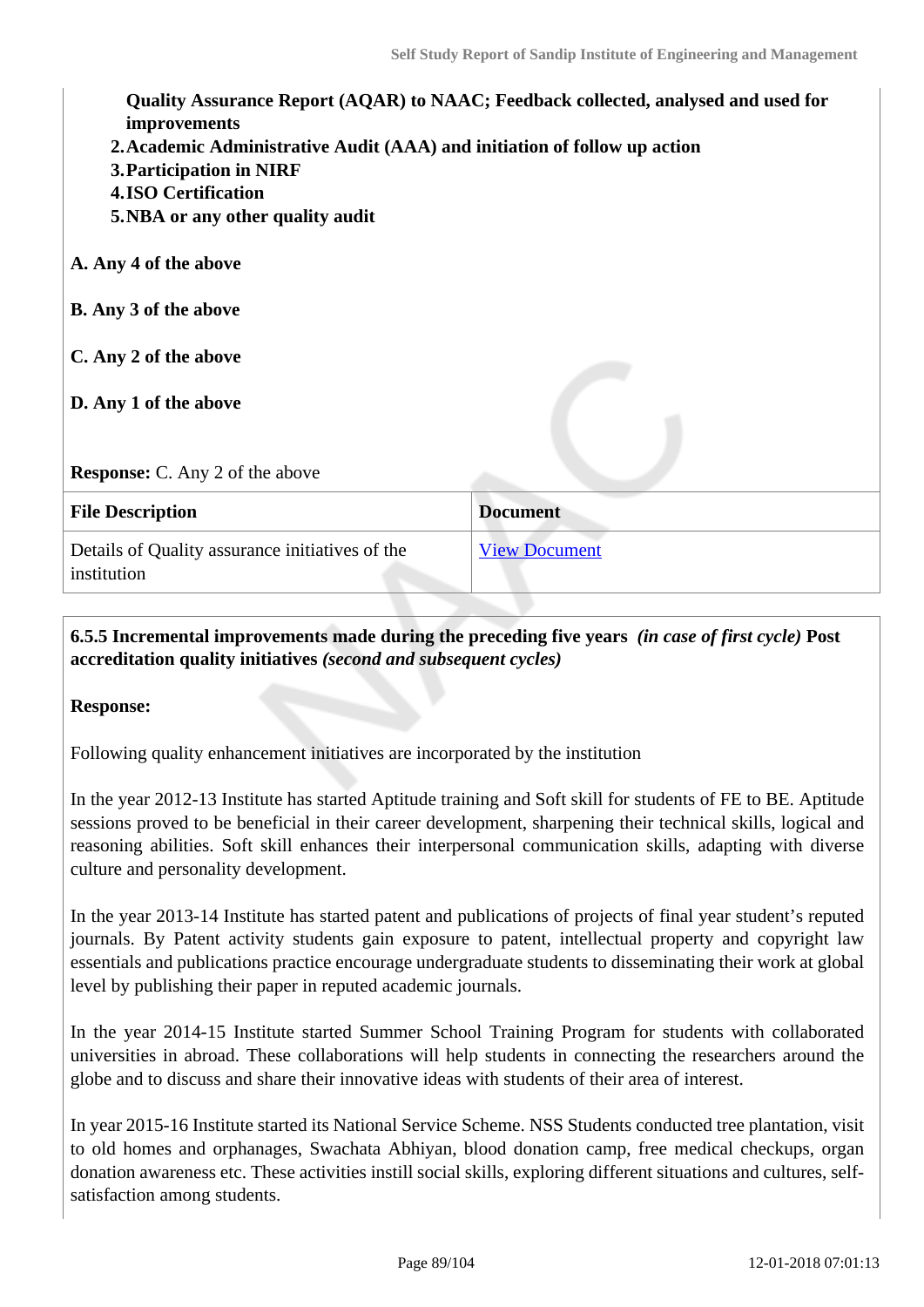In year 2016-17 Hobby club was launched in considering the needs of students to nurture and develop their hidden skills and talents. The activities are like Photography, Robotics, Sports, Art and Craft club. These activities improve student's self-esteem, competitive spirit and sportsmanship.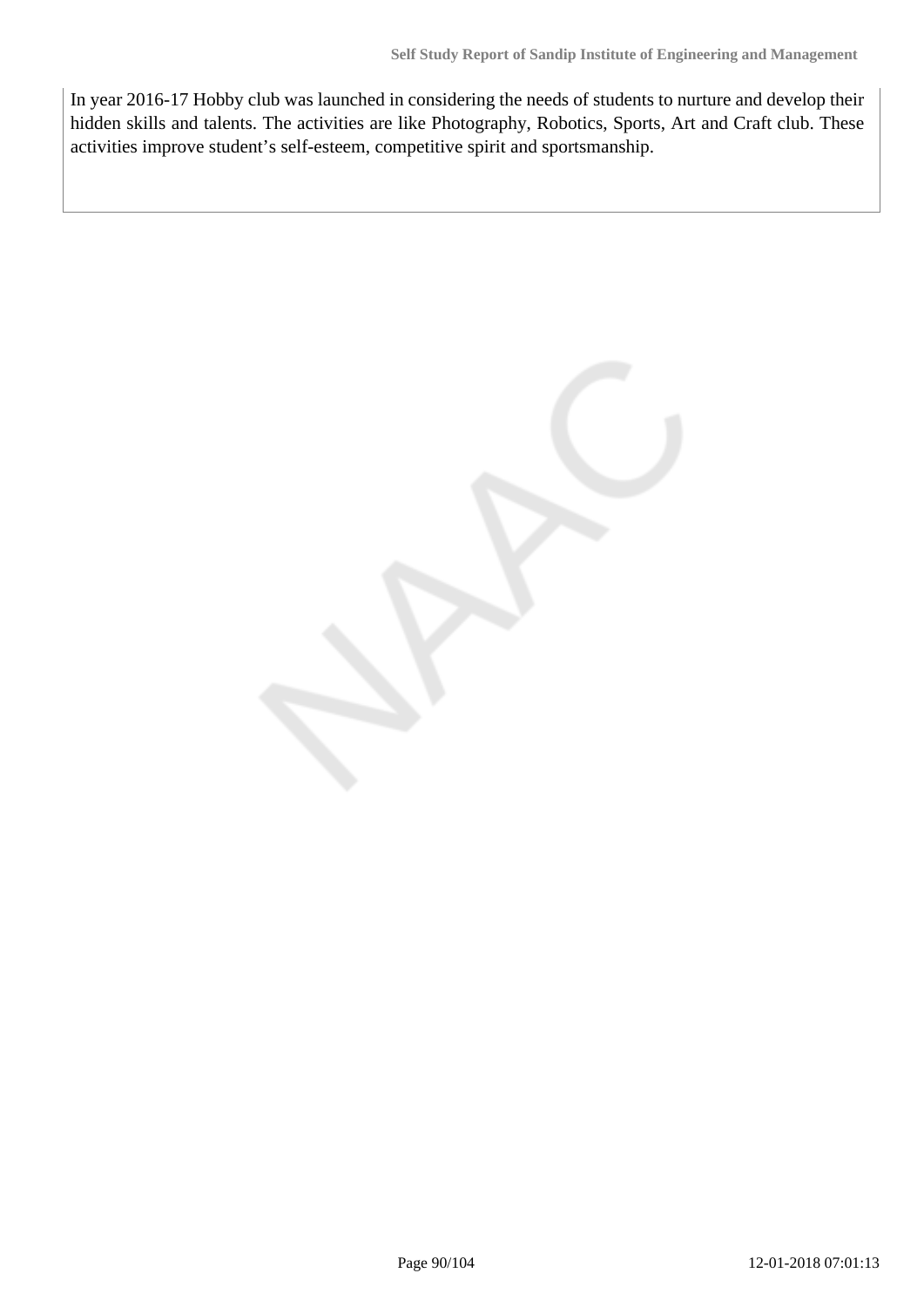# **Criterion 7 - Institutional Values and Best Practices**

## **7.1 Institutional Values and Social Responsibilities**

 **7.1.1 Number of gender equity promotion programs organized by the institution during the last five years** 

## **Response:** 9

7.1.1.1 Number of gender equity promotion programs organized by the institution year wise during the last five years

| 2016-17 | 2015-16 | 2014-15 | 2013-14 | 2012-13 |
|---------|---------|---------|---------|---------|
|         |         | ν       | 0       | ∽       |

| <b>File Description</b>                                                                       | <b>Document</b>      |
|-----------------------------------------------------------------------------------------------|----------------------|
| Any additional information                                                                    | <b>View Document</b> |
| List of gender equity promotion programs organized <u>View Document</u><br>by the institution |                      |

## **7.1.2**

#### **1.Institution shows gender sensitivity in providing facilities such as: 1.Safety and Security 2.Counselling**

**3.Common Room**

#### **Response:**

Anokhi group is created to bring awareness to all girls students and ladies staff for women empowerment and gender equality. SIEM believes in values of equality, liberty, justice and fraternity enshrined in the Preamble of our Constitution.

The institute has organized several programmes like speeches, discourses, awareness and action oriented programs to promote Gender Equality. The Institute adheres to promote equal opportunities to boys and girls by providing quality based education as social and economic outcomes are no longer impacted by the gender.

Security and Campus Safety is 24 hour, 365-day to provide a safe and secure environment. CCTV Surveillance in sensitive areas is implemented to ensure safe and secured environment. Girls and boys hostels are guarded by security to ensure the safety of the residents. SIEM Hostel girls and boys are counselled regularly regarding life away from parents as it teaches sense of responsibility and independence, self-learning, interpersonal skills and financial management. Two lady rectors are in-charge of girls hostel. A counsellor is available to address the personal & professional problems of students.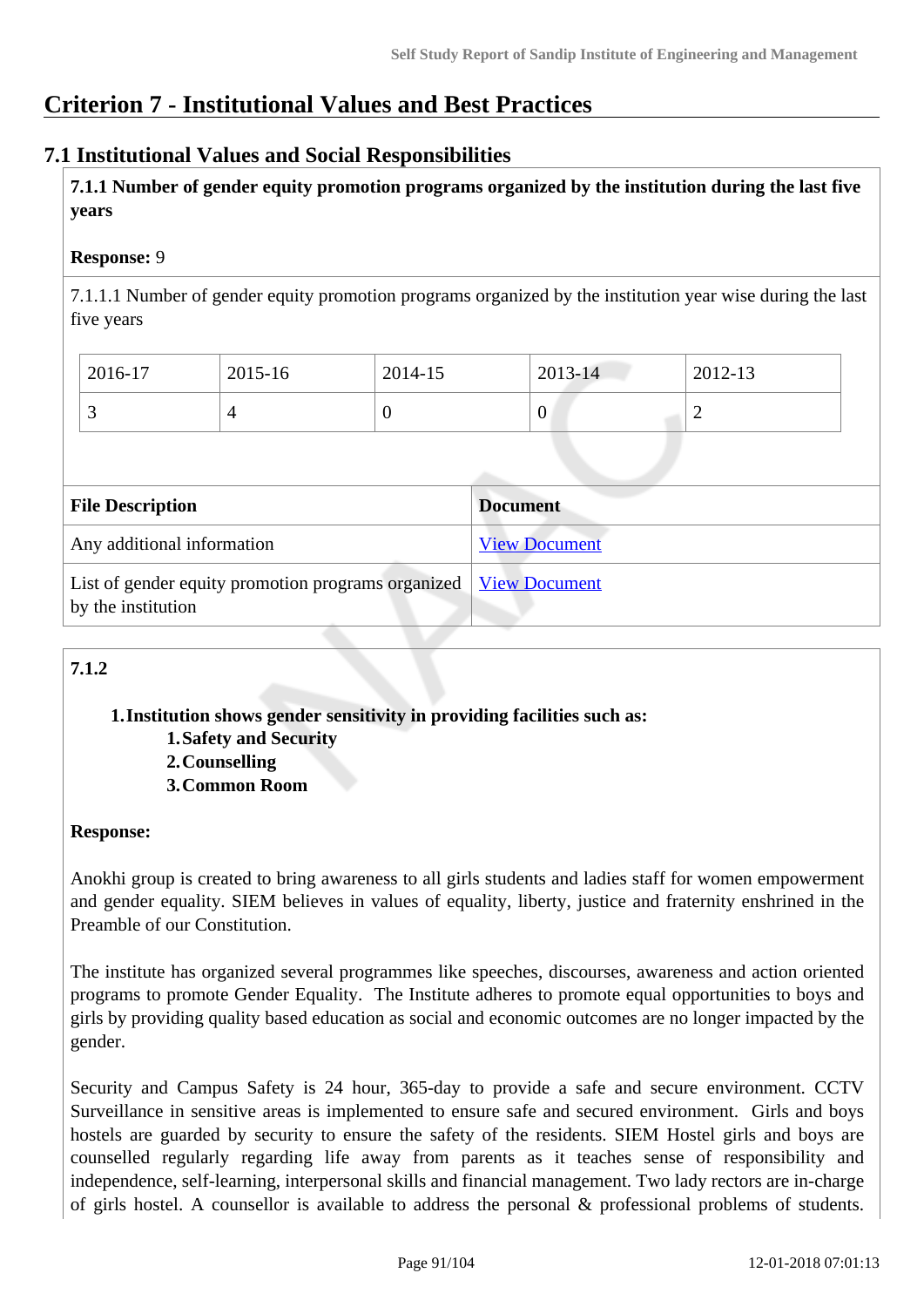Students can refer the counsellor regarding career advice, academic counselling or to provide guidance towards troubles in personal lives. Teachers as mentors, ensure inculcating social values and responsibilities, self-motivation and professional ethics in students. Due to sufficient number of lady faculties in each department, there is good bonding and rapport with all students.

Girls and boys common room is provided in all departments for the faculties and students for the general purpose and in case of emergency. Common room is spacious, well ventilated having two cots, a table, some chairs and vending machine. All students are made aware of various social issues at regular intervals by speeches and seminars given by experts. A lady and male doctors are available on 2 specified days a week for 2 hours. In addition, a male doctor is available for 6 days a week, for 2 hours daily for hostel and the college.

 All students fill up anti-ragging form at the beginning of the academic year to exercise empathy and create respect for all on the campus. Medical check-up camps are organised every year to inculcate healthy habits and lifestyle in all students. The institute has tie-ups with nearby hospitals for the timely service in emergency.

CR is nominated from each class. One LR each for hostel and day scholars are appointed to attend to the grievances and inform the authority as and when required. Two lady faculties remain present in each college bus to prevent any kind of harassment and to ensure respectful learning environment for all.

- Every year women day is celebrated on 8th March. Experts share their experiences and interact with girl students to discuss gender equality in a conducive environment.
- Sports activities are organized for all students to build strong mind, body and spirit.
- Students learn good sportsmanship by participating in various indoor and outdoor games.

| <b>File Description</b>    | <b>Document</b>      |
|----------------------------|----------------------|
| Any additional information | <b>View Document</b> |

#### **7.1.3 Alternate Energy initiatives such as:**

## **1.Percentage of annual power requirement of the Institution met by the renewable energy sources**

#### **Response:** 24.67

7.1.3.1 Annual power requirement met by the renewable energy sources (in KWH)

#### Response: 109281

7.1.3.2 Total annual power requirement (in KWH)

#### Response: 442901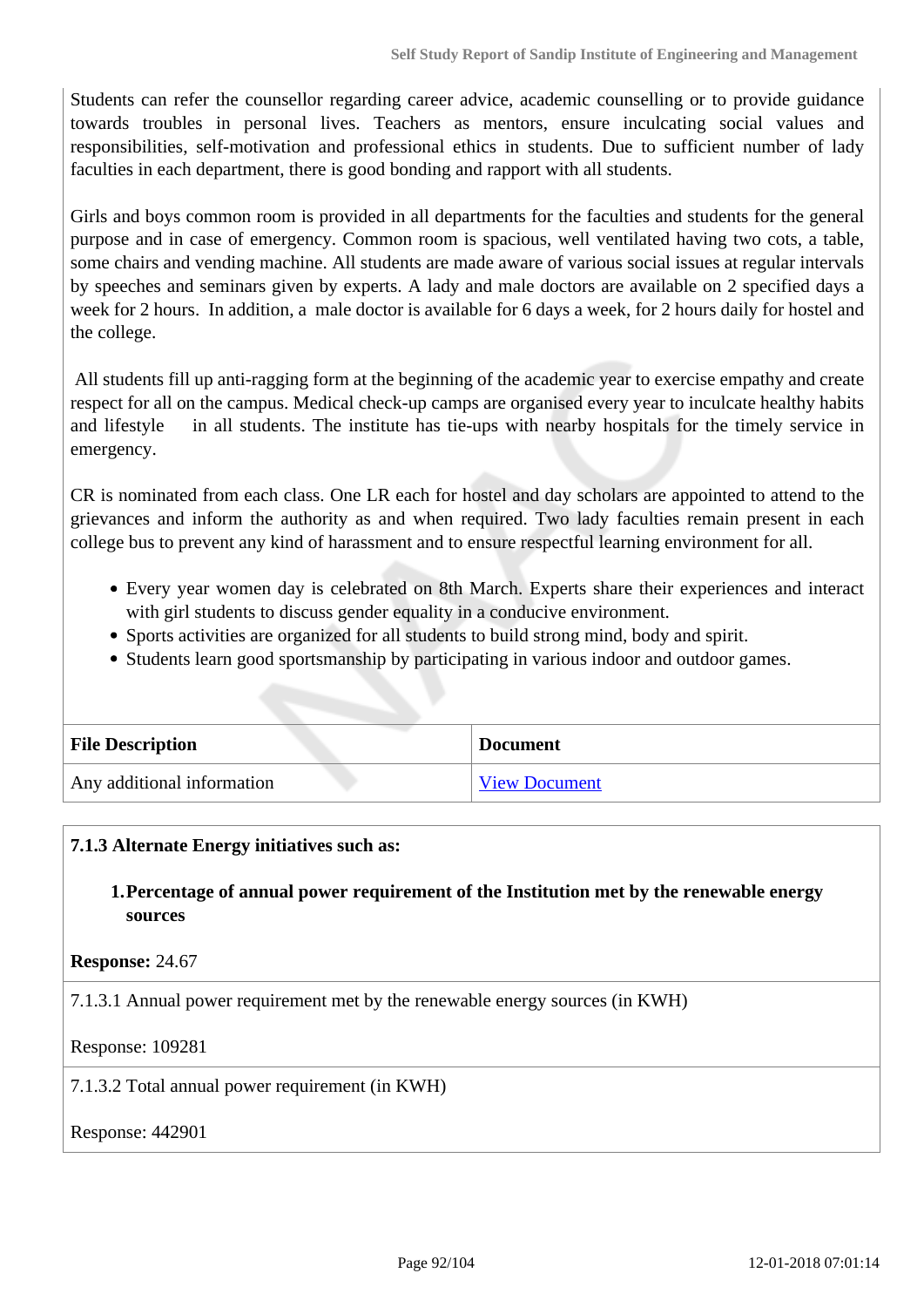| <b>File Description</b>                                                            | <b>Document</b>      |
|------------------------------------------------------------------------------------|----------------------|
| Any additional information                                                         | <b>View Document</b> |
| Details of power requirement of the Institution met<br>by renewable energy sources | <b>View Document</b> |

#### **7.1.4 Percentage of annual lighting power requirements met through LED bulbs**

#### **Response:** 7.99

7.1.4.1 Annual lighting power requirement met through LED bulbs (in KWH)

Response: 7057

| 7.1.4.2 Annual lighting power requirement (in KWH) |  |
|----------------------------------------------------|--|
| Response: 88308                                    |  |

| <b>File Description</b>                                         | <b>Document</b>      |
|-----------------------------------------------------------------|----------------------|
| Any additional information                                      | <b>View Document</b> |
| Details of lighting power requirements met through<br>LED bulbs | <b>View Document</b> |

#### **7.1.5 Waste Management steps including:**

- **Solid waste management**
- **Liquid waste management**
- **E-waste management**

#### **Response:**

Cleaning and Gardening services in the campus are outsourced. The solid waste generated in the campus from gardens, green belts and the canteen is collected by the external agency and taken to the municipality waste for its proper disposal where municipality takes up further treatment. Due to daily working in ERP, generation of paper waste is very low. Cleaning staff is engaged in cleaning the campus from 8:30 am to 5:30 pm on working days. Awareness of **no use** of plastic has brought the usage of plastic to minimum. Separate dust-bins are provided for collecting biodegradable and non-biodegradable wastes. Modern tools and machines are used for cleaning purpose.

The installation of a proprietary biogas generation plant in the campus is under consideration which will be fed from the biodegradable solid waste such as food waste, garden waste, dried plants etc. generated on the campus.

The wastewater is generated from the wash rooms, canteen, hostels. SIEM, SIP, Canteen have a common soak pit of 35' x 35' x 25' situated in the nearby vicinity. The top slab cover of the soak pit also acts as a base for the rose garden which is developed full-fledged over the years. However, a separate sewage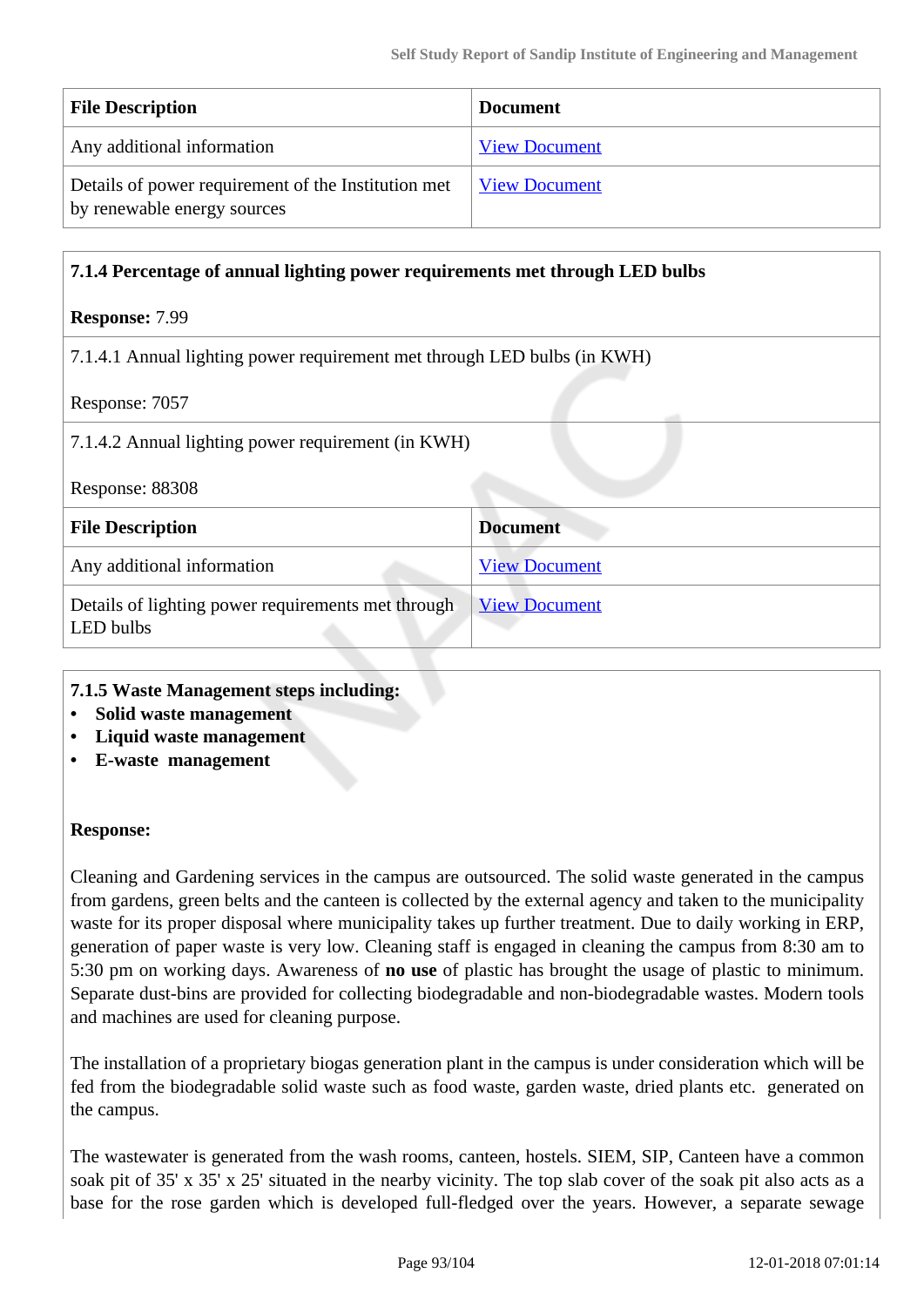treatment plant (STP) is under construction at a different location in the campus. The liquid waste is collected at a point to take it to the plant. This plant is based on the symbiosis principle in which green algae and hyacinth treat the sewage. The treated sewage is planned to discharge for gardening, flushing, and irrigation purposes. Efficient plumbing and subsequent drainage systems exist in the campus. Sufficient quantity of wash water is available at the required places which also helps in handling of liquid waste efficiently.

As the institute is only 8 years old, the E-waste may be generated in near future. However certain measures in advance are considered to take care of E-wastes. Updating the systems, donating the systems to the needy organizations/schools where latest configuration is not required, making MOU with the vendors including the clause for used systems, giving back the systems, peripherals to the manufacturing company for recovery of the parts in order to reuse.

| <b>File Description</b>    | <b>Document</b>      |
|----------------------------|----------------------|
| Any additional information | <b>View Document</b> |

## **7.1.6 Rain water harvesting structures and utilization in the campus**

#### **Response:**

Rain water harvesting is done to store and conserve the rain water available in rainy season so that it can be used as and when required during the year. Second purpose is to help recharge the ground water table.

 The institute's green campus is naturally existing as well as artificially created contours have helped creating beautiful landscape and useful watershed areas. Watershed area at the top with sloping ridges at its sides have facilitated maximum collection of water, without wastage, at certain points on the ground which discharges in the surface drains located at the side of the pedestrian roads. The uncollected freely flowing rain water is intercepted by the green plants which are present abundantly in the campus.

Typically, the rain water is collected in two water reservoirs of capacity 90,000 cu.m and 65,000 cu. m and nine usable natural wells which are sufficient to fulfill the needs of the institute and the campus. Due to effective water management, ecosystem & flora & fauna is maintained; underground water table increases; and water supply is available in critical times.

During monsoon when the reservoirs gets flooded, excess water is diverted to Kapila river which is connected to Godavari. Everybody including students and faculties participate in maintaining green campus.

| <b>File Description</b>    | <b>Document</b>      |
|----------------------------|----------------------|
| Any additional information | <b>View Document</b> |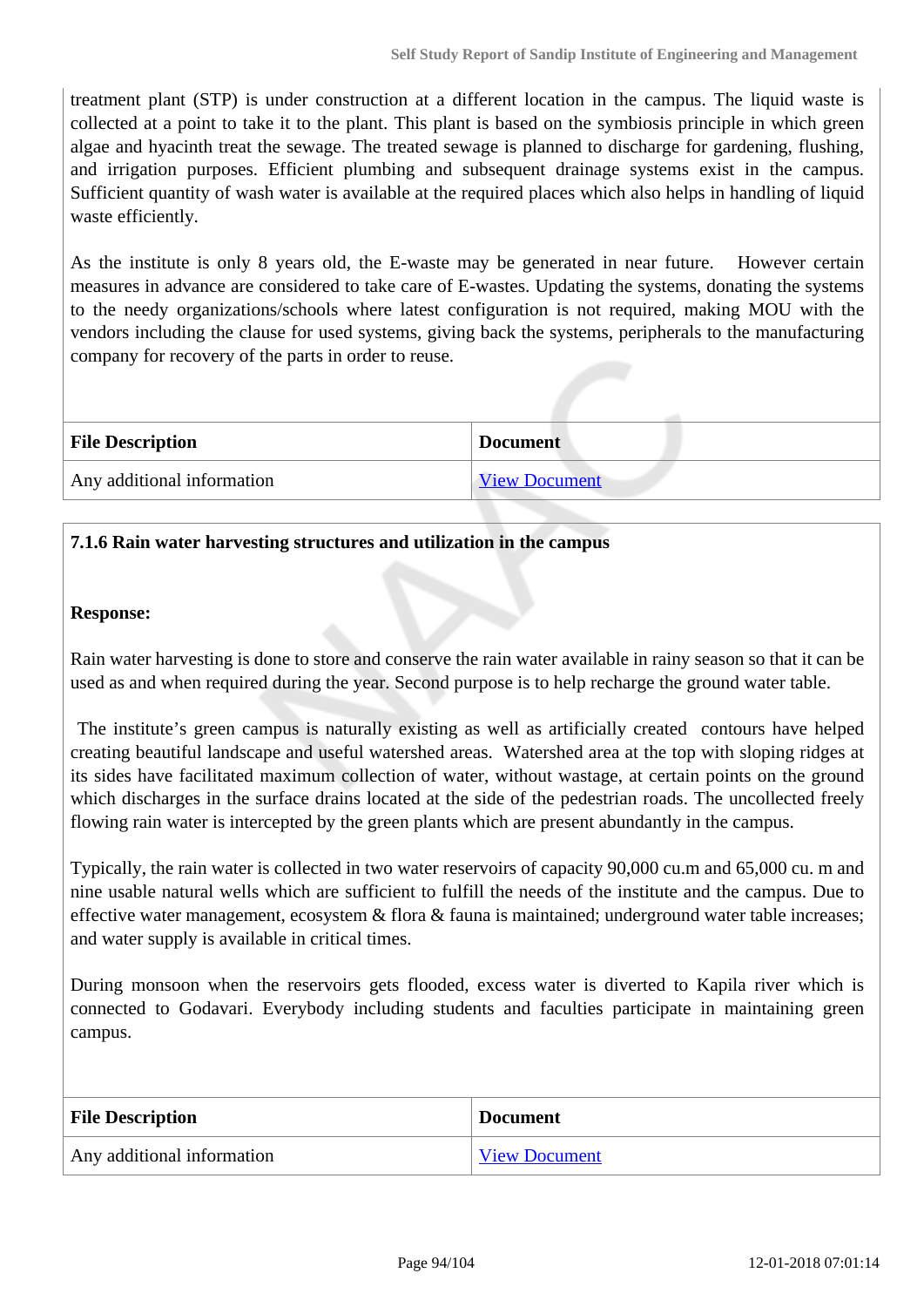#### **7.1.7 Green Practices**

- **Students, staff using**
- **a) Bicycles**
- **b) Public Transport**
- **c) Pedestrian friendly roads**
- **Plastic-free campus**
- **Paperless office**
- **Green landscaping with trees and plants**

#### **Response:**

Wide verandas & passages, large sliding windows of classrooms allow sunlight and air to come in thereby reducing usage of power. The faculty, staff and students are advised to switch off power supply, if it is not required.

Majority of college staff and students commute by college buses as well as by car-sharing. (Battery) Electrically operated vehicle is at the service inside the campus for staff and visitors. Solar water heaters in hostels, LED lamps in campus use renewable energy which reduces electricity. Shady trees and shrubs are planted all over the campus. No burning of wastage is maintained and garbage is disposed of with proper methodology. ERP system favors the paperless office. All this help in carbon neutrality.

Gardening is outsourced. Sprinkler irrigation system is used for the optimization of use of water. The campus greenery consists of 2917 fruit trees, 838 big trees, and around 50000 shrubs surrounding the institute. Motivational slogans are displayed in campus in favor of green campus and no-plastic zone. Seminars of carbon neutrality, Workshop for Reuse, Reduce and Recycle, are organised in college to inculcate and implement objectives of environment friendly green campus. RO waste water is used in gardening.

| <b>File Description</b>    | <b>Document</b>      |
|----------------------------|----------------------|
| Any additional information | <b>View Document</b> |

## **7.1.8 Average percentage expenditure on green initiatives and waste management excluding salary component during the last five years**

#### **Response:** 7.47

7.1.8.1 Total expenditure on green initiatives and waste management excluding salary component year wise during the last five years(INR in lakhs)

| 2016-17  | 2015-16  | 2014-15  | 2013-14  | 2012-13  |
|----------|----------|----------|----------|----------|
| 26.79827 | 69.37269 | 68.39446 | 61.72065 | 27.72657 |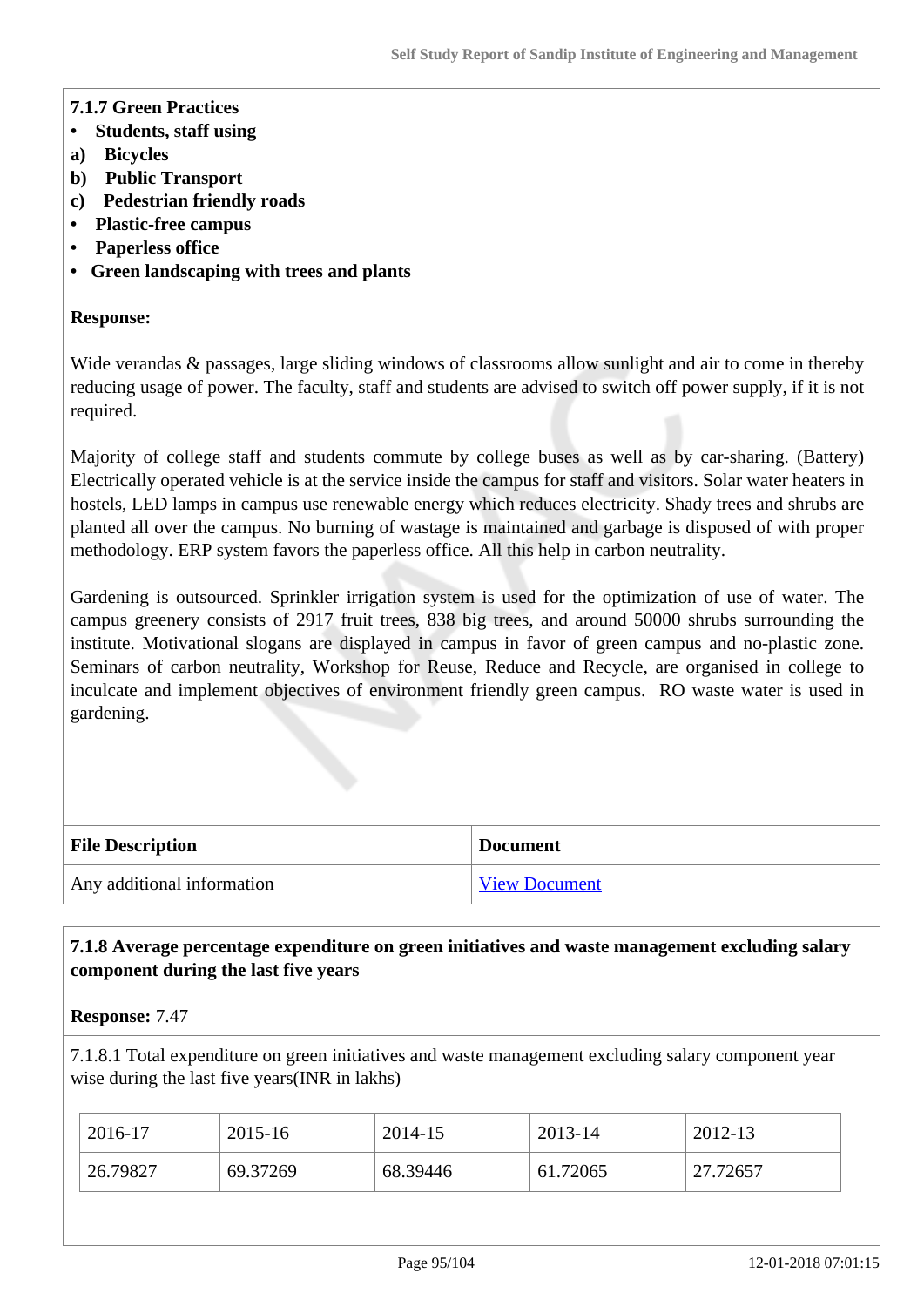| <b>File Description</b>                                                                                        | <b>Document</b>      |
|----------------------------------------------------------------------------------------------------------------|----------------------|
| Details of expenditure on green initiatives and waste   View Document<br>management during the last five years |                      |
| Green audit report                                                                                             | <b>View Document</b> |

| 7.1.9 Differently abled (Divyangjan) Friendlines Resources available in the institution:                                    |                      |
|-----------------------------------------------------------------------------------------------------------------------------|----------------------|
| 1. Physical facilities                                                                                                      |                      |
| 2. Provision for lift                                                                                                       |                      |
| 3. Ramp / Rails                                                                                                             |                      |
| <b>4. Braille Software/facilities</b>                                                                                       |                      |
| <b>5. Rest Rooms</b>                                                                                                        |                      |
| <b>6. Scribes for examination</b>                                                                                           |                      |
| 7. Special skill development for differently abled students                                                                 |                      |
| 8. Any other similar facility (Specify)                                                                                     |                      |
| A. 7 and more of the above<br><b>B.</b> At least 6 of the above<br>C. At least 4 of the above<br>D. At least 2 of the above |                      |
| <b>Response:</b> B. At least 6 of the above                                                                                 |                      |
| <b>File Description</b>                                                                                                     | <b>Document</b>      |
| Resources available in the institution for<br>Divyangjan                                                                    | <b>View Document</b> |
| Any additional information                                                                                                  | <b>View Document</b> |
|                                                                                                                             |                      |

## **7.1.10 Number of Specific initiatives to address locational advantages and disadvantages during the last five years**

## **Response:** 12

7.1.10.1 Number of specific initiatives to address locational advantages and disadvantages year wise during the last five years

|        | 2016-17 | 2015-16 | 2014-15 | 2013-14 | 2012-13 |
|--------|---------|---------|---------|---------|---------|
| ິ<br>ν |         |         |         |         |         |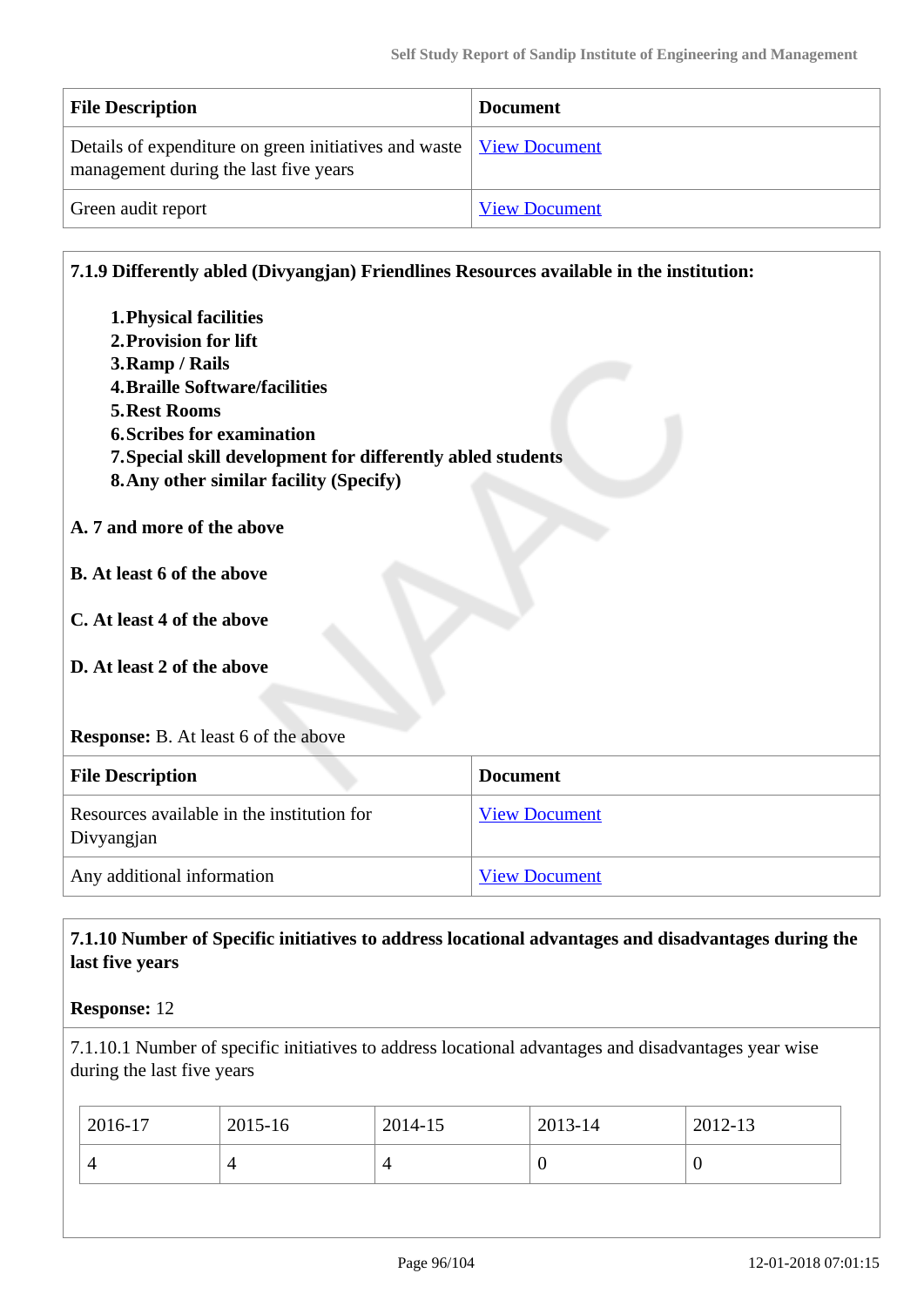| <b>File Description</b>                                                              | <b>Document</b> |
|--------------------------------------------------------------------------------------|-----------------|
| Number of Specific initiatives to address locational<br>advantages and disadvantages | View Document   |

## **7.1.11 Number of initiatives taken to engage with and contribute to local community during the last five years (Not addressed elsewhere)**

#### **Response:** 21

7.1.11.1 Number of initiatives taken to engage with and contribute to local community year wise during the last five years

| 2016-17 | 2015-16 | 2014-15 | 2013-14 | 2012-13 |
|---------|---------|---------|---------|---------|
|         | ັ       |         |         | ν       |

| <b>File Description</b>                                                                   | <b>Document</b>      |
|-------------------------------------------------------------------------------------------|----------------------|
| Report of the event                                                                       | <b>View Document</b> |
| Details of initiatives taken to engage with local<br>community during the last five years | <b>View Document</b> |

## **7.1.12**

**Code of conduct handbook exists for students, teachers, governing body, administration including Vice Chancellor / Director / Principal /Officials and support staff**

**Response:** Yes

**7.1.13 Display of core values in the institution and on its website**

**Response:** Yes

 **7.1.14 The institution plans and organizes appropriate activities to increase consciousness about national identities and symbols; Fundamental Duties and Rights of Indian citizens and other constitutional obligations**

**Response:** Yes

| <b>File Description</b>                                                                            | <b>Document</b>      |
|----------------------------------------------------------------------------------------------------|----------------------|
| Details of activities organized to increase<br>consciousness about national identities and symbols | <b>View Document</b> |

## **7.1.15 The institution offers a course on Human Values and professional ethics**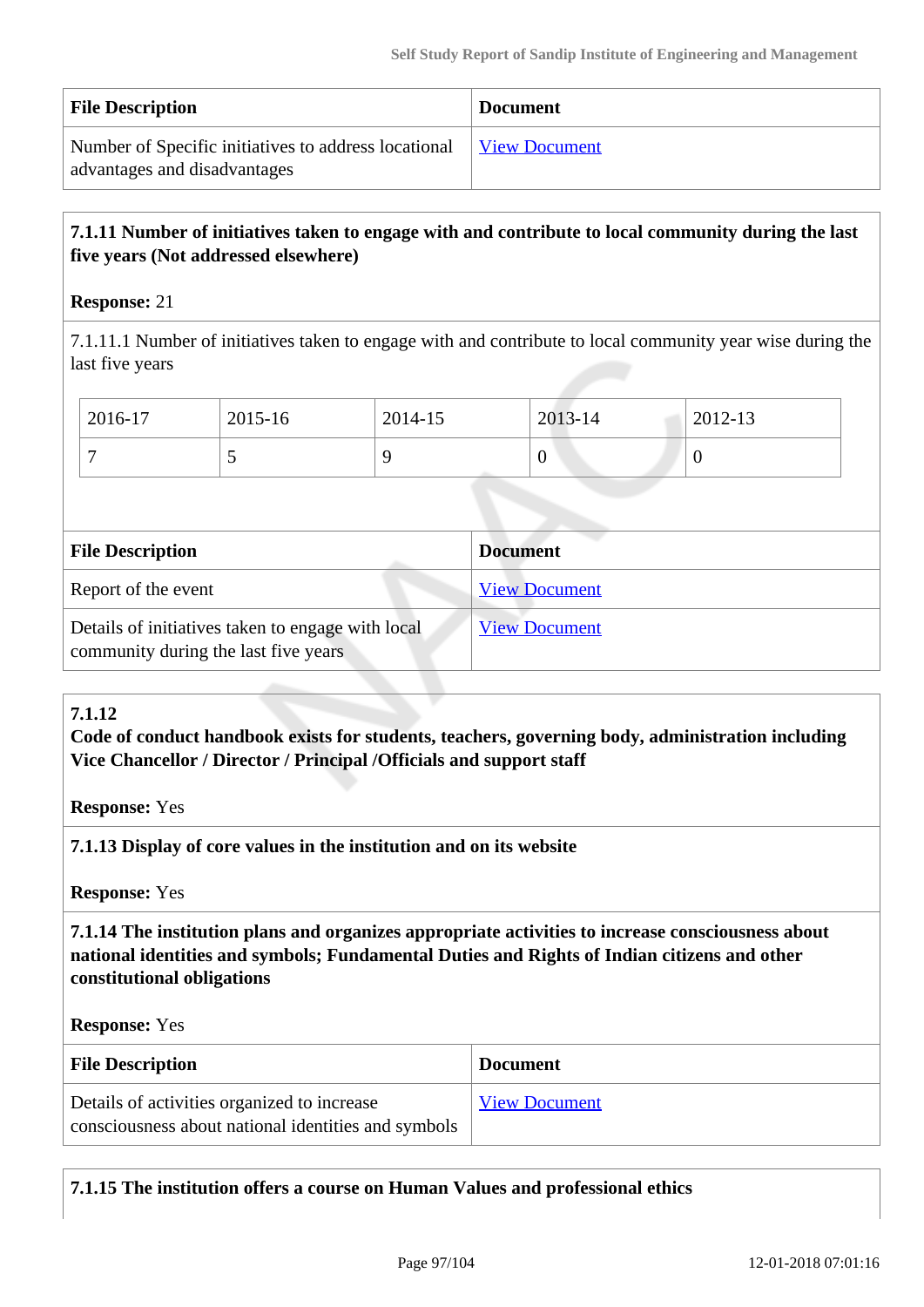| <b>Response:</b> Yes                                                                        |                      |
|---------------------------------------------------------------------------------------------|----------------------|
| <b>File Description</b>                                                                     | <b>Document</b>      |
| Provide link to Courses on Human Values and<br>professional ethics on Institutional website | <b>View Document</b> |

## **7.1.16 The institution functioning is as per professional code of prescribed / suggested by statutory bodies / regulatory authorities for different professions**

## **Response:** Yes

 **7.1.17 Number of activities conducted for promotion of universal values (Truth, Righteous conduct, Love, Non-Violence and peace); national values, human values, national integration, communal harmony and social cohesion as well as for observance of fundamental duties during the last five years**

## **Response:** 22

7.1.17.1 Number of activities conducted for promotion of universal values (Truth, Righteous conduct, Love, Non-Violence and peace); national values, human values, national integration, communal harmony and social cohesion as well as for observance of fundamental duties year wise during the last five years

| 2016-17 | 2015-16 | 2014-15  | 2013-14 | 2012-13 |
|---------|---------|----------|---------|---------|
| ັ       |         | $\Delta$ | ⊣       |         |

| <b>File Description</b>                                           | <b>Document</b>      |
|-------------------------------------------------------------------|----------------------|
| List of activities conducted for promotion of<br>universal values | <b>View Document</b> |

## **7.1.18 Institution organizes national festivals and birth / death anniversaries of the great Indian personalities**

#### **Response:**

SPPU has instructed to celebrate national festivals and birth / death anniversaries of Great Indian personalities. National festivals like Diwali, Ganpatiustav, Id, Christmas, Janmashtami, are celebrated by wishing each other on those days and holidays are declared on such days by the University.

Birth days or death anniversaries of all Great Indian Leaders are celebrated every year with pride to commemorate them. On such a day, a photo of the leader adorned by garland and a lamp, is kept near the reception counter of the institute.The teachers, staff and the students offer flowers and light a lamp to the photo religiously. To name a few, some of the National personalities remembered on their anniversaries are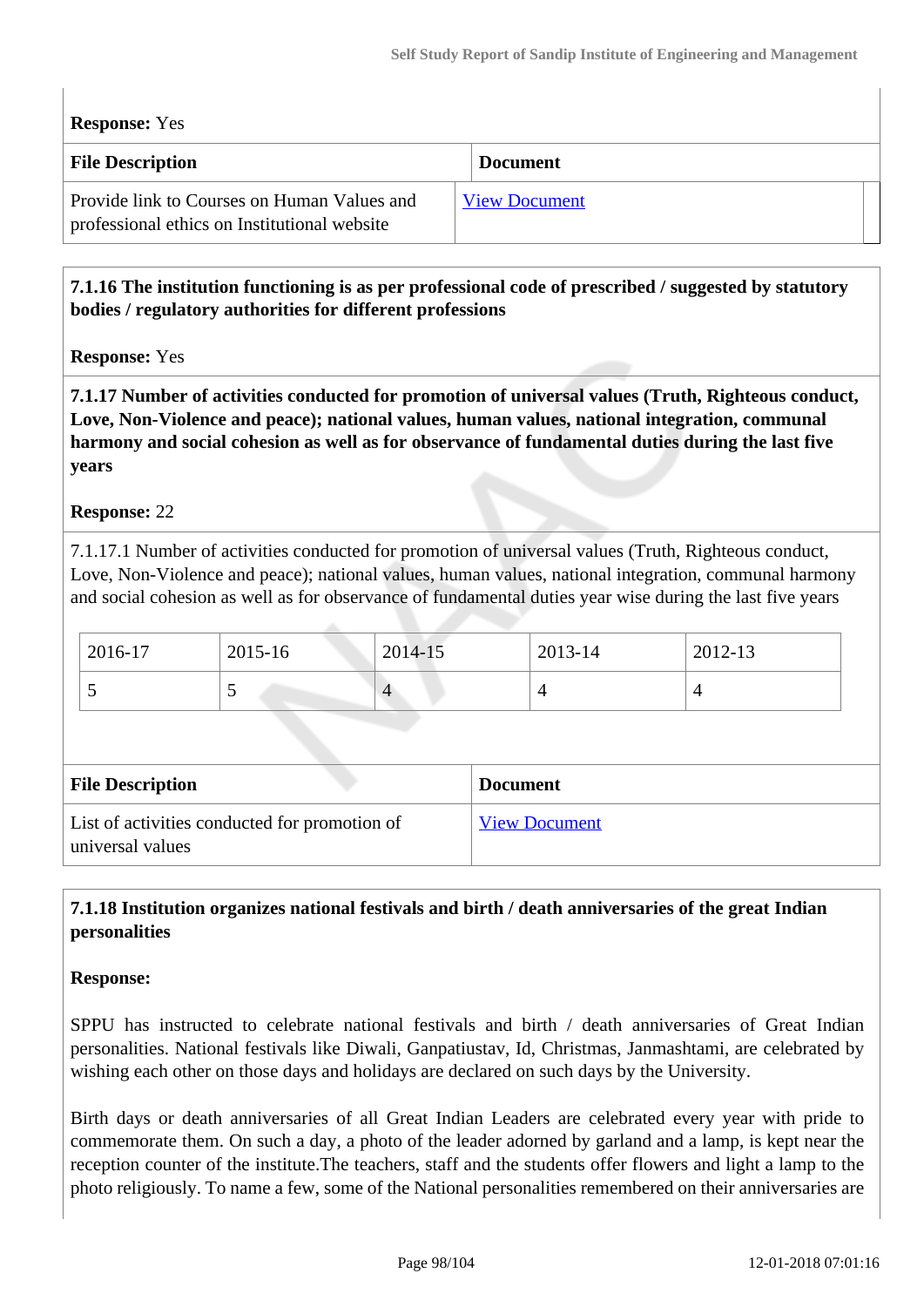as follows.

| <b>Sr No</b> | <b>Name of the Personality</b>                                | Date        |
|--------------|---------------------------------------------------------------|-------------|
|              | Savitribai Phule (Birth Anniversary)                          | 3 January   |
|              | Veermata Jijabai (Birth Anniversary)/ International Youth Day | 12 January  |
|              | Netaji Subhashchandra Bose (Birth Anniversary)                | 23 January  |
|              | Republic Day                                                  | 26 January  |
|              | Chatrapati Shivaji Maharaj (Birth Anniversary)                | 19 February |
|              | Yashwantrao Chavan (Birth Anniversary)                        | 12 march    |
|              | Shahid Din                                                    | 23 March    |
|              | Mahatma Jyotiba Phule (Birth Anniversary)                     | 13 April    |
|              | Dr. Babasaheb Ambedkar (Birth Anniversary)                    | 14 April    |
| 10           | Maharana Pratap (Birth Anniversary)                           | $28$ May    |
| 11           | Lokmanya Tilak (Birth Anniversary)                            | $23$ July   |
| $ 12\rangle$ | <b>Independence Day</b>                                       | 15 August   |
| 13           | Lal Bahadur Shastri (Birth Anniversary)                       | 2 October   |
| 14           | Mahatma Gandhi (Birth Anniversary)                            | 2 October   |
| 15           | A P J Abdul Kalam (Birth Anniversary)                         | 15 October  |
| 16           | Indira Gandhi (Death Anniversary)                             | 31 October  |
| 17           | Rashtriya Ekatmata Diwas                                      | 31 October  |

| <b>File Description</b>    | <b>Document</b>      |
|----------------------------|----------------------|
| Any additional information | <b>View Document</b> |

## **7.1.19 The institution maintains complete transparency in its financial, academic, administrative and auxiliary functions**

#### **Response:**

Institute maintains complete transparency in financial matters like investments in academic facilities, fee collection, remuneration of exam, investments towards the technical fest and cultural festival, project exhibition , purchase of equipments ,softwares and furniture . Audited financial information and complete audit report, is sent to the Income Tax Department, the Charity Commissioner, the State Government and Fees Regulatory Authority (FRA). The complete audit report and the letter received from FRA are also uploaded on website which remain there on the website of the institute for that particular academic year for public domain till next upload.

The teacher prepares the teaching plan that involves the distribution of the syllabus contents within the stipulated number of teaching hours. The teacher teaches as per the plan and also covers some portion beyond the syllabus. Every effort is made to complete the syllabus. If any lecture is missed against the plan, then teacher tries to compensate it at other times. The important notes and practice-question bank are intimated with hints to the students before the tests or exams. The teachers evaluate the results of the exams, talk to the students who have acquired less marks, suggests or teaches difficult parts and ethically takes responsibility for the best understanding of the subjects to the students. Teacher also monitors the performance of each students in his/her subject and accordingly deals with the subject. Teacher also tries to ensure that the result of the concerned subject is improved every year and accordingly modifies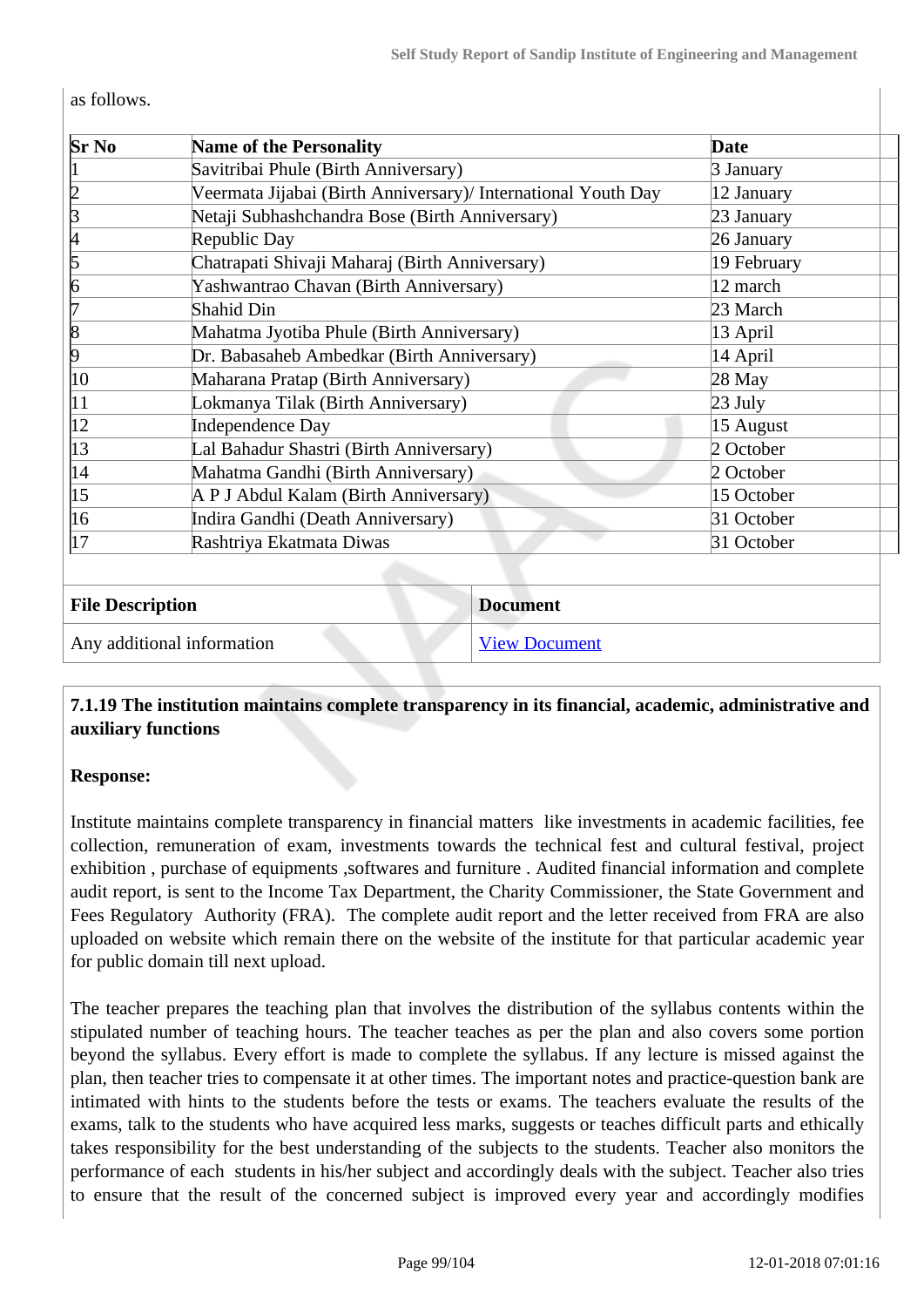teaching plan and pedagogy. Teachers keep themselves updated with the current knowledge and technological changes of the concerned subjects. This Academic transparency ensures the better performance of the students in exams and co-curricular activities.

Administration transparency is maintained in implementing the uniform policies, faculty selection and retention, quality services to the students, acting as the interface between the university and the institute. Important information like Institute level quota seats for admissions, fees fixed by the Fees Regulating Authority etc are uploaded on institute website and the notice boards. Similarly the various details submitted to AICTE for extension of approval (EoA) are uploaded on the website. Mandatory disclosure is also uploaded on the institutes website.

Auxiliary function transparency : The functions like watering the plants outside the campus, the transport arrangements on time for the students for industry visits, Sports day, cultural day, technical fests and the other important days are organized with advance notice for the students and the faculty. The prizes, certificates and medals on particular days are distributed to the students as planned.

## **7.2 Best Practices**

| 7.2.1 Describe at least two institutional best practices (as per NAAC Format) |
|-------------------------------------------------------------------------------|
| <b>Response:</b>                                                              |
| <b>Best Practice:</b>                                                         |
| 1. Title of the Practice : International Internship                           |
| Objectives:                                                                   |
| To provide an opportunity to work on projects in future technology            |
| To provide International exposure to the students.                            |
| To develop global employability skills.                                       |
| <b>Outcomes of the Training:-</b>                                             |
| Exposure to professional behavior                                             |
| Better chances of employment                                                  |
| improving problem-solving and critical thinking skills.                       |
| Certification from the University.                                            |
| <b>The Practice:</b>                                                          |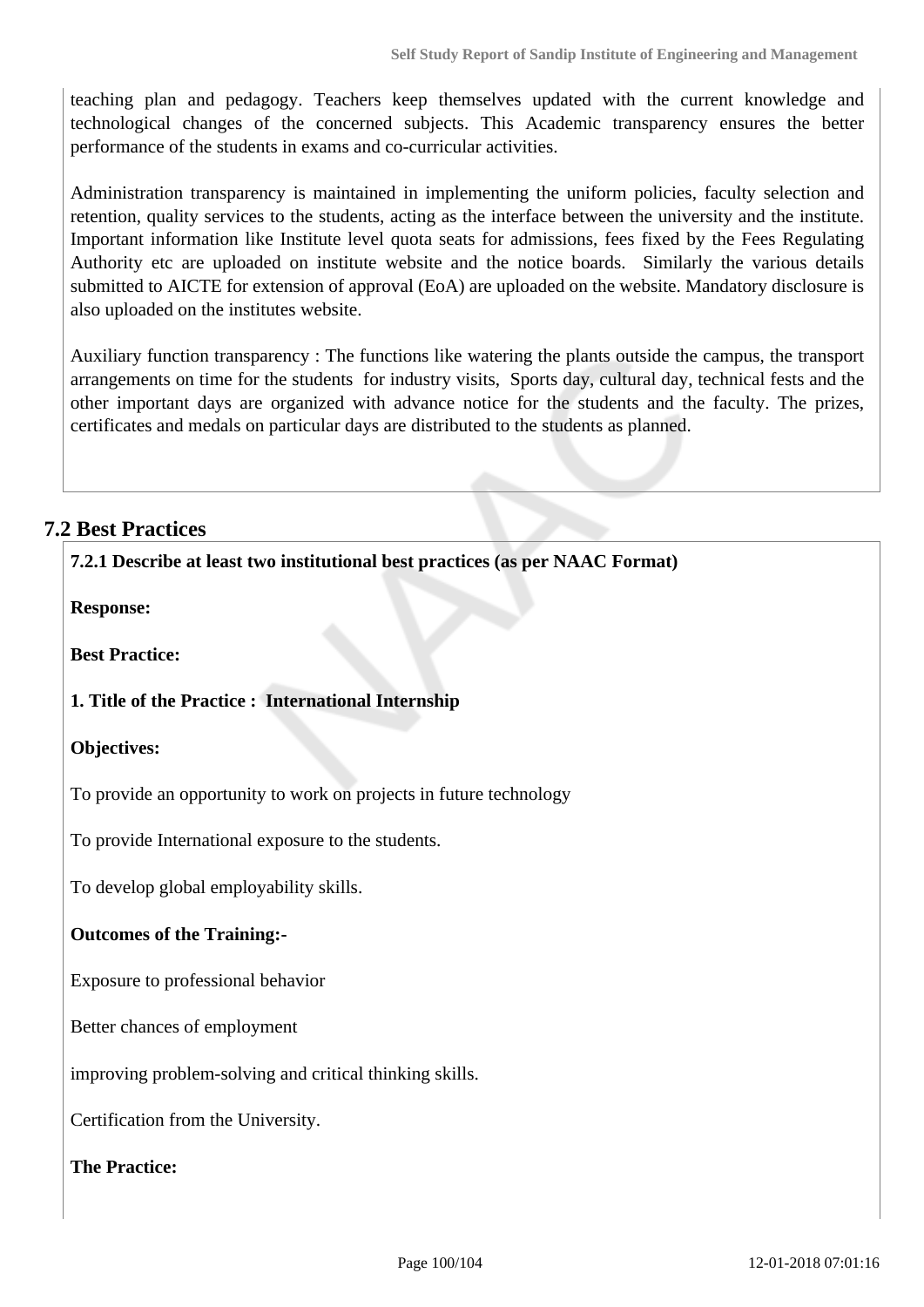Thetraining is offered under the Project Based Learning (PBL) environment. The parameters considered for students' selection for Summer School are Area of Interest and Academic Performance, along with the information about student'sparticipation in value addition programs and co-curricular activities. During the training of 45 days, students work on the selected projects of the training under the guidance of the tutor assigned by the host University and try to complete minimum one project.

#### **Evidence of successes:**

Summary of the students participated in the Summer school Training is as follows.

- 5 students for Technical University, Sofia, Bulgaria (2014)
- 19 students for Technical University, Sofia, Bulgaria (2015)
- 9 students for Technical University, Sofia, Bulgaria (2016)
- 6 students for Athens Information Technology, Greece (2016)
- 5 students for Ural Federal University, Russia (2016)
- 18 students for Klaipeda State University of Applied Sciences, Lithuania (2017)

Total 62 participants are benefited from the training in terms of their projects, publication of papers and placements.

#### **Problems Encountered:**

- students interests and the topics covered under VAPs In India, may not be available at in collaborated university.
- Some students face problems in Food, new environment, and different weather conditions existing abroad.

#### **Resources required**

 The resources required are (1) MOUs of host institute /University with the foreign Universities (2) Financial support to students (3) Permission from the parents (4) Authentic documents of the travel (5) selection process

#### **2. Title of the practice: Intellectual Property Rights (IPR)**

#### **Objectives of the Practice:**

- To identify, protect and leverage the rights of IPs that are generated from research, patents and copyrights.
- To Provide a fair balance between the rights of inventors/applicants and third parties.

#### **The Context:**

- Promote innovation via the reward granted to the inventor.
- Promote technology diffusion via publication and access to patents documents.
- Promote competitions through innovations.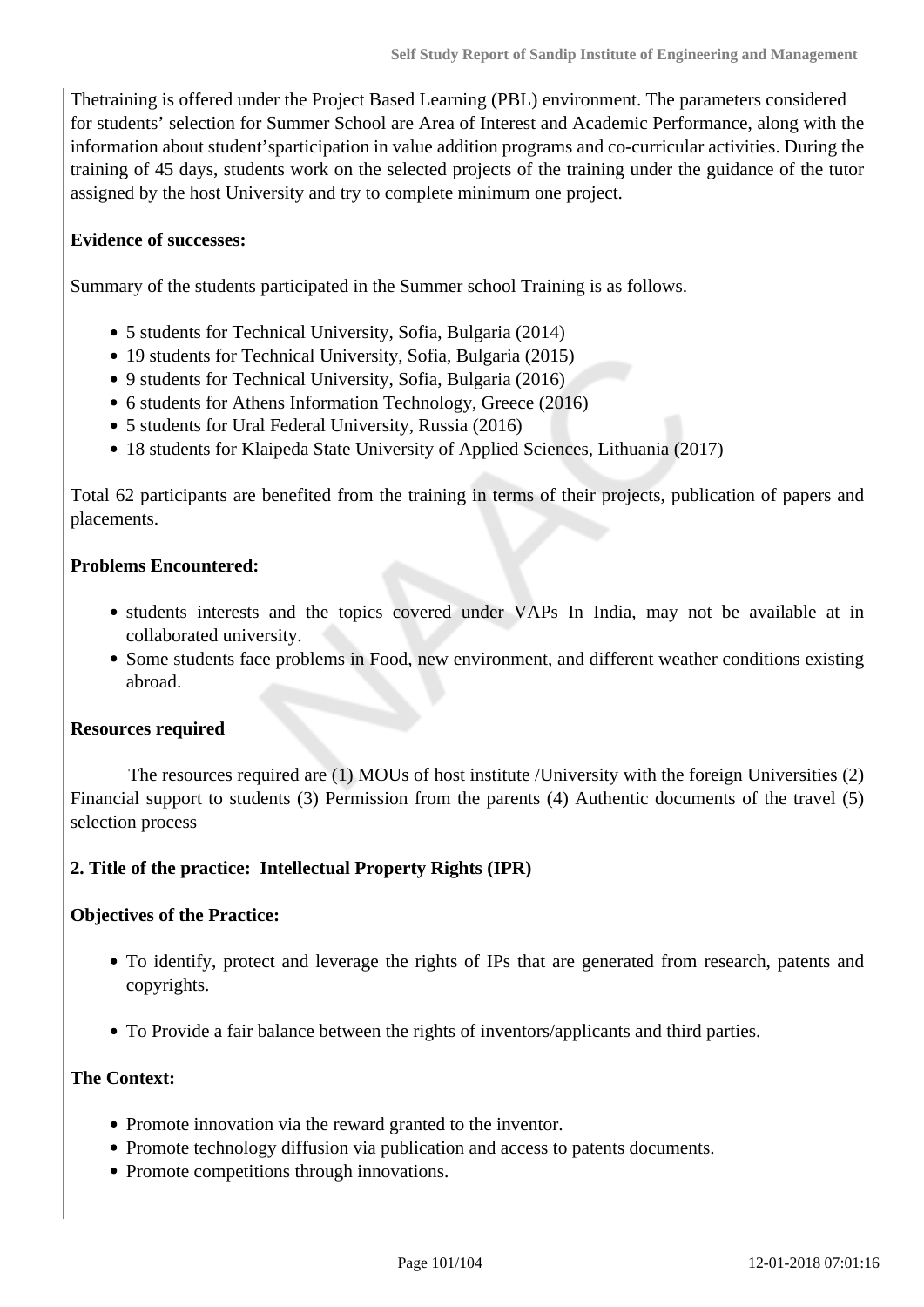## **The Practice:**

- The main IP policy (Part A) presents the generic position of SF. The *inventions related IP policy* (Part B) relates to patent, design, layout, trademark, bio diversity and related rights whilst the *expressions related IP policy* (Part C) provides direction for the copyright and related rights.
- Various forms that explain in detail the sub processes, various situations and required documentation will be included as a part of the implementation of this policy.
- Working out the financial outlays for patents with registration process and filing of the patents proposals.

## **Evidence of successes:**

Due to moral support of Institute, enhancement in filing national level patents has been observed and till date total 62 patents are filled in Indian Patents.

The Controller General of Patents Designs and Trademarks (CGPDTM), Government of India published nation-wide ranking of institutes in which Sandip Foundation's Sandip Institute of Engineering and Management, ranked Eigth 8th among top 10 Indian Applicants for Patent from Institute & Universities, 2014-2015 along with IITs, IISc and few eminent universities.

| Academic                   | Number of Patents Department wise  |                                                                            |            |                        |                      |                                         |          |                 | Total yea |                                      |    |
|----------------------------|------------------------------------|----------------------------------------------------------------------------|------------|------------------------|----------------------|-----------------------------------------|----------|-----------------|-----------|--------------------------------------|----|
| Year                       | E&TC                               |                                                                            | Mechanical |                        | Electrical           |                                         | Computer |                 | Civil     |                                      |    |
|                            | Filed                              | Published Filed                                                            |            | <b>Published Filed</b> |                      | Published Filed                         |          | Published Filed |           | Publish Filed<br>ed                  |    |
| $2017 - 18$                |                                    |                                                                            | 4          | $\overline{0}$         | $\overline{8}$       |                                         |          |                 |           |                                      | 13 |
| 2016-17                    |                                    |                                                                            | $\vert 8$  |                        |                      |                                         |          |                 |           |                                      | 11 |
| $2015 - 16$                | 0                                  |                                                                            |            | 4                      |                      |                                         |          |                 |           |                                      |    |
| $2014 - 15$                | 0                                  |                                                                            |            | 9                      |                      |                                         |          | 13              |           |                                      | N  |
| $2013 - 14$                | 0                                  | 6                                                                          |            |                        |                      |                                         |          |                 |           |                                      | 0  |
| Total                      |                                    | 13                                                                         | 12         | 15                     | 10                   |                                         |          | 3               |           | $\overline{0}$                       | 24 |
| Total                      | 15                                 |                                                                            | 27         |                        | 17                   |                                         |          |                 |           |                                      | 62 |
| <b>Patents</b>             |                                    |                                                                            |            |                        |                      |                                         |          |                 |           |                                      |    |
|                            |                                    | Patents are filed and published in collaboration with Industries as below. |            |                        |                      |                                         |          |                 |           |                                      |    |
| A Y                        | theTitle<br>Name<br>of<br>inventor |                                                                            |            |                        |                      | Filing<br><b>Application No</b><br>Date |          |                 |           | Date of PSponsore<br>ublication d by |    |
| <b>File Description</b>    |                                    |                                                                            |            |                        | <b>Document</b>      |                                         |          |                 |           |                                      |    |
| Any additional information |                                    |                                                                            |            |                        | <b>View Document</b> |                                         |          |                 |           |                                      |    |
|                            |                                    |                                                                            |            |                        |                      |                                         |          |                 |           |                                      |    |

## **Out of 62 patents filled, 38 patents are published. Summary is as follow:**

## **7.3 Institutional Distinctiveness**

 **7.3.1 Describe/Explain the performance of the institution in one area distinctive to its vision, priority and thrust**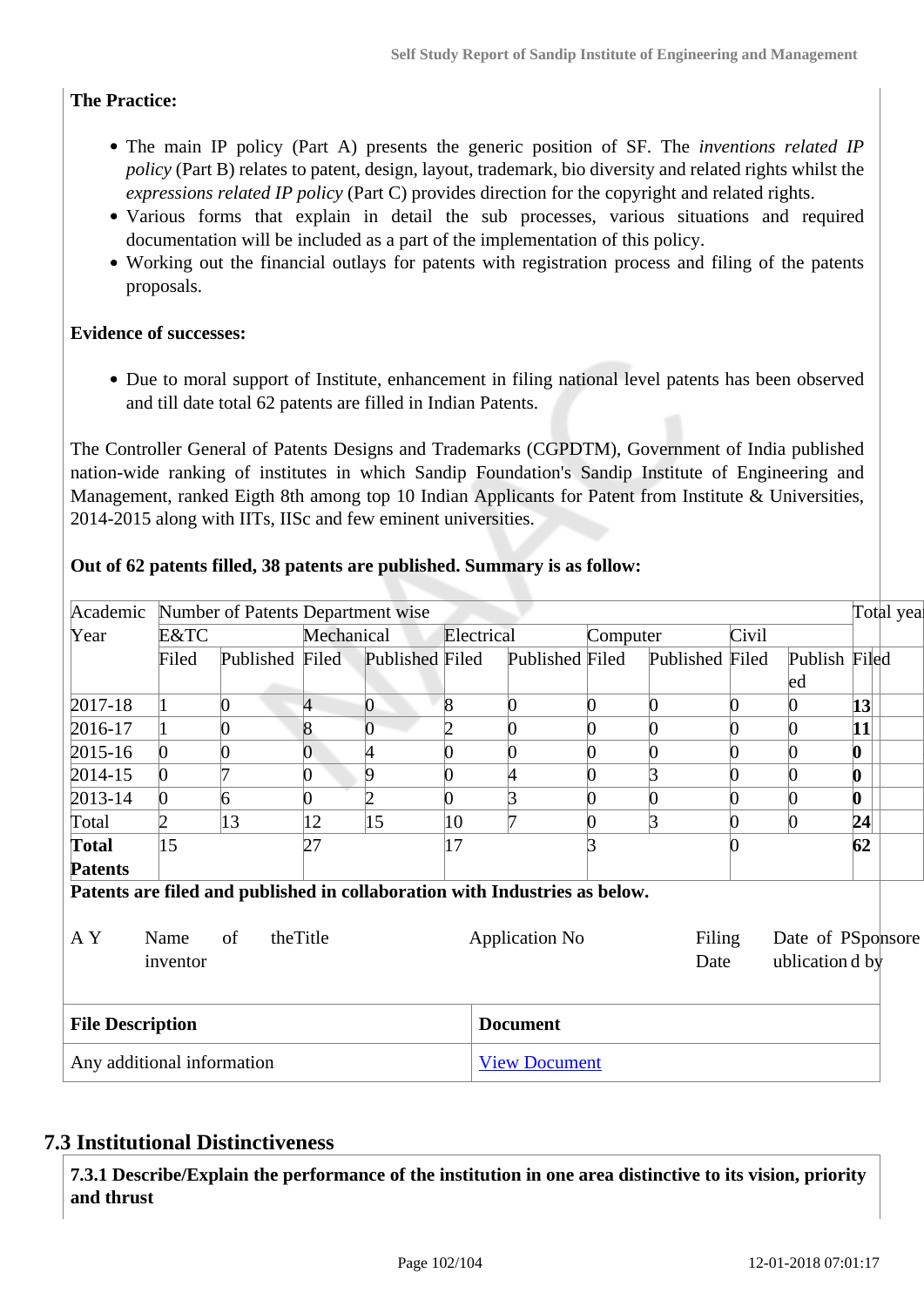## **Response:**

Training and Placement Cell of Sandip Institute of Engineering and Management has taken various initiatives to enhance training, placement and internship opportunities for all the students of Engineering in strengthening its mission towards the institute's excellence. Sandip Foundation believes that "Placement is the result of quality Training". From first year of Engineering, Faculties start moulding students in basic technical aspects. Continuing with Quality technical syllabus, every possible efforts are made to prepare students ready for recruitment process from second year onwards. The mock Interviews are conducted twice in a semester to make sure that students present themselves in a professional manner fearlessly. Through this session students are also mentored to prepare their profiles suited professionally.

With a dedicated Training-Placement Officers (TPO) and excellent support of Department Training-Placement Coordinator (TPC), students get maximum opportunities. While TPO focuses on Global Market; Department TPC strives to fetch maximum opportunities from local industries. Effective teachinglearning process ensures best results in academics that helps maximum students to attain the eligibility criteria for recruitment. Apart from regular curriculum, students are also nurtured in various Value Added Programs (VAPs) designed to make the students aware of current industry market-trends for their branch. Experts from academics and industry and engineers involved in multitasking are invited for interactions to emphasize and explore possible collaboration with the industry. Also thanks to Symposiums and HR Meets that take place. Sandip Foundation is trusted by many Industries; like Mahindra & Mahindra, Bosch, Rishabh Instruments, Thyssenkrupp, Kryfs Components, Zensar Technologies, Yazaki Corporation, Eternus Solutions, Technoforce, Prothious to name a few.

Students are also promoted and motivated to take part in recruitment drives at other places. With rigorous training and grooming sessions, students have shown significant results in placements since last 4 years. Institute has organized Job Fair in 2016 to initiate "zero cost recruitment opportunity" to industries and students as well. Students from other institutes of Maharashtra were invited to take a part in quality Job Fair. Approximately 200 jobs were offered to students of various branches. Leading with a vision of providing industry-ready candidates, the institute has taken major initiative to seek cooperation from various industrial organizations from variety of sectors, ranging from multinational (MNCs) to small scale industries (SMIs). To cope up with corporate challenges, institute has signed MOUs with local and multinational industries to provide better platform to all the candidates in terms of Internship, Sponsored Projects, Industrial Visit, Pre-placement Offers and Final Placements. Institute has taken up a step forward to achieve collaboration with leading giants in India. Sandip Foundation, leading with Vision- to be the best- is creating a bench mark in Placements every year by the virtue of Quality Staff and Supporting Management.